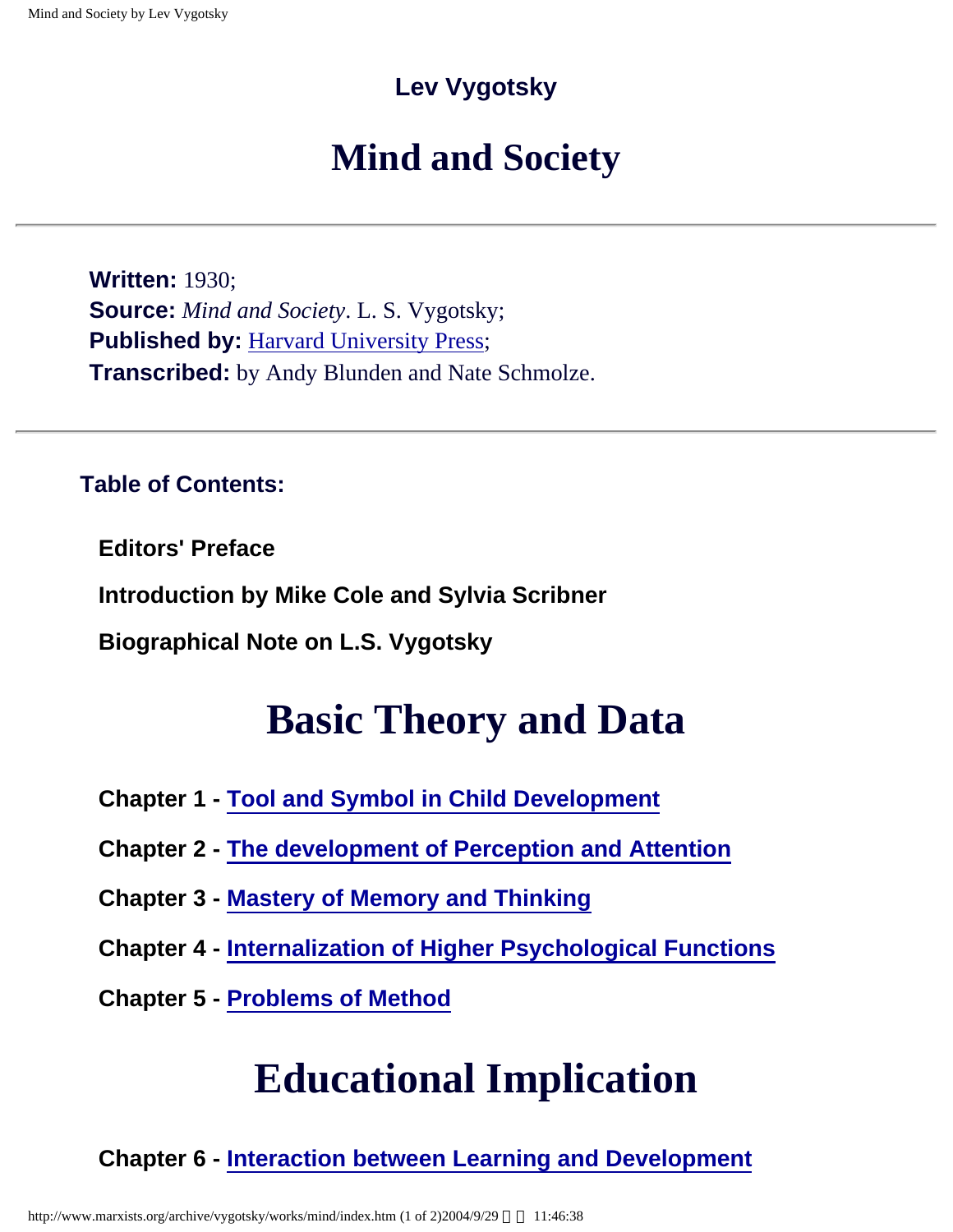**Chapter 7 - The Role of Play in Development**

**Chapter 8 - [The Prehistory of Written Language](#page-85-0)**

**Afterword by Vera Steiner and Ellen Souberman**

**Notes**

**Vygotsky's Works**

**[Vygotsky Internet Archive](http://www.marxists.org/archive/vygotsky/index.htm)**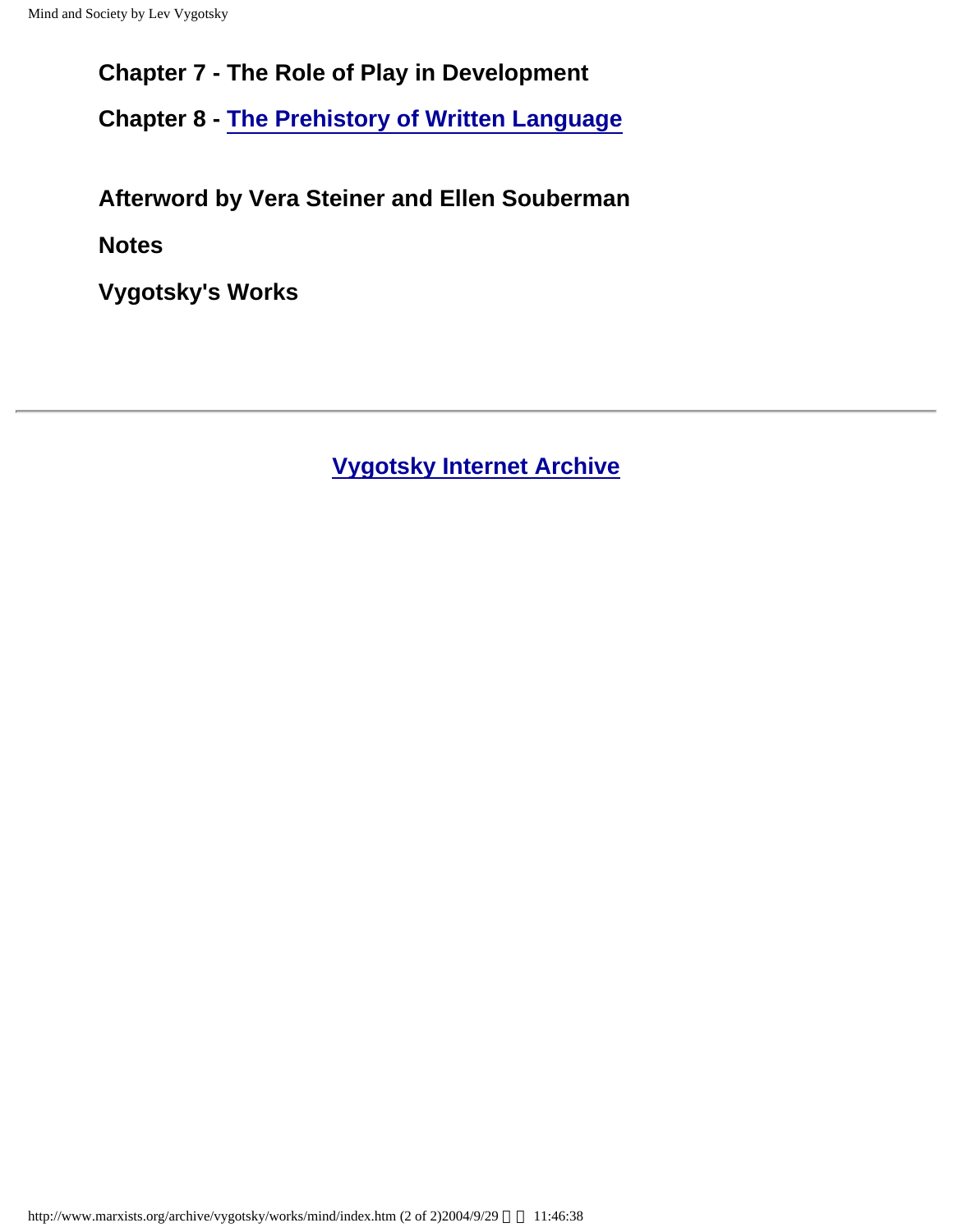#### **Mind and Society. Lev Vygotsky 1930**

### <span id="page-2-0"></span>**Tool and Symbol in Child Development**

The primary purpose of this book is to characterize the uniquely human aspects of behavior, and to offer hypotheses about the way these traits have been formed in the course of human history and the way they develop over an individual's lifetime.

This analysis will be concerned with three fundamental issues: (1) What is the relation between human beings and their environment, both physical and social? (2) What new forms of activity were responsible for establishing labor as the fundamental means of relating humans to nature and what are the psychological consequences of these forms of activity? (3) What is the nature of the relationship between the use of tools and the development of speech? None of these questions has been fully treated by scholars concerned with understanding animal and human psychology.

Karl Stumpf, a prominent German psychologist in the early years of the twentieth century, based his studies on a set of premises completely different from those I will employ here. He compared the study of children to the study of botany, and stressed the botanical character of development, which he associated with maturation of the whole organism.

The fact is that maturation *per se* is a secondary factor in the development of the most complex, unique forms of human behavior. The development of these behaviors is characterized by complicated, qualitative transformations of one form of behavior into another (or, as Hegel would phrase it, a transformation of quantity into quality). **The conception of maturation as a passive process cannot adequately describe these complex phenomena**. Nevertheless, as A. Gesell has aptly pointed out, in our approaches to development we continue to use the botanical analogy in our description of child development (for example, we say that the early education of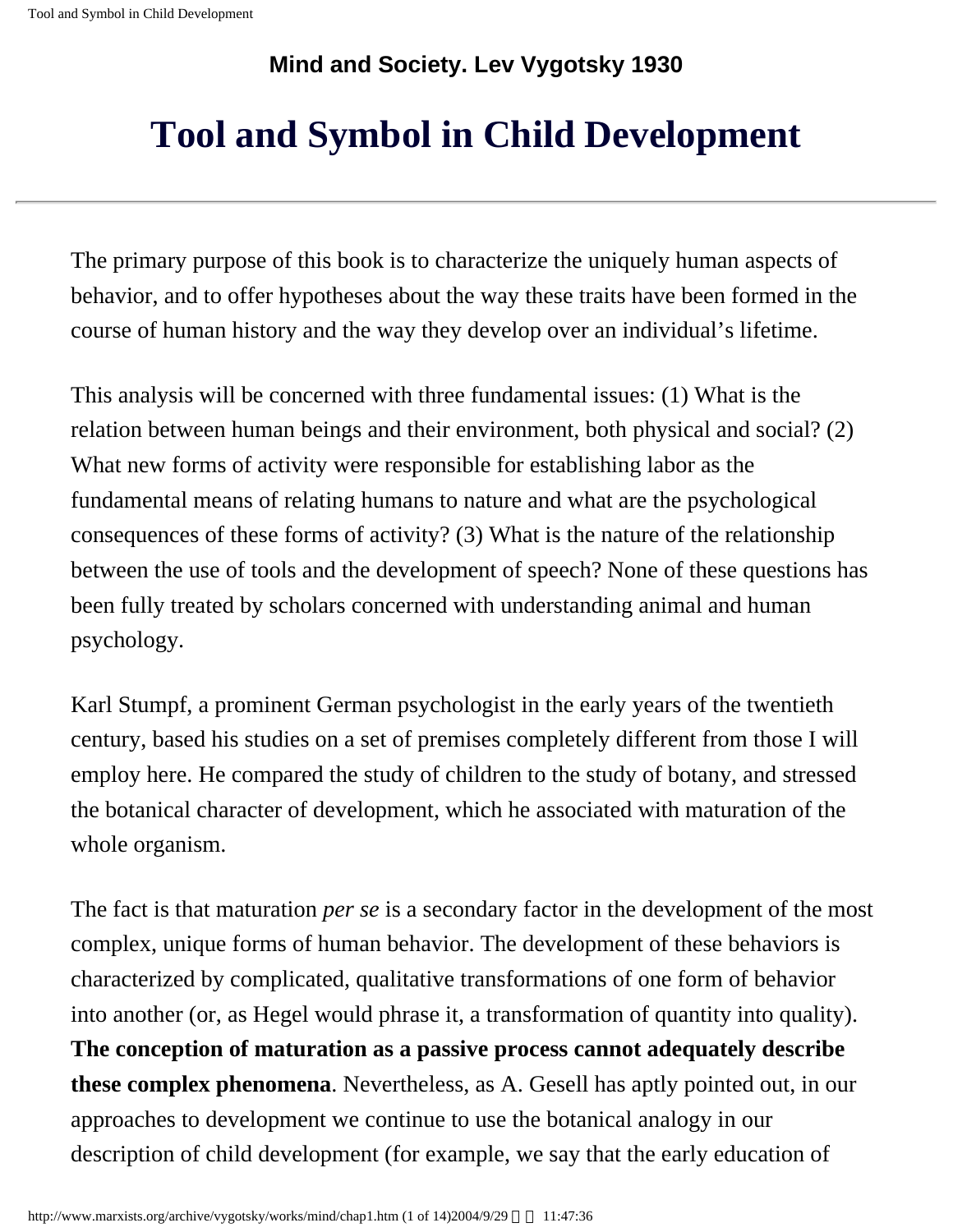children takes place in a "kindergarten"). Recently several psychologists have suggested that this botanical model must be abandoned.

In response to this kind of criticism, modem psychology has ascended the ladder of science by adopting zoological models as the basis for a new general approach to understanding the development of children. Once the captive of botany, child psychology is now mesmerized by zoology. The observations on which these newer models draw come almost entirely from the animal kingdom, and answers to questions about children are sought in experiments carried out on animals. Both the results of experiments with animals and the procedures used to obtain these results are finding their way from the animal laboratory into the nursery.

This convergence of child and animal psychology has contributed significantly to the study of the biological basis of human behavior. Many links between child and animal behavior, particularly in the study of elementary psychological processes, have been established. But a paradox has now emerged. When the botanical model was fashionable, psychologists emphasized the unique character of higher psychological functions and the difficulty of studying them by experimental means. But this zoological approach to the higher intellectual processes — those processes that are uniquely human — has led psychologists to interpret the higher intellectual functions as a direct continuation of corresponding processes in animals. This style of theorizing is particularly apparent in the analysis of practical intelligence in children, the most important aspect of which concerns the child's use of tools.

## **Practical Intelligence in Animals and Children**

The work of Wolfgang Koehler is particularly significant in the study of practical intelligence. He conducted many experiments with apes during World War I, and occasionally compared some of his observations of chimpanzees' behavior with particular kinds of responses in children. This direct analogy between practical intelligence in the child and similar response by apes became the guiding principle of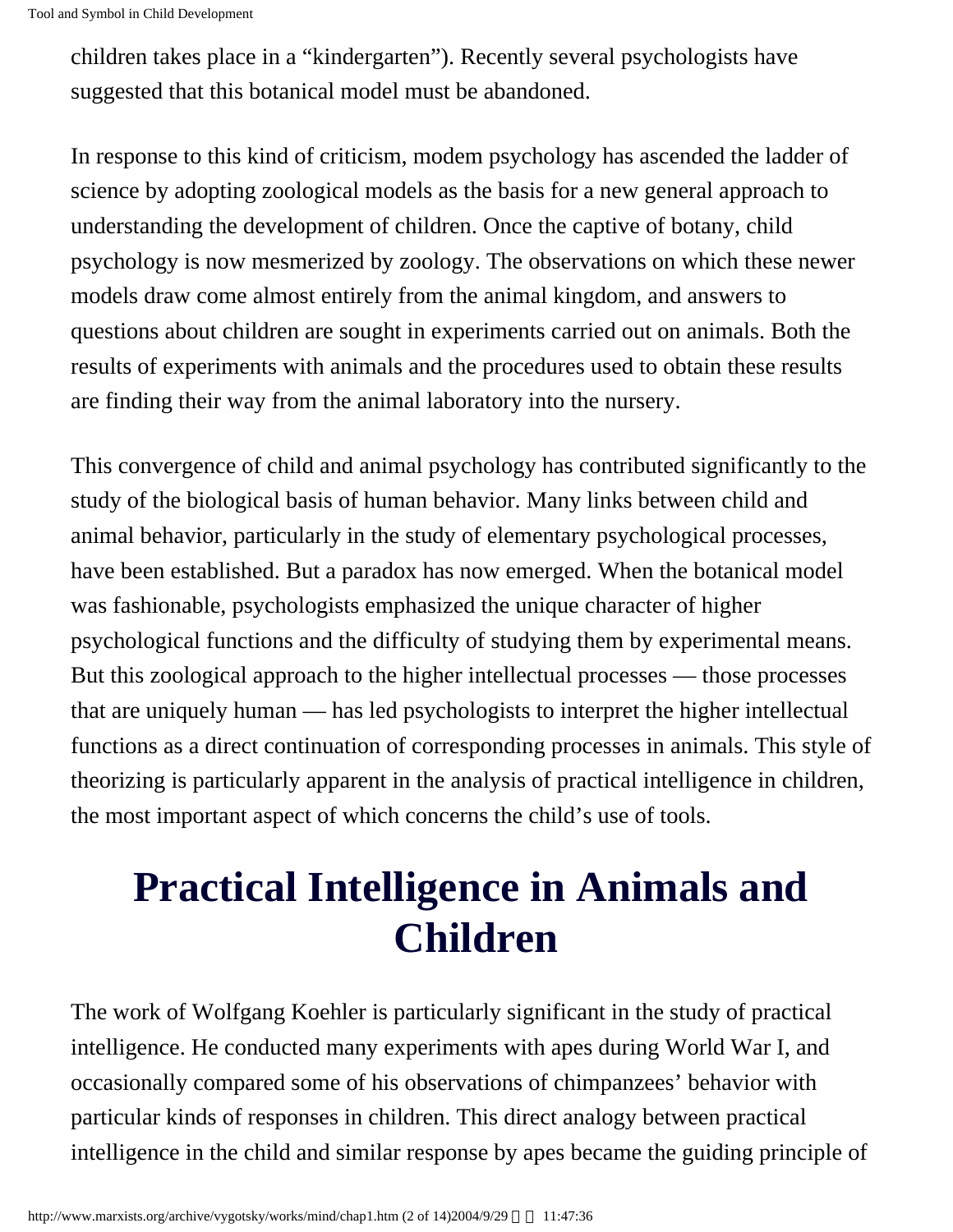experimental work in the field.

K. Buhler's research also sought to establish similarities between child and ape. He studied the way in which young children grasp objects, their ability to make detours while pursuing a goal, and the manner in which they use primitive tools. These observations, as well as his experiment in which a young child is asked to remove a ring from a stick, illustrate an approach akin to Koehler's. Buhler interpreted the manifestations of **practical intelligence** in children as being of exactly the same type as those we are familiar with in chimpanzees. Indeed, there is a phase in the life of the child that Buhler designated the "chimpanzee age" (p. 48). One ten-month-old infant whom he studied was able to pull a string to obtain a cookie that was attached to it. The ability to remove a ring from a post by lifting it rather than trying to pull it sideways did not appear until the middle of the second year. Although these experiments were interpreted as support for the analogy between the child and apes, they also led Buhler to the important discovery, which will be explicated in later sections, that the beginnings of practical intelligence in the child (he termed it "technical thinking"), as well as the actions of the chimpanzee, are independent of speech.

Charlotte Buhler's detailed observations of infants during their first year of life gave further support to this conclusion. She found the first manifestations of practical intelligence took place at the very young age of six months. However, it is not only tool use that develops at this point in a child's history but also systematic movement and perception, the brain and hands — in fact, the child's entire organism. Consequently, the child's system of activity is determined at each specific stage both by the child's degree of organic development and by his or her degree of mastery in the use of tools.

K. Buhler established the developmentally important principle that the beginnings of intelligent speech are preceded by technical thinking, and technical thinking comprises the initial phase of cognitive development. His lead in emphasizing the chimpanzee-like features of children's behavior has been followed by many others. It is in extrapolating this idea that the dangers of zoological models and analogies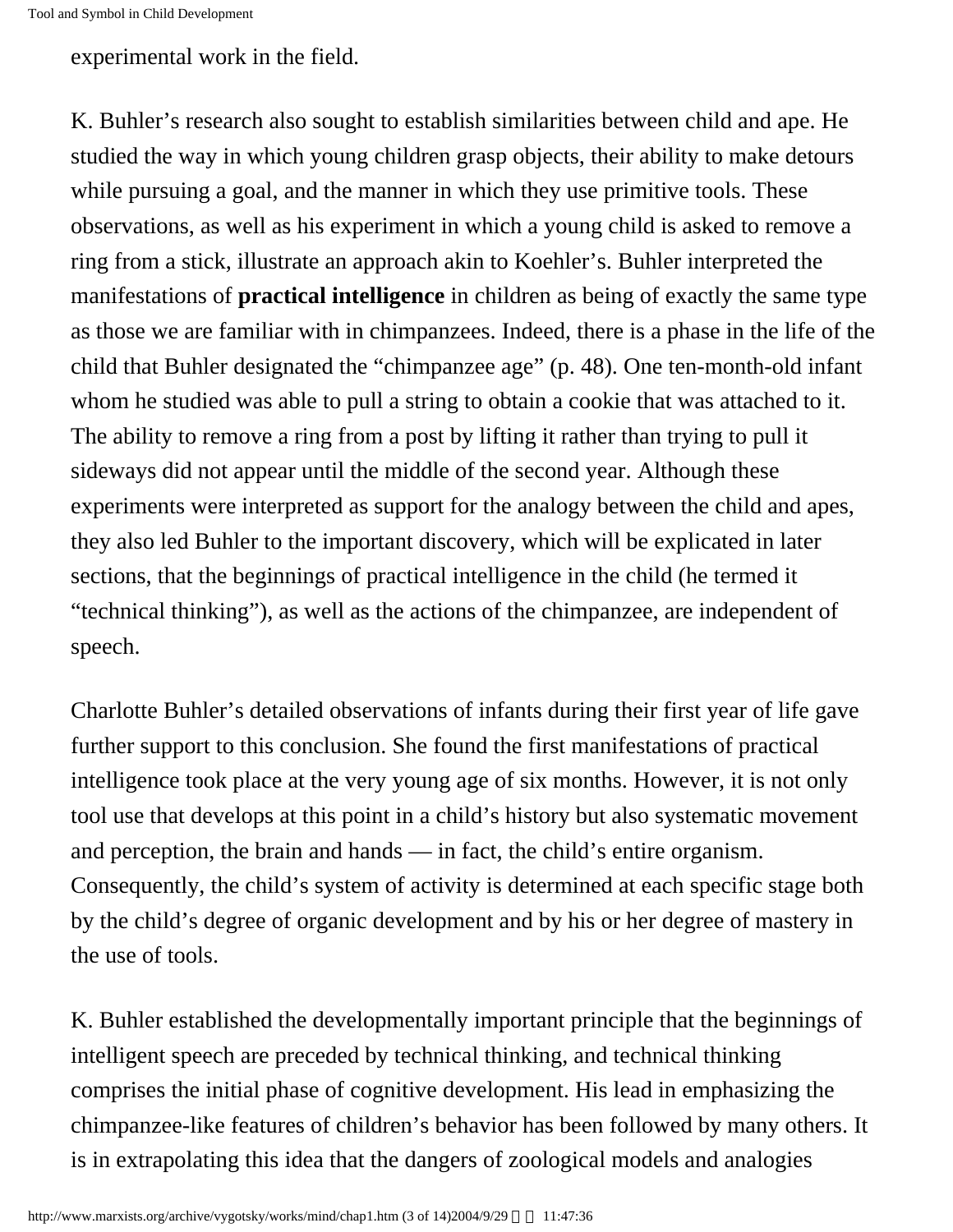between human and animal behaviors find their clearest expression. The pitfalls are slight in research that focuses on the preverbal period in the child's development, as Buhler's did. However, he drew a questionable conclusion from his work with very young children when he stated, "The achievements of the chimpanzee are quite independent of language and in the case of man, even in later life, technical thinking, or thinking in terms of tools, is far less closely bound up with language and concepts than other forms of thinking."

Buhler proceeded from the assumption that the relationship between practical intelligence and speech that characterizes the ten month-old child remains intact throughout her lifetime. This analysis postulating the independence of intelligent action from speech runs contrary to our own findings, which reveal the integration of speech and practical thinking in the course of development.

Shapiro and Gerke offer an important analysis of the development of practical thinking in children based upon experiments modeled after Koehler's problemsolving studies with chimpanzees. They theorize that children's practical thinking is similar to adult thought in certain respects and different in others, and emphasize the dominant role of social experience in human development. In their view, social experience exerts its effect through imitation; when the child imitates the way adults use tools and objects, she masters the very principle involved in a particular activity. They suggest that repeated actions pile up, one upon another, as in a multi-exposure photograph; the common traits become clear and the differences become blurred. The result is a crystallized scheme, a definite principle of activity. The child, as she becomes more experienced, acquires a greater number of models that she understands. These models represent, as it were, a refined cumulative design of all similar actions; at the same time, they are also a rough blueprint for possible types of action in the future.

However, Shapiro and Gerke's notion of adaptation is too firmly linked to a mechanical conception of repetition. For them, social experience serves only to furnish the child with motor schemas; they do not take into account the changes occurring in the internal structure of the child's intellectual operations. In their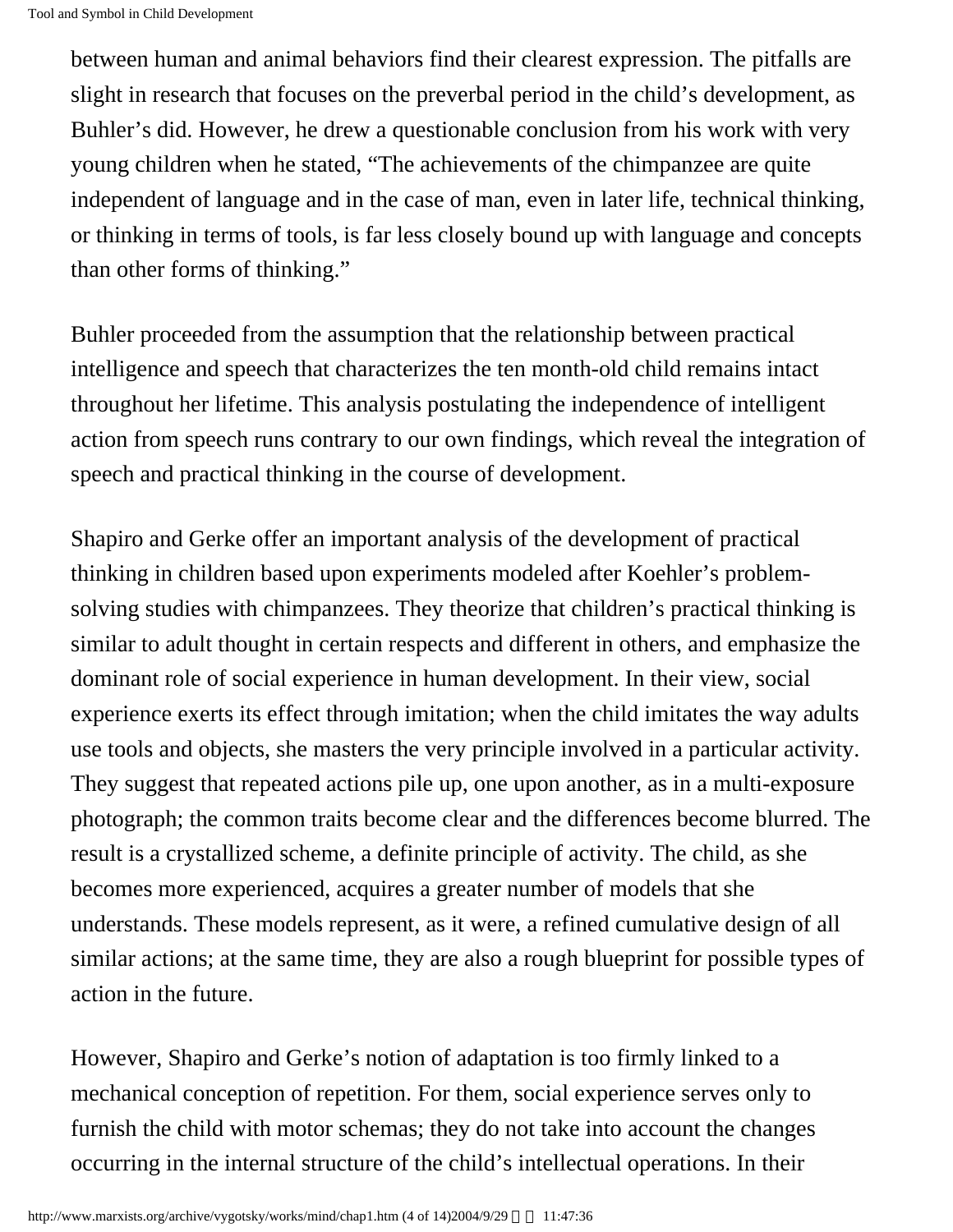descriptions of children's problem solving, the authors are forced to note the "specific role fulfilled by speech" in the practical and adaptive efforts of the growing child. But their description of this role is a strange one. "Speech," they say, "replaces and compensates for real adaptation; it does not serve as a bridge leading to past experience but to a purely social adaptation which is achieved via the experimenter." This analysis does not allow for the contribution speech makes to the development of a new structural organization of practical activity.

Guillaume and Meyerson offer a different conclusion regarding the role of speech in the inception of uniquely human forms of behavior. From their extremely interesting experiments on tool use among apes, they concluded that the methods used by apes to accomplish a given task are similar in principle and coincide on certain essential points to those used by people suffering from aphasia (that is, individuals who are deprived of speech). Their findings support my assumption that speech plays an essential role in the organization of higher psychological functions.

These experimental examples bring us full circle to the beginning of our review of psychological theories regarding child development. Buhler's experiments indicate that the practical activity of the young child prior to speech development is identical to that of the ape, and Guillaume and Meyerson suggest that the ape's behavior is akin to that observed in people who are deprived of speech. Both of these lines of work focus our attention on the importance of understanding the practical activity of children at the age when they are just beginning to speak. My own work as well as that of my collaborators is directed at these same problems. But our premises differ from those of previous investigators. **Our primary concern is to describe and specify the development of those forms of practical intelligence that are specifically human.**

### **Relation between Speech and Tool Use**

In his classic experiments with apes Koehler demonstrated the futility of attempting to develop even the most elementary sign and symbolic operations in animals. He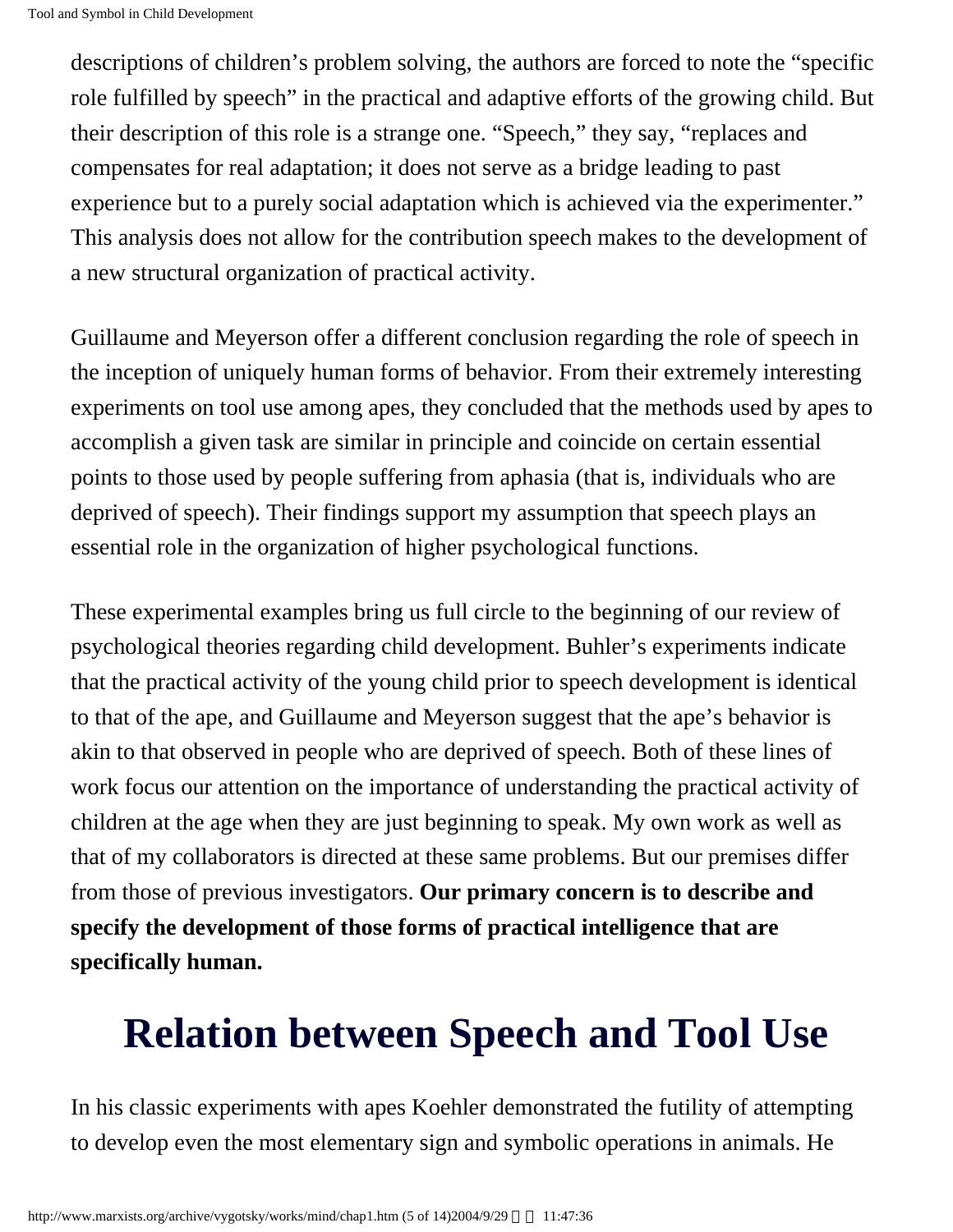concluded that tool use among apes is independent of symbolic activity. Further attempts to cultivate productive speech in the ape have also produced negative results. These experiments showed once more that the purposive behavior of the animal is independent of any speech or sign-using activity.

The study of tool use in isolation from sign use is common in research work on the natural history of practical intellect, and psychologists who studied the development of symbolic processes in the child have followed the same procedure. Consequently, the origin and development of speech, as well as all other sign-using activity, were treated as independent of the organization of the child's practical activity. Psychologists preferred to study the development of sign use as an example of pure intellect and not as the product of the child's developmental history. They often attributed sign use to the child's spontaneous discovery of the relation between signs and their meanings. As W. Stern stated, recognition of the fact that verbal signs have meaning constitutes "the greatest discovery in the child's life." A number of authors fix this happy "moment" at the juncture of the child's first and second year, regarding it as the product of the child's mental activity. Detailed examination of the development of speech and other forms of sign use was assumed to be unnecessary. Instead, **it has routinely been assumed that the child's mind contains all stages of future intellectual development; they exist in complete form, awaiting the proper moment to emerge**.

Not only were speech and practical intelligence assumed to have different origins, but their joint participation in common operations was considered to be of no basic psychological importance (as in the work of Shapiro and Gerke). Even when speech and the use of tools were closely linked in one operation, they were still studied as separate processes belonging to two completely different classes of phenomena. At best, their simultaneous occurrence was considered a consequence of accidental, external factors.

The students of practical intelligence as well as those who study speech development often fail to recognize the interweaving of these two functions. Consequently, the children's adaptive behavior and sign using activity are treated as parallel phenomena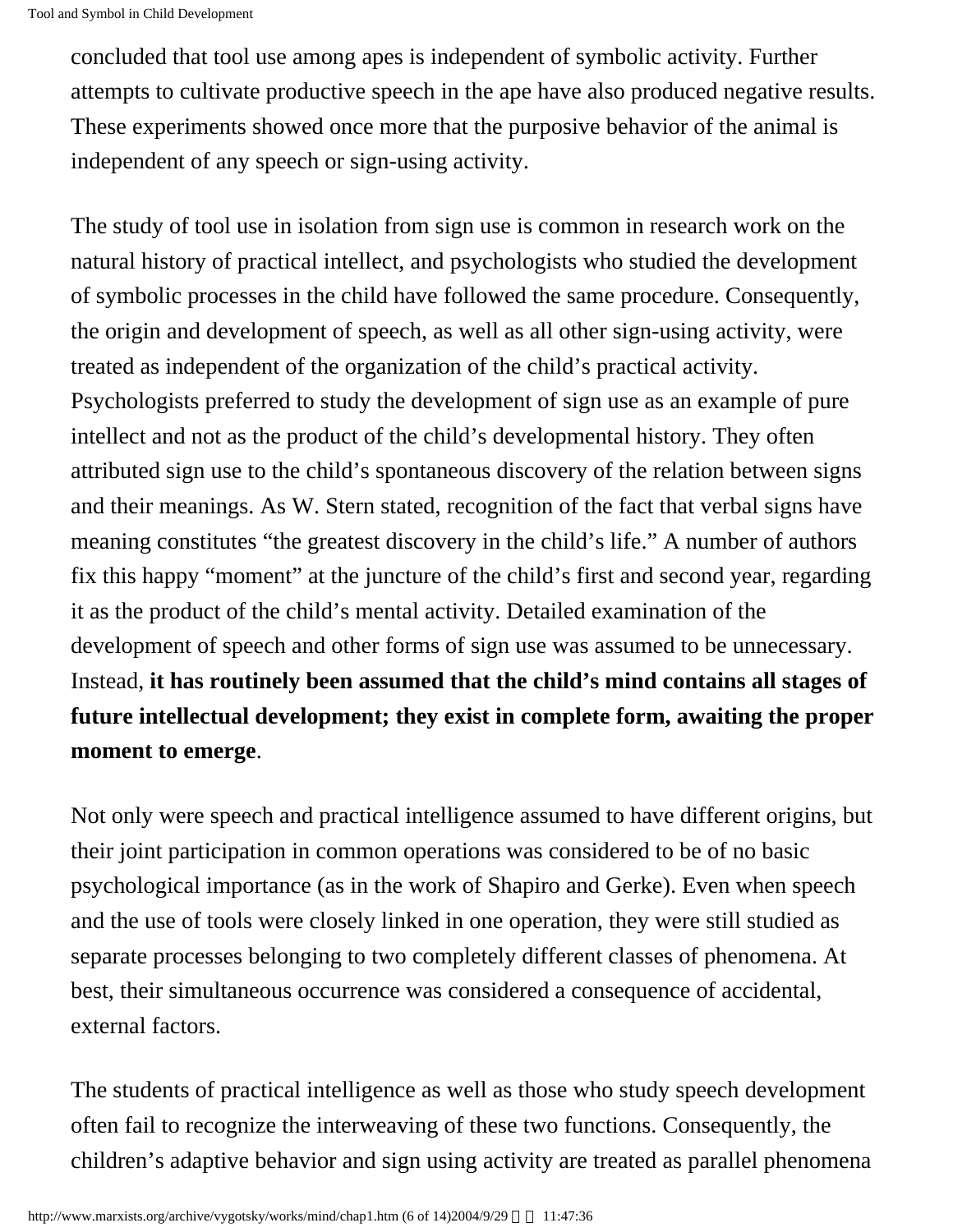— a view that leads to Piaget's concept of egocentric speech. He did not attribute an important role to speech in the organization of the child's activities, nor did he stress its communicative functions, although he was obliged to admit its practical importance.

Although practical intelligence and sign-use can operate independently of each other in young children, the dialectical unity of these systems in the human adult is the very essence of complex human behavior. **Our analysis accords symbolic activity a specific organizing function that penetrates the process of tool use and produces fundamentally new forms of behavior**.

# **Social Interaction and the Transformation of Practical Activity**

Based on the discussion in the previous section, and illustrated by experimental work to be described later, the following conclusion may be made: the most significant moment in the course of intellectual development, which gives birth to the purely human forms of practical and abstract intelligence, occurs when speech and practical activity, two previously completely independent lines of development, converge. **Although children use of tools during their preverbal period is comparable to that of apes, as soon as speech and the use of signs are incorporated into any action, the action becomes transformed and organized along entirely new lines**. The specifically human use of tools is thus realized, going beyond the more limited use of tools possible among the higher animals.

Prior to mastering his own behavior, the child begins to master his surroundings with the help of speech. This produces new relations with the environment in addition to the new organization of behavior itself. **The creation of these uniquely human forms of behavior later produce the intellect** and become the basis of productive work: the specifically human form of the use of tools.

Observations of children in an experimental situation similar to that of Koehler's apes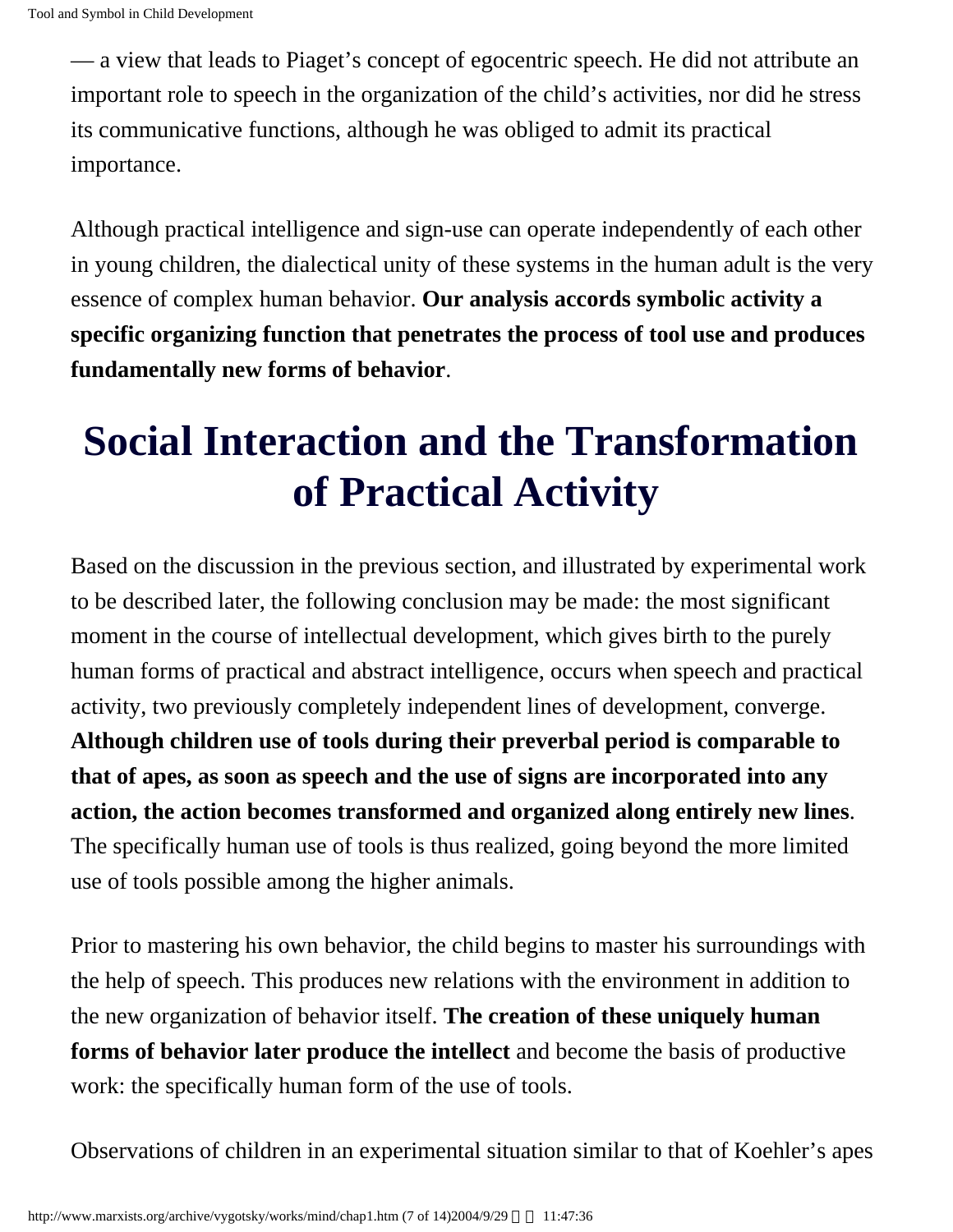show that the children not only act in attempting to achieve a goal but also speak. As a rule this speech arises spontaneously and continues almost without interruption throughout the experiment**. It increases and is more persistent every time the situation becomes more complicated and the goal more difficult to attain**. Attempts to block it (as the experiments of my collaborator R. E. Levina have shown) are either futile or lead the child to "freeze up."

Levina posed practical problems for four- and five-year-old children such as obtaining a piece of candy from a cupboard. The candy was placed out of reach so the child could not obtain it directly. As the child got more and more involved in trying to obtain the candy, egocentric speech began to manifest itself as part of her active striving. At first this speech consisted of a description and analysis of the situation, but it gradually took on a "planful" character, reflecting possible paths to solution of the problem. Finally, it was included as part of the solution.

For example, a four-and-a-half-year-old girl was asked to get candy from a cupboard with a stool and a stick as possible tools. Levina's description reads as follows: (Stands on a stool, quietly looking, feeling along a shelf with stick.) "On the stool." (Glances at experimenter. Puts stick in other hand.) "Is that really the candy?" (Hesitates.) "I can get it from that other stool, stand and get it." (Gets second stool.) "No, that doesn't get it. I could use the stick." (Takes stick, knocks at the candy.) "It will move now." (Knocks candy.) "It moved, I couldn't get it with the stool, but the, but the stick worked."

In such circumstances it seems both natural and necessary for children to speak while they act; in our research we have found that speech not only accompanies practical activity but also plays a specific role in carrying it out. Our experiments demonstrate two important facts:

(1) A child's speech is as important as the role of action in attaining the goal. Children not only speak about what they are doing; their speech and action are part of one and the same complex psychological function, directed toward the solution of the problem at hand.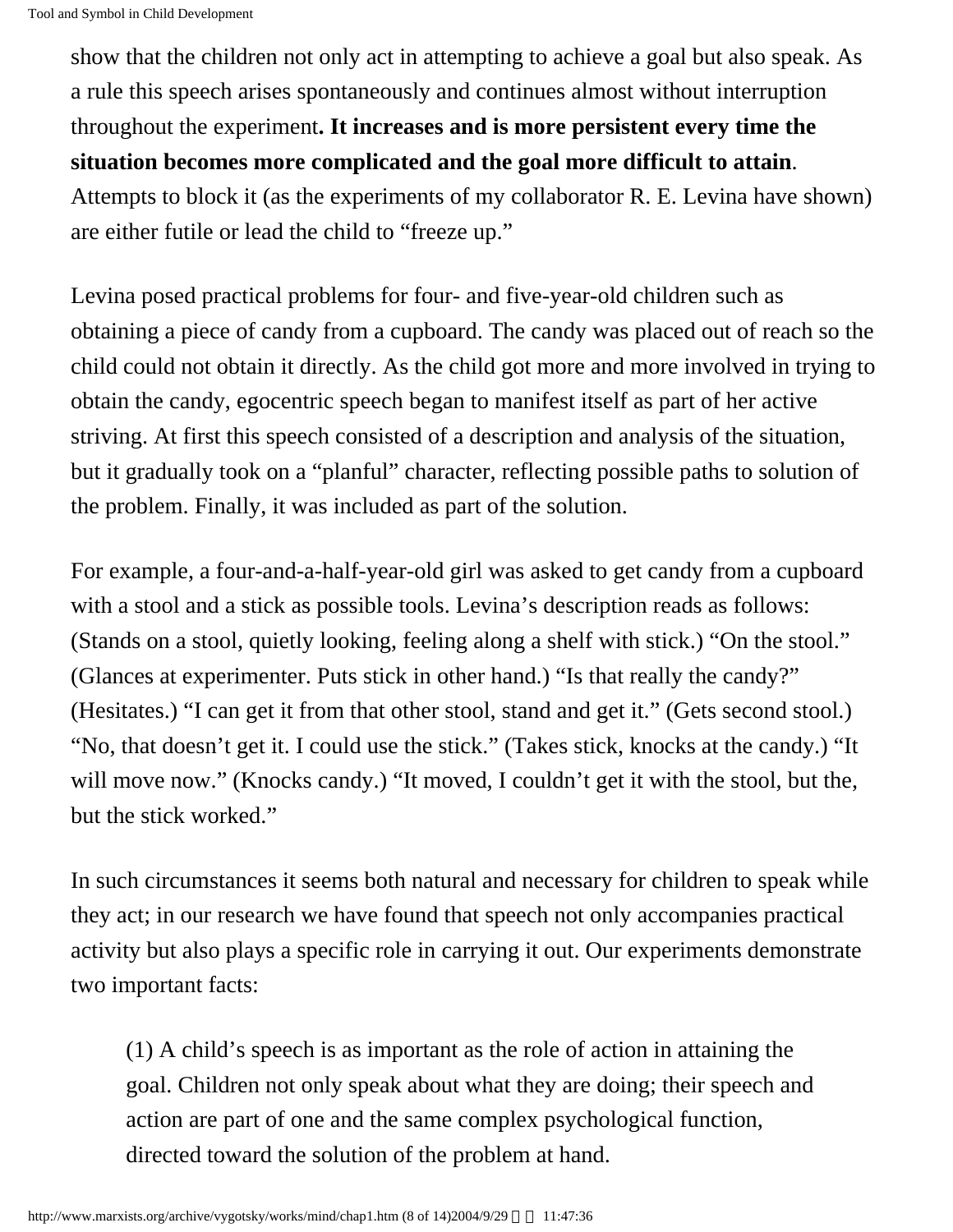(2) The more complex the action demanded by the situation and the less direct its solution, the greater the importance played by speech in the operation as a whole. Sometimes speech becomes of such vital importance that, if not permitted to use it, young children cannot accomplish the given task.

These observations lead me to the conclusion that children solve practical tasks with the help of their speech, as well as their eyes and hands. This unity of perception, speech, and action, which ultimately produces internalization of the visual field, constitutes the central subject matter for any analysis of the origin of uniquely human forms of behavior.

To develop the first of these two points, we must ask: What is it that really distinguishes the actions of the speaking child from the actions of an ape when solving practical problems?

The first thing that strikes the experimenter is the incomparably greater freedom of children's operations, their greater independence from the structure of the concrete, visual situation. **Children, with the aid of speech, create greater possibilities than apes can accomplish through action.** One important manifestation of this greater flexibility is that the child is able to ignore the direct line between actor and goal. Instead, he engages in a number of preliminary acts, using what we speak of as instrumental, or mediated (indirect) methods. In the process of solving a task the child is able to include stimuli that do not lie within the immediate visual field. Using words (one class of such stimuli) to create a specific plan, the child achieves a much broader range of activity, applying as tools not only those objects that lie near at hand, but searching for and preparing such stimuli as can be useful in the solution of the task, and planning future actions.

Second, the practical operations of a child who can speak become much less impulsive and spontaneous than those of the ape. The ape typically makes a series of uncontrolled attempts to solve the given problem. In contrast, the child who uses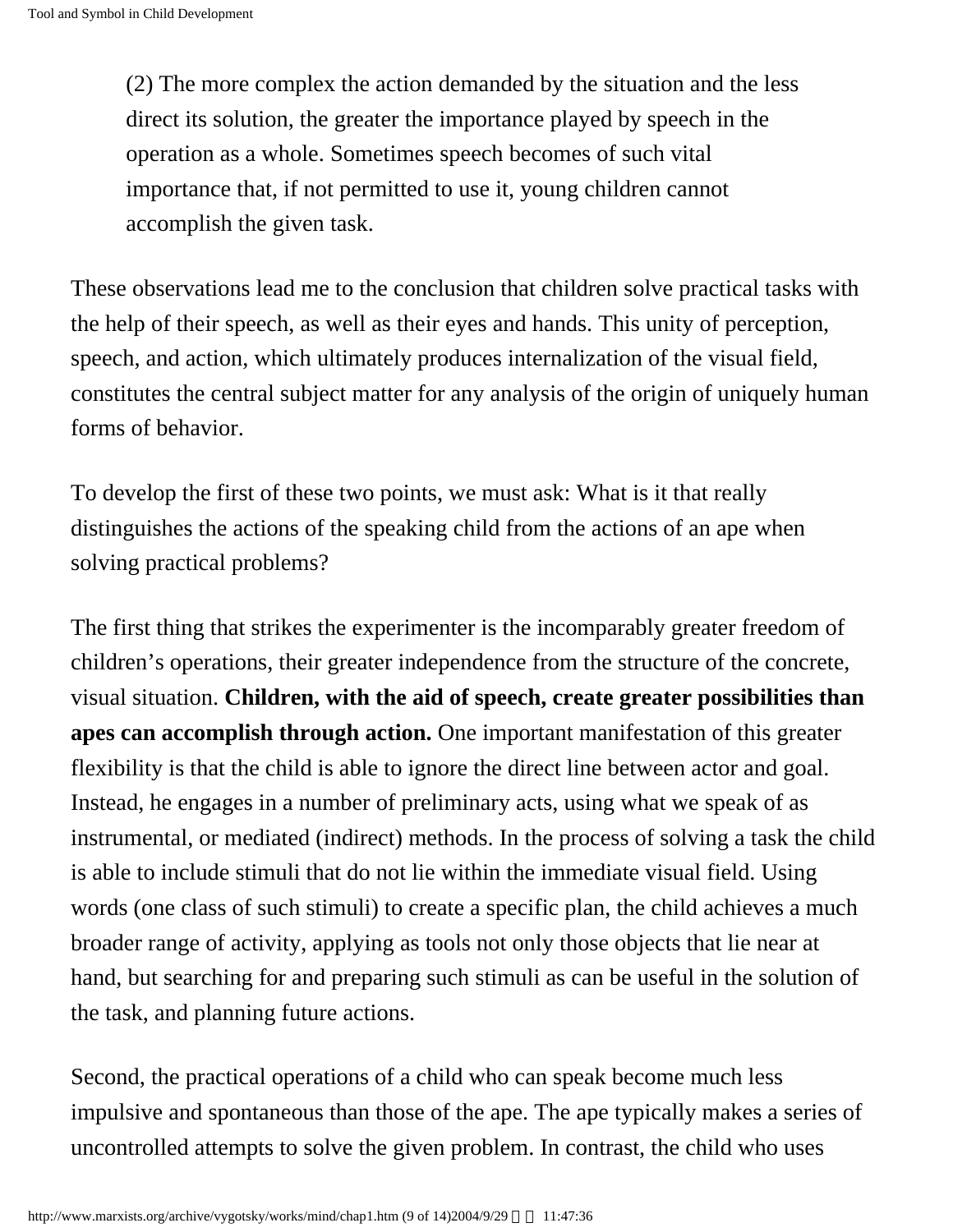speech divides the activity into two consecutive parts. She plans how to solve the problem through speech and then carries out the prepared solution through overt activity. **Direct manipulation is replaced by a complex psychological process through which inner motivation and intentions, postponed in time, stimulate their own development and realization.** This new kind of psychological structure is absent in apes, even in rudimentary forms.

Finally, it is decisively important that speech not only facilitates the child's effective manipulation of objects **but also controls the child's own behavior**. Thus, with the help of speech children, unlike apes, acquire the capacity to be both the subjects and objects of their own behavior.

Experimental investigation of the egocentric speech of children engaged in various activities such as that illustrated by Levina produced the second fact of great importance demonstrated by our experiments: the relative amount of egocentric speech, as measured by Piaget's methods, increases in relation to the difficulty of the child's task. On the basis of these experiments my collaborators and I developed the hypothesis that **children's egocentric speech should be regarded as the transitional form between external and internal speech**. Functionally, egocentric speech is the basis for inner speech, while in its external form it is embedded in communicative speech.

One way to increase the production of egocentric speech is to complicate a task in such a way that the child cannot make direct use of tools for its solution. When faced with such a challenge, the children's emotional use of language increases as well as their efforts to achieve a less automatic, more intelligent solution. They search verbally for a new plan, and their utterances reveal the close connection between egocentric and socialized speech. This is best seen when the experimenter leaves the room or fails to answer the children's appeals for help. Upon being deprived of the opportunity to engage in social speech, children immediately switch over to egocentric speech.

While the interrelationship of these two functions of language is apparent in this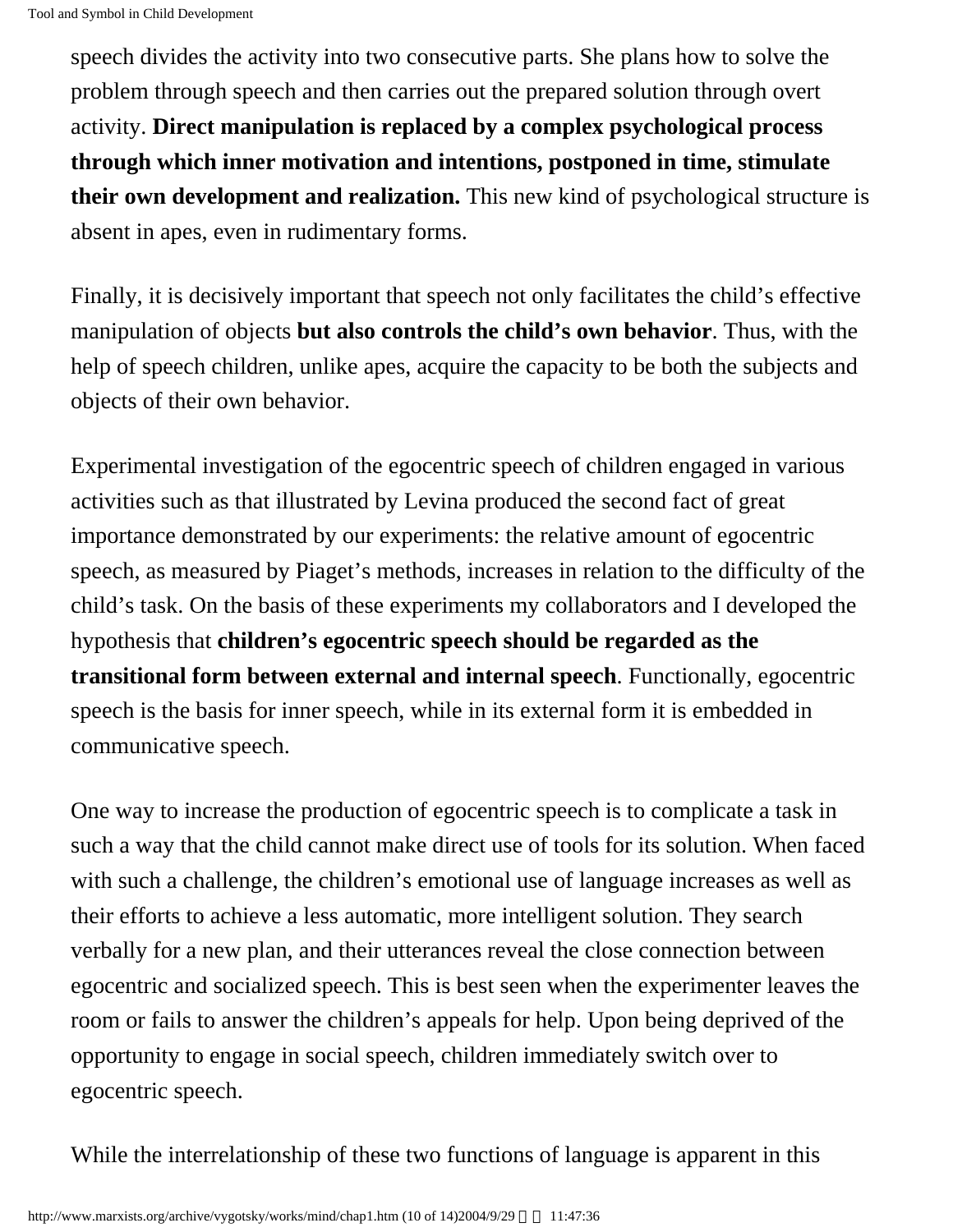setting, it is important to remember that egocentric speech is linked to children's social speech by many transitional forms. The first significant illustration of the link between these two language functions occurs when children find that they are unable to solve a problem by themselves. They then turn to an adult, and verbally describe the method that they cannot carry out by themselves. The greatest change in children's capacity to use language as a problem-solving tool takes place somewhat later in their development, when socialized speech (which has previously been used to address an adult) is turned inward. Instead of appealing to the adult, children appeal to themselves; language thus takes on an intrapersonal function in addition to its interpersonal use. **When children develop a method of behavior for guiding themselves that had previously been used in relation to another person, when they organize their own activities according to a social form of behavior, they succeed in applying a social attitude to themselves**. The history of the process of the internalization of social speech is also the history of the socialization of children's practical intellect.

The relation between speech and action is a dynamic one in the course of children's development. The structural relation can shift even during an experiment. The crucial change occurs as follows: At an early stage speech accompanies the child's actions and reflects the vicissitudes of problem solving in a disrupted and chaotic form. At a later stage speech moves more and more toward the starting point of the process, so that it comes to precede action. It functions then as an aid to a plan that has been conceived but not yet realized in behavior. An interesting analogy can be found in children's speech while drawing. Young children name their drawings only after they have completed them; they need to see them before they can decide what they are. As children get older they can decide in advance what they are going to draw. This displacement of the naming process signifies a change in the function of speech. Initially speech follows actions, is provoked by and dominated by activity. At a later stage, however, when speech is moved to the starting point of an activity, a new relation between word and action emerges. Now speech guides, determines, and dominates the course of action; the planning function of speech comes into being in addition to the already existing function of language to reflect the external world.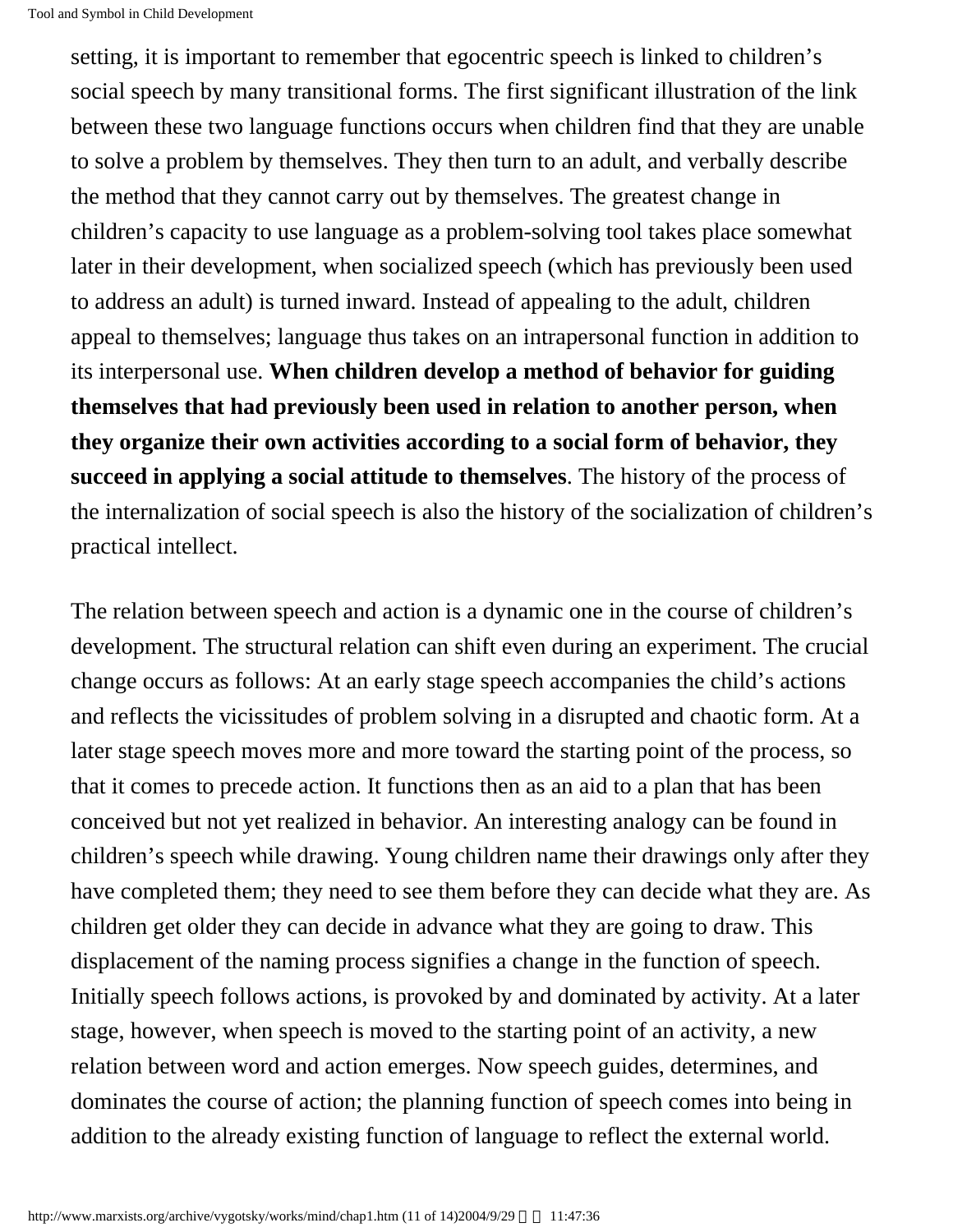Just as a mold gives shape to a substance, words can shape an activity into a structure. However, that structure may be changed or reshaped when children learn to use language in ways that allow them to go beyond previous experiences when planning future action. In contrast to the notion of sudden discovery popularized by Stem, we envisage verbal, intellectual activity as a series of stages in which the emotional and communicative functions of speech are expanded by the addition of the planning function. As a result the child acquires the ability to engage in complex operations extending over time.

Unlike the ape, which Koehler tells us is "the slave of its own visual field, children acquire an independence with respect to their concrete surroundings; they cease to act in the immediately given and evident space. Once children learn how to use the planning function of their language effectively, their psychological field changes radically. A view of the future is now an integral part of their approaches to their surroundings. In subsequent chapters, I will describe the developmental course of some of these central psychological functions in greater detail.

**To summarize what has been said thus far in this section: The specifically human capacity for language enables children to provide for auxiliary tools in the solution of difficult tasks, to overcome impulsive action, to plan a solution to a problem prior to its execution, and to master their own behavior.** Signs and words serve children first and foremost as a means of social contact with other people. The cognitive and communicative functions of language then become the basis of a new and superior form of activity in children, distinguishing them from animals.

The changes I have described do not occur in a one-dimensional, even fashion. Our research has shown that very small children solve problems using unique mixtures of processes. In contrast with adults, who react differently to objects and to people, young children are likely to fuse action and speech when responding to both objects and social beings. This fusion of activity is analogous to syncretism in perception, which has been described by many developmental psychologists.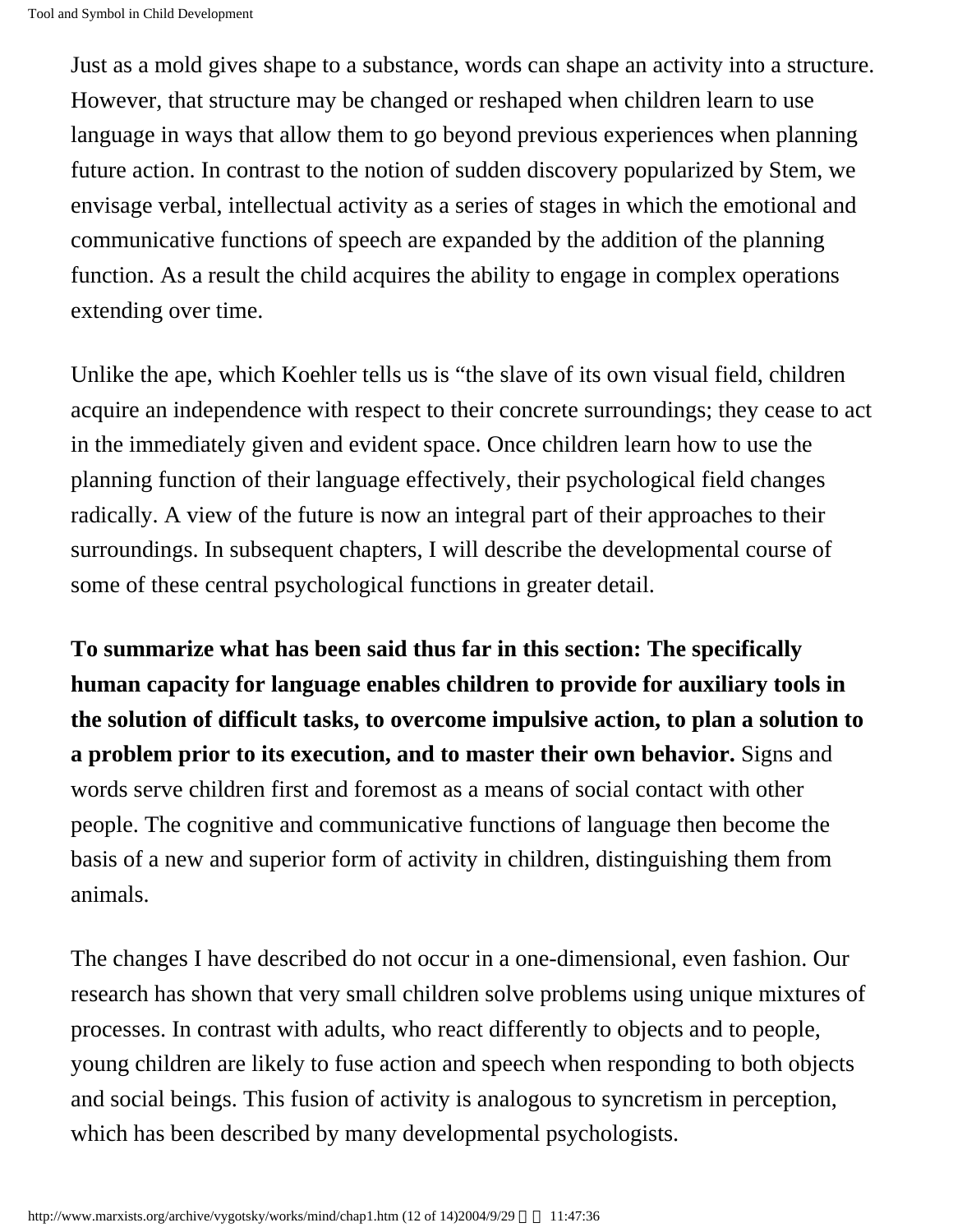The unevenness I am speaking of is seen quite clearly in a situation where small children, when unable to solve the task before them easily, combine direct attempts to obtain the desired end with a reliance upon emotional speech. At times speech expresses the children's desires, while at other times it serves as a substitute for actually achieving the goal. The child may attempt to solve the task through verbal formulations and by appeals to the experimenter for help. This mixture of diverse forms of activity was at first bewildering; but further observations drew our attention to a sequence of actions that clarify the meaning of the childrenÕs behavior in such circumstances. For example, after completing a number of intelligent and interrelated actions that should help him solve a particular problem successfully, the child suddenly, upon meeting a difficulty, ceases all attempts and turns for help to the experimenter. Any obstacle to the child's efforts at solving the problem may interrupt his activity. The child's verbal appeal to another person is an effort to fill the hiatus his activity has revealed. By asking a question, the child indicates that he has, in fact, formulated a plan to solve the task before him, but is unable to perform all the necessary operations.

Through repeated experiences of this type, children learn covertly (mentally) to plan their activities. At the same time they enlist the assistance of another person in accordance with the requirements of the problem posed for them. The child's ability to control another person's behavior becomes a necessary part of the child's practical activity.

Initially this problem solving in conjunction with another person is not differentiated with respect to the roles played by the child and his helper; it is a general, syncretic whole. We have more than once observed that in the course of solving a task, children get confused because they begin to merge the logic of what they are doing, with the logic-of the same problem as it has to be solved with the cooperation of another person. Sometimes syncretic action manifests itself when children realize the hopelessness of their direct efforts to solve a problem. As in the example from Levina's work, children address the objects of their attention equally with words and sticks, demonstrating the fundamental and inseparable tie between speech and action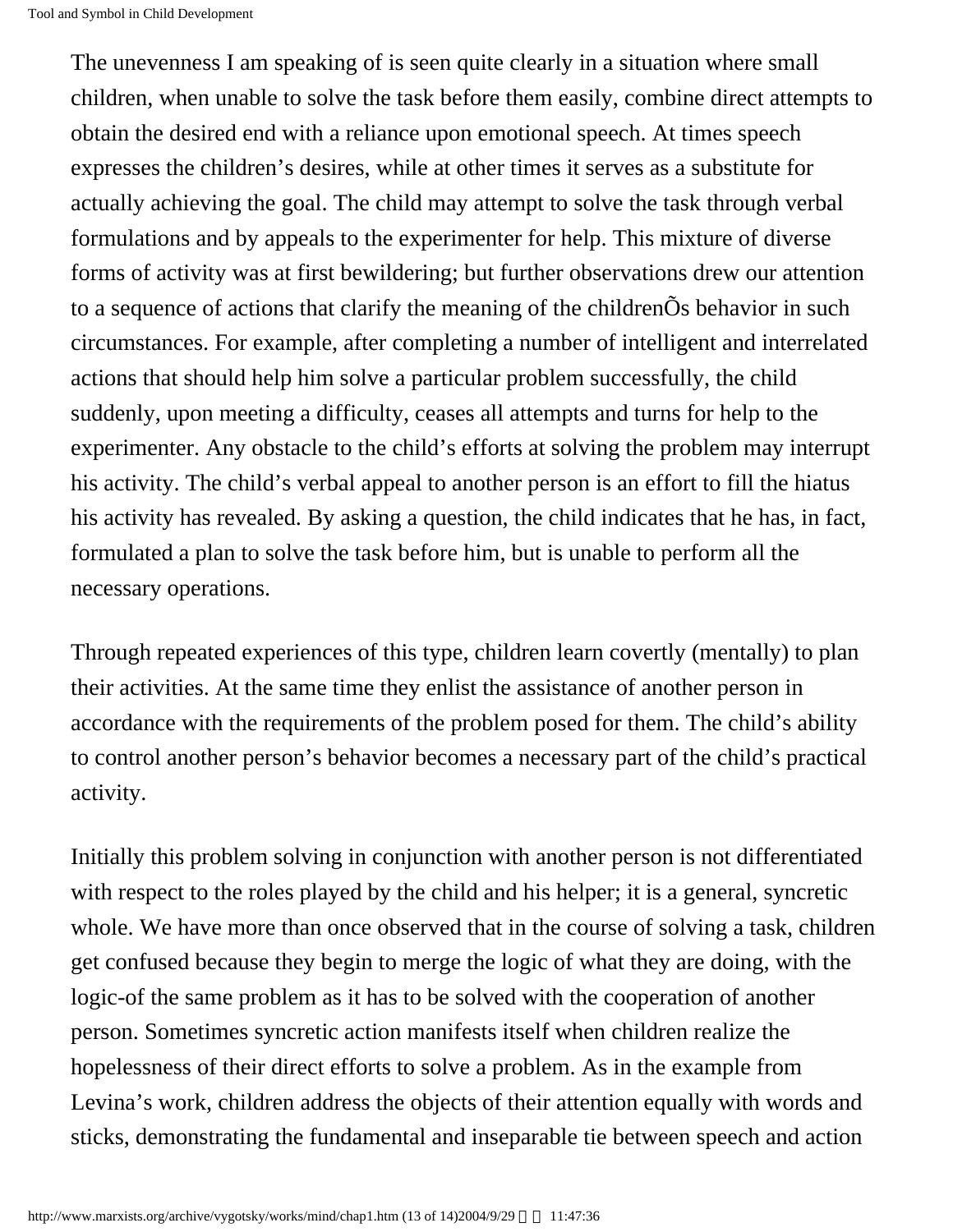in the child's activity; this unity becomes particularly clear when compared with the separations of these processes in adults.

**In summary, children confronted with a problem that is slightly too complicated for them exhibit a complex variety of responses including direct attempts at attaining the goal, the use of tools, speech directed toward the person conducting the experiment or speech that simply accompanies the action, and direct, verbal appeals to the object of attention itself.**

If analyzed dynamically, this alloy of speech and action has a very specific function in the history of the child's development; it also demonstrates the logic of its own genesis. From the very first days of the child's development his activities acquire a meaning of their own in a system of social behavior and, being directed towards a definite purpose, are refracted through the prism of the child's environment**. The path from object to child and from child to object passes through another person.** This complex human structure is the product of a developmental process deeply rooted in the links between individual and **social history**.

### **[Table of Contents](#page-0-0)**

**[Psychology and Marxism](http://www.marxists.org/subject/psychology/index.htm) | [Lev Vygotsky](http://www.marxists.org/archive/vygotsky/index.htm) | [Zone of Proximal Development](#page-70-0)**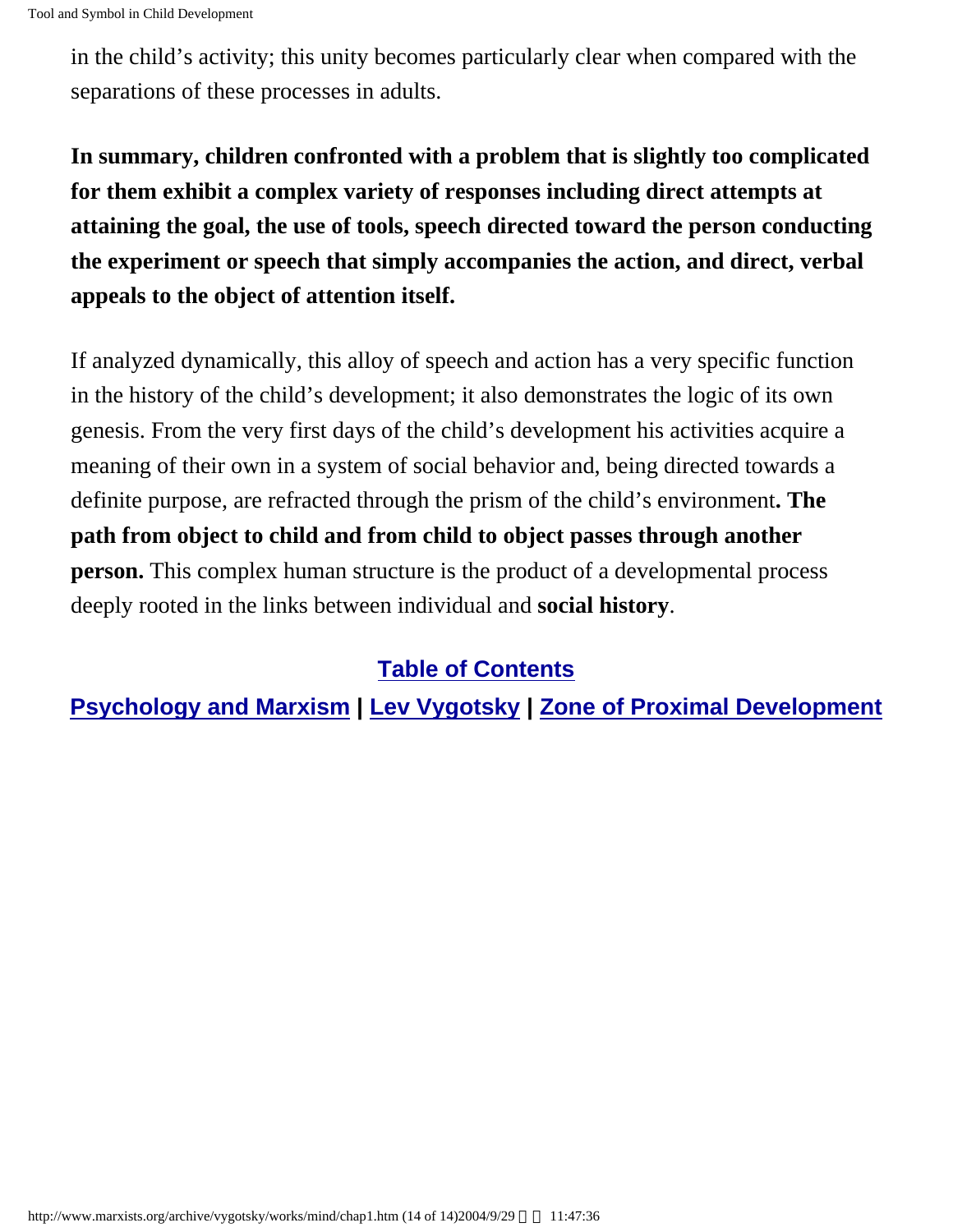#### **Mind and Society. Lev Vygotsky**

### <span id="page-16-0"></span>**The Development of Perception and Attention**

The linkage between tool use and speech affects several psychological functions, in particular perception, sensory-motor operations, and attention, each of which is part of a dynamic system of behavior. Experimental-developmental research indicates that the connections and relations among functions constitute systems that change as radically in *the course* of a child's development as do the individual functions themselves. Considering each function in turn, I will examine how speech introduces qualitative changes in both its form and its relation to other functions.

Köhler's work emphasized the importance of the structure of the visual field in organizing the ape's practical behavior. The entire process of problem solving is essentially determined by perception. In this respect Köhler had ample grounds for believing that these animals are bound by their sensory field to a much greater extent than adult humans. They are incapable of modifying their sensory field by means of voluntary effort. Indeed, it would probably be useful to view as a general law the dependence of all natural forms of perception on the structure of the sensory field.

However, a child's perception, because it is *human,* does not develop as a direct continuation and further perfection of the forms of animal perception, not even of those animals that stand nearest to humankind. Experiments conducted to clarify this problem led us to discover some basic laws that characterize the higher human forms of perception.

The first set of experiments concerned developmental stages of picture perception in children. Similar experiments describing specific aspects of young children's perception and its dependence on higher psychological mechanisms had been carried out earlier by Binet and analyzed in detail by Stern. Both authors found that the way small children describe pictures differs at successive developmental stages. A twoyear-old usually limits his description to separate objects within the picture. Older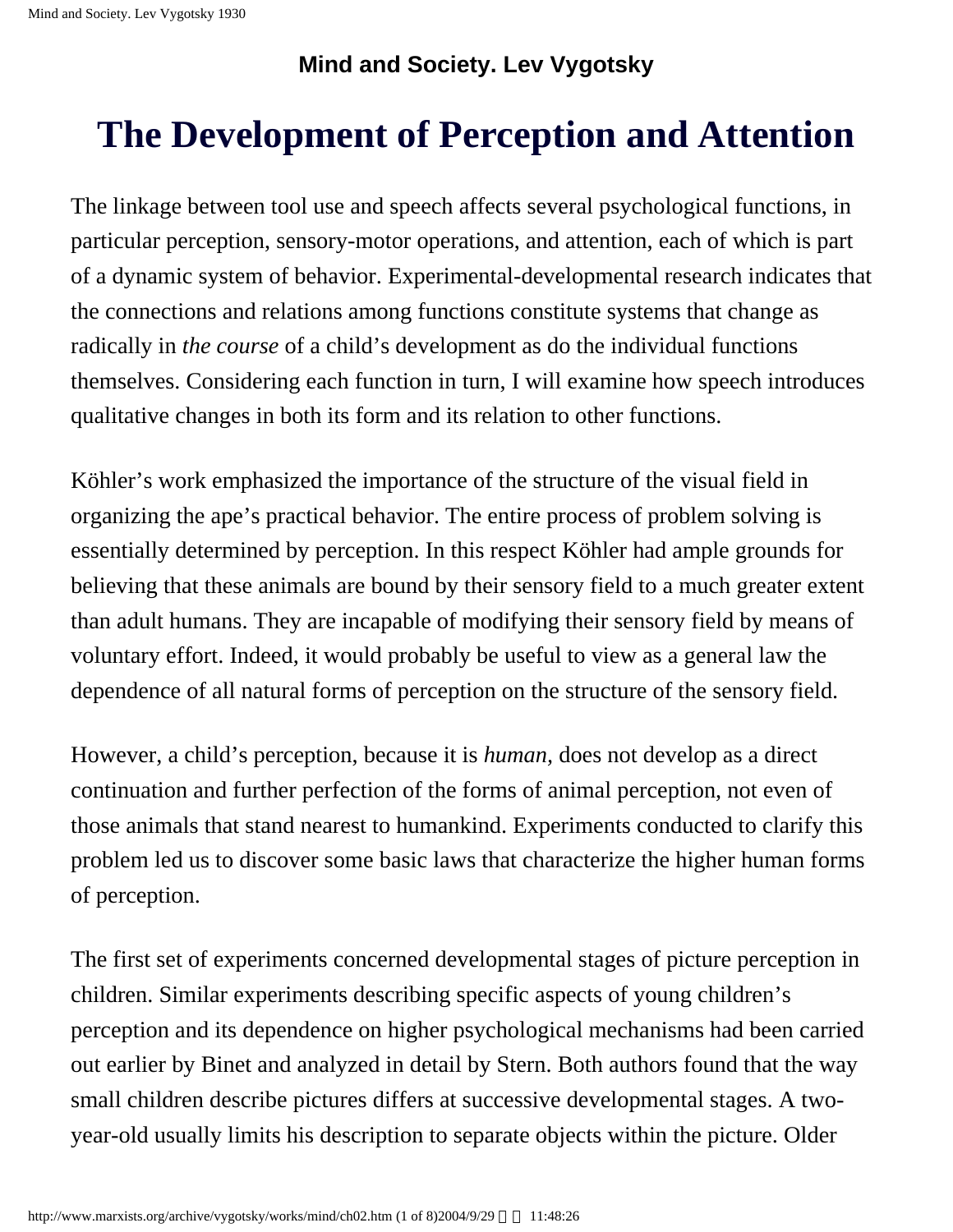children describe actions and indicate the complex relations among the separate objects within the picture. Stern inferred from these observations that a stage when children perceive separate objects precedes the stage when they perceive actions and relations in addition to objects, that is, when they perceive the picture as a whole. However, many psychological observations suggest that the child's perceptual processes are initially fused and only later become more differentiated.

We resolved the contradiction between these two positions through an experiment replicating Stern's study of children's descriptions of pictures, in which we asked children to communicate the contents of a picture without using speech. We suggested that the description be made *in pantomime.* The two-year-old child, who according to Stern's schema is still at the separate "object" stage of development, perceived the dynamic features of the picture and reproduced them with ease through pantomime. What Stern regarded as a characteristic of the child's perceptual skills proved to be a product of the limitations of her *language development* or, in other words, a feature of her *verbalized perception.*

A series of related observations revealed that labeling is the primary function of speech used by young children. Labeling enables the child to choose a specific object, to single it out from the entire situation he is perceiving. Simultaneously, however, the child embellishes his first words with very expressive gestures, which compensate for his difficulties in communicating meaningfully through language. By means of words children single out separate elements, thereby overcoming the natural structure of the sensory field and forming new (artificially introduced and dynamic) structural centers. The child begins to perceive the world not only through his eyes but also through his speech. As a result, the immediacy of "natural" perception is supplanted by a complex mediated process; as such, speech becomes an essential part of the child's cognitive development.

Later, the intellectual mechanisms related to speech acquire a new function; verbalized perception in the child is no longer limited to labeling. At this next stage of development, speech acquires a synthesizing function, which in turn is instrumental in achieving more complex forms of cognitive perception. These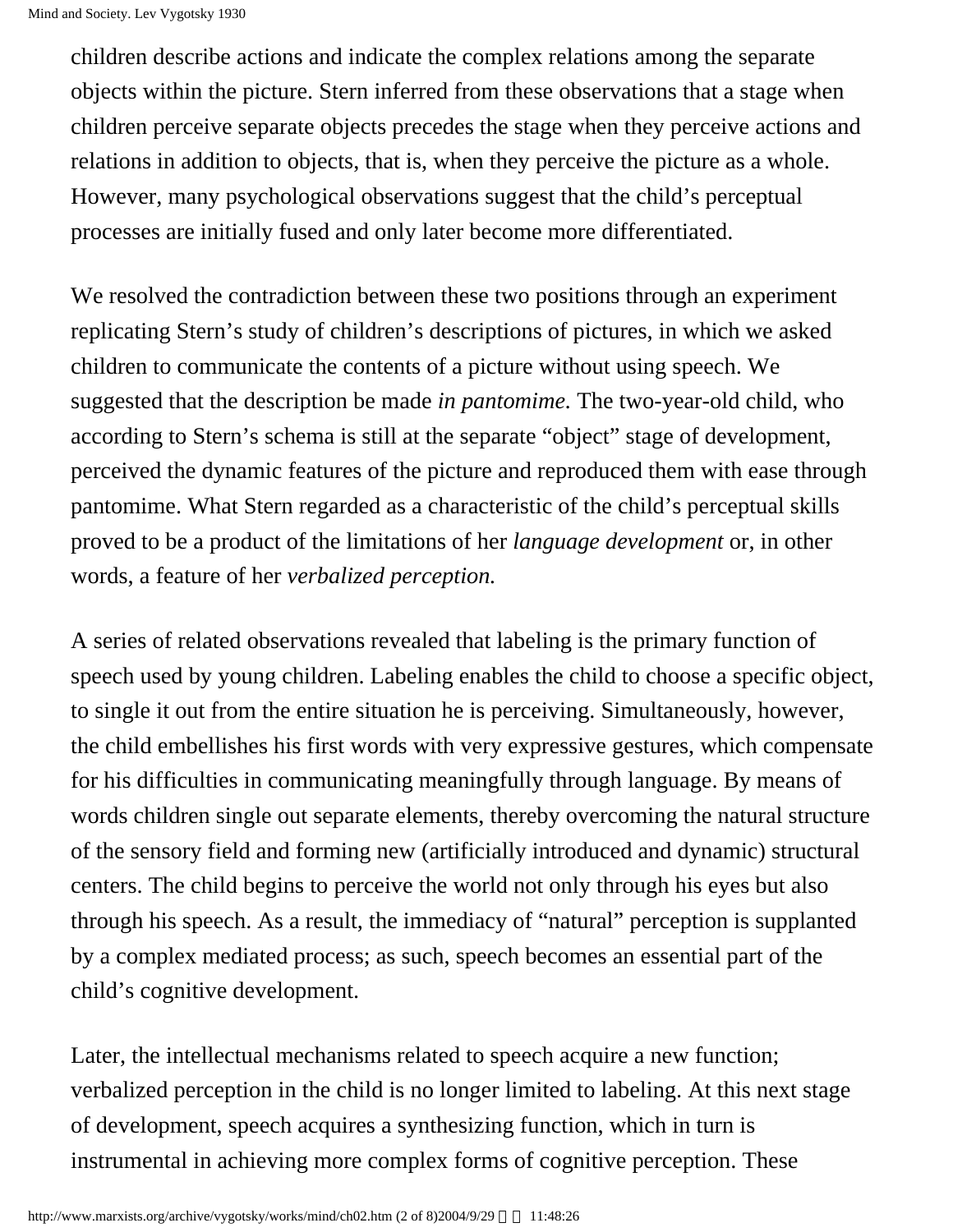changes give human perception an entirely new character, quite distinct from the analogous processes in higher animals.

The role of language in perception is striking because of the opposing tendencies implicit in the nature of visual perception and language. The independent elements in a visual field are simultaneously perceived; in this sense, *visual perception is integral.* Speech, on the other hand, requires sequential processing. Each element is separately labeled and then connected in a sentence structure, *making speech essentially analytical.*

Our research has shown that even at very early stages of development, language and perception are linked. In the solution of nonverbal tasks, even if a problem is solved without a sound being uttered, language plays a role in the outcome. These findings substantiate the thesis of psychological linguistics as formulated many years ago by A. Potebnya, who argued for the inevitable interdependence between human thought and language.

A special feature of human perception — which arises at a very young age — is the *perception of real objects.* This is something for which there is no analogy in animal perception. By this term I mean that I do not see the world simply in color and shape but also as a world with sense and meaning. I do not merely see something round and black with two hands; I see a clock and I can distinguish one hand from the other. Some brain-injured patients say, when they see a clock, that they are seeing something round and white with two thin steel strips, but they do not know it is a clock; such people have lost their real relationship with objects. These observations suggest that all human perception consists of categorized rather than isolated perceptions.

The developmental transition to qualitatively new forms of behavior is not confined to changes in perception alone. Perception is part of a dynamic system of behavior; hence, the relation between transformations of perceptual processes and transformations in other intellectual activities is of primary importance. This point is illustrated by our studies on choice behavior, which show the changing relation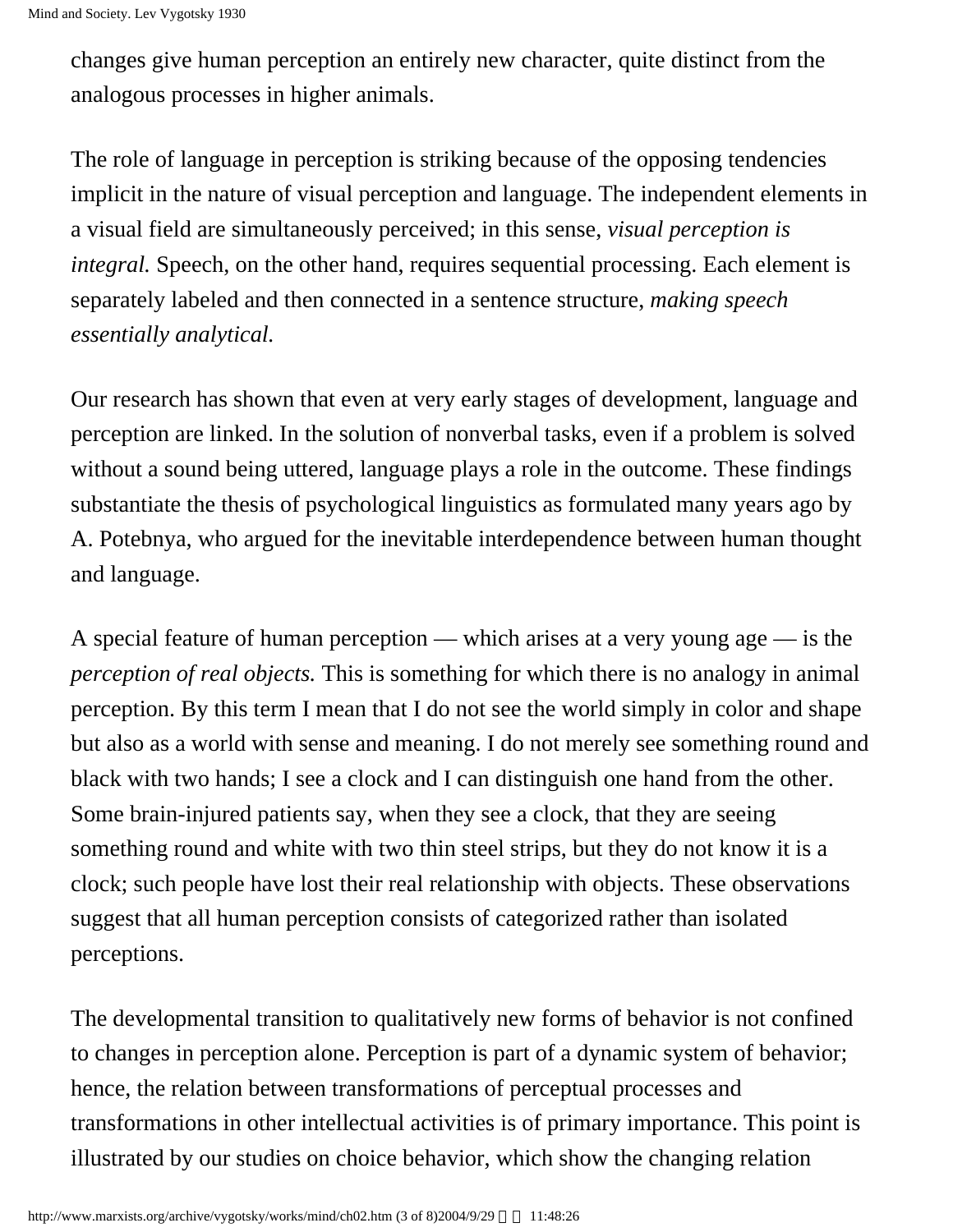between perception and motor action in young children.

## **Studies of Choice Behavior in Children**

We requested four- and five-year-old children to press one of five keys on a keyboard as they identified each one of a series of picture stimuli assigned to each key. Because this task exceeds the capabilities of the children, it causes serious difficulties and more intensive efforts to solve the problem. Perhaps the most remarkable result is that the entire process of selection by the child is *external,* and concentrated in the motor sphere, thus allowing the experimenter to observe the very nature of the choice process itself in the child's movements. The child does her selecting while carrying out whatever movements the choice requires.

The structure of the child's decision does not in the least resemble the adult process. Adults make a preliminary decision internally and subsequently carry out the choice in the form of a single movement that executes the plan. The child's choice resembles a somewhat delayed *selection among his own movements.* Vascillations in perception are directly reflected in the structure of movement. The child's movements are replete with diffuse gropings that interrupt and succeed one another. A mere glance at the chart tracing the child's movements is sufficient to convince one of the basic motor nature of the process.

The main difference between the choice processes in the child and in the adult is that for the child the series of tentative movements constitute the selection process. The child does not choose the *stimulus* (the necessary key) as the starting point for the consequent movement but rather selects the *movement,* using the instruction as a guide to check the results. Thus, the child resolves her choice not through a direct process of visual perception but through movement, hesitating between two stimuli, her fingers hovering above and moving from one key to another, going half-way and then coming back. When the child transfers her attention to a new location, thereby creating a new focus in the dynamic structure of perception, her hand obediently moves toward this new center, in unison with the eye. In short, movement is not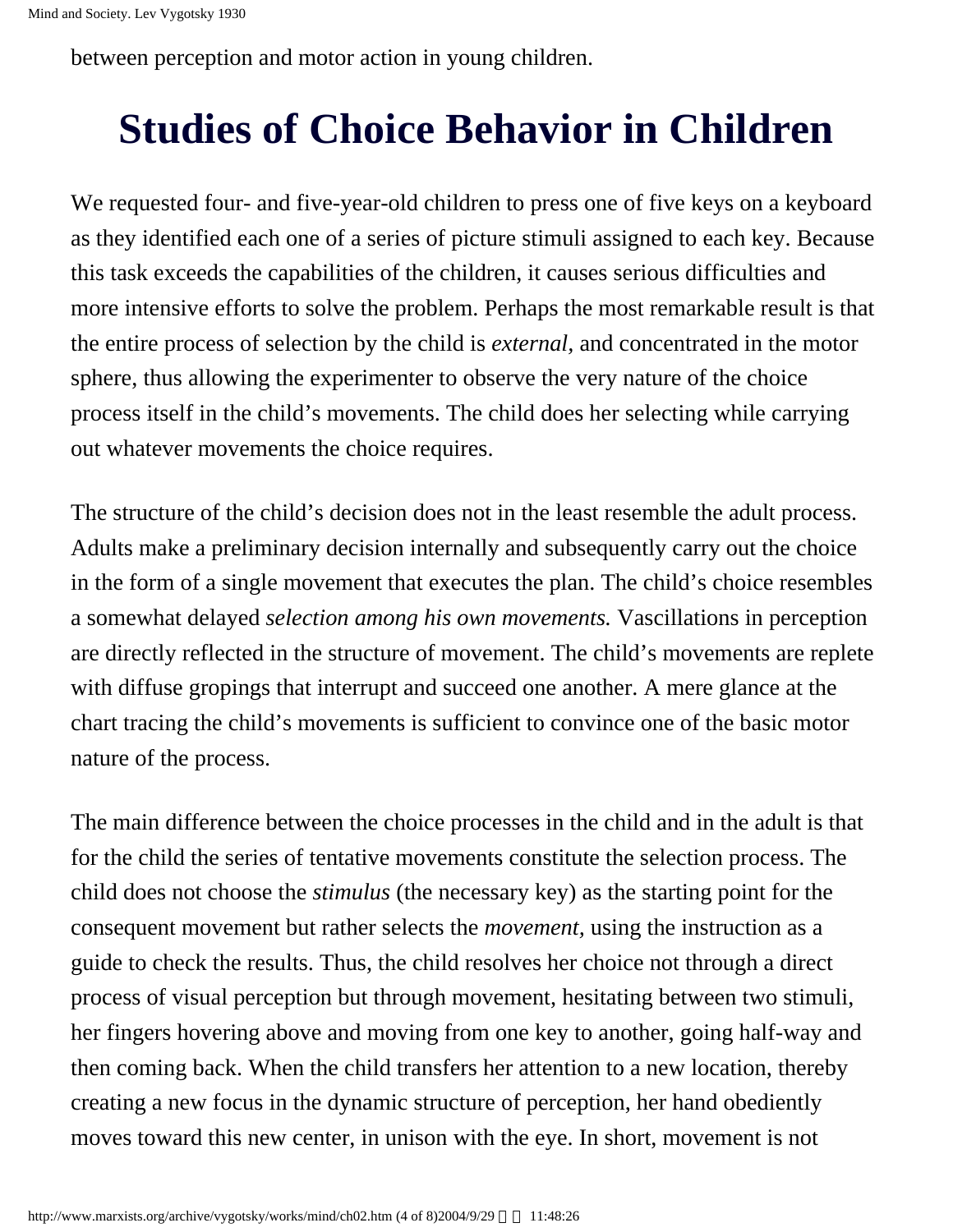```
Mind and Society. Lev Vygotsky 1930
```
separated from perception: the processes coincide almost exactly.

In the behavior of the higher animals, visual perception forms part of a more complex whole in a similar way. The ape does not perceive the visual situation passively; a complex behavioral structure consisting of reflexive, affective, motor, and intellectual factors is directed toward acquiring the object that attracts it. The ape's movements constitute an immediate dynamic continuation of its perception. In human children, this early, diffusely structured response undergoes a fundamental change as soon as a more complex psychological function is utilized in the choice process. The natural process present in animals is then transformed into a higher psychological operation.

Subsequent to the experiment described above we attempted to simplify the task of selection by marking each key with a corresponding sign to serve as an additional stimulus that could direct and organize the choice process. The child was asked, upon the appearance of a target stimulus, to press the key marked with the corresponding sign. As early as age five or six the child is able to fulfill this task easily. The addition of this new ingredient radically changes the structure of the choice process. The elementary, "natural" operation is replaced by a new and more complicated one. The simpler task evokes a more complexly structured response. When the child attends to the auxiliary sign in order to find the key corresponding to the given stimulus, he no longer exhibits those motor impulses that arise directly from perception. There are no uncertain groping movements in the air such as we observed in the earlier choice reaction when auxiliary aids were not used.

The use of auxiliary signs breaks up the fusion of the sensory field and the motor system and thus makes new kinds of behavior possible. A "functional barrier" is created between the initial and final moments of the choice response; the direct impulse to move is shunted by preliminary circuits. The child who formerly solved the problem impulsively now solves it through an internally established connection between the stimulus and the corresponding auxiliary sign. The movement that previously had been the choice now serves only to fulfill the prepared operation. *The system of signs restructures the whole psychological process and enables the child to master her movement. It reconstructs the choice process on a totally new basis.*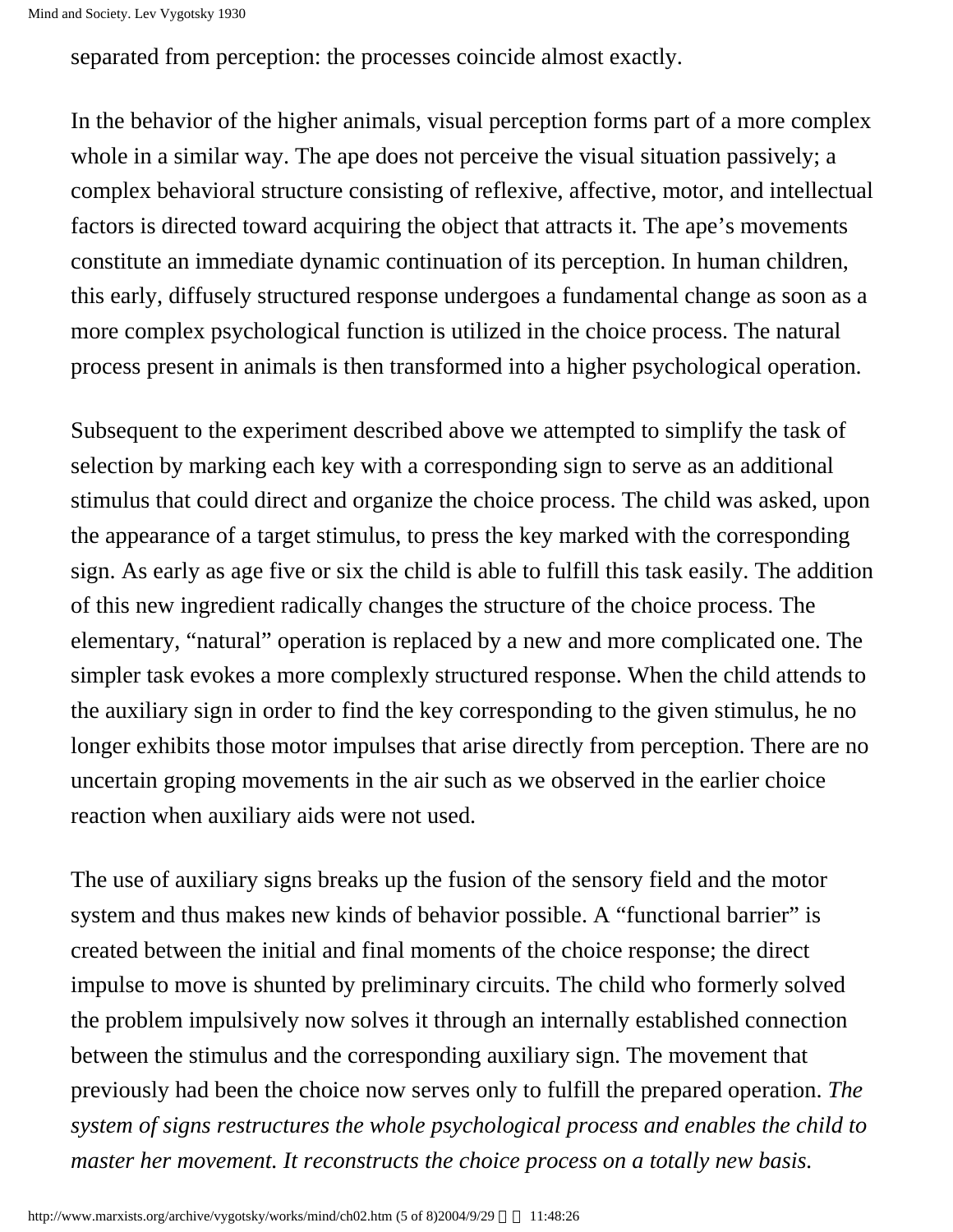Movement detaches itself from direct perception and comes under the control of sign functions included in the choice response. This development represents a fundamental break with the natural history of behavior and initiates the transition from the primitive behavior of animals to the higher intellectual activities of humans.

*Attention* should be given first place among the major functions in the psychological structure underlying the use of tools. Beginning with Köhler, scholars have noted that the ability or inability to direct one's attention is an essential determinant of the success or failure of any practical operation. However, the difference between the practical intelligence of children and animals is that children are capable of reconstructing their perception and thus freeing themselves from the given structure of the field. With the help of the indicative function of words, the child begins to master his attention, creating new structural centers in the perceived situation. As K. Koffka so aptly put it, the child is able to determine for herself the "center of gravity" of her perceptual field; her behavior is not regulated solely by the salience of individual elements within it. The child evaluates the relative importance of these elements, singling out new "figures" from the background and thus widening the possibilities for controlling her activities.

In addition to reorganizing the visual-spatial field, the child, with the help of speech, creates a time field that is just as perceptible and real to him as the visual one. The speaking child has the ability to direct his attention in a dynamic way. He can view changes in his immediate situation from the point of view of past activities, and he can act in the present from the viewpoint of the future.

For the ape, the task is unsolvable unless the goal and the object needed to reach it are both simultaneously in view. For the child, this gap is easily overcome by verbally controlling her attention and thereby reorganizing her perceptual field. The ape will perceive a stick one moment, but cease to pay attention to it after its visual field has changed and the goal comes into view. The ape must see his stick in order to pay attention to it; the child may pay attention in order to see.

Thus, the child's field of attention embraces not one but a whole series of potential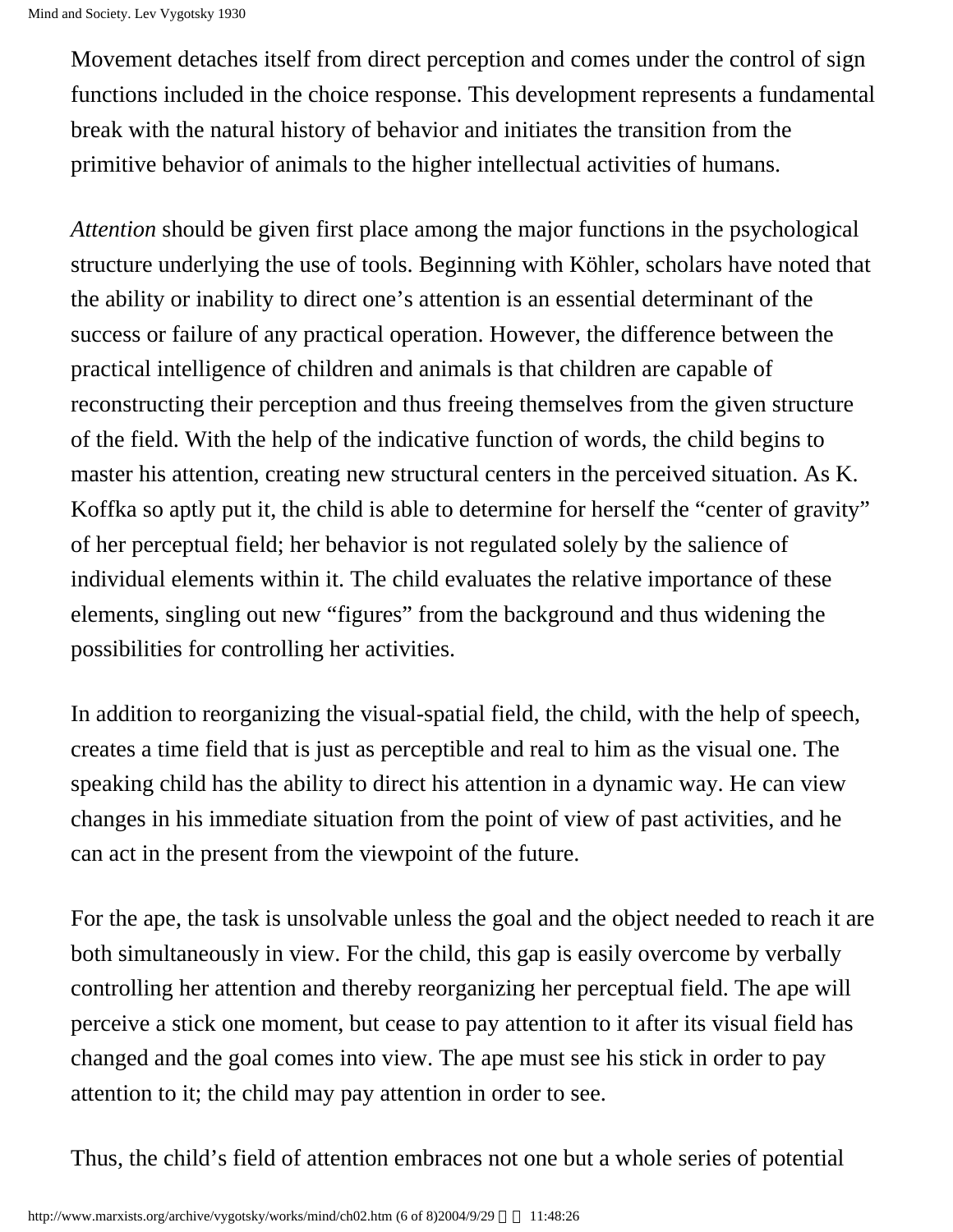perceptual fields that form successive, dynamic structures over time. The transition from the simultaneous structure of the visual field to the successive structure of the dynamic field of attention is achieved through the reconstruction of the separate activities that are a part of the required operations. When this occurs, we can say that the field of attention has detached itself from the perceptual field and unfolded itself in time, as one component of a dynamic series of psychological activities.

The possibility of combining elements of the past and present visual fields (for instance, tool and goal) in one field of attention leads in turn to a basic reconstruction of another vital function, *memory.* (See chapter 3.) Through verbal formulations of past situations and activities, the child frees himself from the limitations of direct recall; he succeeds in synthesizing the past and present to suit his purposes. The changes that occur in memory are similar to those that occur in the child's perceptual field where centers of gravity are shifted and figure and ground relationship are altered. The child's memory not only makes fragments of the past more available, but also results in a *new method of uniting the elements of past experience with the present.*

Created with the help of speech, the time field for action extends both forward and backward. Future activity that can be included in an ongoing activity is represented by signs. As in the case of memory and attention, the inclusion of signs in temporal perception does not lead to a simple lengthening of the operation in time; rather, it creates the conditions for the development of a single system that includes effective elements of the past, present, and future. This emerging psychological system in the child now encompasses two new functions: *intentions and symbolic representations of purposeful action.*

This change in the structure of the child's behavior is related to basic alterations in the child's needs and motivations. When Lindner compared the methods by which deaf children solved tasks to the methods used by Köhler's ape, he noted that the motives guiding the ape and those guiding the child to achieve mastery of a goal were not the same. The "instinctive" urges predominating in the animal become secondary in the child. New motives, socially rooted and intense, provide the child with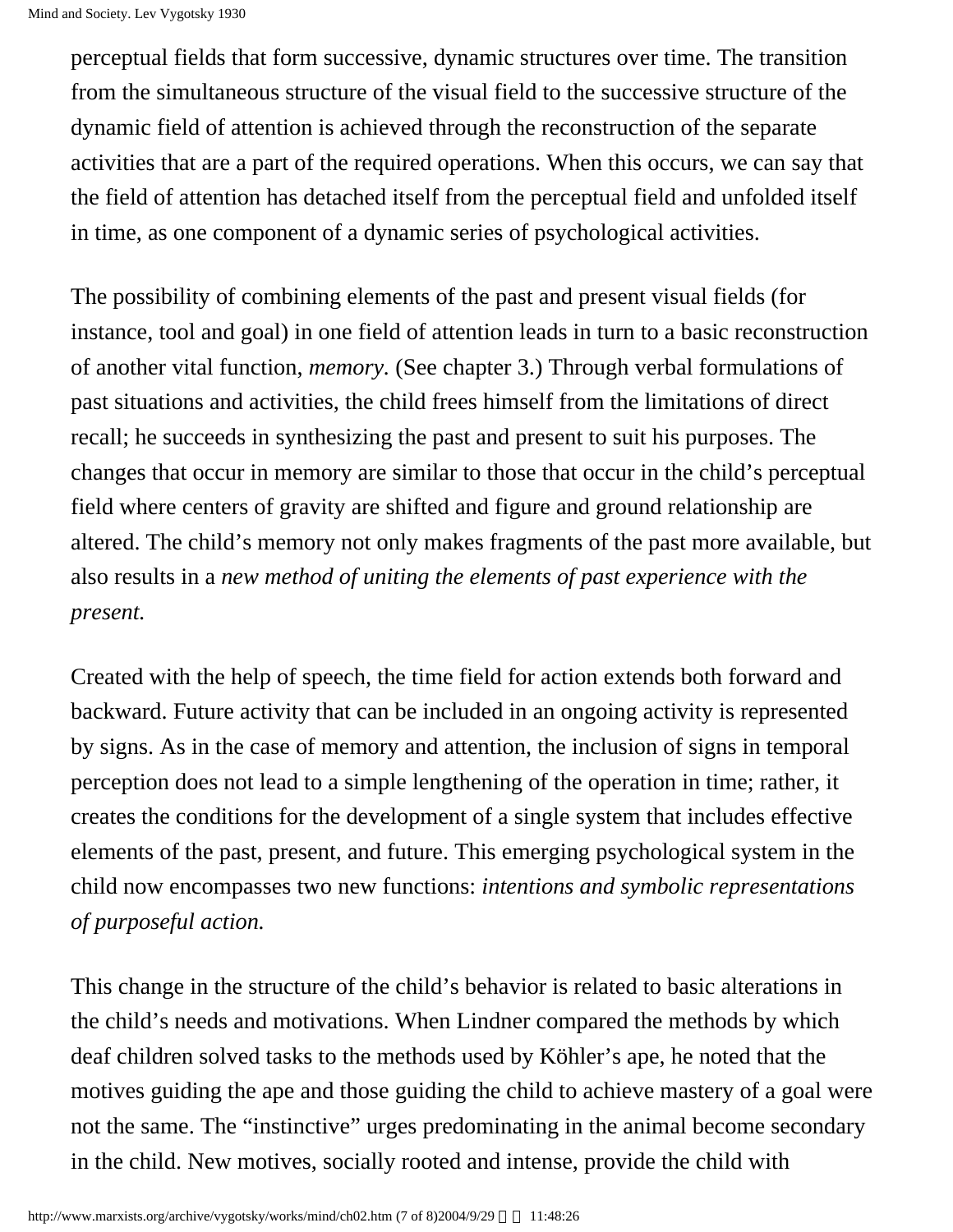direction. K. Lewin described these motives as *Quasi-Beduerfnisse* (quasi-needs) and argued that their inclusion in any given task leads to the reorganization of the child's whole affective and voluntary system. He believed that with the development of these quasi-needs, the child's emotional thrust is shifted *from a preoccupation with the outcome* to *the nature of the solution.* In essence, the "task" (*Aufgabe*) in experiments with apes exists only in the eyes of the experimenter; as far as the animal is concerned there exists only the bait and the obstacles standing in his way. The child, however, strives to solve the given problem and thus has an entirely different purpose. Because he is able to form quasi-needs, the child is capable of breaking the operation into its separate parts, each of which becomes an independent problem that he' formulates for himself with the help of speech.

In his excellent analysis of the psychology of purposeful activity, Lewin gives a clearcut definition of voluntary activity as a product of the historical-cultural development of behavior and as a unique feature of human psychology. The fact that man displays extraordinary freedom with respect to even the most senseless intention is astounding in itself, he asserts. This freedom is incomparably less characteristic of children and probably of nonliterate humans, too. There is reason to believe that voluntary activity, more than highly developed intellect, distinguishes humans from the animals which stand closest to them.

#### **[Contents](#page-0-0) | [Vygotsky Internet Archive](http://www.marxists.org/archive/vygotsky/index.htm)**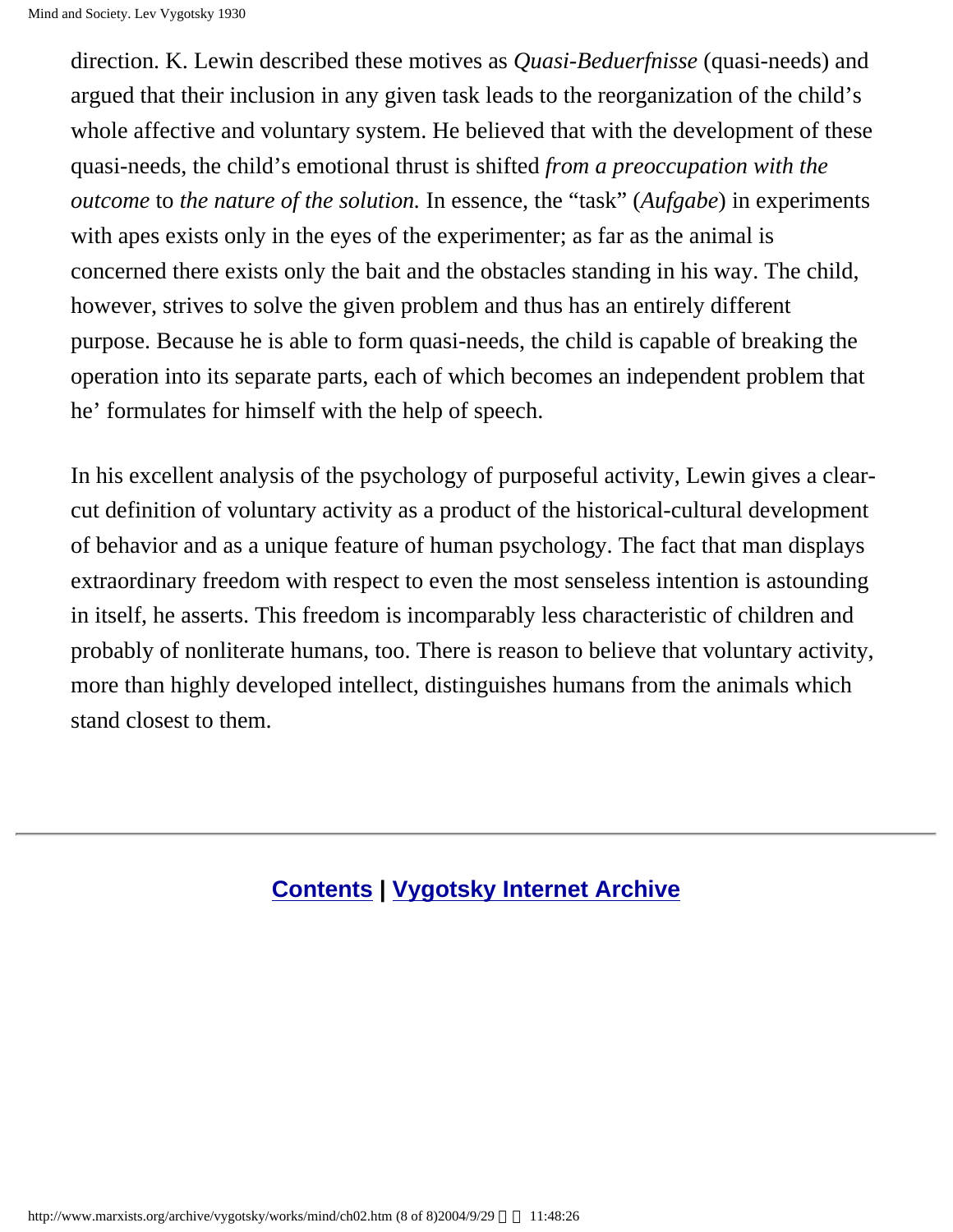#### **Mind and Society. Lev Vygotsky**

### **Mastery of Memory and Thinking**

<span id="page-24-0"></span>In the light of what my collaborators and I had learned about the functions of speech in reorganizing perception and creating new relations among psychological functions, we undertook a broad study of other forms of sign-using activity in children in all its concrete manifestations (drawing pictures, writing, reading, using number systems, and so on). We also considered whether other operations not related to practical intellect would show the same laws of development we had discovered when analyzing practical intellect.

Several series of experiments carried out by my colleagues and myself dealt with these problems, and now, based on the data we obtained from them, we are able to describe in schematic form the basic laws that characterize the structure and development of the child's sign operations. These will be presented through a discussion of memory, which is exceptionally appropriate for study of the changes that signs introduce into basic psychological functions because it clearly reveals the social origin of signs as well as their crucial role in the individual's development,

## **Social Origins of Indirect (Mediated) Memory**

A comparative investigation of human memory reveals that, even at the earliest stages of social development, there are two, principally different, types of memory. One, dominating in the behavior of nonliterate peoples, is characterized by the nonmediated impression of materials, by the retention of actual experiences as the basis of mnemonic (memory) traces. We call this *natural memory,* and it is clearly illustrated in E. R. Jaensch's studies of eidetic imagery. This kind of memory is very close to perception, because it arises out of the direct influence of external stimuli upon human beings. From the point of view of structure, the entire process is characterized by a quality of immediacy.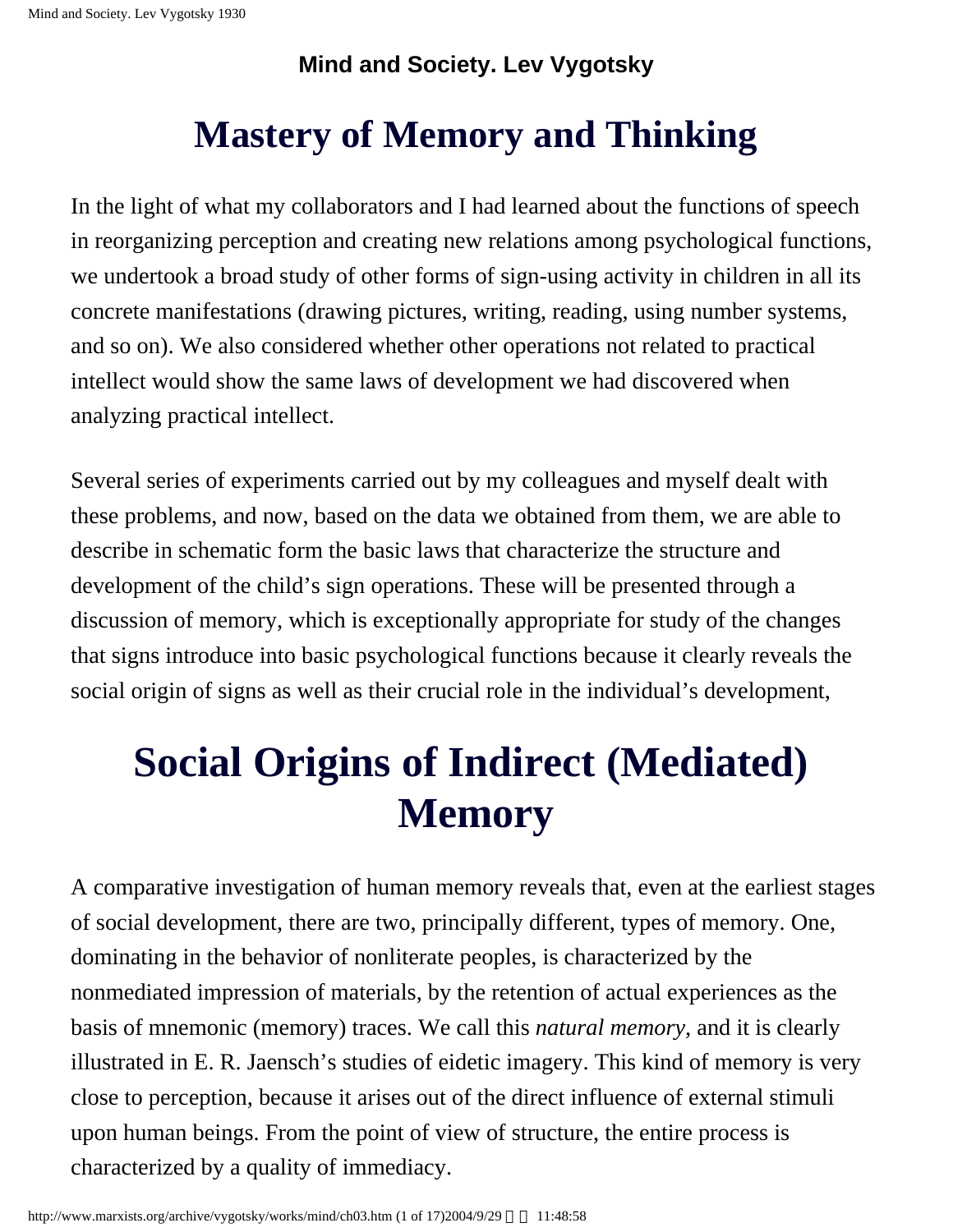Natural memory is not the only kind, however, even in the case of nonliterate men and women. On the contrary, other types of memory belonging to a completely different developmental line coexist with natural memory. The use of notched sticks and knots, the beginnings of writing and simple memory aids all demonstrate that even at early stages of historical development humans went beyond the limits of the psychological functions given to them by nature and proceeded to a new culturallyelaborated organization of their behavior. Comparative analysis shows that such activity is absent in even the highest species of animals; we believe that these sign operations are the product of specific conditions of social development.

Even such comparatively simple operations as tying a knot or marking a stick as a reminder change the psychological structure of the memory process. They extend the operation. of memory beyond the biological dimensions of the human nervous system and permit it to incorporate artificial, or self-generated, stimuli, which we call *signs.*  This merger, unique to human beings, signifies an entirely new form of behavior. The essential difference between it and the elementary functions is to be found in the structure of the stimulus-response relations of each. The central characteristic of elementary functions is that they are totally and directly determined by stimulation from the environment. For higher functions, the central feature is self-generated stimulation, that is, the creation and use of artificial stimuli which become the immediate causes of behavior.

## **Structure of Sign Operations**

Every elementary form of behavior presupposes a *direct* reaction to the task set before the organism (which can be expressed by the simple  $S \rightarrow R$  formula). But the structure of sign operations requires an intermediate link between the stimulus and the response. This intermediate link is a second order stimulus (sign) that is drawn into the operation where it fulfills a special function; it creates a new relation between S and R. The term "drawn into" indicates that an individual must be actively engaged in establishing such a link. This sign also possesses the important characteristic of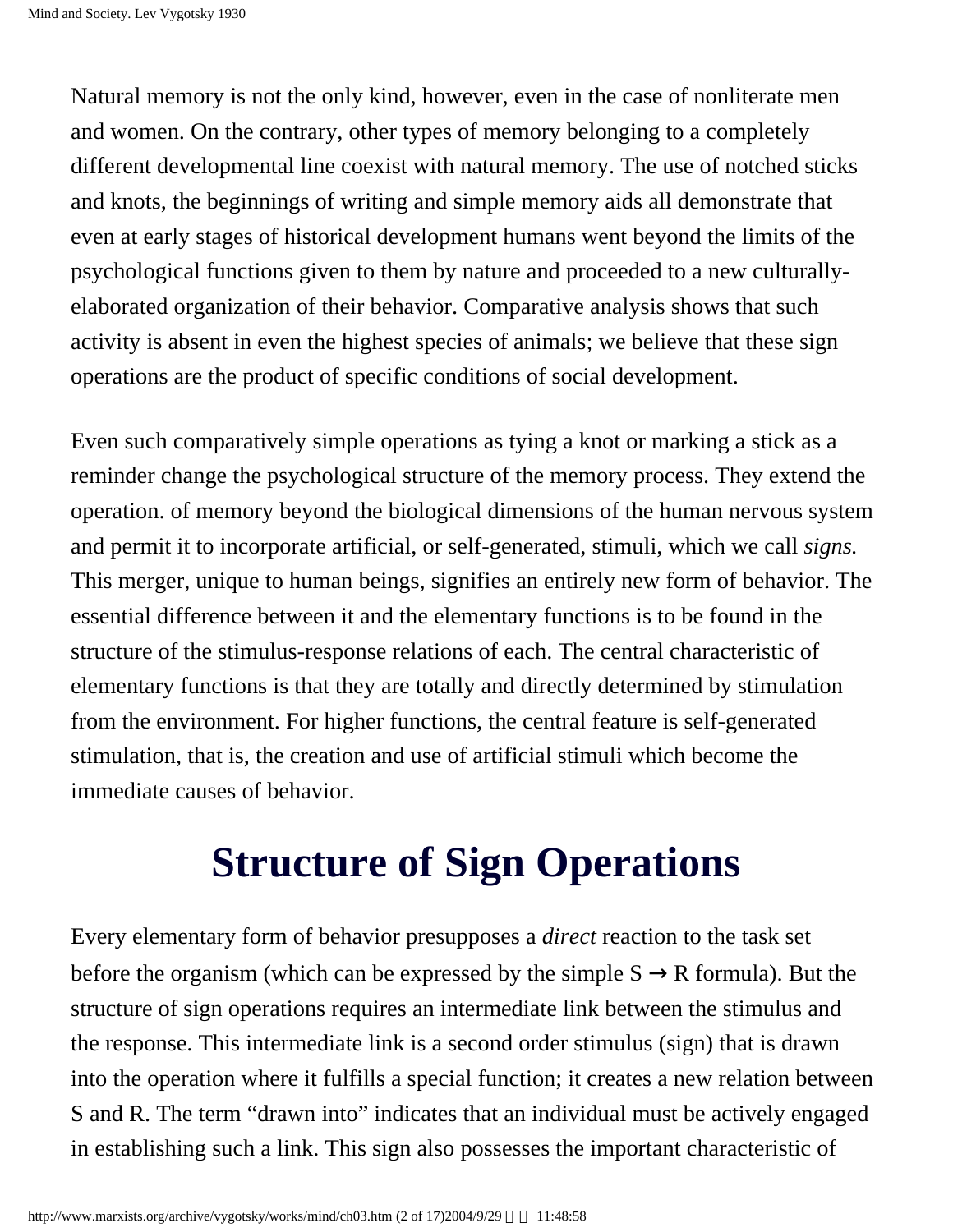reverse action (that is, it operates on the individual, not the environment).

Consequently, the simple stimulus-response process is replaced by a complex, mediated act, which we picture as:



In this new process the direct impulse to react is inhibited, and an auxiliary stimulus that facilitates the completion of the operation by indirect means is incorporated.

Careful studies demonstrate that this type of organization is basic to all higher psychological processes, although in much more sophisticated forms than that shown above. The intermediate link in this formula is not simply a method of improving the previously existing operation, nor is it a mere additional link in an S — R chain. Because this auxiliary stimulus possesses the specific function of reverse action, it transfers the psychological operation to higher and qualitatively new forms and permits humans, by the aid of extrinsic stimuli, *to control their behavior from the*  outside. The use of signs leads humans to a specific structure of behavior that breaks away from biological development and creates new forms of a culturally-based psychological process.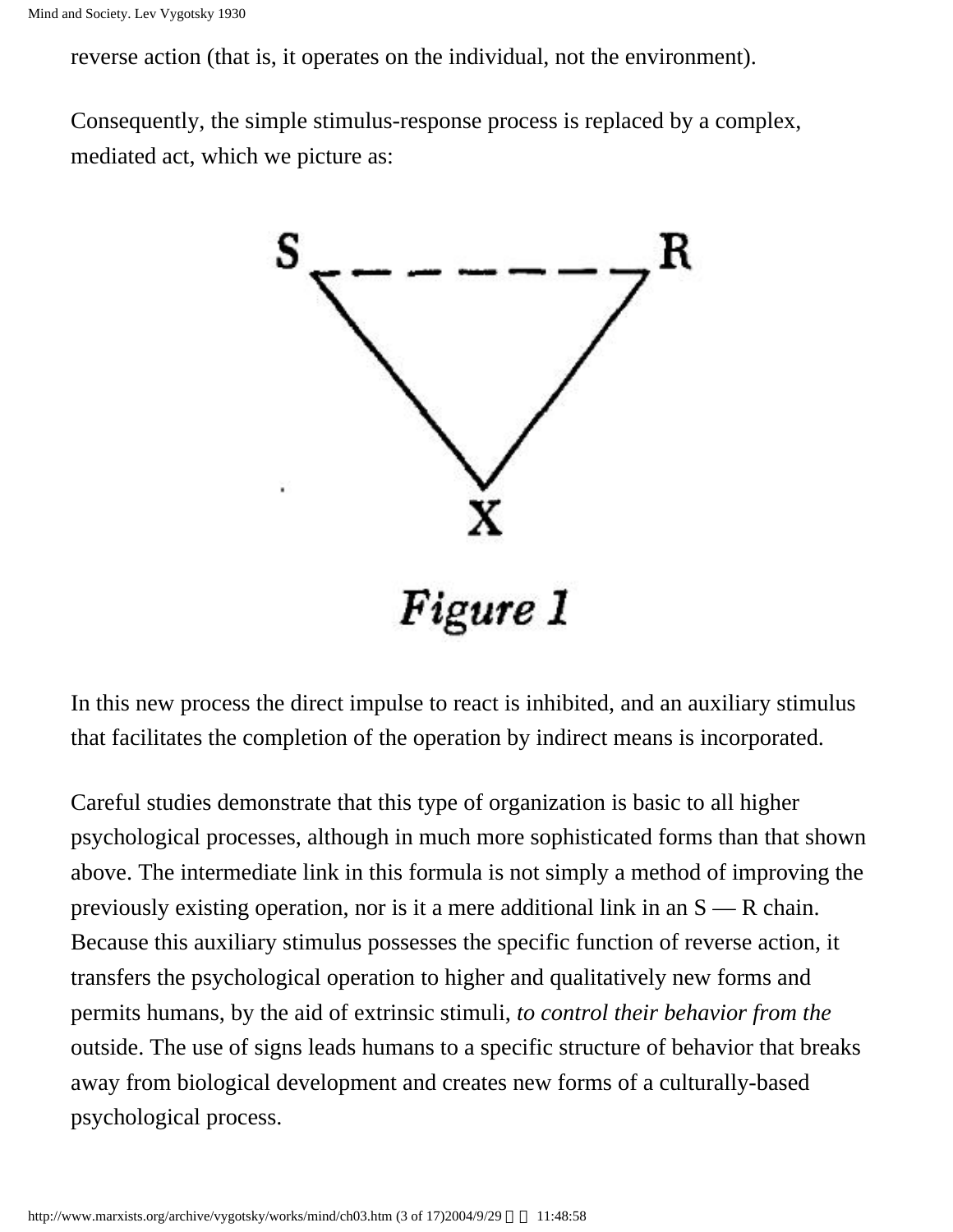Mind and Society. Lev Vygotsky 1930

# **Early Sign Operations in Children**

The following experiments, conducted under A. N. Leontiev in our laboratories, demonstrate with particular clarity the role of signs in voluntary attention and memory.

Children were asked to play a game in which they were to answer a set of questions without using certain words in their answers. As a rule each child was presented three or four tasks differing in the constraints placed upon answers and the kinds of potential stimulus aids the child could use. In each task the child was asked eighteen questions, seven of which had to do with color (for example, "What color is ... ?"). The child was asked to answer each question promptly using a single word. The *initial task* was conducted in exactly this fashion. With the *second task,* we began to introduce additional rules that the child had to follow in order to succeed. For example, there were two color names the child was forbidden to use, and no color name could be used twice. The *third task* had the same rules as the second, but the child was given nine colored cards as aids to playing the game ("these cards can help you to win"). The *fourth task* was like the third and was used in cases where the child either failed to use the color cards or began to do so only late in the third task. Before and after each task we asked the child questions to determine if she remembered and understood the instructions.

A set of questions for a typical task is the following (in this case green and yellow are the forbidden colors): (1) Have you a playmate? (2) What color is your shirt? (3) Did you ever go in a train? (4) What color are the railway-carriages? (5) Do you want to be big? (6) Were you ever at the theater? (7) Do you like to play in the room? (8) What color is the floor? (9) And the walls? (10) Can you write? (11) Have you seen lilac? (12) What color is lilac? (13) Do you like sweet things? (14) Were you ever in the country? (15) What colors can leaves be? (16) Can you swim? (17) What is your favorite color? (18) What does one do with a pencil?

For the third and fourth tasks the following color cards were provided as aids: black,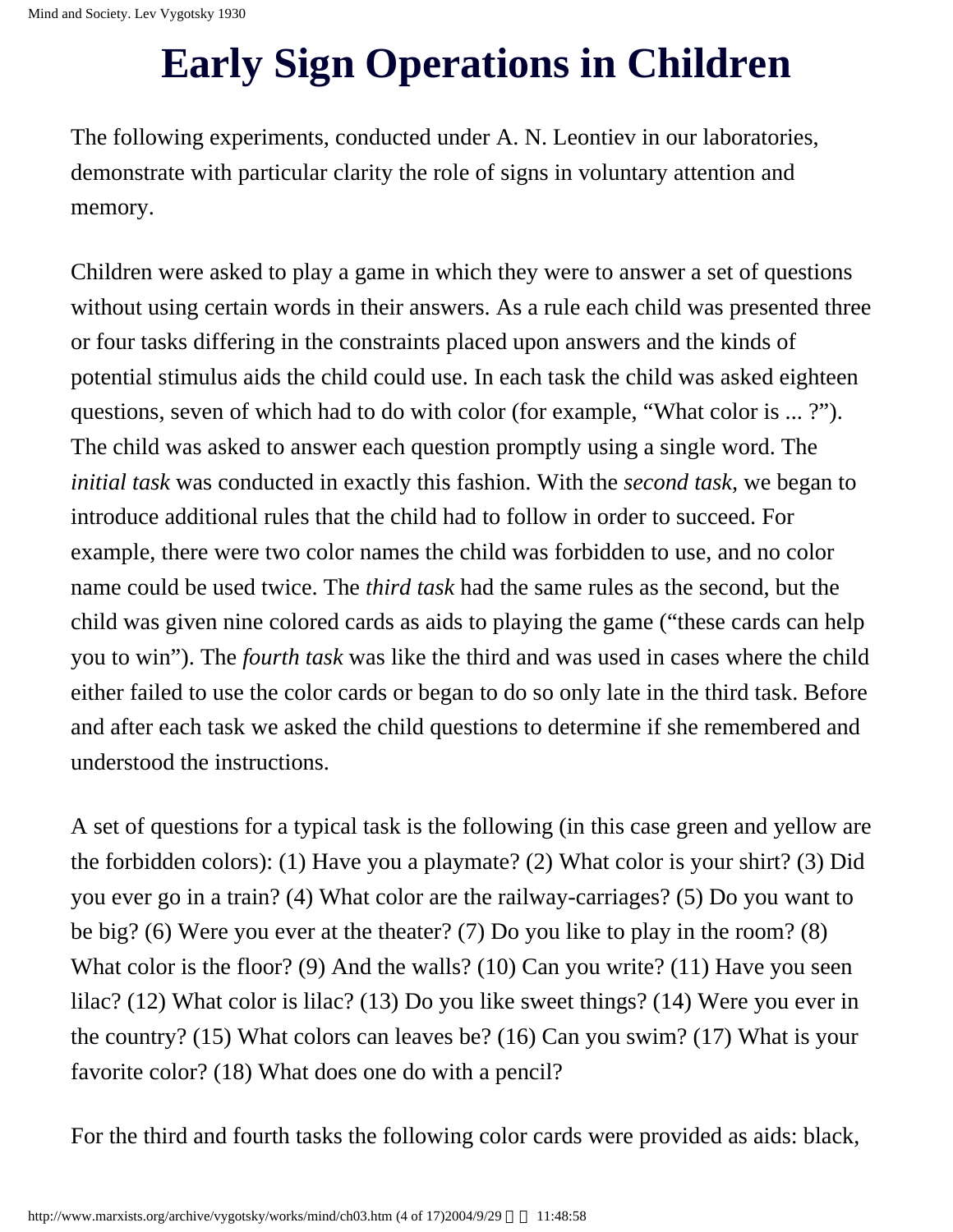white, red, blue, yellow, green, lilac, brown, and gray.

The results for thirty subjects, ranging in age from five to twenty-seven years are summarized in table 1, which contains the average number of errors on tasks 2 and 3 and the difference between the two. tasks. Looking first at the data from task 2, we see a slight decrease in errors from ages five to thirteen and a sharp drop in adulthood. For task 3 the sharpest drop occurs between the five- to-six and eight-tonine-year-old groups. The difference between tasks 2 and 3 is small for both the preschool children and the adults. The difference is largest for the school-age children.

|          | Table 1. Errors on forbidden colors task. |        |                  |            |  |
|----------|-------------------------------------------|--------|------------------|------------|--|
|          | Number of                                 |        | Errors (average) |            |  |
| Age      | subjects                                  | Task 2 | Task 3           | Difference |  |
| $5-6$    |                                           | 3.9    | 3.6              | 0.3        |  |
| $8-9$    |                                           | 3.3    | 1.5              | 1.8        |  |
| $10-13$  | 8                                         | 3.1    | 0.3              | 2.8        |  |
| $2 - 27$ |                                           | 1.4    | 0.6              | $0.8\,$    |  |

The processes that give rise to the summary figures are most readily revealed by looking at transcripts representative of children in the different groups. The preschool children (age five to six years) were generally unable to discover how to use the auxiliary color cards and had a great deal of trouble with both tasks. Even when we tried to explain to them how the color cards could help them, children at this age were incapable of using these external stimuli in order to organize their own behavior.

The following transcript is from a five-year-old boy:

Task 4. Forbidden colors: blue and red (with cards).

| 2. What color are houses?       | Red [without looking at forbidden colors].                                                                                            |
|---------------------------------|---------------------------------------------------------------------------------------------------------------------------------------|
| 3. Is the sun shining brightly? | Yes.                                                                                                                                  |
| 4. What color is the sky?       | White without looking at card; but after<br>replying, searches for white card. Here it<br>is! [Picks it up and keeps it in his hand.] |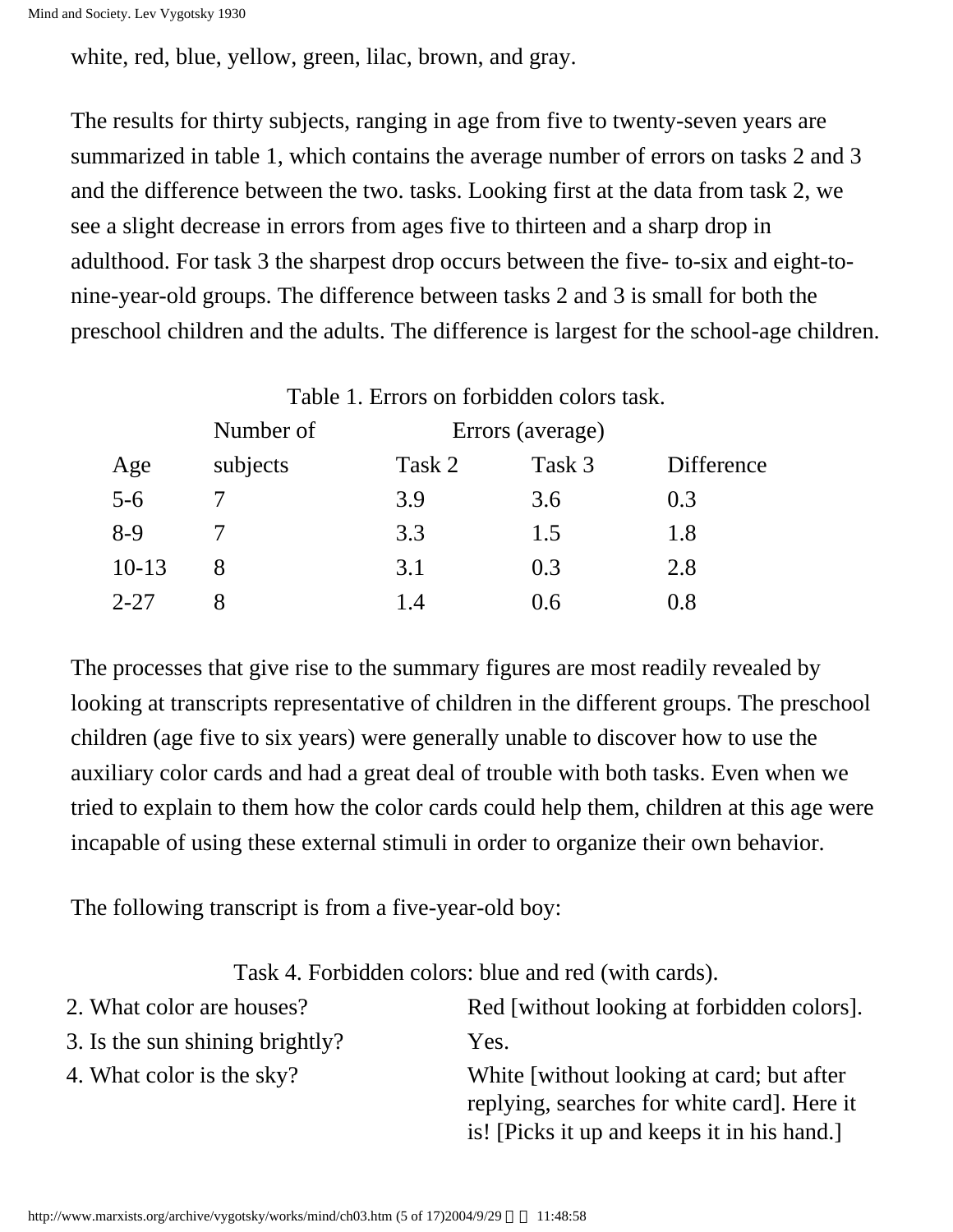| 8 What colors are tomatoes?                                       | Red. [Glances at cards.]                       |
|-------------------------------------------------------------------|------------------------------------------------|
| 9. And what color are exercise books?                             | White $-$ like this! [pointing to white card]. |
| 12. What color are balls?                                         | White [looking at card].                       |
| 13. Do you live in the town?                                      | No.                                            |
| $\ddots$                                                          | $\cdots$                                       |
| Do you think you have won?                                        | Don't know — yes.                              |
| What must you not do if you want to win? Mustn't say red or blue. |                                                |
| And what else?                                                    | Mustn't say the same word twice.               |

This transcript suggests that the "aids" actually hindered this child. His repeated use of "white' as a response occurred when his attention was fixed on the white card. The aids are only an accidental feature of the situation for him. Still, there is no doubt that preschool children sometimes demonstrate precursors of the use of external signs. From this point of view certain cases are of special interest. For example, after we suggested to a child that he use the cards to carry out his task ("take the cards, they will help you to win"), he searched for the forbidden colors and put all such cards out of his sight, as if trying to prevent himself from naming them.

In spite of their apparent variety, methods for using the cards can be reduced to two basic types. First the child may put forbidden colors out of sight, display the remainder, and, as he answers the questions, place the colors already named to one side. This is the less effective but the earliest method used. The card in this case serves only to register the named color. Initially, children often do not turn to the cards before they answer the question about color, and only after it is named do they search among the cards, turn over, move, or put away the one named. This is undoubtedly the simplest act of memorization with the help of external means. It is only later that the conditions of the experiment bestow a new, second function on the cards. Before naming a color the child makes a selection with the help of the cards. It makes no difference whether the child looks at the cards so far unused or whether she attends to the colors she has already named. In either case the cards are interposed in the process and serve as a means of regulating her activity. The preliminary hiding of forbidden colors, which is a distinguishing characteristic of the first method for using the cards, does not yet lead to the complete substitution of a less mature operation by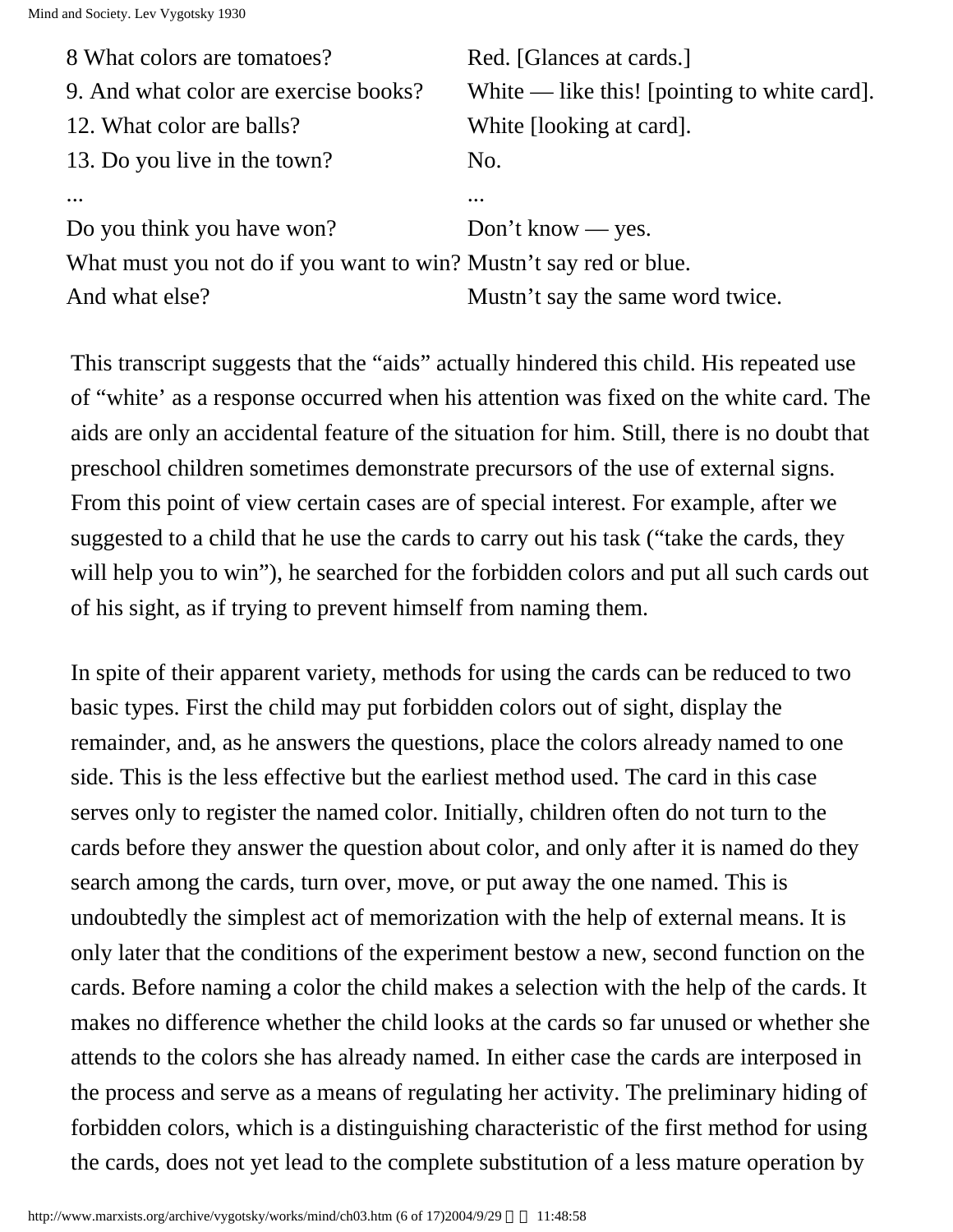a more complex one; it represents merely a step in that direction. Its occurrence is explained partly by the greater simplicity of this operation in mastering memory and partly by a "magical" attitude toward various potential problemsolving aids that children frequently display.

The following examples from a thirteen-year-old schoolgirl illustrate these points:

| 1. Have you playmates?                                             | Yes.                                                                   |  |  |  |
|--------------------------------------------------------------------|------------------------------------------------------------------------|--|--|--|
| 2. What color is your blouse?                                      | Gray.                                                                  |  |  |  |
| 3. Have you been in a train?                                       | Yes.                                                                   |  |  |  |
| 4. What color are railway carriages?                               | Gray. [Notices that she has repeated the same<br>color twice, laughs.] |  |  |  |
| 5. Do you want to be a big girl?                                   | Yes.                                                                   |  |  |  |
| 6. Were you ever in a theater?                                     | Yes.                                                                   |  |  |  |
| 7. Do you like to play in the room?                                | Yes.                                                                   |  |  |  |
| 8. What color is the floor?                                        | Gray. [Hesitates.] Again — I repeated it.                              |  |  |  |
| 9. And the walls?                                                  | White.                                                                 |  |  |  |
| 10. Can you write?                                                 | Yes.                                                                   |  |  |  |
| 11. Have you seen lilac?                                           | Yes.                                                                   |  |  |  |
| 12. What color is lilac?                                           | Lilac color.                                                           |  |  |  |
| 13. Do you like sweets?                                            | Yes.                                                                   |  |  |  |
| 14. Were you ever in the country?                                  | Yes.                                                                   |  |  |  |
| Task 2. Forbidden colors: green and yellow (without cards) — cont. |                                                                        |  |  |  |
| 15. And what color were the leaves?                                | Green — no, shouldn't have said green —<br>brown, red, sometimes.      |  |  |  |
| 16. Can you swim?                                                  | Yes.                                                                   |  |  |  |
| 17. What is your favorite color?                                   | Yellow! I can't! [Throws up hands behind]<br>head.]                    |  |  |  |
| 18. What do you do with a pencil?                                  | Write.                                                                 |  |  |  |
| What do you think, did you win or lose? Lost.                      |                                                                        |  |  |  |
| What should you not have said?                                     | Green and yellow.                                                      |  |  |  |
| And what else?                                                     | Shouldn't repeat.                                                      |  |  |  |

Task 2. Forbidden colors: green and yellow (without cards).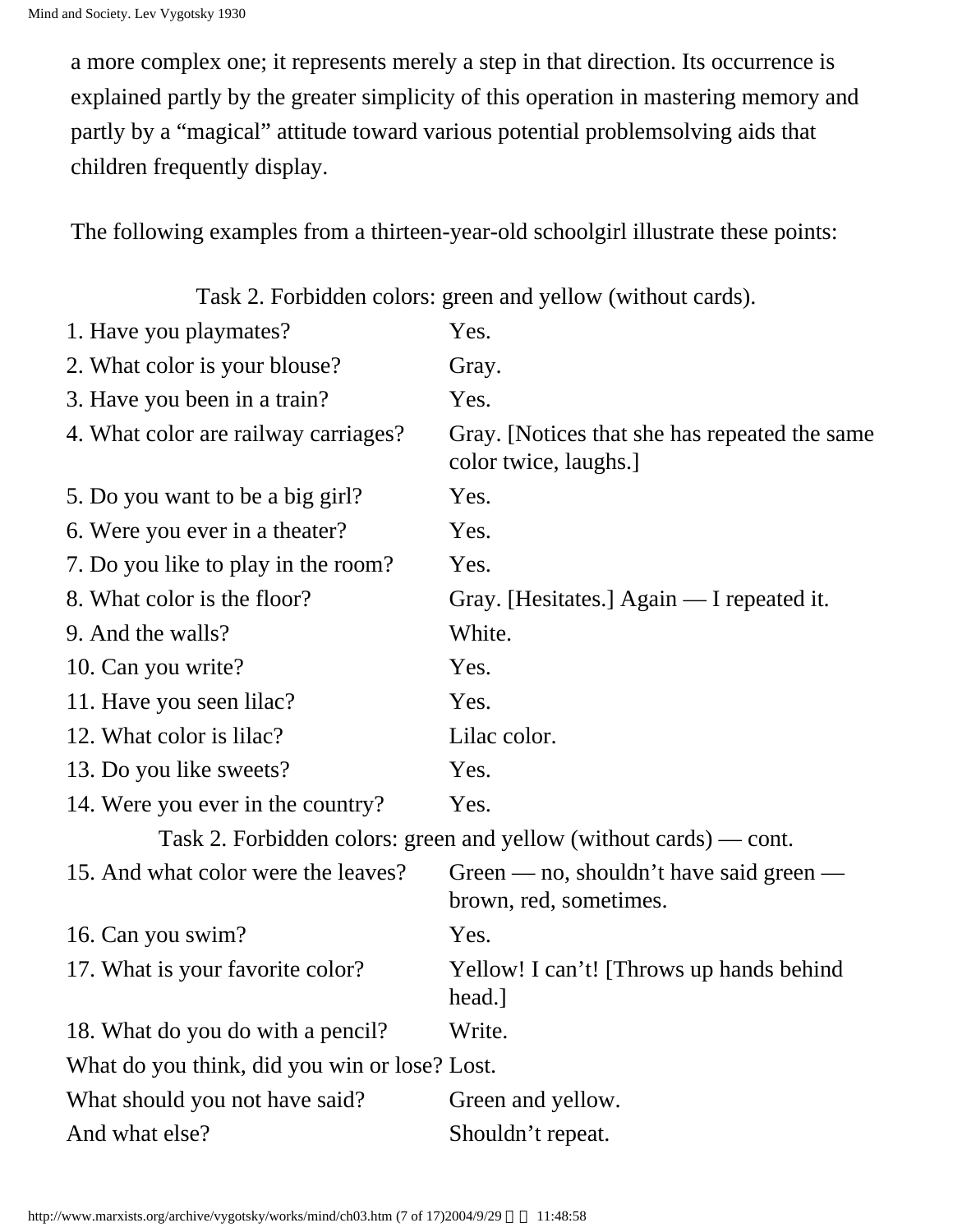Task 3. Forbidden colors: blue and red (with cards).

The subject puts forbidden colors to one side and spreads out the remainder in a row before her.

| 1. Do you go for walks in the street? | Yes.                                                                               |
|---------------------------------------|------------------------------------------------------------------------------------|
| 2. What color are the houses?         | Gray. [After answering, looks at the cards<br>and turned over the gray one.]       |
| 3. Is the sun shining brightly?       | Brightly.                                                                          |
| 4. What color is the sky?             | White. [First looks at card and then turns it<br>over.                             |
| 5. Do you like candy?                 | Yes.                                                                               |
| 6. Have you seen a rose?              | Yes.                                                                               |
| 7. Do you like vegetables?            | Yes.                                                                               |
| 8. What color are tomatoes?           | Green. [Turns over card.]                                                          |
| 9. And exercise books?                | Yellow. [Turns over card.]                                                         |
| 10. Have you any toys?                | No.                                                                                |
| 11. Do you play ball?                 | Yes.                                                                               |
| 12. And what color are balls?         | Gray [without glancing at cards; after<br>answering, glances and notices mistake]. |
| 13. Do you live in the town?          | Yes.                                                                               |
| 14. Did you see the demonstration?    | Yes.                                                                               |
| 15. What color are flags?             | Black. [First looks at cards and then turns one<br>over.                           |
| 16. Have you any books?               | Yes.                                                                               |
| 17. What colors are their covers?     | Lilac [turning over card].                                                         |
| 18. When does it get dark?            | At night.                                                                          |

Our results as reflected in the transcripts and table 1 indicate three basic stages in the development of mediated remembering. At the first stage (preschool age) the child is not capable of mastering his behavior by organizing special stimuli. The colored cards that might help the child in his task do not increase to any considerable extent the effectiveness of this operation. Although they act as stimuli, they do not acquire an instrumental function. The second stage of development is characterized by a sharp difference in the indices in both of the main tasks. The introduction of cards as a system of auxiliary, external stimuli raises the effectiveness of the child's activity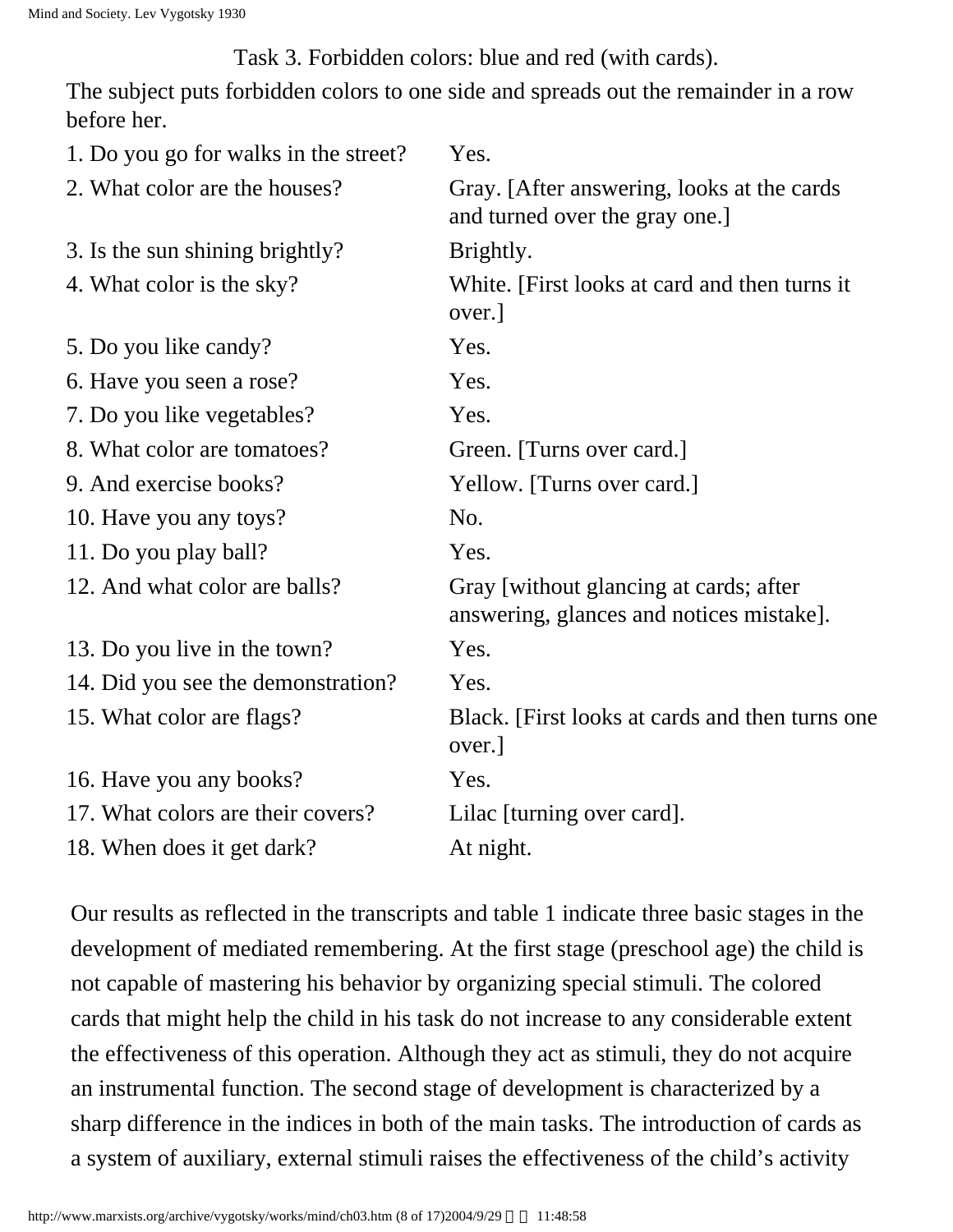considerably. At this stage the external sign predominates. The auxiliary stimulus is a psychological instrument acting from the outside. At the third stage (among adults) the difference between their performance in the two tasks decreases and their coefficients become more nearly equal, but now on a new and higher basis. This does not mean that the behavior of adults again becomes direct and natural. At this higher stage of development behavior remains mediated. But now we see that in the third task the auxiliary stimuli are emancipated from primary external forms. What takes place is what we have called internalization; the e xternal sign that school children require has been transformed into an internal sign produced by the adult as a means of remembering. This series of tasks applied to people of different ages shows how the external forms of mediated behavior develop.

# **The Natural History of Sign Operations**

Although the indirect (or mediated) aspect of psychological operations is an essential feature of higher mental processes, it would be a great mistake, as I pointed out with respect to the beginnings of speech, to believe that indirect operations appear as the result of a pure logic. They are not invented or discovered by the child in the form of a sudden insight or lightning-quick guess (the so-called "aha" reaction). The child does not suddenly and irrevocably deduce the relation between the sign and the method for using it. Nor does she intuitively develop an abstract attitude derived, so to speak, from "the depths of the child's own mind." This metaphysical view, according to which inherent psychological schemata exist prior to any experience, leads inevitably to an a priori conception of higher psychological functions.

Our research has led us to quite different conclusions. We have found that sign operations appear as a result of a complex and prolonged process subject to all the basic laws of psychological evolution. This means that sign-using activity in children is neither simply invented nor passed down by adults; rather it arises from something that is originally not a sign operation and becomes one only after a series of qualitative transformations. Each of these transformations provides the conditions for the next stage and is itself conditioned by the preceding one; thus, transformations are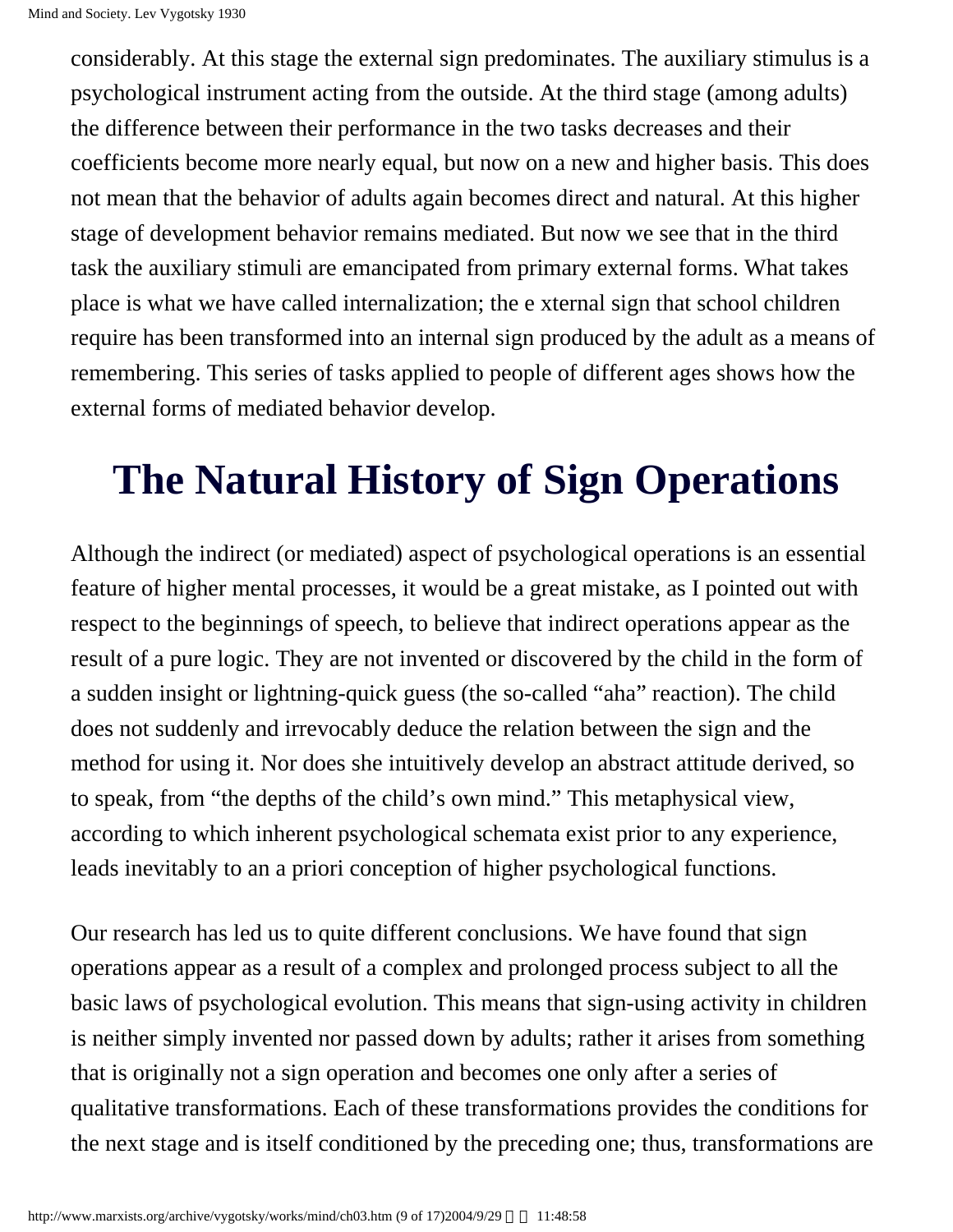linked like stages of a single process, and are historical in nature. In this respect, the higher psychological functions are no exception to the general rule that applies to elementary processes, they, too, are subject to the fundamental law of development which knows no exceptions, and appear in the general course of the child's psychological development as the outcome of the same dialectical process, not as something introduced from without or from within.

If we include this history of higher psychological functions as a factor in psychological development, we must arrive at a new concept of development itself. Within a general process of development, two qualitatively different lines of development, differing in origin, can be distinguished.. the elementary processes, which are of biological origin, on the one hand, and the higher psychological functions, of sociocultural origin, on the other. The history of child behavior is born from the interweaving of these two lines. The history of the development of the higher psychological functions is impossible without a study of their prehistory, their biological roots, and their organic disposition. The developmental roots of two fundamental, cultural forms of behavior arise during infancy: the use of tools and human speech. This alone places infancy at the center of the prehistory of cultural development.

The potential for complex sign operations is embedded in the earliest stages of individual development. However, observations show that between the initial level (elementary behavior) and the higher levels (mediated forms of behavior) many transitional psychological systems occur. In the history of behavior these transitional systems lie between the biologically given and the culturally acquired. We refer to this Process as the natural history of the sign.

Another experimental paradigm designed to study mediated memorizing provides the opportunity to observe this natural history of the sign. N. G. Morozova presented children with words to remember and auxiliary pictures that could be used as mediators. She found that during the preschool years the idea of purposefully using the auxiliary picture (sign) as a means of memorizing is still foreign to the child. Even if the child did turn to the auxiliary picture in order to memorize a given word,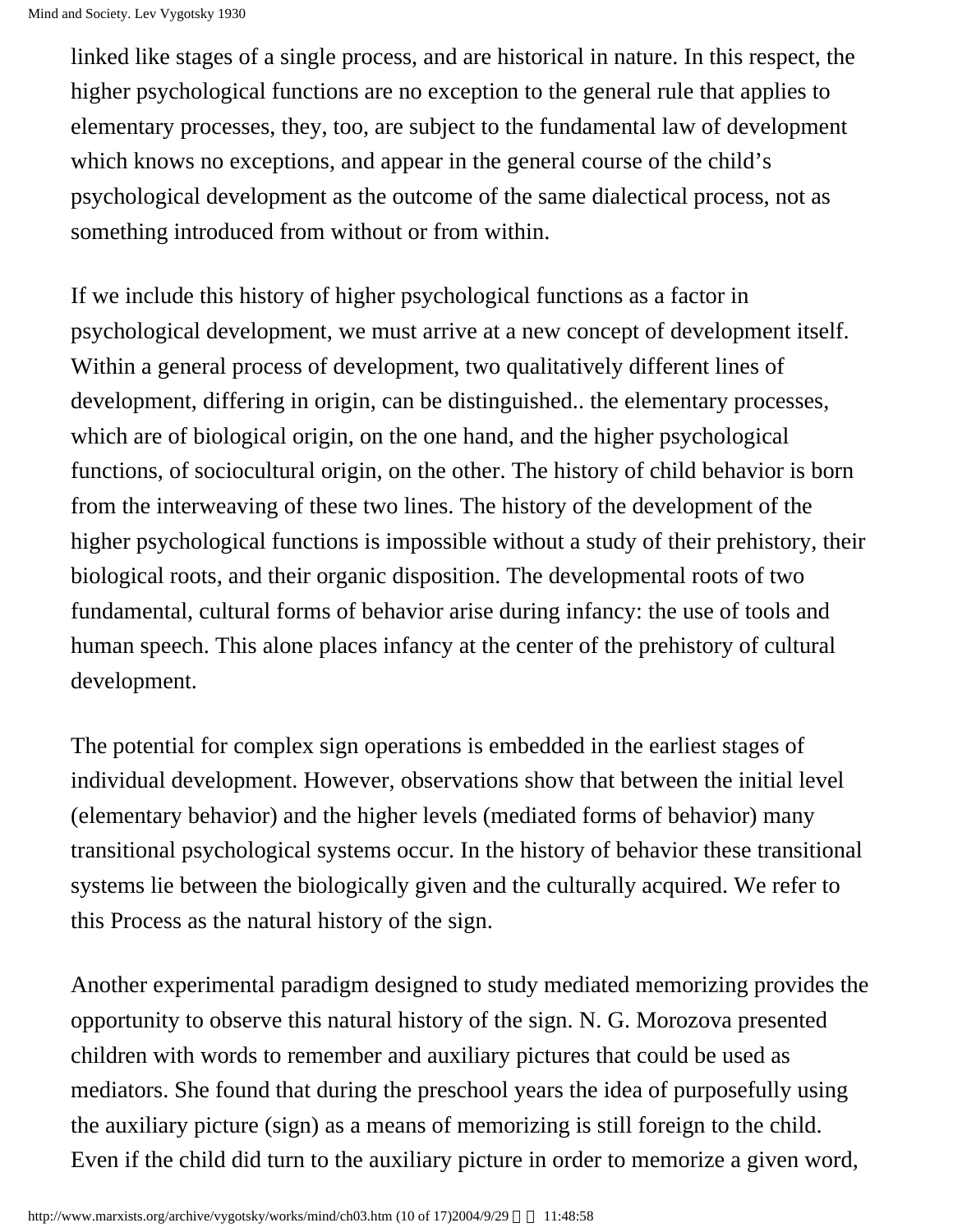it was not necessarily easy for him to execute the reverse operation. At this stage the learner does not usually recall the primary stimulus when being shown the auxiliary stimulus. Rather, the sign evokes a new associative or syncretic series represented by the following scheme:



The operation has not yet progressed to the more advanced level which is mediated in form using culturally elaborated features. In contrast with figure 2, the usual scheme for mediated memorizing can be represented by the following:

![](_page_34_Figure_4.jpeg)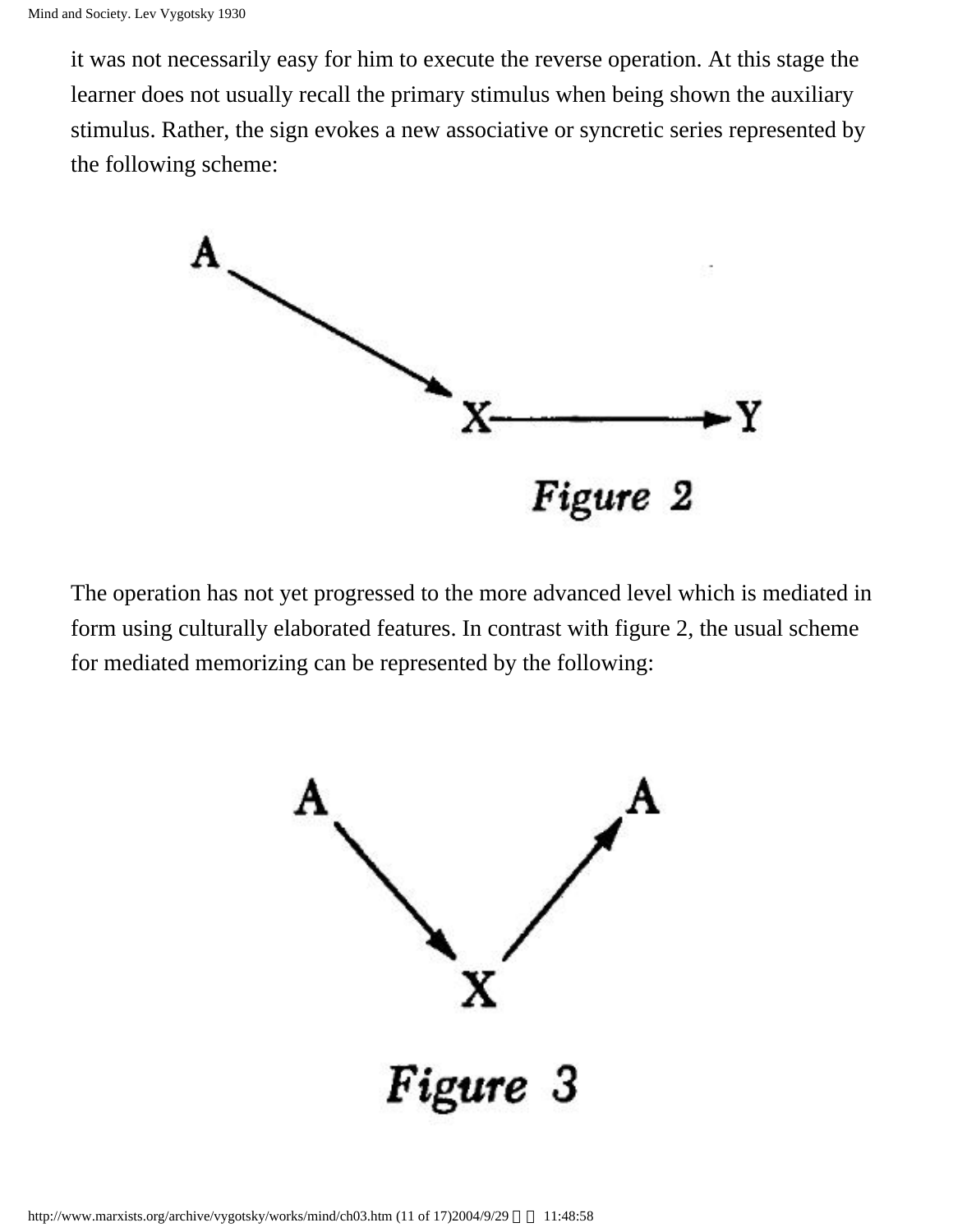During the process represented by figure 2, Y may lead to a whole series of new associations, among which the subject may arrive at the starting point A. However, this sequence is still devoid of its purposeful and instrumental character. In the second scheme, the word's auxiliary sign, X, possesses the quality of reverse action, so that the subject can reliably retrieve A.

The steps leading from the scheme in figure 2 to the scheme in figure 3 can be illustrated by the following examples taken from the work of my students. L. V. Zankov demonstrated that younger children, particularly between the ages of four and six, must rely on meaningful, ready-made links between the "reminder" sign and the word to be remembered. If meaningless figures were presented as memory aids, the children would often refuse to make use of them; they would make no attempt to make up connections between the picture cue and the word they were supposed to remember. Rather, they would attempt to turn these figures into direct copies of the tobe-remembered word.

For example, the figure  $\bigcap$ , presented as a reminder of the word "bucket," was turned upside down by the children and served to remind them of the word only when the figure  $\sum$  really began to resemble a bucket. Similarly, the figure  $\sum$ became the sign of the word "bench" only when turned upside down  $(\Box)$ . In all these cases, children linked the figures to the word stimuli by changing the meaning of the sign instead of using the mediating link offered by the experimenter. The introduction of these meaningless figures encouraged the children to engage in active mnemonic activity instead of relying on already formed links, but it also led them to treat the sign stimulus as the direct representation of the object to be remembered. When this proved impossible, the child refused to memorize.

A similar phenomenon is apparent in U. C. Yussevich's unpublished study with small children. The auxiliary stimuli, which were pictures that bore no direct relation to the word presented, were rarely used as signs. The child looked at the picture and tried to see in it the object she had to remember. For example, when asked to remember the word "sun" with the help of a picture showing an axe, one child did it very easily; she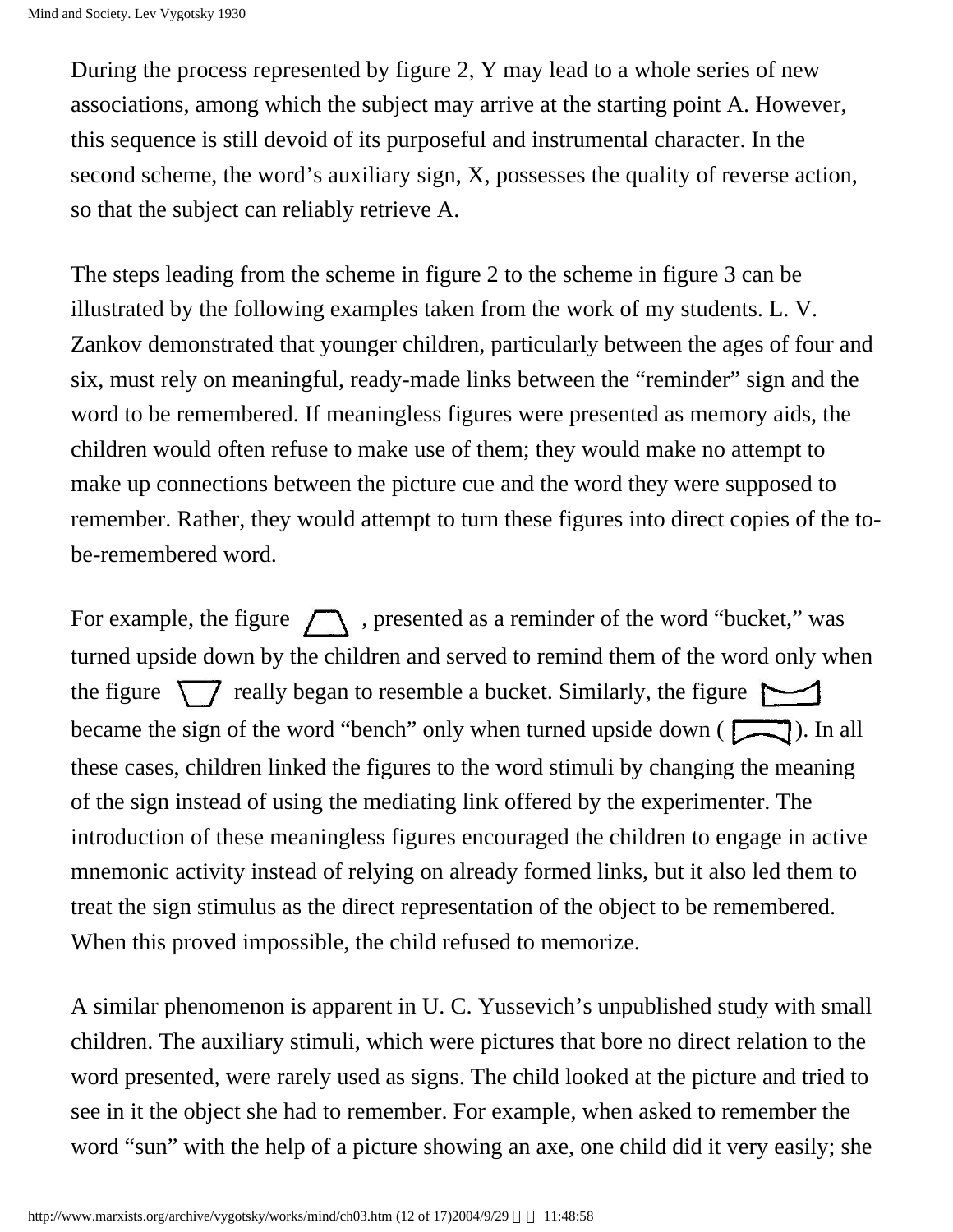pointed to a small yellow spot in the drawing and said, "There it is, the sun." This child replaced potentially complex instrumental memorization by a search for a direct representation of the stimulus (akin to an eidetic image). The child sought an eideticlike representation in the auxiliary sign. *In both the Zankov and Yussevich examples, the child reproduced the required word through a process of direct representation rather than mediated symbolization.*

The laws describing the role of sign operations at this stage of development are completely different from the laws describing how the child links up a word with a sign in fully developed sign operations. Children in the experiments just described illustrate a stage of development between the elementary and the completely instrumental process from which fully mediated operations will later develop.

Leontiev's work on the development of sign operations in memory provides examples supporting the theoretical points discussed above as well as later stages in the development of sign operations in memory. He gave a set of twenty words for recall to children of different ages and levels of mental ability. The materials were presented in three ways. First, the words were simply spoken at intervals of about three seconds and the child was told to recall them. In a second task the child was given a set of twenty pictures and told to use them to help recall the words. The pictures were not replicas of the words but were associated with them. In the third series twenty pictures bearing no obvious relation to the to-be-remembered words were used. The basic questions in this research were to what extent can children convert their remembering into a mediated activity using pictures as auxiliary memory aids and how does their success depend upon the different degrees of difficulty represented by the two, potentially mediated, series.

As we might expect, the results differed depending upon the group of children and the difficulty of the recall task. Normal children (ten to twelve years of age) recalled twice as many words when the pictures were available as memory aids as they did without them. They were able to make use of both picture series equally well. Mildly retarded children of the same age benefited little, if at all, from the presence of the pictures; and for severely retarded children, the auxiliary stimuli actually interfered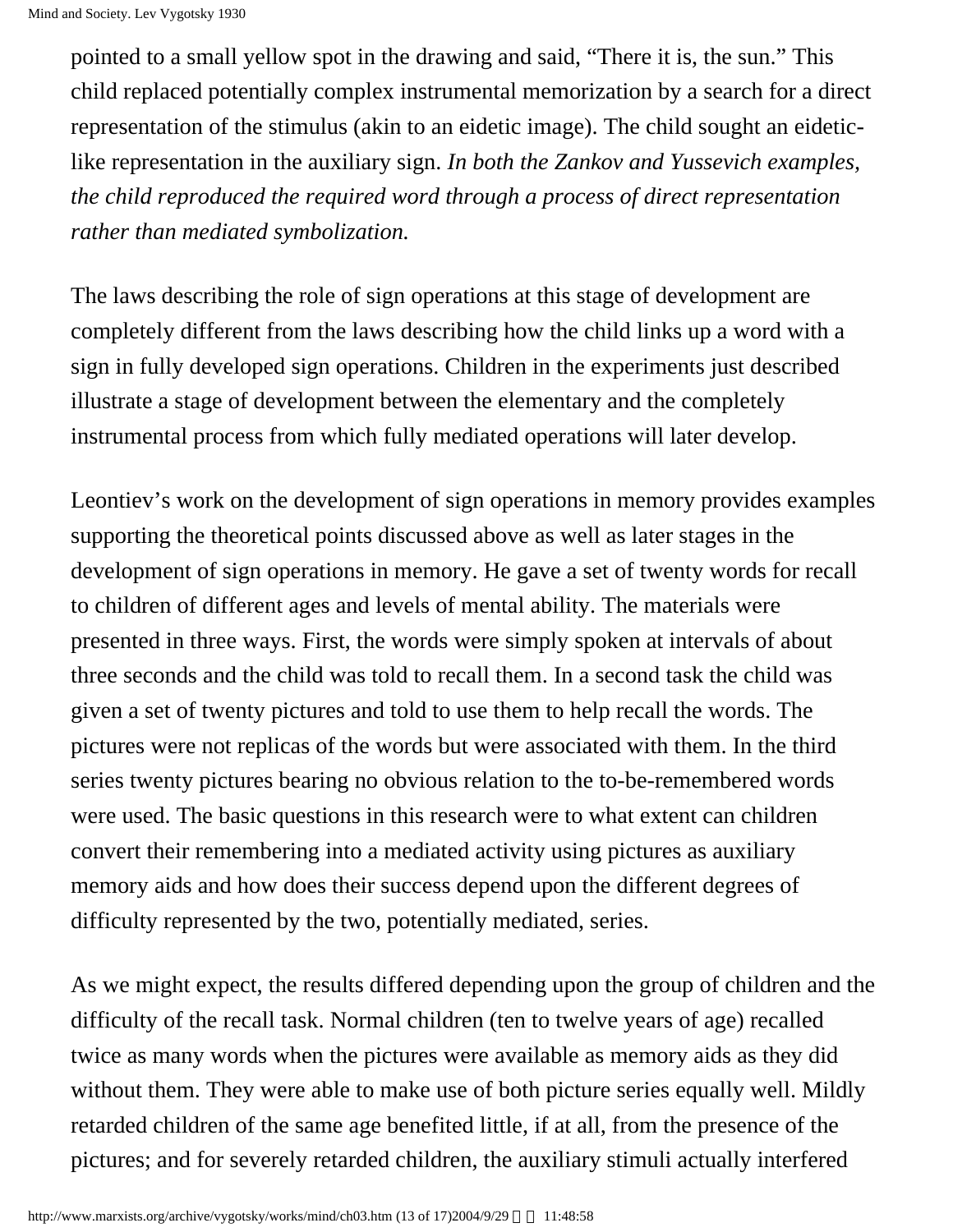#### with performance.

The original transcripts from this study clearly show intermediate levels of functioning in which the child attends to the auxiliary picture stimulus and even associates it with the word to be recalled but cannot integrate the stimulus into his system of remembering. Thus, one child selected a picture of an onion to recall the word "dinner." When asked why she chose the picture, she gave the perfectly satisfactory answer, "Because I eat an onion." However, she was unable to recall the word "dinner" during the experiment. This example shows that the ability to form elementary associations is not sufficient to ensure that the associative relation will fulfill the *instrumental* function necessary to produce recall. This kind of evidence leads us to conclude that the development of mediated psychological functions (in this case, mediated memory) represents a special line of development that does not wholly coincide with the development of elementary processes.

I should mention also that the addition of pictures as memory aids did not facilitate recall of adults. The reason for the "failure" is directly opposite to the reasons underlying the failure of memory aids to affect the severely retarded children. In the case of adults, the process of mediated memorizing is so fully developed that it occurs even in the absence of special external aids.

## **Memory and Thinking**

Remembering activities do not simply change as the child grows older; the role of these activities in the system of psychological functions also changes. Nonmediated memory takes place in the context of psychological operations that may have nothing at all in common with the psychological operations that accompany mediated remembering; consequently, experimental results may make it appear that some psychological functions are replaced by others. In other words, with a change in developmental level there occurs a change not so much in the structure of a single function (which, for example, we may call memory) as in the character of those functions with the aid of which remembering takes place; what changes is the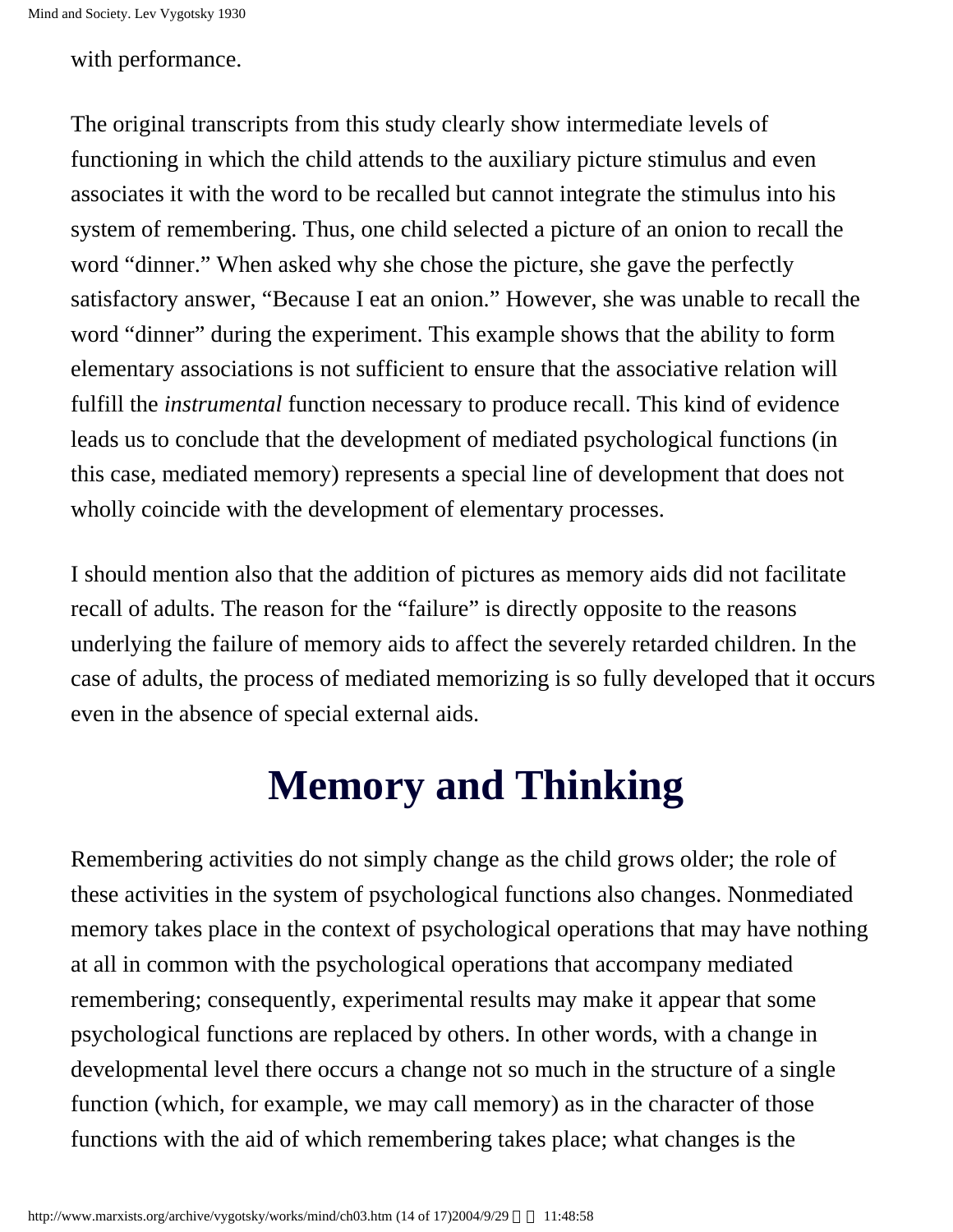*interfunctional* relations that connect memory with other functions.

The memory of older children is not only different from the memory of younger children; it also plays a different role in the older child's cognitive activity. Memory in early childhood is one of the central psychological functions upon which all the other functions are built. Our analyses suggest that thinking in the very young child is in many respects determined by his memory, and is certainly not the same thing as the thinking of the more mature child. For the very young child, to think means to remember; at no time after very early childhood do we see such a close connection between these two psychological functions.

I will give three examples. The first is the definition of concepts in children, which are based on their recollections. If you ask a child to tell you what a snail is, he will say that it is little, it slithers, and it sticks out its foot; if you ask him to tell you what a grandmother is, he is likely to reply, "She has a soft lap." In both cases the child gives a very clear summary of the impressions which the topic has made upon him and which he recollects. The content of the thinking act in the child when defining such concepts is determined not so much by the logical structure of the concept itself as by the child's concrete recollections. It is syncretic in character and reflects the fact that the child's thinking depends first of all on his memory.

Another example is the development of visual concepts in very young children. Investigations of children's thinking when they are required to transpose a relation learned with one set of stimuli to a similar set have shown that their transfer is nothing more than remembering with respect to isolated instances. Their general representations of the world are based on the recall of concrete instances and do not yet possess the character of an abstraction.

The last example concerns the analysis of word meaning. Investigations in this area show that the connections underlying words are fundamentally different in the young child and in the adult. Children's concepts relate to a series of examples and are constructed in a manner similar to the way we represent family names. To name words for them is not so much to indicate familiar concepts as to name familiar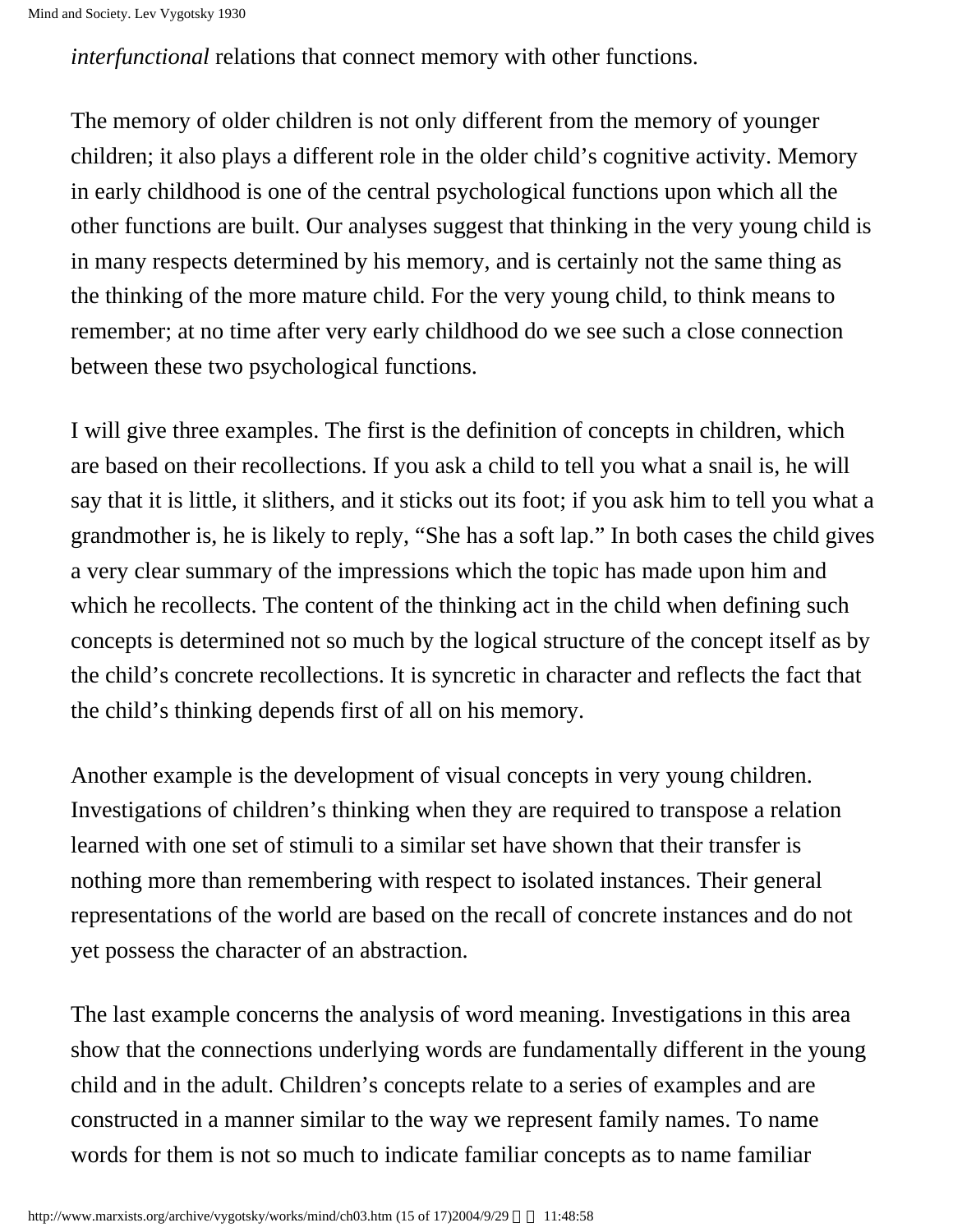families or whole groups of visual things connected by visual ties. In this way the experience of the child and the "unmediated" influence of the child's experience are documented in his memory and directly determine the entire structure of the young child's thought.

All these facts suggest that, from the point of view of psychological development, memory rather than abstract thought is the definitive characteristic of the early stages of cognitive development. However, in the course of development a transformation occurs, especially in adolescence. Investigations of memory at this age have shown that toward the end of childhood the interfunctional relations involving memory reverse their direction. For *the young child, to think means to recall; but for the adolescent, to recall means to think.* Her memory is so "logicalized" that remembering is reduced to establishing and finding logical relations; recognizing consists in discovering that element which the task indicates has to be found.

This logicalization is indicative of how relations among. cognitive functions change in the course of development. At the transitional age all ideas and concepts, all mental structures, cease to be organized according to family types and become organized as abstract concepts.

There can be no doubt that to remember an item when thinking in concepts is a completely different task from thinking in complexes, although the processes are compatible with each other." Therefore, the development of children's memory must be studied not only with respect to changes happening within memory itself, but also with respect to the relation between memory and other functions.

When a human being ties a knot in her handkerchief as a reminder, she is, in essence, constructing the process of memorizing by forcing an external object to remind her of something; she transforms remembering into an external activity. This fact alone is enough to demonstrate the fundamental characteristic of the higher forms of behavior. In the elementary form something is remembered; in the higher form humans remember something. In the first case a temporary link is formed owing to the simultaneous occurrence of two stimuli that affect the organism; in the second case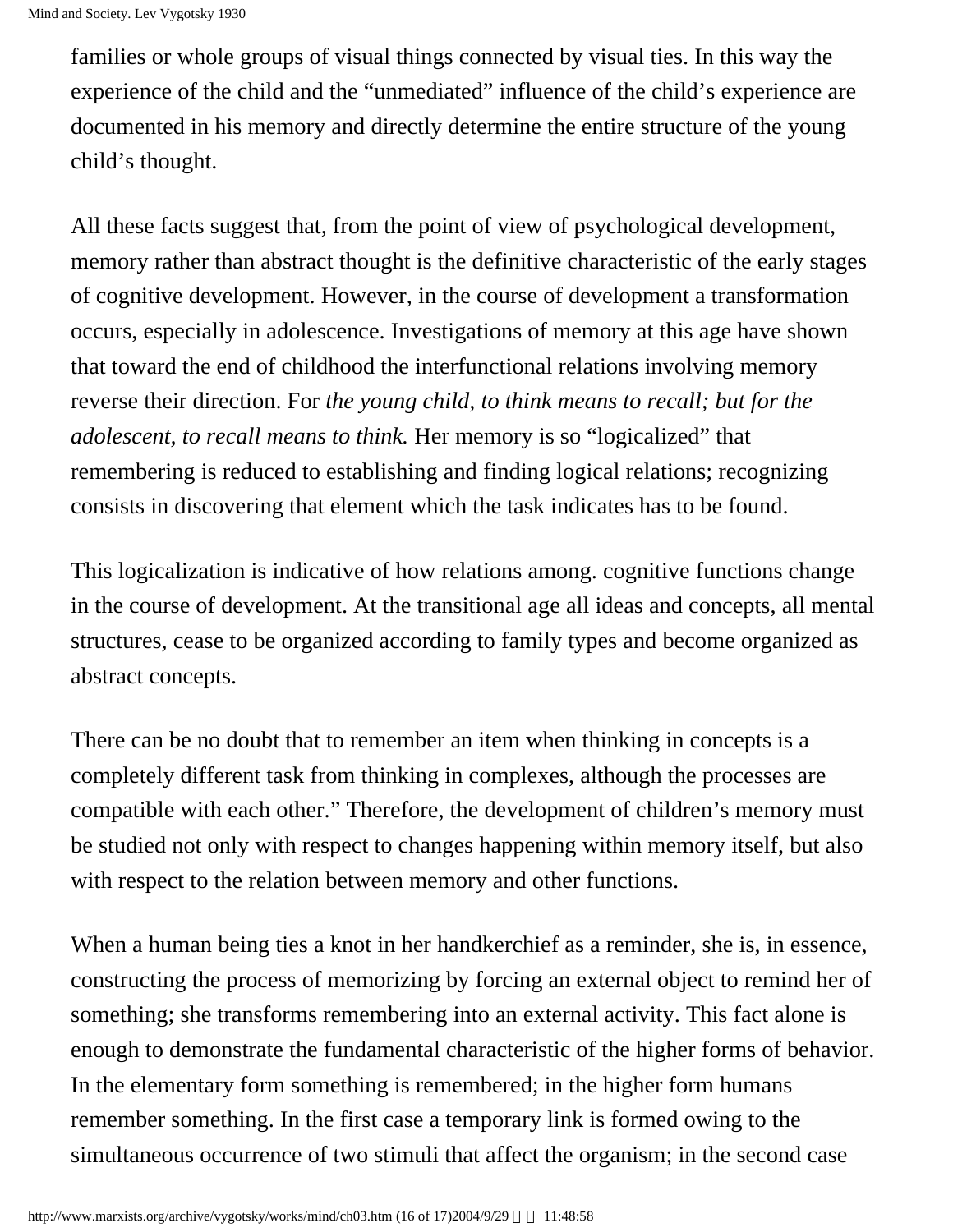humans personally create a temporary link through an artificial combination of stimuli.

The very essence of human memory consists in the fact that human beings actively remember with the help of signs. It may be said that the basic characteristic of human behavior in general is that humans personally influence their relations with the environment and through that environment personally change their behavior, subjugating it to their control. It has been remarked that the very essence of civilization consists of purposely building monuments so as not to forget. In both the knot and the monument we have manifestations of the most fundamental and characteristic feature distinguishing human from animal memory.

#### **[Contents](#page-0-0) | [Vygotsky Internet Archive](http://www.marxists.org/archive/vygotsky/index.htm)**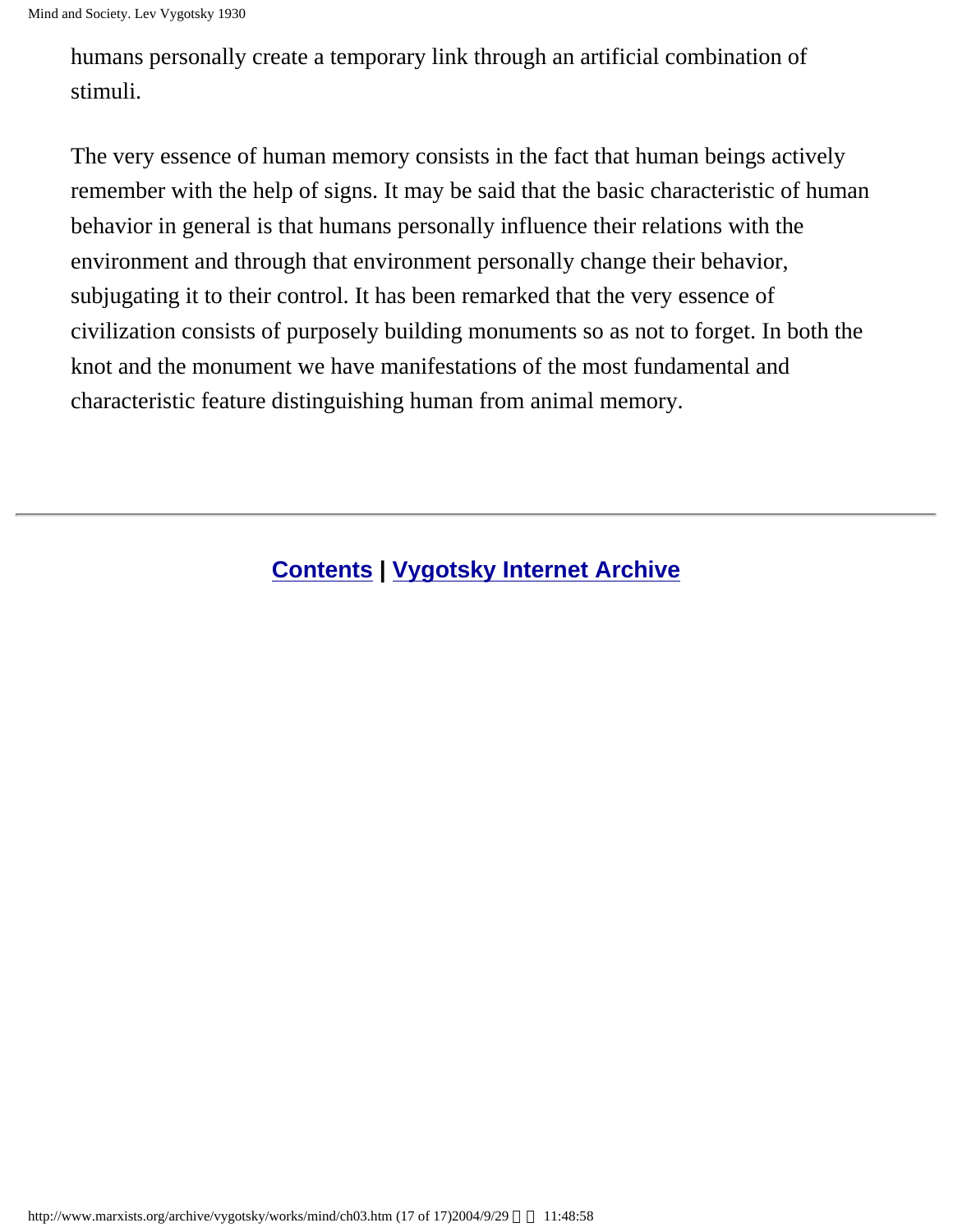#### **Mind and Society. Lev Vygotsky**

## **Internalization of Higher Psychological Functions**

When comparing the principles regulating unconditioned and conditioned reflexes, Pavlov uses the example of a telephone call. One possibility is for the call to connect two points directly via a special line. This corresponds to an unconditioned reflex. The other possibility is for the phone call to be relayed through a special, central station with the help of temporary and limitlessly variable connections. This corresponds to a conditioned reflex. The cerebral cortex, as the organ that closes the conditioned reflex circuit, plays the role of such a central station.

The fundamental message of our analysis of the processes that underlie the creation of signs (signalization) may be expressed by a more generalized form of the same metaphor. Let us take the case of tying a knot as a reminder or drawing lots as a means of decision making. There is no doubt that in both cases a temporary conditioned connection is formed, that is, a connection of Pavlov's second type. But if we wish to grasp the essentials of what is happening here, we are forced to take into consideration not only the function of the telephone mechanism but also of the operator who plugged in and thus connected the line. In our example, the connection was established by the person who tied the knot. This feature distinguishes the higher forms of behavior from the lower.

The invention and use of signs as auxiliary means of solving a given psychological problem (to remember, compare something, report, choose, and so on) is analogous to the invention and use of tools in one psychological respect. The sign acts as an instrument of psychological activity in a manner analogous to the role of a tool in labor. But this analogy, like any other, does not imply the identity of these similar concepts. We should not expect to find many similarities with tools in those means of adaptation we call signs. What's more, in addition to the similar and common feature shared by the two kinds of activity, we see very essential differences.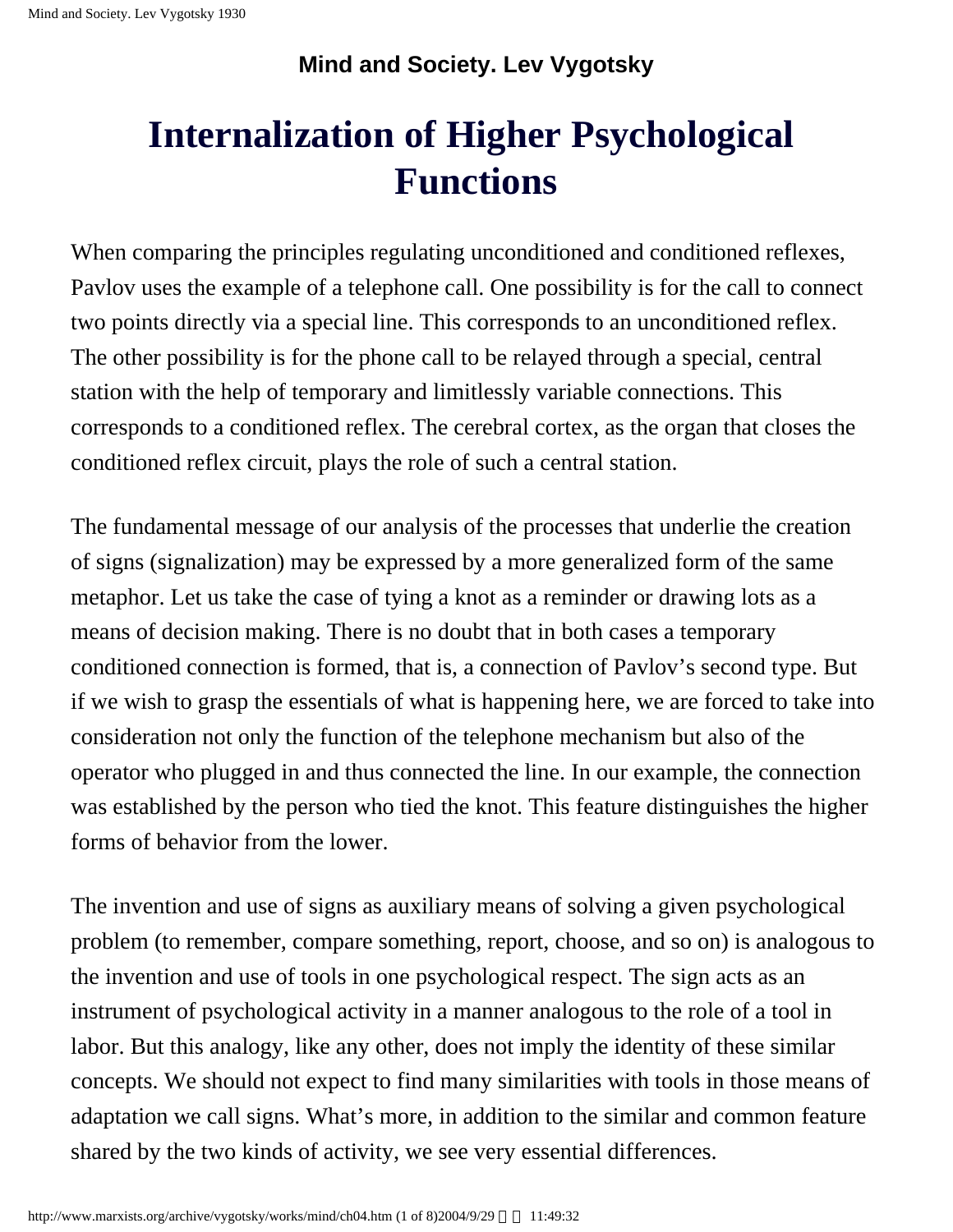Here we want to be as precise as possible. Leaning for support on the term's figurative meaning, some psychologists have used the word "tool" when referring to the indirect function of an object as the means for accomplishing some activity. Expressions such as "the tongue is the tool of thought" or "aides de memoire" are usually bereft of any definite content and hardly mean more than what they really are:, simple metaphors and more colorful ways of expressing the fact that certain objects or operations play an auxiliary role in psychological activity.

On the other hand, there have. been many attempts to invest such expressions with a literal meaning, to equate the sign with the tool. By erasing the fundamental distinction between them, this approach loses the specific characteristics of each type of activity and leaves us with one general psychological form of determination. This is the position adopted by Dewey, one of pragmatism's representatives. He defines the tongue as the tool of tools, transposing Aristotle's definition of the human hand to speech.

I wish it to be clear that the analogy between sign and tool that I propose is different from either of the approaches just discussed. The uncertain, indistinct meaning that is usually read into the figurative use of the word "tool" in no way eases the researcher's task. His task is to uncover the real relationship, not the figurative one, that exists between behavior and its auxiliary means. Should we conceive of thought or memory as being analogous to external activity? Do the "means of activity" simply play the indefinite role of supporting the psychological process that leans on them? What is the nature of this support? What in general does it mean to be a "means" of thought or of memory? Psychologists who so enjoy using these fuzzy expressions furnish us with no answer to these questions.

But the position of those psychologists who treat such expressions literally turns out to be even fuzzier. Concepts that have a psychological aspect but do not actually belong to psychology — such as "technique" are psychologized without any grounds whatsoever. Equating psychological and nonpsychological phenomena is possible only if one ignores the essence of each form of activity, as well as the differences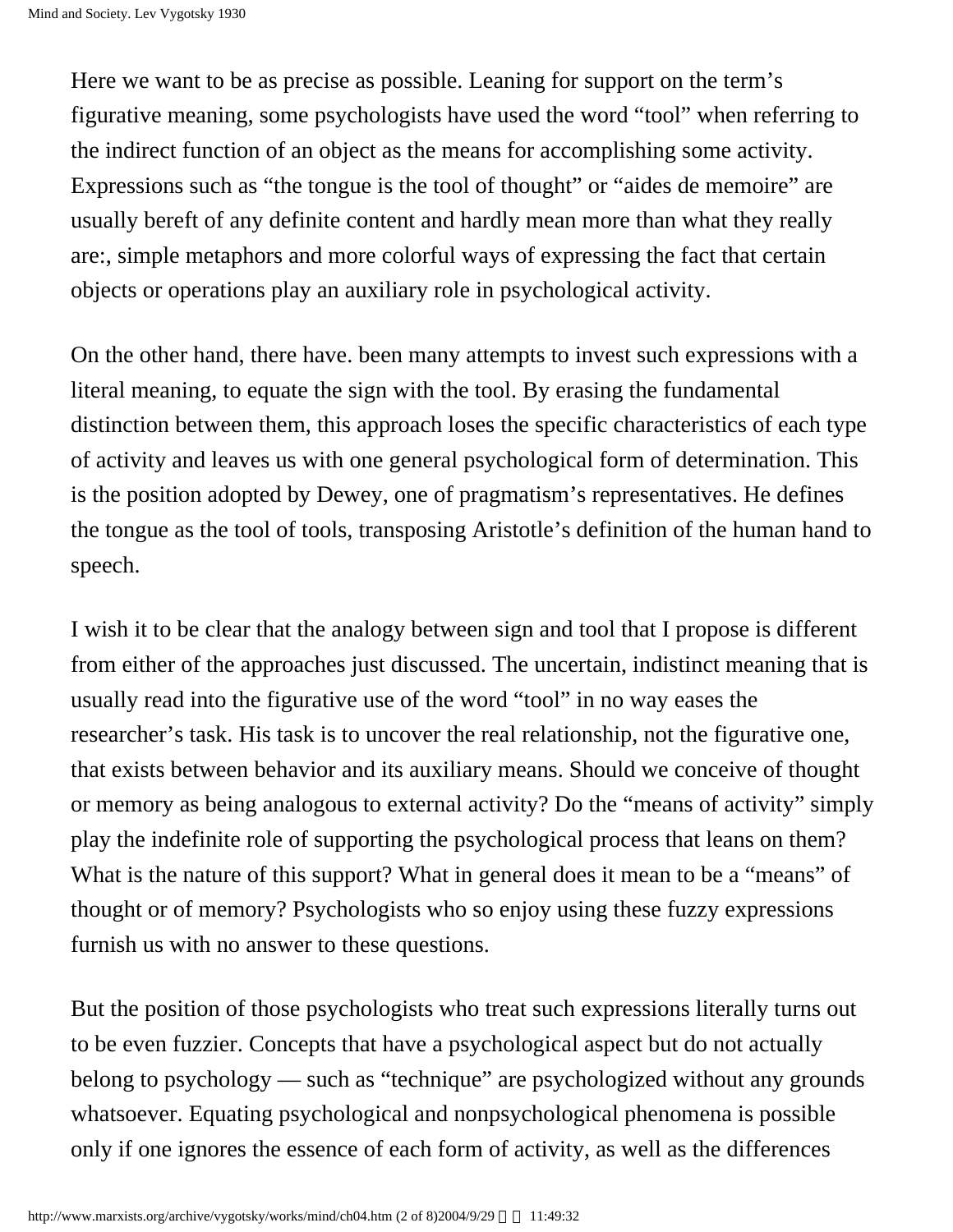between their historic roles and nature. Distinctions between tools as a means of labor... of mastering nature, and language as a means of social intercourse become dissolved in the general concept of artifacts or artificial adaptations.

We seek to understand the behavioral role of the sign in all its uniqueness. This goal has motivated our empirical studies of how both tool and sign use are mutually linked and yet separate in the child's cultural development. We have adopted three conditions as a starting point for this work. The first pertains to the analogy and common points of the two types of activity, the second clarifies their basic differences, and the third attempts to demonstrate the real psychological link existing between the one and the other, or at least to hint at its existence.

As we have already noted, the basic analogy between sign and tool rests on the mediating function that characterizes each of them. They may, therefore, from the psychological perspective, be subsumed under the same category. We can express the logical relationship between the use of signs and of tools using the schema in figure 4, which shows each concept subsumed under the more general concept of indirect (mediated) activity.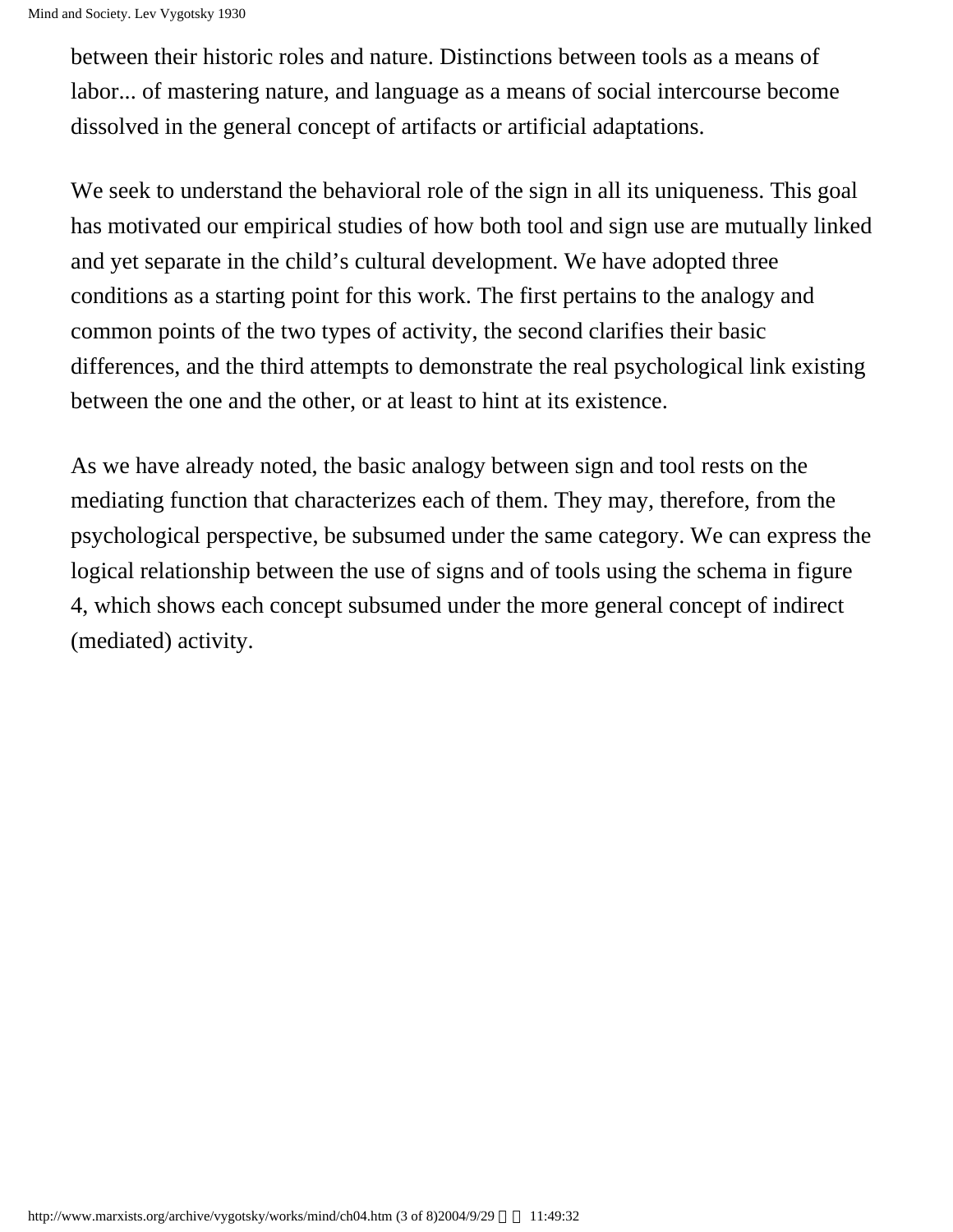

That concept, quite justly, was invested with the broadest general meaning by Hegel, who saw in it a characteristic feature of human reason: "Reason," he wrote, "is just as cunning as she is powerful. Her cunning consists principally in her mediating activity which, by causing objects to act and react on each other in accordance with their own nature, in this way, without any direct interference in the process, carries out reasons' intentions.'" Marx cites that definition when speaking of working tools, to show that man "uses the mechanical, physical, and chemical properties of objects so as to make them act as forces that affect other objects in order to fulfill his personal goals."

This analysis provides a sound basis for assigning the use of signs to the category of mediated activity, for the essence of sign use consists in man's affecting behavior through signs. In both cases the indirect (mediated) function comes to the forefront. I shall not define further the relation of these jointly subsumed concepts to each other, or their relation to the more generic concept of mediated activity. I should only like to note that neither can, under any circumstance, be considered isomorphic with respect to the functions they perform, nor can they be seen as fully exhausting the concept of mediated activity. A host of other mediated activities might be named; cognitive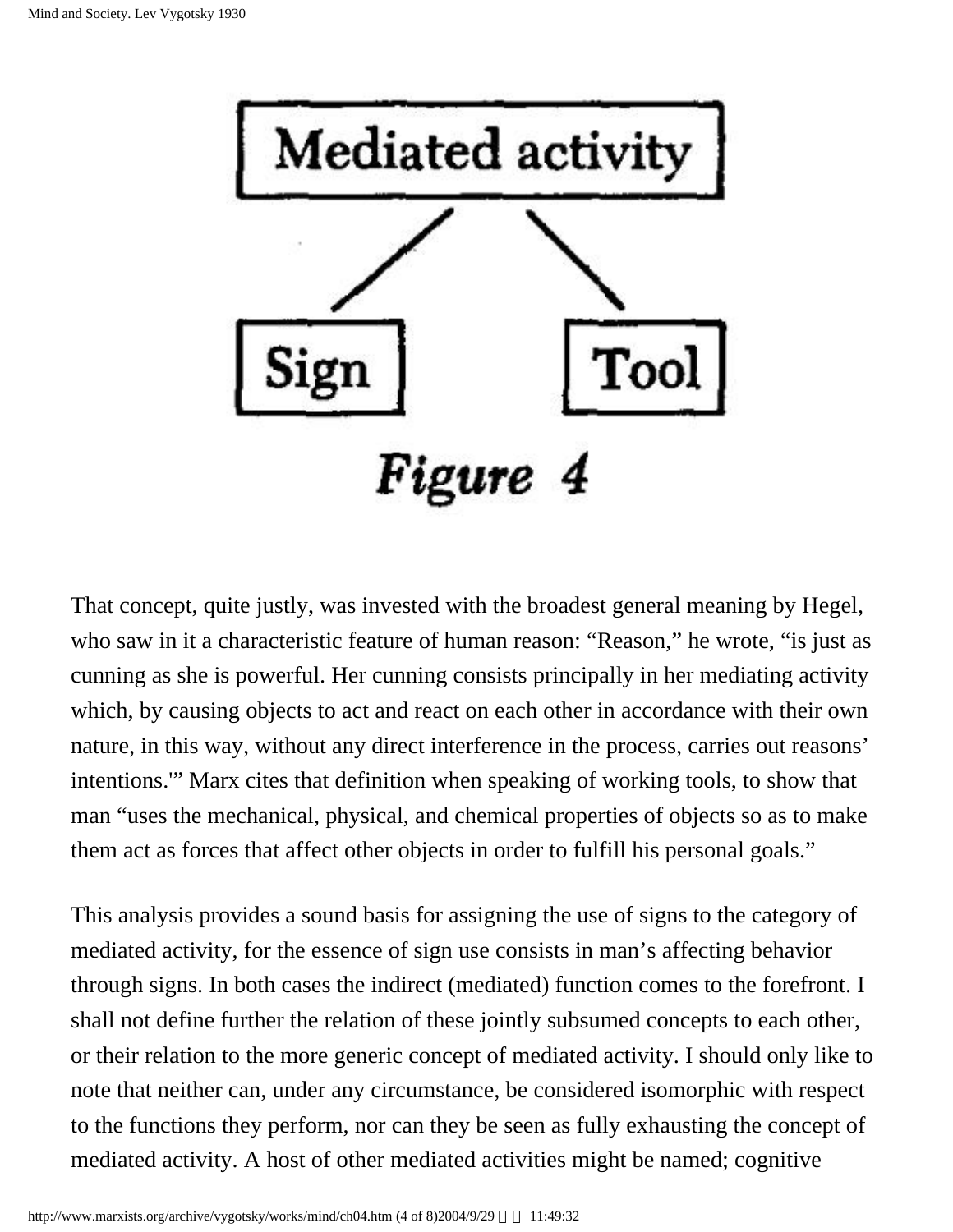activity is not limited to the use of tools or signs.

On the purely logical plane of the relation between the two concepts, our schema represents the two means of adaptation as diverging lines of mediated activity. This divergence is the basis for our second point. A most essential difference between sign and tool, and the basis for the real divergence of the two lines, is the different ways that they orient human behavior. The tool's function is to serve as the conductor of human influence on the object of activity; it is *externally* oriented; it must lead to changes in objects. It is a means by which human external activity is aimed at mastering, and triumphing over, nature. The sign, on the other hand, changes nothing in the object of a psychological operation. It is a means of internal activity aimed at mastering oneself; the sign is *internally* oriented. These activities are so different from each other that the nature of the means they use cannot be the same in both cases.

Finally, the third point pertains to the real tie between these activities and, hence, to the real tie of their development in phylo- and ontogenesis. The mastering of nature and the mastering of behavior are mutually linked, just as man's alteration of nature alters man's own nature. In phylogenesis we can reconstruct this link through fragmentary but convincing documentary evidence, while in ontogenesis we can trace it experimentally.

One thing is already certain. just as the first use of tools refutes the notion that development represents the mere. unfolding of the child's organically predetermined system of activity, so the first use of signs demonstrates that there cannot be a single organically predetermined internal system of activity that exists for each psychological function. The use of artificial means, the transition to mediated activity, fundamentally changes all psychological operations just as the use of tools limitlessly broadens the range of activities within which the new psychological functions may operate. In this context, we can use the term *higher* psychological function, or *higher behavior* as referring to the combination of tool and sign in psychological activity.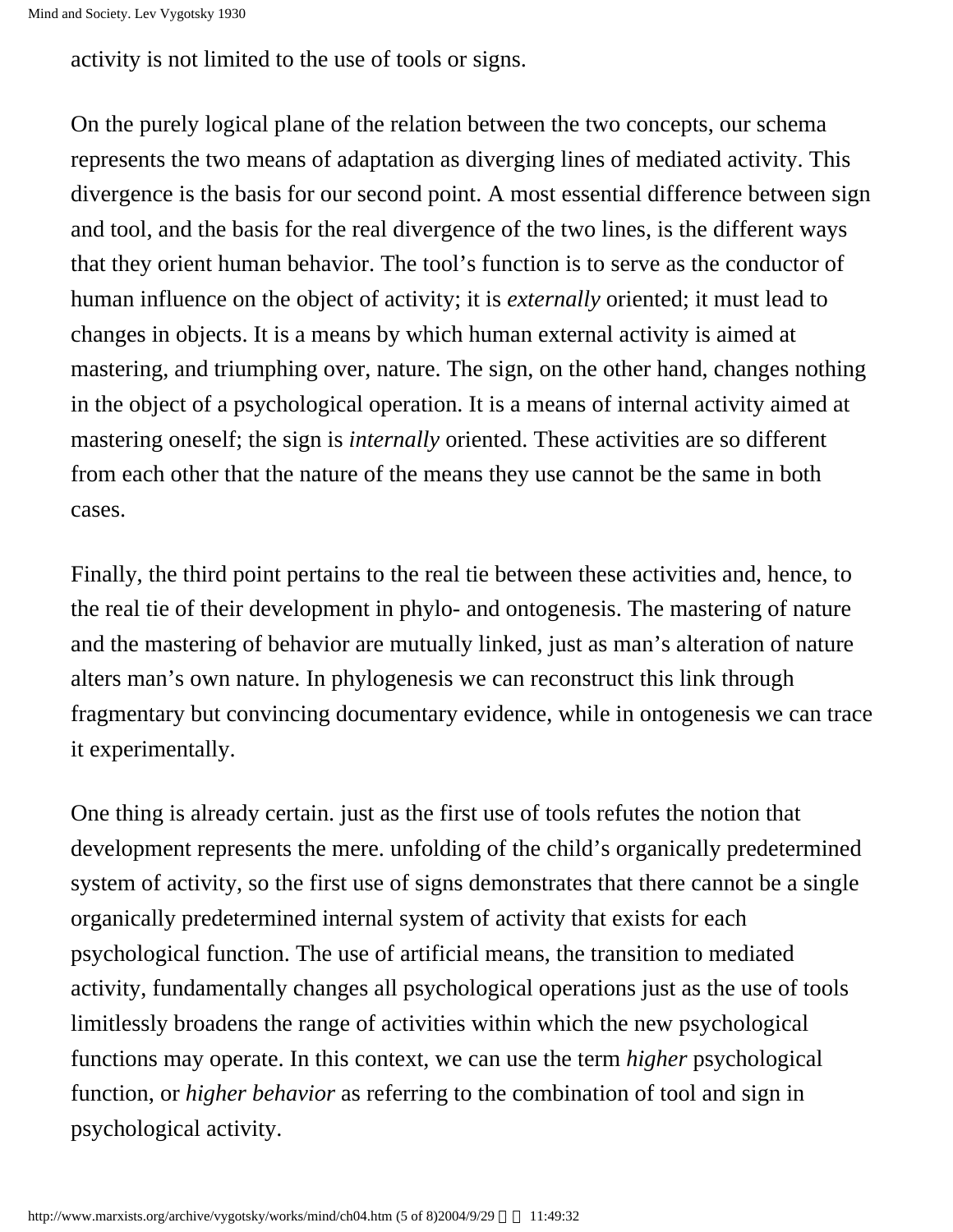Several phases in the use of sign operations have been described thus far. In the initial phase reliance upon external signs is crucial to the child's effort. But through development these operations undergo radical changes: the entire operation of mediated activity (for example, memorizing) begins to take place as a purely internal process. Paradoxically, late stages of the child's behavior appear to be the same as early stages of memorizing, which were characterized by a direct process. The very young child does not rely upon external means; rather he uses a "natural," "eidetic" approach. judging only from external appearances, it seems that the older child has simply begun to memorize more and better; that she has somehow perfected and developed her old methods of memorizing. At the highest levels she appears to have abandoned any reliance upon signs. However, this appearance is only illusory. Development, as often happens, proceeds here not in a circle but in a spiral, passing through the same point at each new revolution while advancing to a higher level.

We call the internal reconstruction of an external operation *internalization.* A good example of this process may be found in the development of pointing. Initially, this gesture is nothing more than an unsuccessful attempt to grasp something, a movement aimed at a certain object which designates forthcoming activity. The child attempts to grasp an object placed beyond his reach; his hands, stretched toward that object, remain poised in the air. His fingers make grasping movements. At this initial stage pointing is represented by the child's movement, which seems to be pointing to an object — that and nothing more.

When the mother comes to the child's aid and realizes his movement indicates something, the situation changes fundamentally. Pointing becomes a gesture for others. The child's unsuccessful attempt engenders a reaction not from the object he seeks but *from another person.* Consequently, the primary meaning of that unsuccessful grasping movement is established by others. Only later, when the child can link his unsuccessful grasping movement to the objective situation as a whole, does he begin to understand this movement as pointing. At this juncture there occurs a change in that movement's function: from an object-oriented movement it becomes a movement aimed at another person, a means of establishing relations. *The grasping movement changes to the act of pointing.* As a result of this change, the movement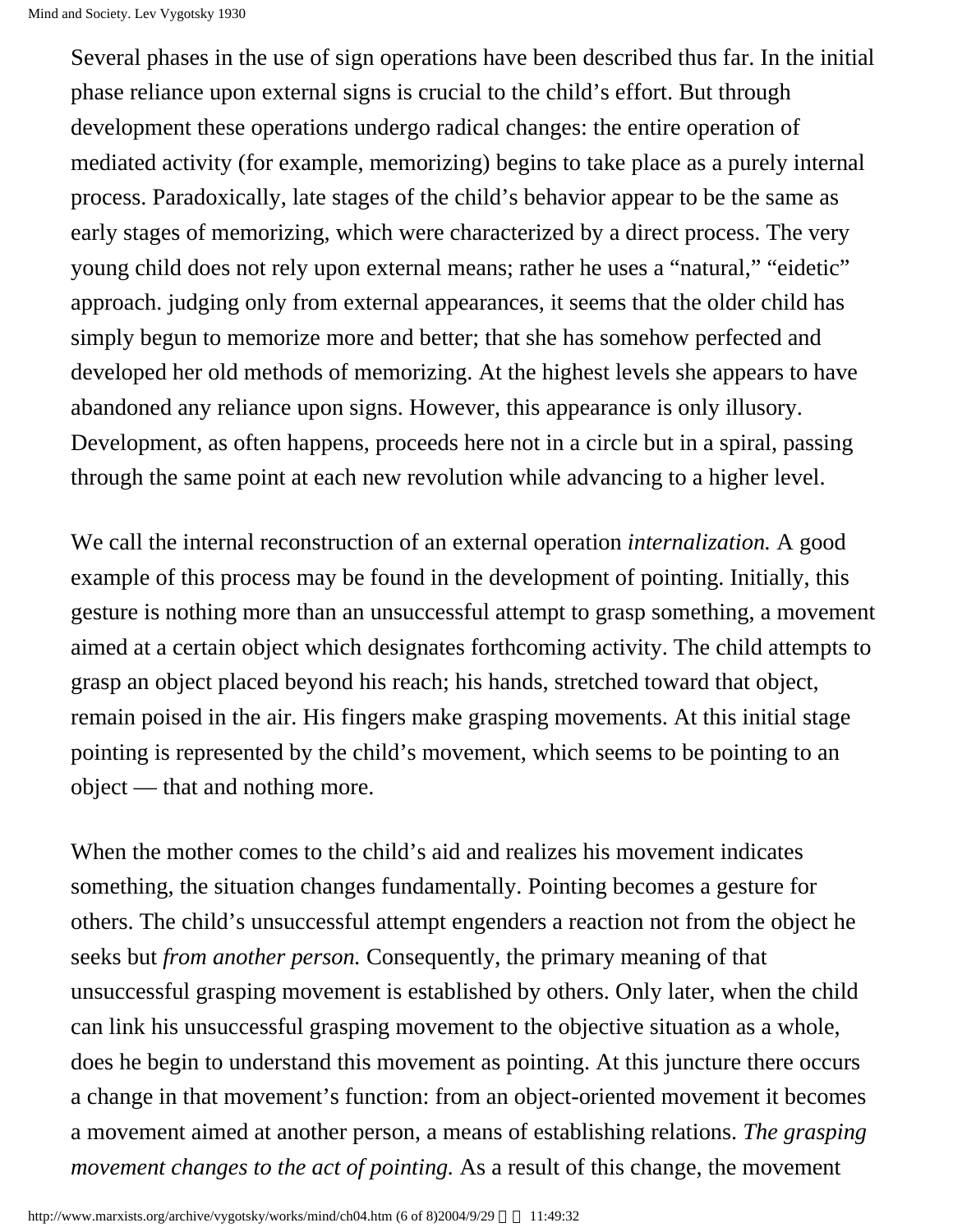itself is then physically simplified, and what results is the form of pointing that we may call a true gesture. It becomes a true gesture only after it objectively manifests all the functions of pointing for others and is understood by others as such a gesture. Its meaning and functions are created at first by an objective situation and then by people who surround the child.

As the above description of pointing illustrates, the process of internalization consists of a series of transformations:

(a) *An operation that initially represents an external activity is reconstructed and begins to occur internally.* Of particular importance to the development of higher mental processes is the transformation of sign-using activity, the history and characteristics of which are illustrated by the development of practical intelligence, voluntary attention, and memory.

(b) *An interpersonal process is transformed into an intrapersonal one.* Every function in the child's cultural development appears twice: first, on the social level, and later, on the individual level; first, *between* people (*interpsychological*)*,* and then *inside* the child (*intrapsychologi*cal). This applies equally to voluntary attention, to logical memory, and to the formation of concepts. All the higher functions originate as actual relations between human individuals.

(c) The transformation of an interpersonal process into an intrapersonal one is the result of a long series of developmental events. The process being transformed continues to exist and to change as an external form of activity for a long time before definitively turning inward. For many functions, the stage of external signs lasts forever, that is, it is their final stage of development. Other functions develop further and gradually become inner functions. However, they take on the character of inner processes only as a result of a prolonged development. Their transfer inward is linked with changes in the laws governing their activity; they are incorporated into a new system with its own laws.

The internalization of cultural forms of behavior involves the reconstruction of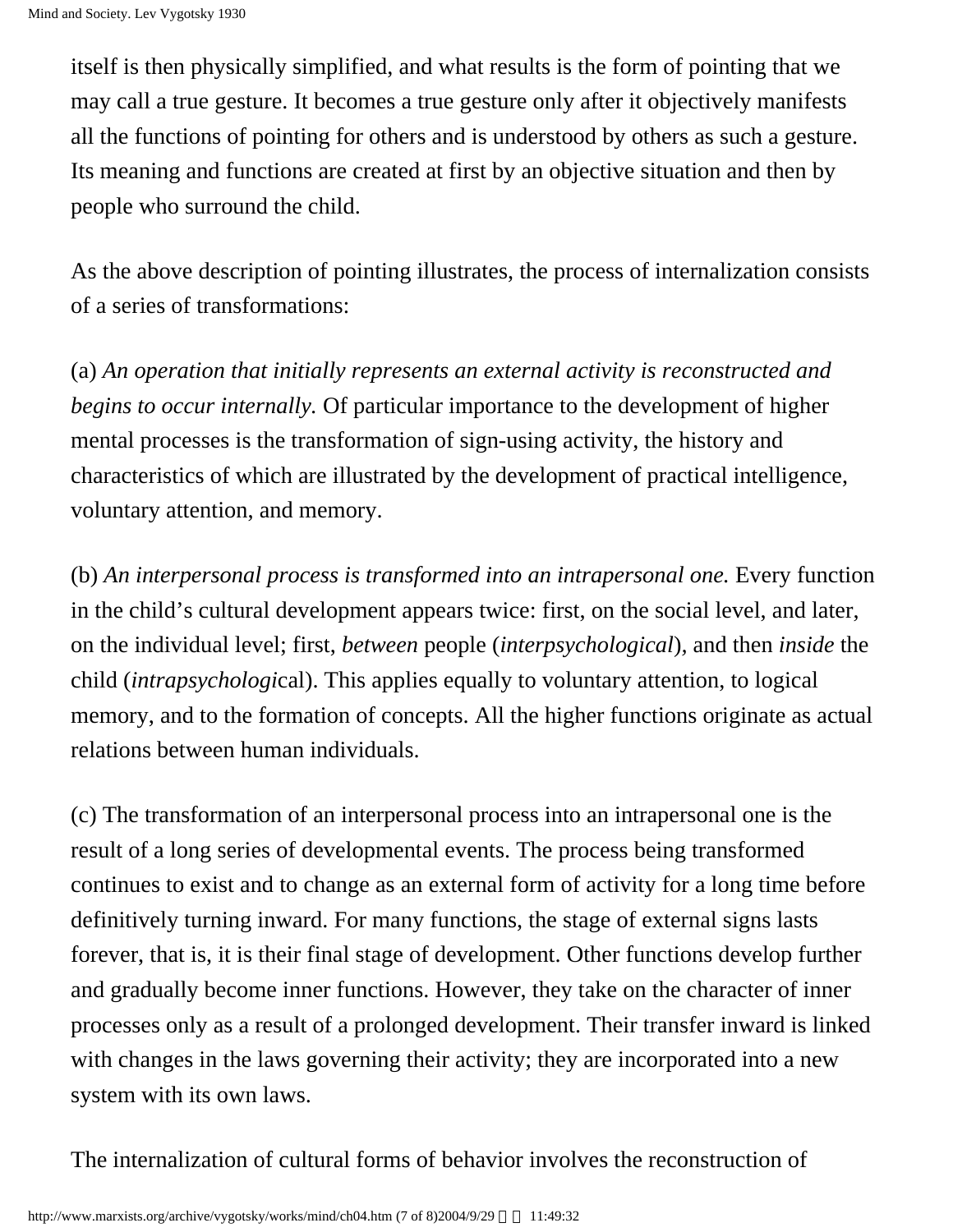psychological activity on the basis of sign operations. Psychological processes as they appear in animals actually cease to exist; they are incorporated into this system of behavior and are culturally reconstituted and developed to form a new psychological entity. The use of external signs is also radically reconstructed. The developmental changes in sign operations are akin to those that occur in language. Aspects of external or communicative speech as well as egocentric speech turn "inward" to become the basis of inner speech.

The internalization of socially rooted and historically developed activities is the distinguishing feature of human psychology, the basis of the qualitative leap from animal to human psychology. As yet, the barest outline of this process is known.

### **[Contents](#page-0-0) | [Vygotsky Internet Archive](http://www.marxists.org/archive/vygotsky/index.htm)**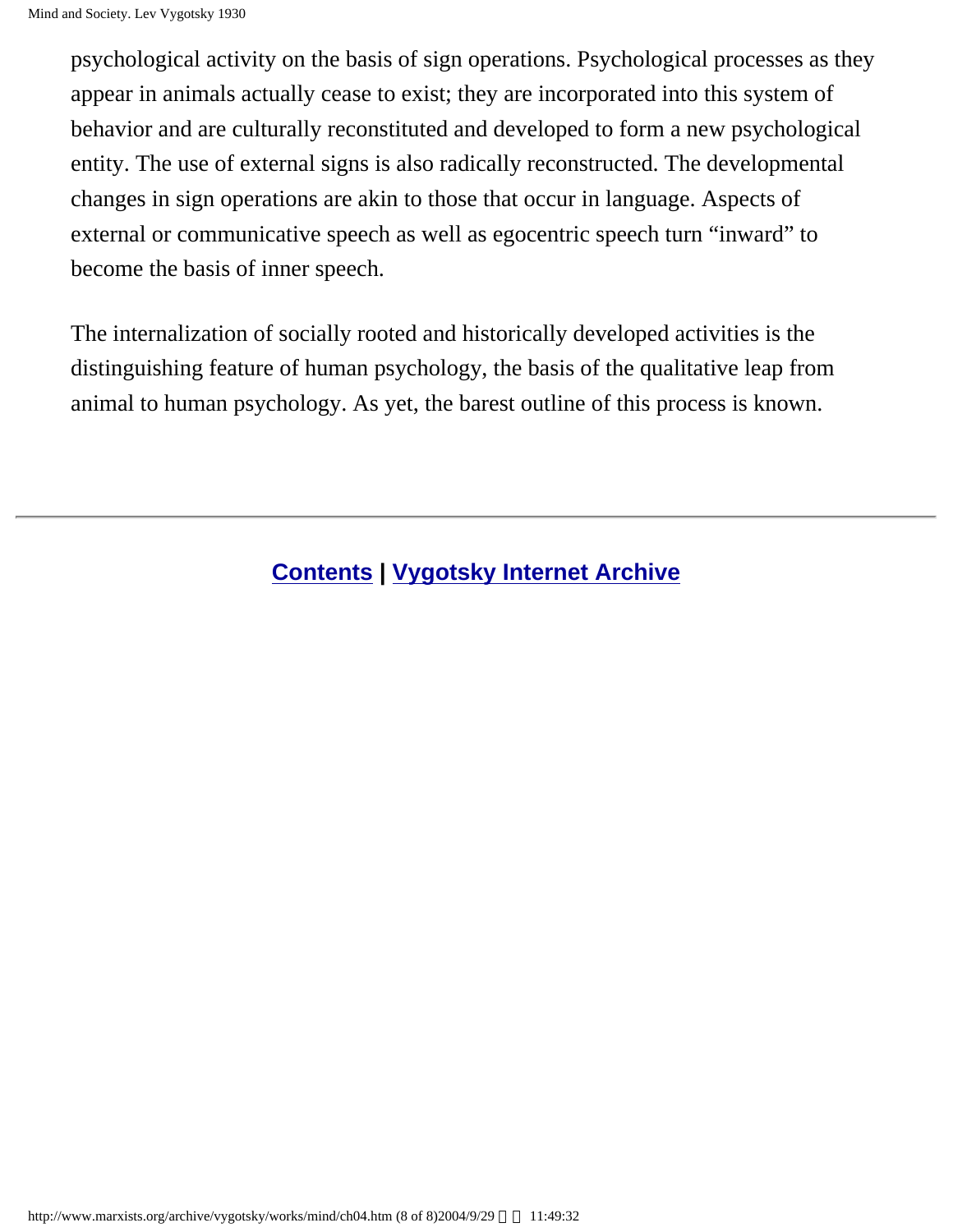### **Mind and Society. Lev Vygotsky**

### **Problems of Method**

In general, any fundamentally new approach to a scientific problem inevitably leads to new methods of investigation and analysis. The invention of new methods that are adequate to the new ways in which problems are posed requires far more than a simple modification of previously accepted methods. Contemporary psychological experimentation is no exception in this respect; its methods have always reflected the ways in which fundamental psychological problems were viewed and solved. Therefore, our criticism of current views concerning the essential nature and development of psychological processes must inevitably result in a reexamination of methods of research.

Despite great diversity in procedural details, virtually all psychological experiments rely on what we shall term a stimulus-response *framework*. By this we mean that no matter what psychological process is under discussion, the psychologist seeks to confront the subject with some kind of stimulus situation designed to influence him in a particular way, and then the psychologist examines and analyzes the response(s) elicited by that stimulating situation. After all, the very essence of experimentation is to evoke the phenomenon under study in an artificial (and thereby controllable) way and to study the variations in response that occur in conjunction with various changes in the stimulus.

On the surface it may appear that various schools of psychology could not possibly agree on this methodology. The objective psychology of Watson, Bekhterev, and others, for example, was constructed in opposition to the subjective theories of Wundt and the Wurzburg school. But closer examination of the differences between schools of psychology reveals that those differences arise out of the *theoretical interpretation*  psychologists want to assign to the consequences of various stimulating environments and not out of variations in the general methodological approach within which observations are made.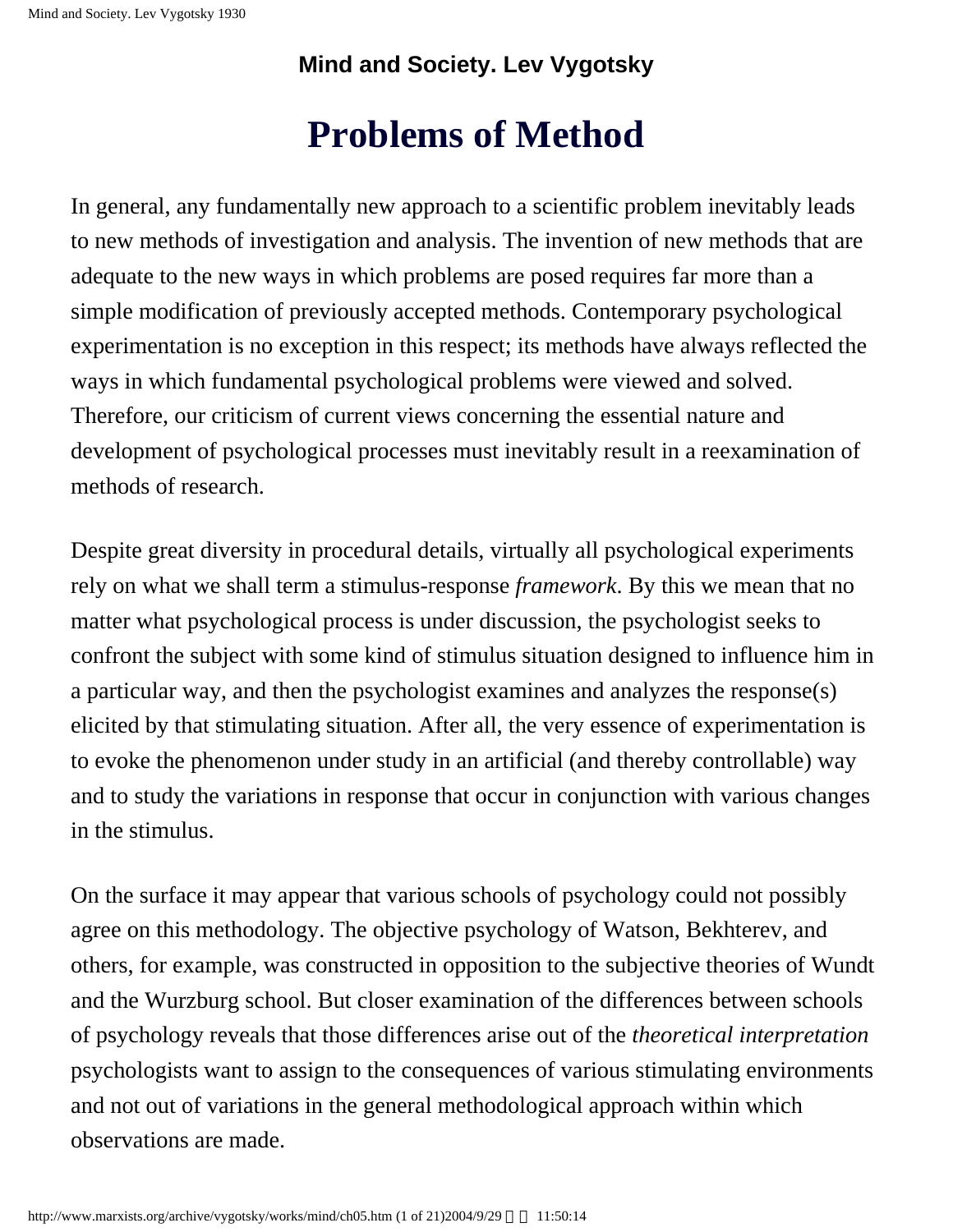Reliance on a stimulus-response framework is an obvious feature of those schools of psychology whose theories as well as experiments are based on stimulus-response interpretations of behavior. Pavlovian theory, for example, has utilized the notion of cortical excitation incited by various stimuli to explain how connections are formed in the brain that enable the organism to learn to respond to hitherto neutral stimuli. It may be less obvious that exactly the same framework applies to introspective psychology as well, since the framework and the theory do not seem to coincide. However, taking Wundt as an example, we find that the stimulus-response framework provided the context within which the experimenter-theorist could obtain descriptions of the processes presumed to have been elicited by the stimulus.

The adoption of a stimulus-response framework by introspective psychology in the 1880s was a revolutionary step forward for psychology because it brought psychology closer to the method and spirit of the natural sciences and prepared the way for the objective psychological approaches that followed. But to claim that both introspective and objective psychology share a common methodological framework does not in any way imply that there are no important differences between them. I am emphasizing their common methodological framework because its recognition helps us to appreciate the fact that introspective psychology was rooted in the firm soil of natural sciences and that psychological processes have long been understood within a reactive context.

It is also important to realize that the experimental method was first formulated by introspective psychologists in that area of psychophysics and psychophysiology that dealt with the simplest psychological phenomena, phenomena that could plausibly be interpreted as directly and uniquely linked to external agents. Wundt, for example, saw the very essence of psychological method as the systematic alteration of the stimuli that generate a change in the psychological process linked to them. He sought the maximally objective way to record the external manifestations of these internal processes, which is what he believed the subject's introspective reports to be.

At the same time, it is important to keep in mind that for Wundt the stimulus and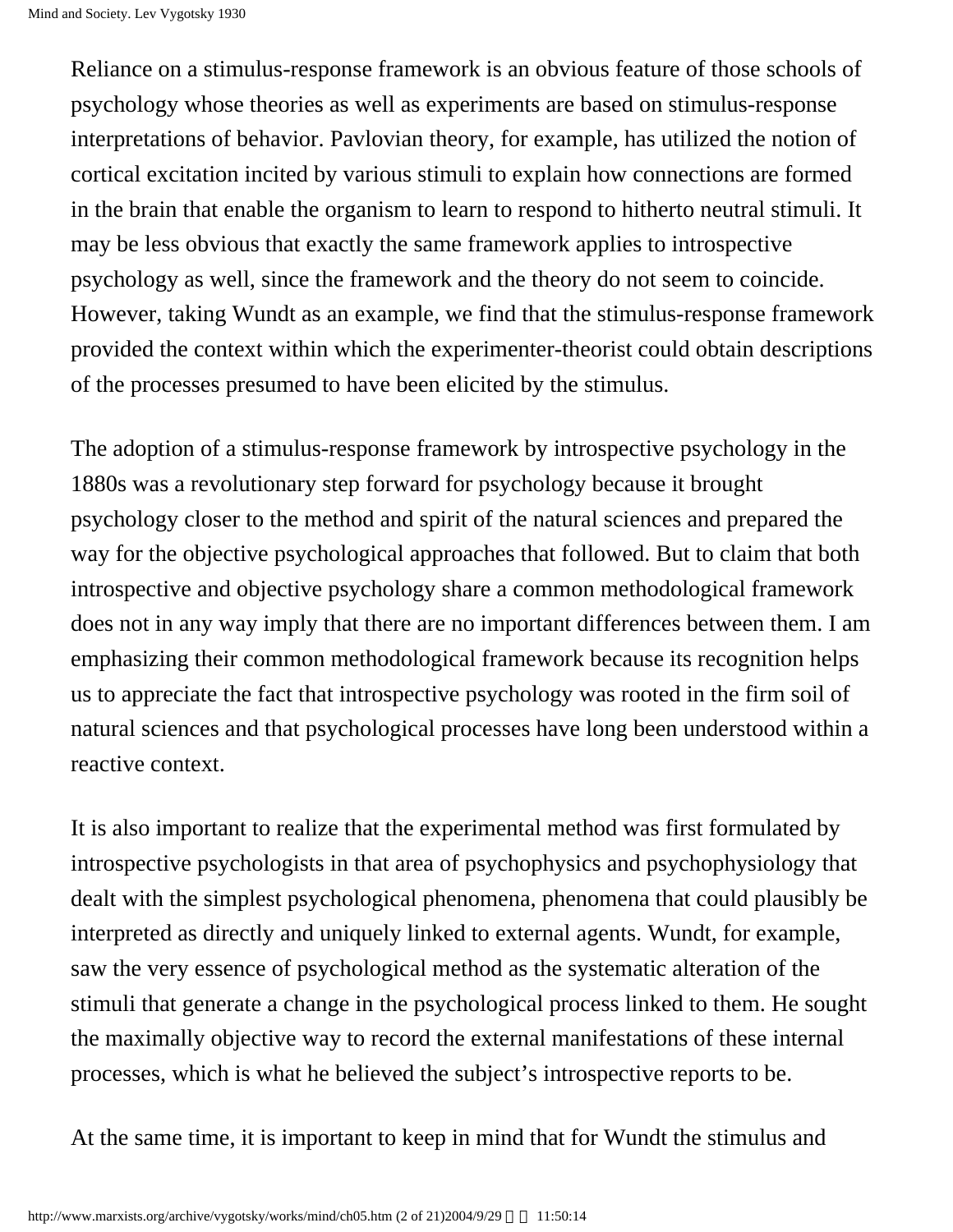response functioned only to set up the framework within which the important events, psychological processes, could be studied in a reliable and controlled way. Introspective reports of these processes remained the paramount evidence concerning their nature — an interpretation not shared by later investigators.

Our description of the basic framework of psychological experimentation as practiced by Wundt implies limitations on its application: such experimentation was considered adequate only to the study of elementary processes of a psychophysiological character. The higher psychological functions did not allow study in this form and thus remained a closed book as far as experimental psychology was concerned. If we recall the kinds of experimentation on the cognitive development of children that characterized the research reviewed in earlier chapters of this book, we can easily understand why previous investigators concentrated on elementary psychological functions; this limitation is a built-in feature of the experimental method as it was generally accepted in psychology. Wundt understood and accepted this fact, which is why he eschewed *experimental* studies of higher psychological functions.

From the foregoing it should be clear that a stimulus-response framework for constructing experimental observations *cannot* serve as the basis for the adequate study of the higher, specifically human forms of behavior. At best it can only help us to record the existence of the lower, subordinated forms, which do not capture the essence of the higher forms. Using current methods, we can only determine quantitative variation in the complexity of stimuli and in the responses of different animals and humans at different stages of development.

It is my belief, based upon a dialectical materialist approach to the analysis of human history, that human behavior differs qualitatively from animal behavior to the same extent that the adaptability and historical development of humans differ from the adaptability and development of animals. The psychological development of humans is part of the general historical development of our species and must be so understood. Acceptance of this proposition means that we must find a new methodology for psychological experimentation.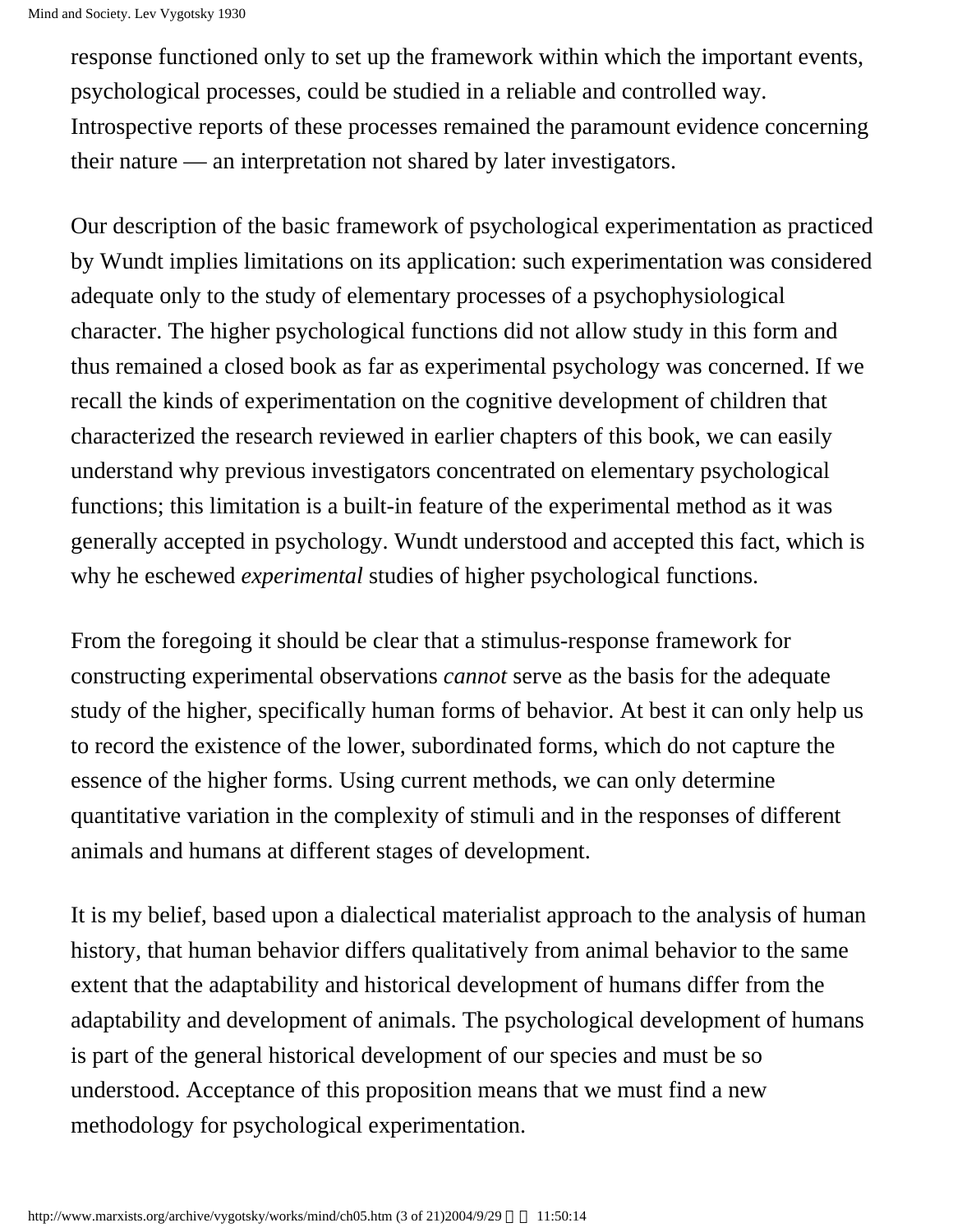The keystone of our method, which I will try to describe analytically in the following sections, follows directly from the contrast Engels drew between naturalistic and dialectical approaches to the understanding of human history. Naturalism in historical analysis, according to Engels, manifests itself in the assumption that only nature affects human beings and only natural conditions determine historical development. The dialectical approach, while admitting the influence of nature on man, asserts that man, in turn, affects nature and creates through his changes in nature new natural conditions for his existence. This position is the keystone of our approach to the study and interpretation of man's higher psychological functions and serves as the basis for the new methods of experimentation and analysis that we advocate.

All stimulus-response methods share the inadequacy that Engels ascribes to naturalistic approaches to history. Both see the relation between human behavior and nature as unidirectionally reactive. My collaborators and I, however, believe that human behavior comes to have that "transforming reaction on nature" which Engels attributed to tools. We must, then, seek methods adequate to our conception. In conjunction with new methods, we also need a new analytic framework, I have emphasized that a basic goal of our research is to provide an analysis of the higher forms of behavior, but the situation in contemporary psychology is such that the problem of analysis itself must be discussed if our approach is to be generalized beyond the specific examples presented.

Three principles form the basis of our approach to the analysis of higher psychological functions.

*Analyzing process, not objects*. The first principle leads us to distinguish between the analysis of an object and of a process. As Koffka put it, psychological analysis has almost always treated the processes it analyzes as stable, fixed objects. The task of analysis consisted in breaking these forms down into their components. Psychological analysis of objects should be contrasted with the analysis of processes, which requires a dynamic display of the main points making up the processes' history. Consequently,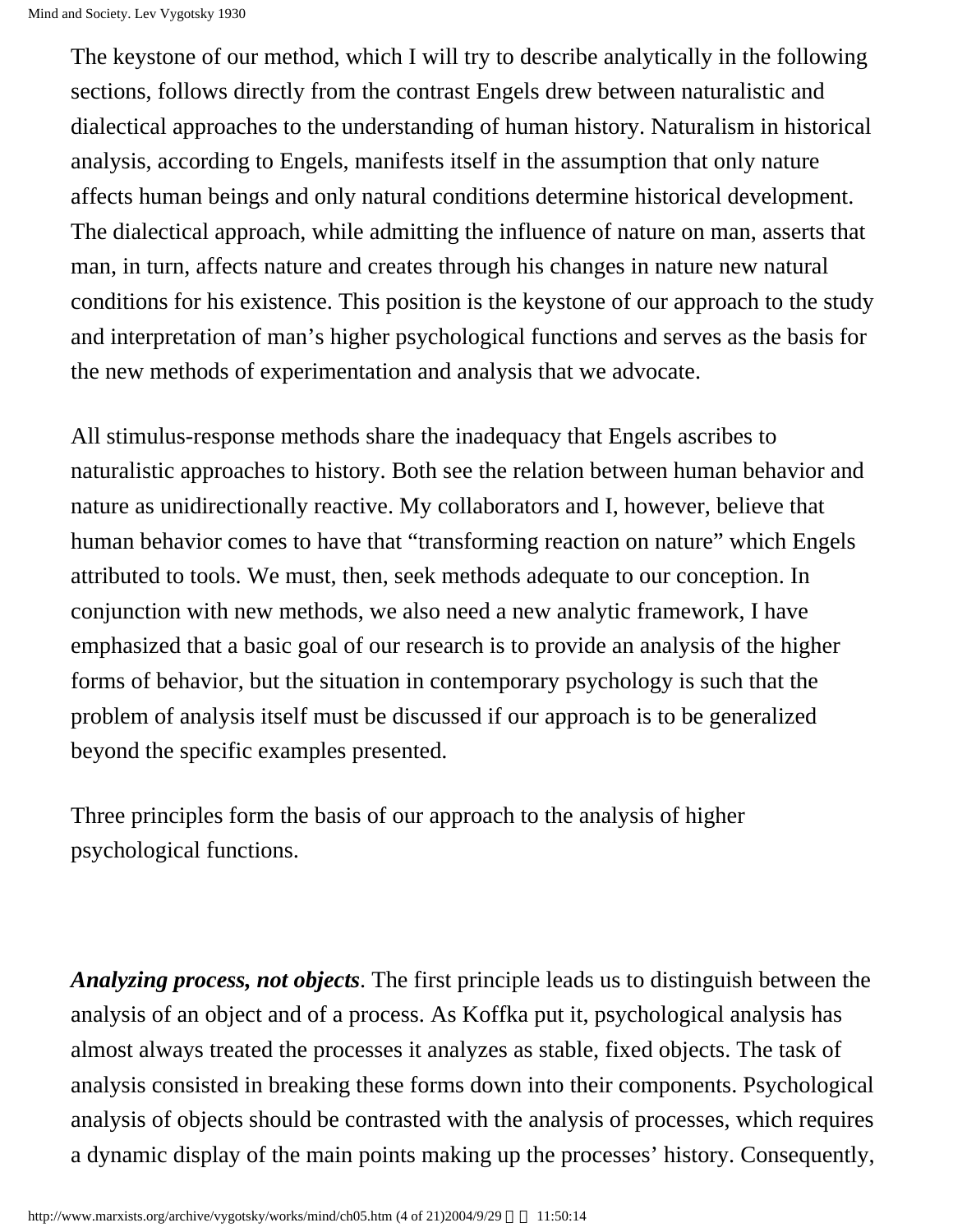developmental psychology, not experimental psychology, provides the new approach to analysis that we need. Like Werner, we are advocating the developmental approach as an essential addition to experimental psychology. Any psychological process, whether the development of thought or voluntary behavior, is a process undergoing changes right before one's eyes. The development in question can be limited to only a few seconds, or even fractions of seconds (as is the case in normal perception). It can also (as in the case of complex mental processes) last many days and even weeks. Under certain conditions it becomes possible to trace this development. Werner's work furnishes one example of how a developmental viewpoint may be applied to experimental research. Using such an approach, one can, under laboratory conditions, provoke development.

Our method may be called experimental-developmental in the sense that it artificially provokes or creates a process of psychological development. This approach is equally appropriate to the basic aim of dynamic analysis. If we replace object analysis by process analysis, then the basic task of research obviously becomes a reconstruction of each stage in the development of the process: the process must be turned back to its initial stages.

*Explanation versus description*. In associationistic and introspective psychology, analysis is essentially description and not explanation as we understand it. Mere description does not reveal the actual causal-dynamic relations that underlie phenomena.

K. Lewin contrasts phenomenological analysis, which is based on external features (phenotypes), with what he calls genotypic analysis, wherein a phenomenon is explained on the basis of its origin rather than its outer appearance. The difference between these two points of view can be elucidated by any biological example. A whale, from the point of view of its outer appearance, stands closer to the fish family than to the mammal, but in its biological nature it is closer to a cow or a deer than to a pike or a shark. Following Lewin, we can apply this distinction between the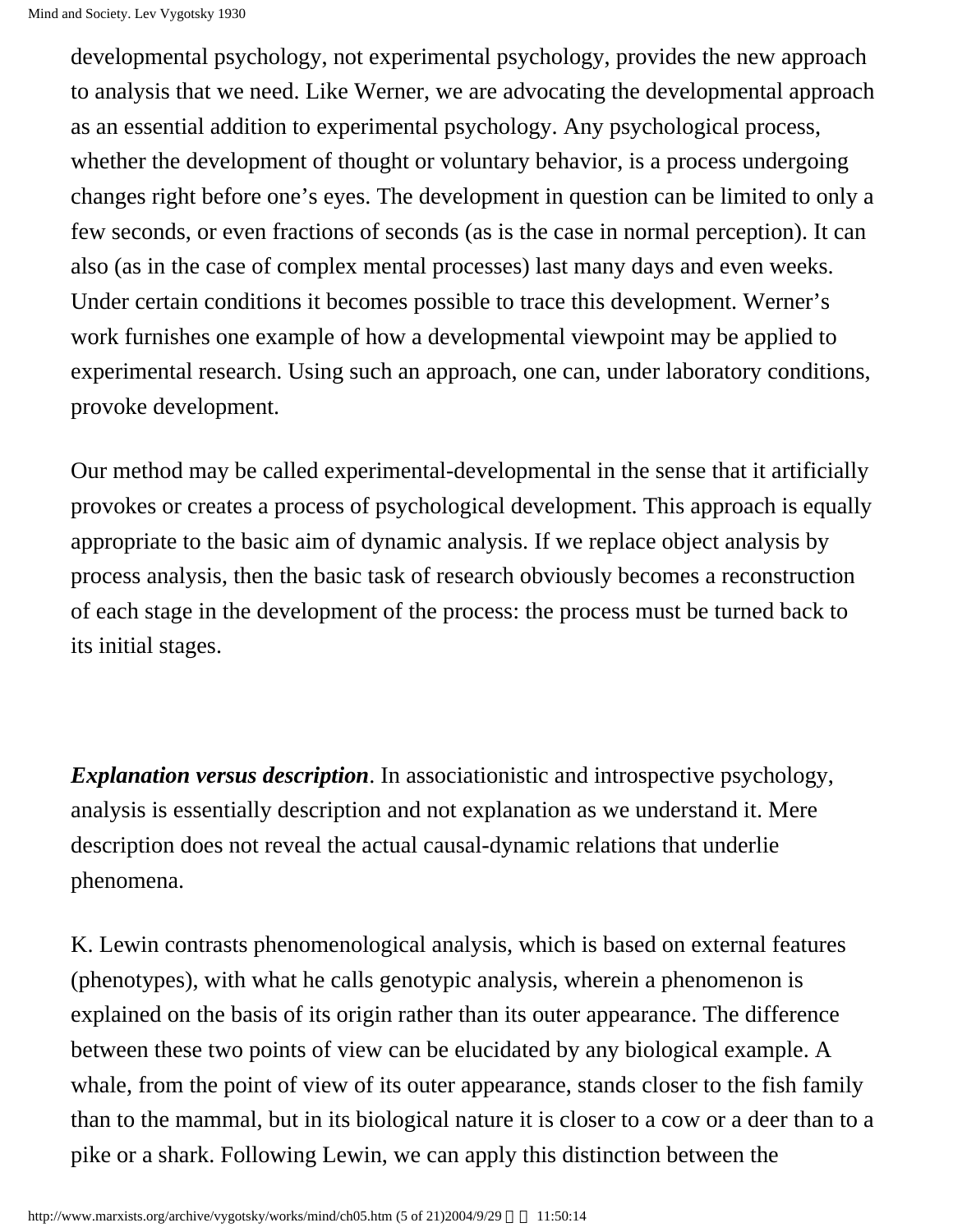phenotypic (descriptive) and genotypic (explanatory) viewpoints to psychology. By a developmental study of a problem, I mean the disclosure of its genesis, its causal dynamic basis. By phenotypic I mean the analysis that begins directly with an object's current features and manifestations. It is possible to furnish many examples from psychology where serious errors have been committed because these viewpoints have been confused. In our study of the development of speech, we have emphasized the importance of the distinction between phenotypic and genotypic similarities.

In their external, descriptive aspects, the first manifestation of speech in the one-anda-half to two-year-old child are similar to adult speech. On the basis of this similarity, such serious researchers as Stern come to the conclusion that in essence the eighteenmonth-old child is already conscious of the relation between sign and meaning. In other words, he classes together phenomena that have absolutely nothing in common from the developmental point of view. On the other hand, egocentric speech — which in its outer manifestations differs from internal speech in essential ways — must be classed together with internal speech from the developmental point of view.

Our research on young children's speech brings us to the basic principle formulated by Lewin: two phenotypically identical or similar processes may 'be radically different from each other in their causal-dynamic aspects and vice versa; two processes that are very close in their causal-dynamic nature may be very different phenotypically.

I have said that the phenotypic approach categorizes processes according to their external similarities. Marx commented on the phenotypic approach in a most general form when he stated that 'if the essence of objects coincided with the form of their outer manifestations, then every science would be superfluous" — an extremely reasonable observation. If every object was phenotypically and genotypically equivalent (that is, if the true principles of its construction and operation were expressed by its outer manifestation), then everyday experience would fully suffice to replace scientific analysis. Everything we saw would be the subject of our scientific knowledge.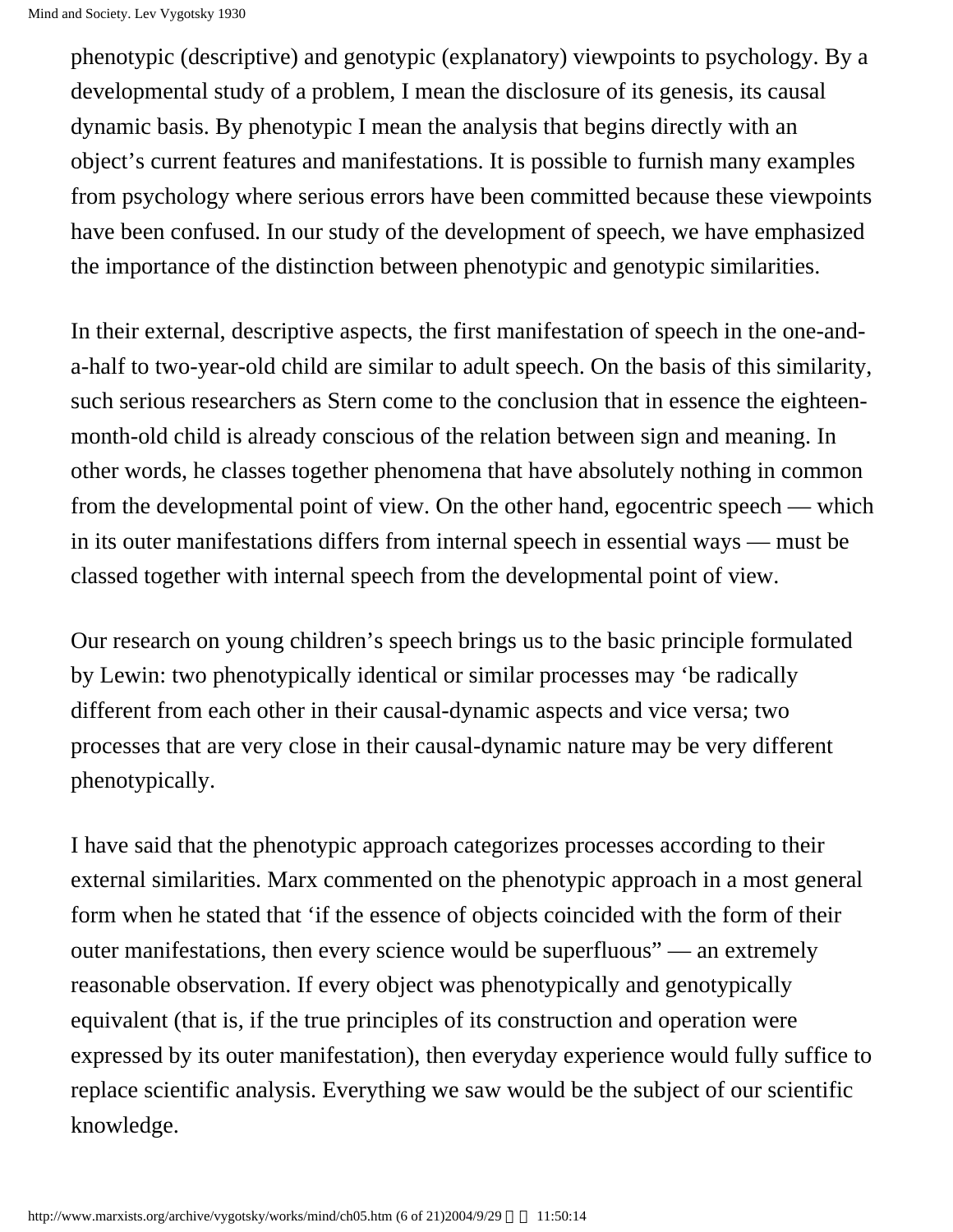In reality, psychology teaches us at every step that though two types of activity can have the same external manifestation, whether in origin or essence, their nature may differ most profoundly. In such cases special means of scientific analysis are necessary in order to lay bare internal differences that are hidden by external similarities. It is the task of analysis to reveal these relations. In that sense, real scientific analysis differs radically from subjective, introspective analysis, which by its very nature cannot hope to go beyond pure description. The kind of objective analysis we advocate seeks to lay bare the essence rather than the perceived characteristics of psychological phenomena.

For example, we are not interested in a des cription of the immediate experience elicited by a flashing light as it is revealed to us by introspective analysis; rather we seek to understand the real links between the external stimuli and internal responses that underlie the higher. form of behavior named by introspective descriptions. Thus, psychological analysis in our sense rejects nominal descriptions and seeks instead to determine causal-dynamic relations. However, such explanation would also be impossible if we ignored the external manifestations of things.

By necessity, objective analysis includes a scientific explanation of both external manifestations and the process under study. Analysis is not limited to a developmental perspective. It does not repudiate the explanation of current phenotypical idiosyncrasies, but rather subordinates them to the discovery of their actual origin.

*The problem of "fossilized behavior."* The third principle underlying our analytic approach is based on the fact that in psychology we often meet with processes that have already died away, that is, processes that have gone through a very long stage of historical development and have become fossilized. These fossilized forms of behavior are most easily found in the so-called automated or mechanized psychological processes which, owing to their ancient origins, are now being repeated for the millionth time and have become mechanized. They have lost their original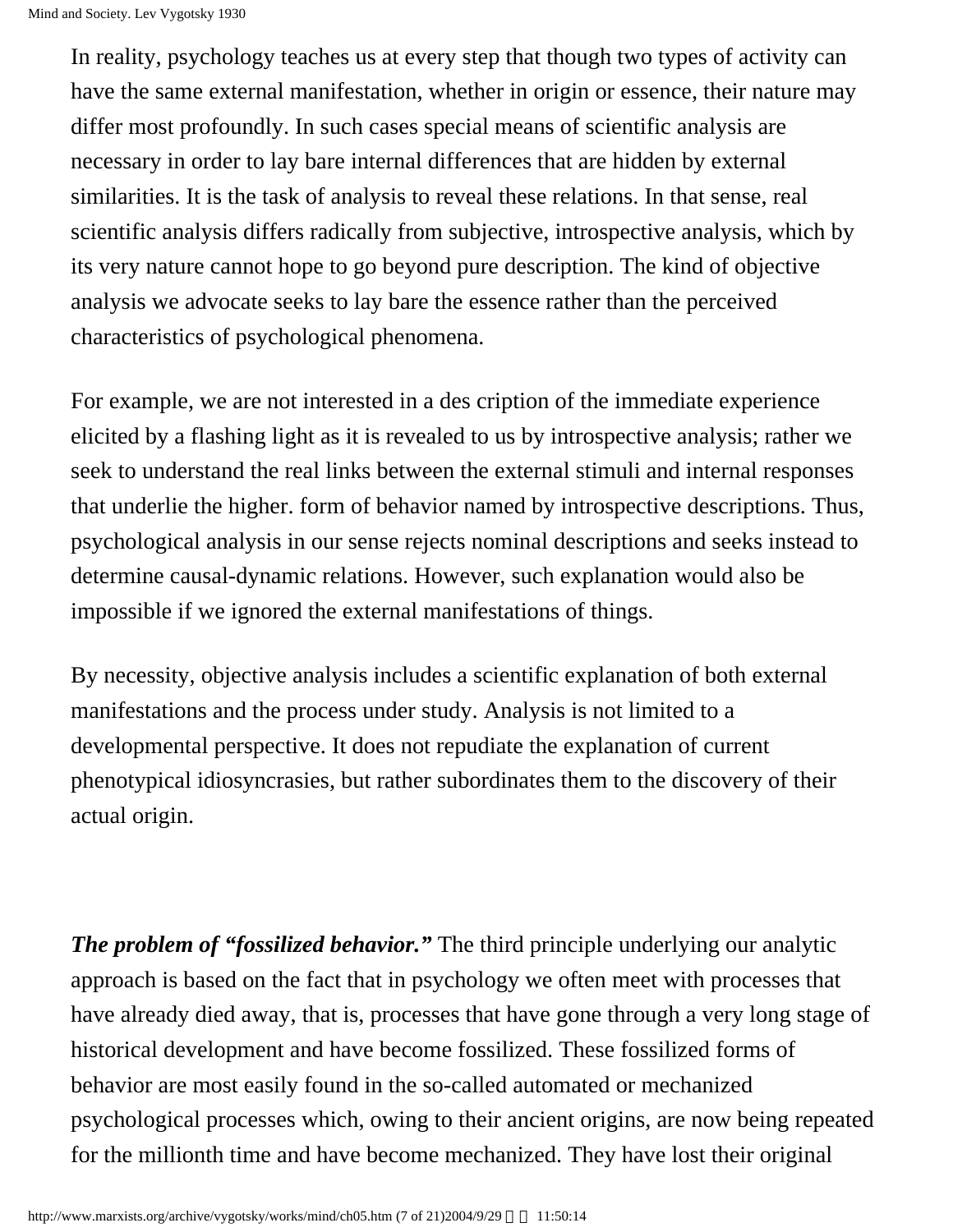appearance, and their outer appearance tells us nothing whatsoever about their internal nature. Their automatic character creates great difficulties for psychological analysis.

The processes that have traditionally been referred to as voluntary and involuntary attention provide an elementary example that demonstrates how essentially different processes acquire outer similarity as a result of this automation. Developmentally speaking, these two processes differ very profoundly. But in experimental psychology it is considered a fact, as formulated by Titchener, that voluntary attention, once established, functions just like involuntary attention. In Titchener's terms, "secondary" attention constantly changes into "primary" attention. Having described and contrasted the two types of attention, Titchener then says, "There exists, however, a third stage in the development of attention, and it consists in nothing less than a return to the first stage." The last and highest stage in the development of any process may demonstrate a purely phenotypic similarity with the first or primary stages, and if we take a phenotypic approach, it is impossible to distinguish between higher and lower forms of this process. The only way to study this third and highest stage in the development of attention is to understand it in all its idiosyncrasies and differences. In short, we need to understand its origin. It follows, then, that we need to concentrate not on the *product* of development but on the very *process* by which higher forms are established. To do so the researcher is often forced to alter the automatic, mechanized, fossilized character of the higher form of behavior and to turn it back to its source through the experiment. This is the aim of dynamic analysis.

Inactive, rudimentary functions stand not as the living remnants of biological evolution but as those of the historical development of behavior. Consequently, the study of rudimentary functions must he the point of departure for evolving a historical perspective in psychological experiments. It is here that the past and the present are fused and the present is seen in the light of history. Here we find ourselves simultaneously on two planes: that which is and that which was. The fossilized form is the end of the thread that ties the present to the past, the higher stages of development to the primary ones.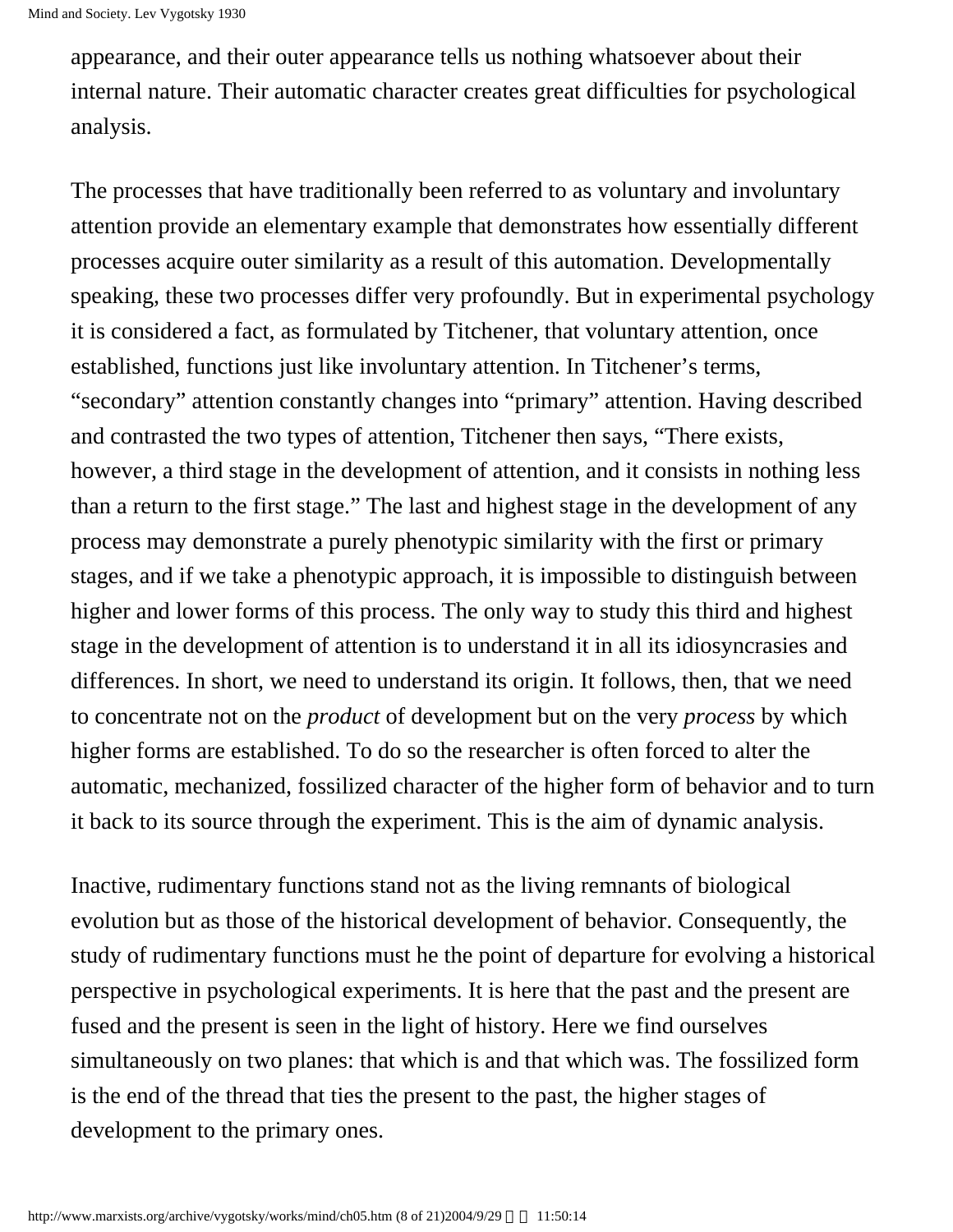The concept of a historically based psychology is misunderstood by most researchers who study child development. For them, to study something historically means, by definition, to study some past event. Hence, they naively imagine an insurmountable barrier between historic study and study of present-day behavioral forms. To *study some thing historically means to study it in the process of change;* that is the dialectical method's basic demand. To encompass in research the process of a given thing's development in all its phases and changes — from birth to death fundamentally means to discover its nature, its essence, for 'It is only in movement that a body shows what it is." Thus, the historical study of behavior is not an auxiliary aspect of theoretical study, but rather forms its very base. As P. P. Blonsky has stated, "Behavior can be understood only as the history of behavior."

*The search for method becomes one of the most important problems of the entire enterprise of understanding the uniquely human forms of psychological activity. In this case, the method is simultaneously prerequisite and product, the tool and the result of the study.*

In summary, then, the aim of psychological analysis and its essential factors are as follows: (1) process analysis as opposed to object analysis; (2) analysis that reveals real, causal or dynamic relations as opposed to enumeration of a process's outer features, that is, explanatory, not descriptive, analysis; and (3) developmental analysis that returns to the source and reconstructs all the points in the development of a given structure. The result of development will be neither a purely psychological structure such as descriptive psychology considers the result to be, nor a simple sum of elementary processes such as associationistic psychology saw it, but a qualitatively new form that appears in the process of development.

# **The Psychology of Complex Choice Responses**

In order to illustrate the contrasting approaches to psychological analysis, I will discuss in some detail two different analyses of one task. In the task I have chosen,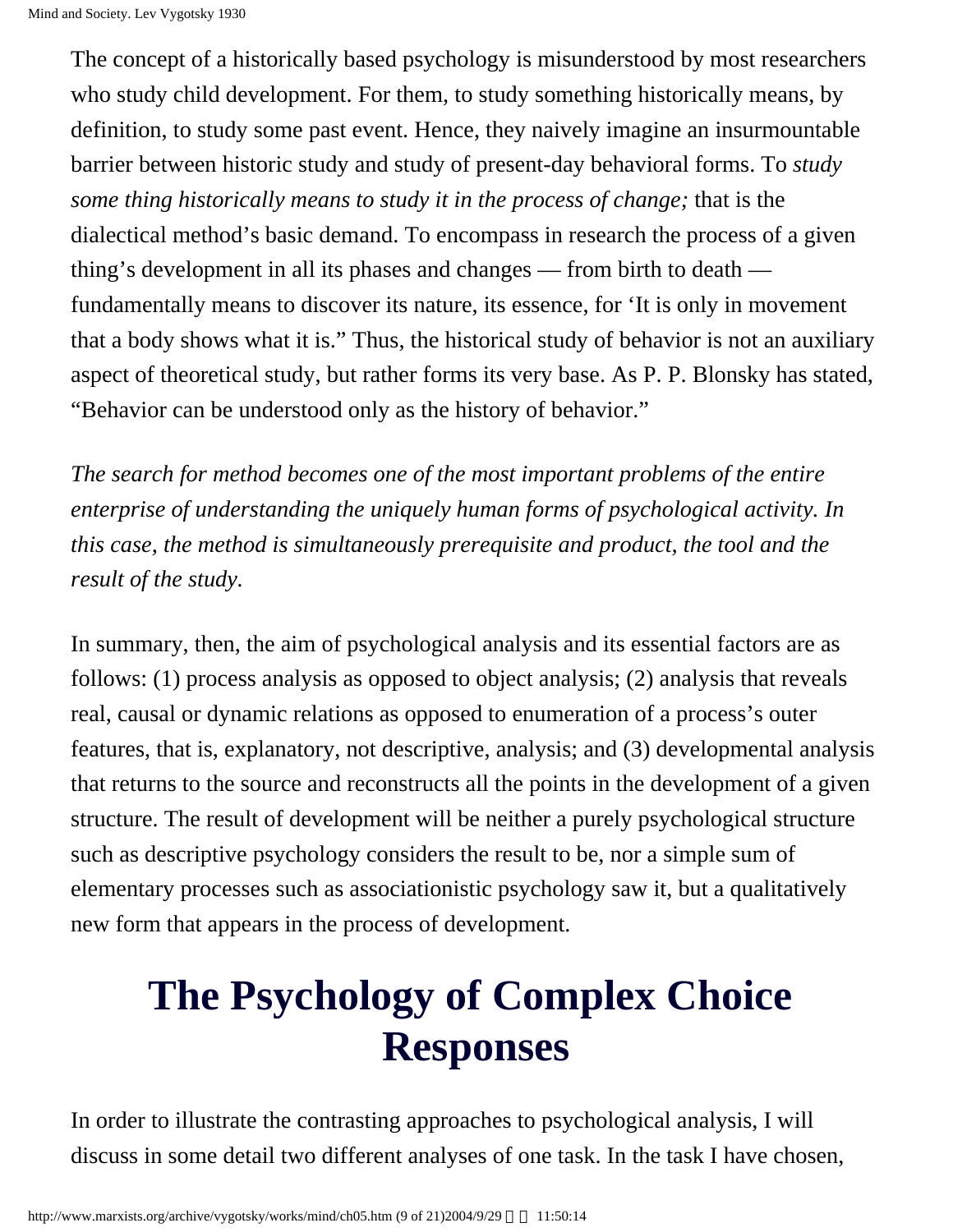the subject is presented one or more stimuli (visually or auditorily as a rule). The required response differs according to the number of stimuli and the interests of the investigator: some approaches seek to break the reaction down into a series of elementary processes whose durations can be added and subtracted to establish the laws of their combination; others seek to describe the emotional reaction of the subject as he responds to the stimulus. In either case, the subjects' introspective analyses of their responses are used as basic data. In these experiments the inadequacies of prior formulations provide useful illustrations of our basic analytic principles.

It is also characteristic of these analyses that complex and simple responses are distinguished primarily by the quantitative complexity of the stimuli: a simple reaction is said to occur when a single stimulus is presented, and the complexity of the response is said to increase with an increasing number of stimuli. An essential presumption in this line of thinking is that the complexity of the task is identical to the complexity of the subject's internal response.

This identity is clearly expressed in the algebraic formulas commonly used in the analysis of responses to such tasks. If we present a single stimulus, we can write an equation in which the complex reaction is equivalent to a simple reaction (sensory recognition):  $R^t = R^s$  where  $R^t$  is the response time for the total, complex reaction and  $R<sup>S</sup>$  is the response time for a single recognition reaction. If we present two or more stimuli, from which the subject must select one, this equation becomes:  $R^t = R^s$ + D, where D is the time taken to discriminate between the target stimulus and the remainder. Using these two equations, we could establish the time required both for a simple reaction and for the discriminative reaction. If we complicate the task by requiring the subject to choose a different response for each stimulus (for example, press the left-hand key for stimulus A and the right-hand key for stimulus B), we obtain the classical choice reaction formula:  $R^t = R^s + D + C$ , where C is the time required to choose the correct movement, for example, to press the key corresponding to the stimulus presented.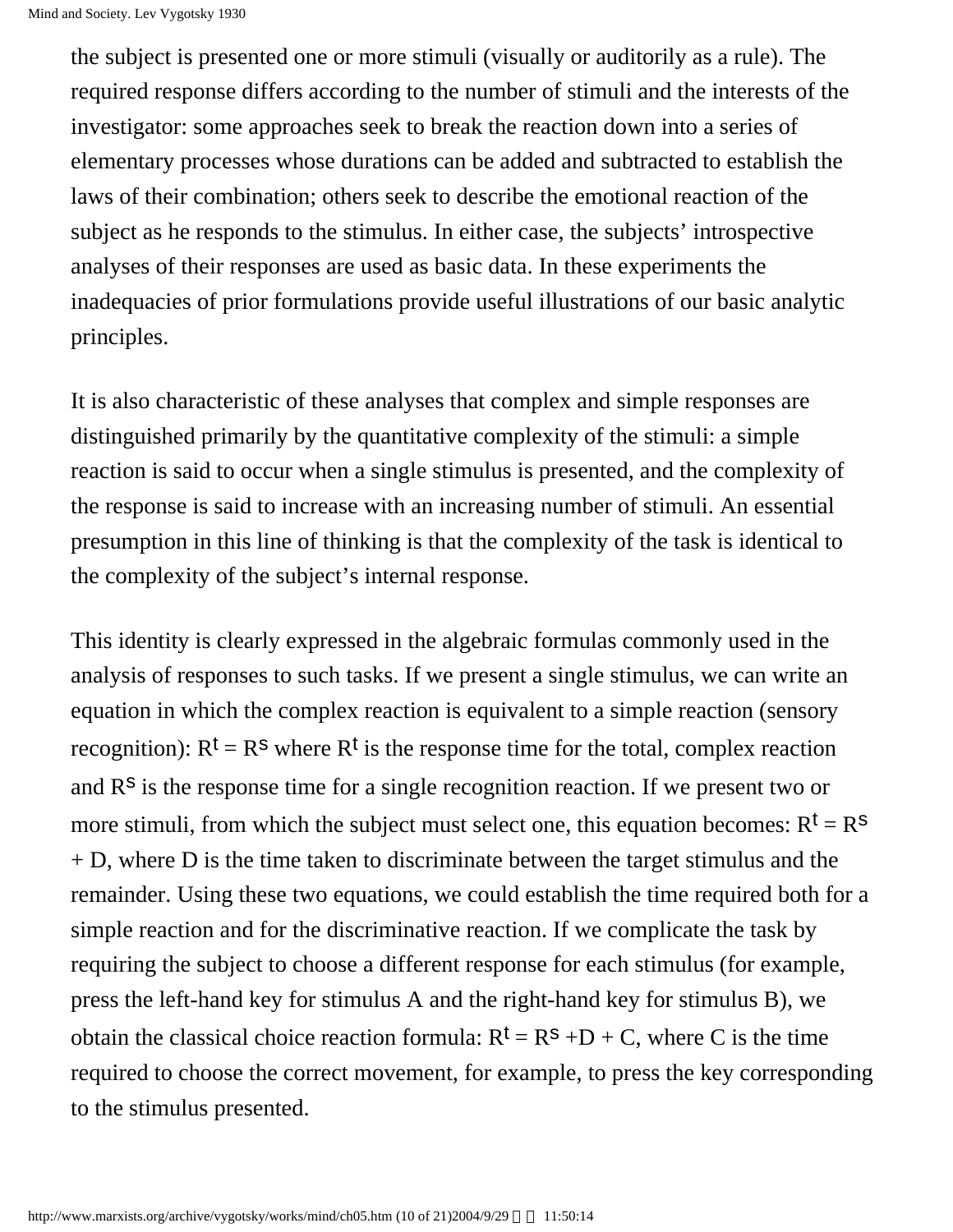A verbal description of the theory underlying this set of formulas would be the following: the discrimination response is a simple reaction plus discrimination; the choice reaction is a simple reaction plus discrimination plus choice.. The higher, more complex response is seen as the arithmetic sum of its elementary components.

Proponents, of this analytic approach apply it quite widely. Thus, for example, Cattell believes that by subtracting the time needed to comprehend and name a word from the time needed to comprehend, translate a word into another language, and name it, we can obtain a pure measure of the translation process." In short, even higher processes such as speech comprehension and production can he analyzed by these methods. A more mechanical notion of the complex, higher forms of behavior would be hard to imagine.

However, this analytic approach has been shown to lead to a variety of difficulties. The most basic, empirical observation that contradicts this theory comes from Titchener, who pointed out that the time to execute a carefully prepared choice reaction may be equal to the reaction time for a simple, sensory response. By the logic of the analysis summarized in the equations given above, this state of affairs is impossible.

In our view, the basic premise underlying this entire line of analysis is incorrect. It is not true that a complex reaction consists of a chain of separate processes which may be arbitrarily added and subtracted. Any such reaction reflects processes that depend upon the entire process of learning at every level of practice. This mechanical analysis substitutes relations existing between stimuli for the real relations underlying the process of choosing. This kind of substitution reflects a general intellectualism in psychology which seeks to understand psychological processes in the manipulations that make up the experiment itself; experimental procedures become surrogates for psychological processes.

While various scholars have demonstrated the inadequacy of psychological analysis based upon a mechanical decomposition of responses into their elements, these critics face the problem that their introspective' analyses of complex reactions must be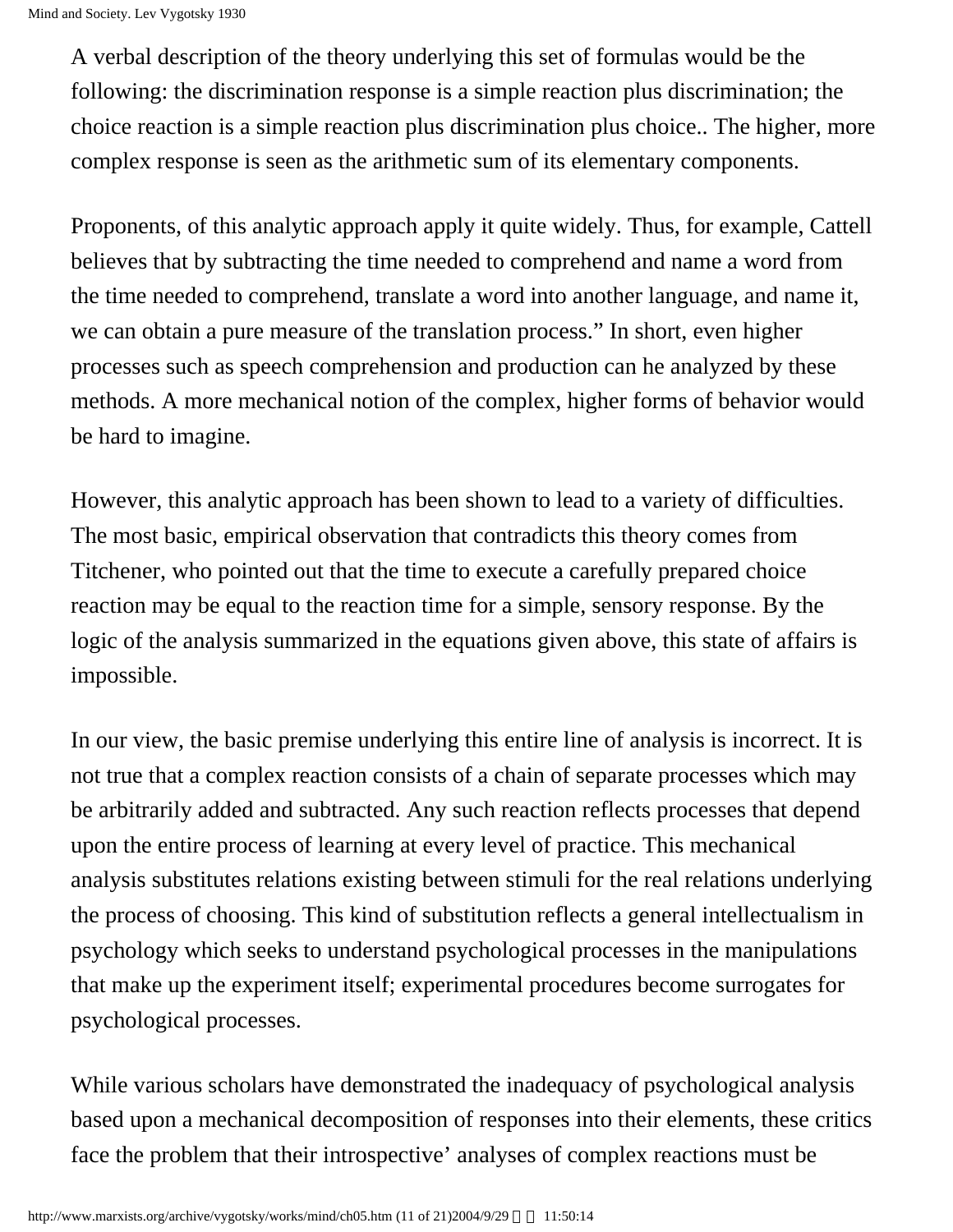restricted to description: the description of external responses is replaced by the description of internal feelings. In either case, we are restricted to phenotypical psychological analysis.

Introspective analysis in which highly trained observers are instructed to note every aspect of their own conscious experience cannot carry us very far. A curious result of this work, as Ach put it in discussing choice reaction studies, has been the discovery that there are no conscious feelings of choice in the choice reaction. Titchener emphasized that one must keep in mind the fact that the names given to a complex or simple reaction (for example, "differentiation" or "choice") refer to the external conditions of the task. We do not differentiate in the differentiation reaction and we do not choose in the choice reaction.

This kind of analysis broke the identity between experimental procedures and psychological processes. Process names like "choosing" and "differentiating" were treated as leftovers from a previous era of psychology when experimentation was still unknown: introspective observers were trained to make a clear distinction between process names and their conscious experience in order to circumvent this problem.

These introspective studies resulted in the conclusion that a situation which seems to require choice processes furnishes no grounds for speaking of a psychological choice response; talk of such responses was replaced by a description of the subjects' feelings during the experiment. But no one could provide evidence that these feelings were an integral part of the particular response process. It seems more likely that they are only one of its components, and require explanation themselves; we are led to conclude that introspection is often unable to provide an accurate description, let alone a correct explanation, for even the subjective aspect of the response. For the same reasons, the frequent discrepancies among the introspective descriptions of various observers

which plague this area of research might be expected. It should be clear that introspective analysis cannot provide a real causal or dynamic explanation of a process; for that to occur, we must give up reliance on phenotypic appearances and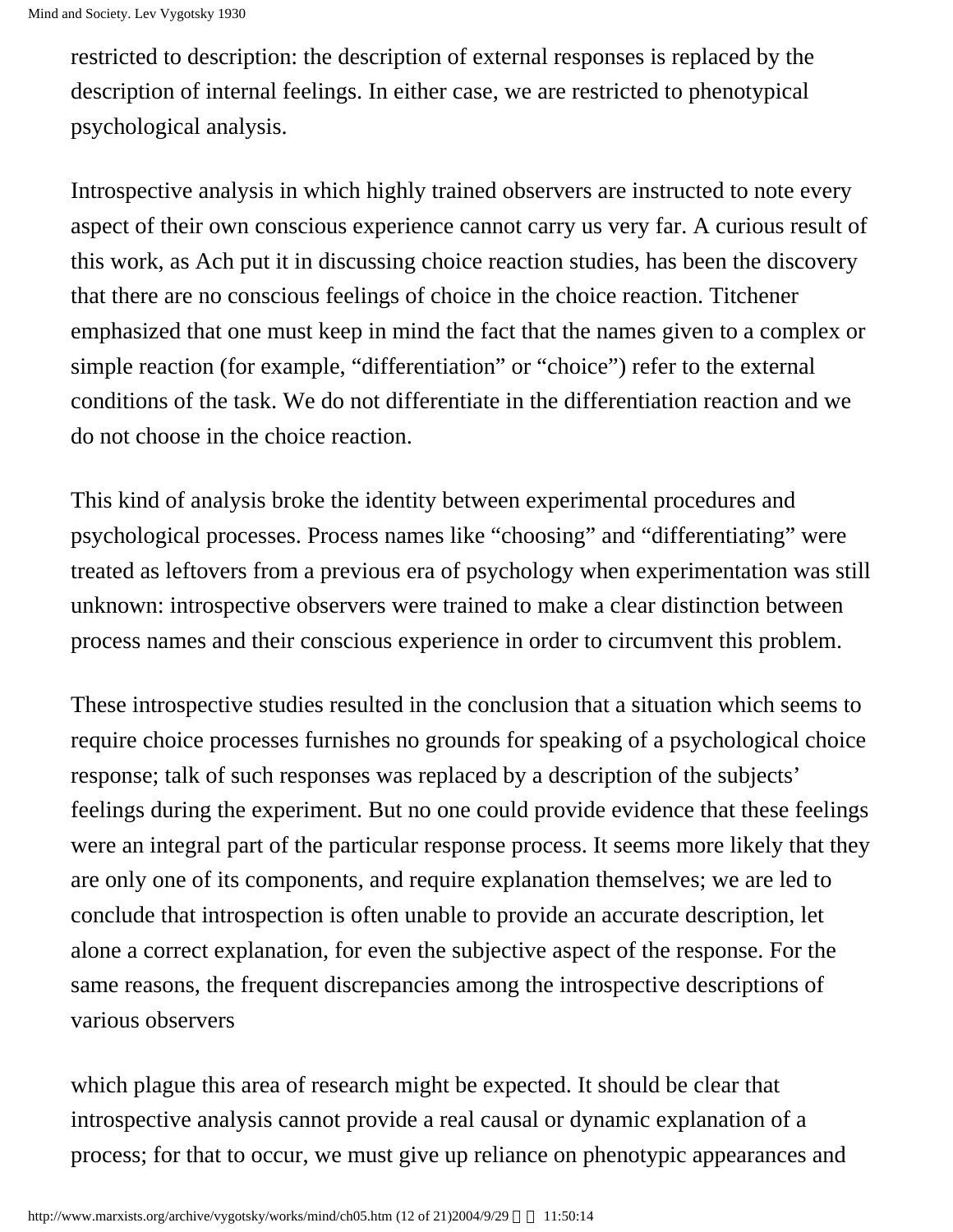move to a developmental viewpoint.

Research on complex reactions also illustrates psychology's reliance on the analysis of processes only after they have become fossilized. This point was noted by Titchener, who remarked that researchers have concentrated on the reaction time of the responses they study, not on the learning processes or the content of the reaction itself. This same conclusion is seen clearly in the standard practice of discarding the data from early sessions when the response is being established. Uniformity was sought, so that it was never possible to grasp the process in flight; instead, researchers routinely discarded the critical time when a reaction appears and when its functional links are established and adjusted. Such practices lead us to characterize the responses as "fossilized." They reflect the fact that these psychologists were not interested in complex reactions as a process of development. This approach is also a major cause of the confusions which arose concerning complex and simple reactions that have surface similarities. It might be said that complex reactions have been studied postmortem.

Another perspective on this issue can be gained from comparing complex reactions with reflexes, which are psychologically different in many respects. One point of comparison will suffice for purposes of illustration. It is well known that the latent period for a complex reaction is longer than the latent period for a reflex. But Wundt long ago established that the latent period of a complex reaction decreases with practice. As a result, the latency of the complex reaction and the simple reflex become equivalent. The most important differences between a complex reaction and a reflex are usually most apparent when the reaction is in its early stages; as practice proceeds, the differences become more and more obscured. Therefore, the differences between these two forms of behavior should be sought in the analysis of their development. But instead of increasing the discernible differences between them, investigations of well-practiced choice reactions and reflexes hide these differences. The preparatory trials demanded by standard experimental methods often last for several long sessions. When these data are then discarded or ignored, the researcher is left with an automatized reaction that has lost its developmental difference from a reflex and has acquired a surface, phenotypical similarity to it. These factors have led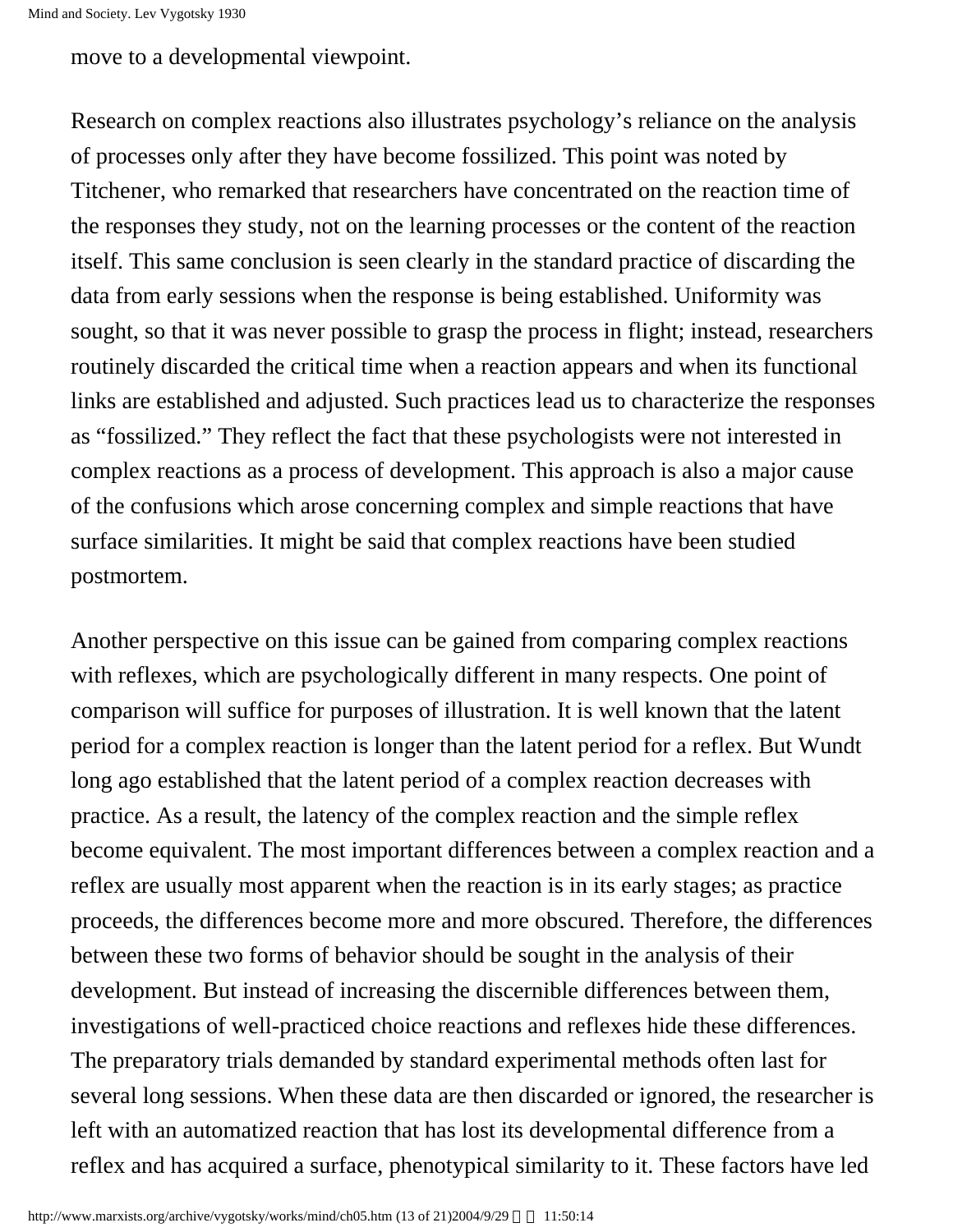to our assertion that previous researchers have studied reactions in psychological experiments only after they have become fossilized.

This discussion of traditional analyses of complex reaction defines, albeit negatively, the basic tasks confronting us. In order to obtain the kind of causal-dynamic analysis we have been advocating, we will have to shift the focus of our research.

# **A Causal-Dynamic Study of Choice Reactions**

Obviously, the early sessions during which a reaction is formed are of crucial concern because only data from this period will reveal the reaction's true origin and its links to other processes. Through an objective study of the entire history of the reaction, we can obtain an integrated explanation of both its internal and surface manifestations. Thus, we will want to study the reaction as it appears initially, as it takes shape, and after it is firmly formed, constantly keeping in mind the dynamic flow of the entire process of its development.

From my previous discussion, another part of the task is clear: the complex reaction must be studied as a living process, not as an object. We must transform the reaction back to its source if we encounter it in automatized form.

When we examine the experimental procedures used in complex reactions, we find that all are. restricted to meaningless connections between stimuli and responses. The subject is presented several stimuli to which he must respond in different ways . neither the relations between the stimuli and the required responses nor the sequence in which the stimuli are presented have any significance from the subject's point of view. When a motor response, such as a key press, is required, subjects may make the movement in any way they like. These conventions render the relations among the elements of the problem mechanical in principle and place the procedures on a plane with the research on memory that uses nonsense stimuli.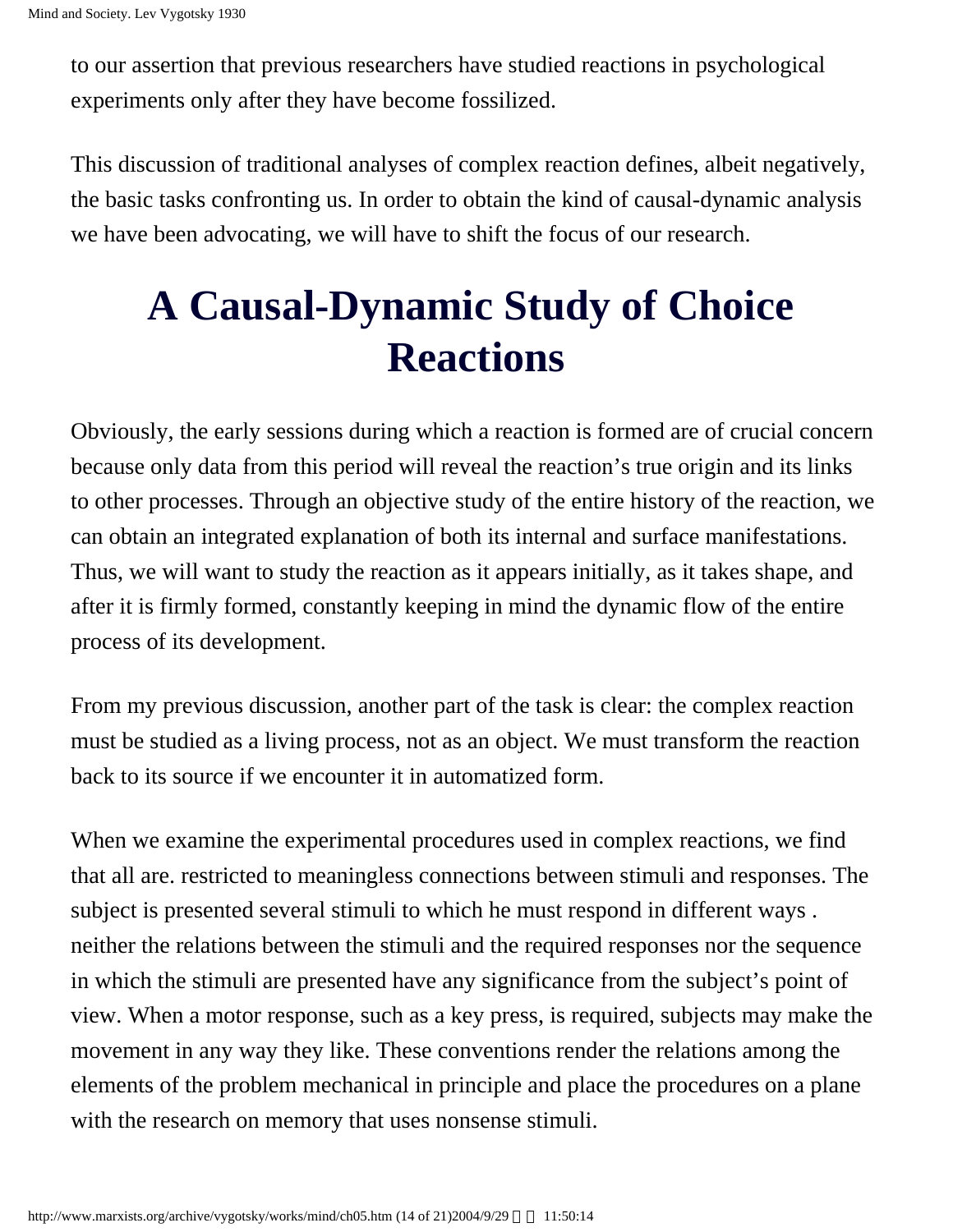This analogy between choice reaction and memory studies can be extended by considering the similarity of the role of repetition in the two tasks. Although no one has dwelt on a study of the practice trials in choice reaction studies, it is safe to conclude that if the reaction is formed through repeated training (or training plus written or oral instruction), it has been learned by rote, just as learning the connection between two nonsense syllables is a rote process. If simple reactions were involved and the subject was given extensive explanation ahead of time so that the relation between stimulus and response were meaningful (for example, push key number 1 when I say "one," push key number 2 when I say "two"), we would be dealing with already existing links. In neither case could we study the process of organizing the reaction, during which its underlying links would be discoverable.

To make all of this clear, let us trace the stages through which the choice reaction moves, first in experiments with adults and then with children.

If we set up a relatively simple choice reaction, say, pressing a button with the left hand when a red stimulus is shown and pressing with the right hand when a green stimulus is shown, adults quickly acquire a stable response. Suppose, however, we increase the number of stimuli and responses to five or six and diversify the responses so that the subject has to respond not only with both hands, but sometimes pressing a button and sometimes simply by moving a finger. With this larger number of stimulus-response pairings, the task is considerably more difficult. Suppose further that instead of a lengthy pretraining period in which the subject is allowed to learn the stimulus-response relations, we give only minimal instructions. Faced with this situation, adults often refused even to attempt to deal with the problem, objecting that they could not remember what to do. Even after the session started, they kept repeating the instructions to themselves, asked about aspects of the task they had forgotten, and generally sought to master the entire system of relations as a whole before they settled down to the task as it is usually conceived.

However, if we placed additional stimuli on the response buttons and keys in a manner analogous to the procedures in previously described memory studies, the adults immediately used these auxiliary means to remember the necessary stimulus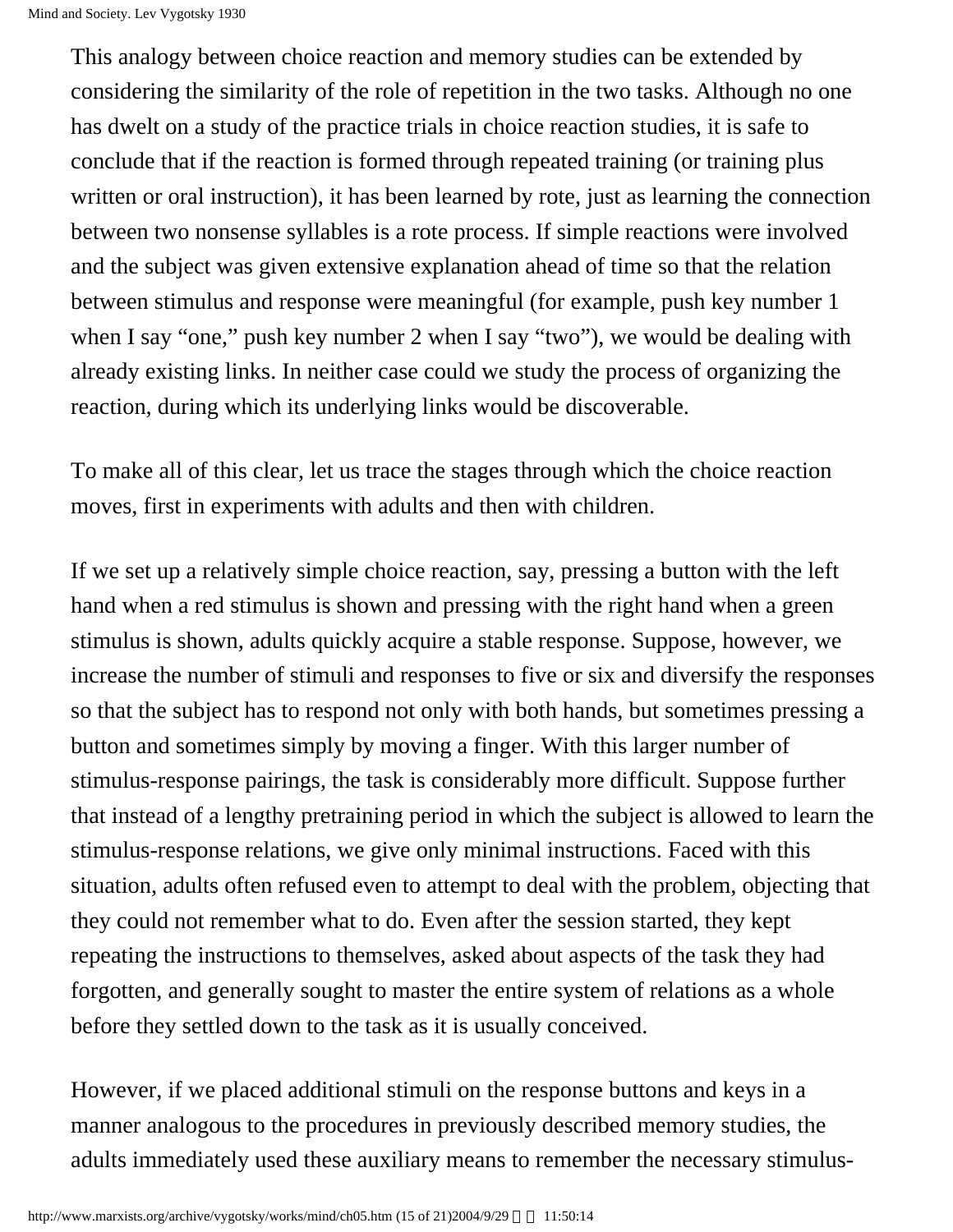response relations.

Among young children, a different picture emerged. We first presented the problem as we did with adults, by asking the child to make a number of different responses to different stimuli. Unlike the adults, children six to eight years of age often started right into the task after listening to the instructions and attempted to follow them without the slightest hesitation. As soon as the experiment began, most children found themselves in great difficulty. If a child recalled one or two of the required relations and responded correctly to those stimuli, he would naively ask about the remaining stimuli, treating each of them in isolation from each other. This behavior contrasted with that of the adults who generally failed to deal effectively with the individual stimuli until all the necessary relations were mastered. We view this behavior on the part of the children as evidence that they are in the stage of responding to the task in a natural or primitive manner because they rely on unmediated memory for the task elements. The fact that children would unhesitatingly accept the challenge of establishing a complex choice response to as many as ten stimuli suggests that they do not yet know their own capacities and limitations. They operate with complex tasks in the same way they operate with simple ones.

The child's behavior also differs from adult behavior when we introduce auxiliary stimuli, although we can discern the beginnings of the restructuring that characterize the adult.

First, we introduce auxiliary stimuli that bear a clear relation to the primary stimuli with which we began. For example, if the primary stimulus was a horse, in response to which the child was supposed to press a key with his left index finger, we pasted a picture of a sleigh on that key. On the key corresponding to a loaf of bread we pasted a picture of a knife. In this case, the child understands that sleigh goes with horse, the knife with bread, and so on. Choice reactions are smoothly established from the outset. Furthermore, it does not matter how many stimuli and responses are involved; the qualitative features of responding remain the same. The child quickly works out a rule for the problem's solution and makes his choice on the basis of this rule.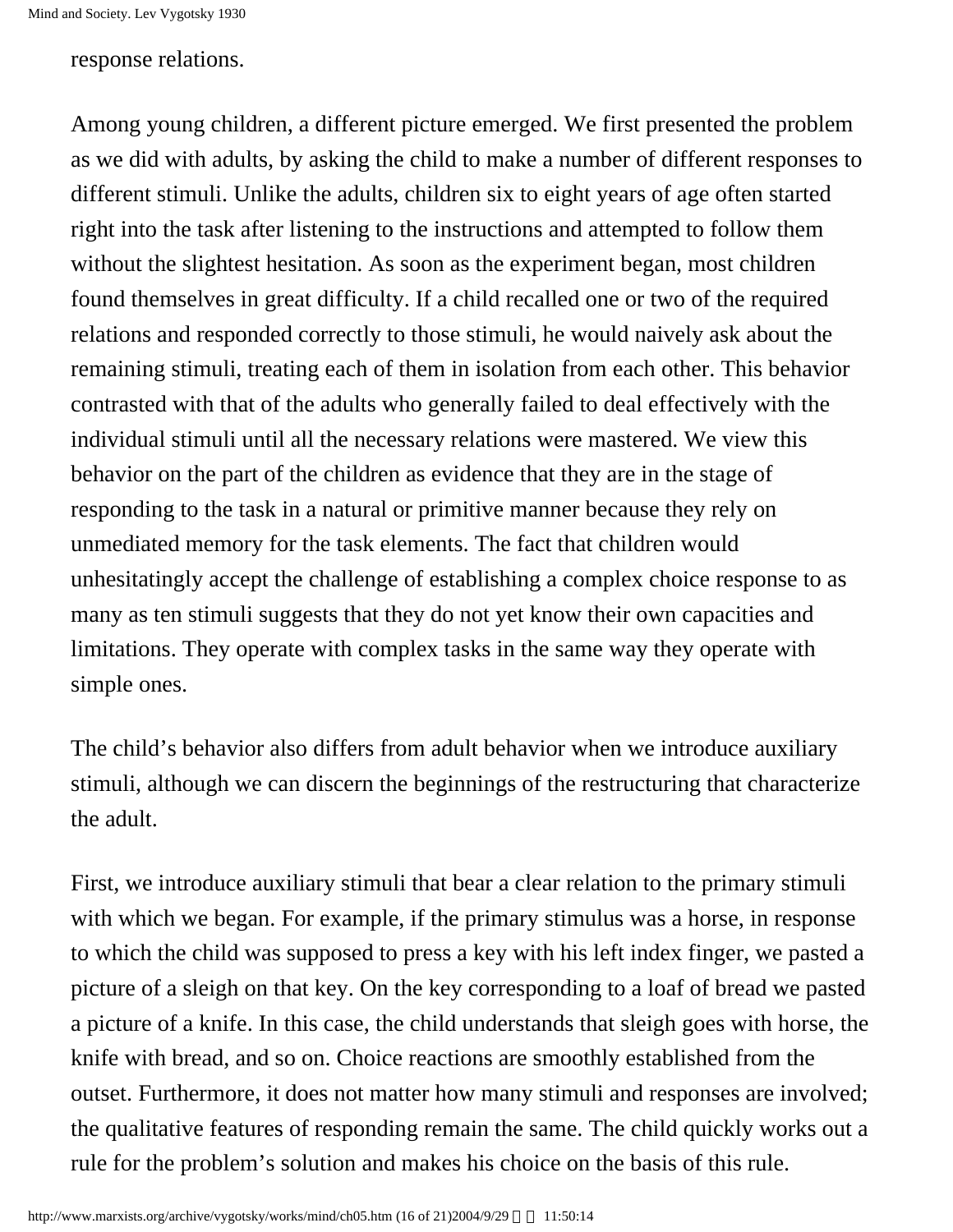It would be incorrect, however, to assume that the child has mastered a mediated system of behavior in its full, adult form. We need only to change the relations among the primary. and auxiliary stimuli to. discover the limits of the child's response system. If we pair the stimuli in a different way (say, horse with knife, bread with sleigh) the child will no longer use the auxiliary stimuli in a proper way. The, child recalls only that horse helped to find sleigh in some way. He reveals by his responses that he had been using the conventional association of horse and sleigh to guide the choice, but had not mastered the internal logic of using one stimulus to mediate the response to another.

If we continue our experiment long enough, we will begin to see changes in the way the child responds. In the first stage of responding to arbitrarily related stimuli, the child has insufficient experience with the task to organize his behavior effectively. He uses experience naively. But in the course of the experiment, he gains experience necessary for restructuring his behavior. just as naive physical knowledge is acquired as the child operates with objects, knowledge of psychological operations is acquired as the child strives to carry out the choice reaction task. As he attempts to recall which stimuli are linked to which responses, the child begins to learn what remembering in this situation consists of and begins to use one or another of the auxiliary stimuli effectively. The child begins to realize that certain relations among the stimuli and auxiliary pictures produce correct choice responses, while others do not. He soon begins to object to the arrangement of pictures, asking that the pictures on the keys be arranged to fit the primary stimuli that are associated with the key. When told to press the bread key in response to the horse picture, the child answers "No, I want the sleigh key." This shows that the child is accumulating experience which is changing the structure of his own memorizing.

Having naively comprehended what the memorizing operations require, the child moves to the following stage. If presented with primary and auxiliary stimuli in an arrangement that seems haphazard, the child will ask to put them in a special order, thus personally establishing a specific relation between them. At this point the child is showing that he knows that certain signs will help to achieve certain operations. In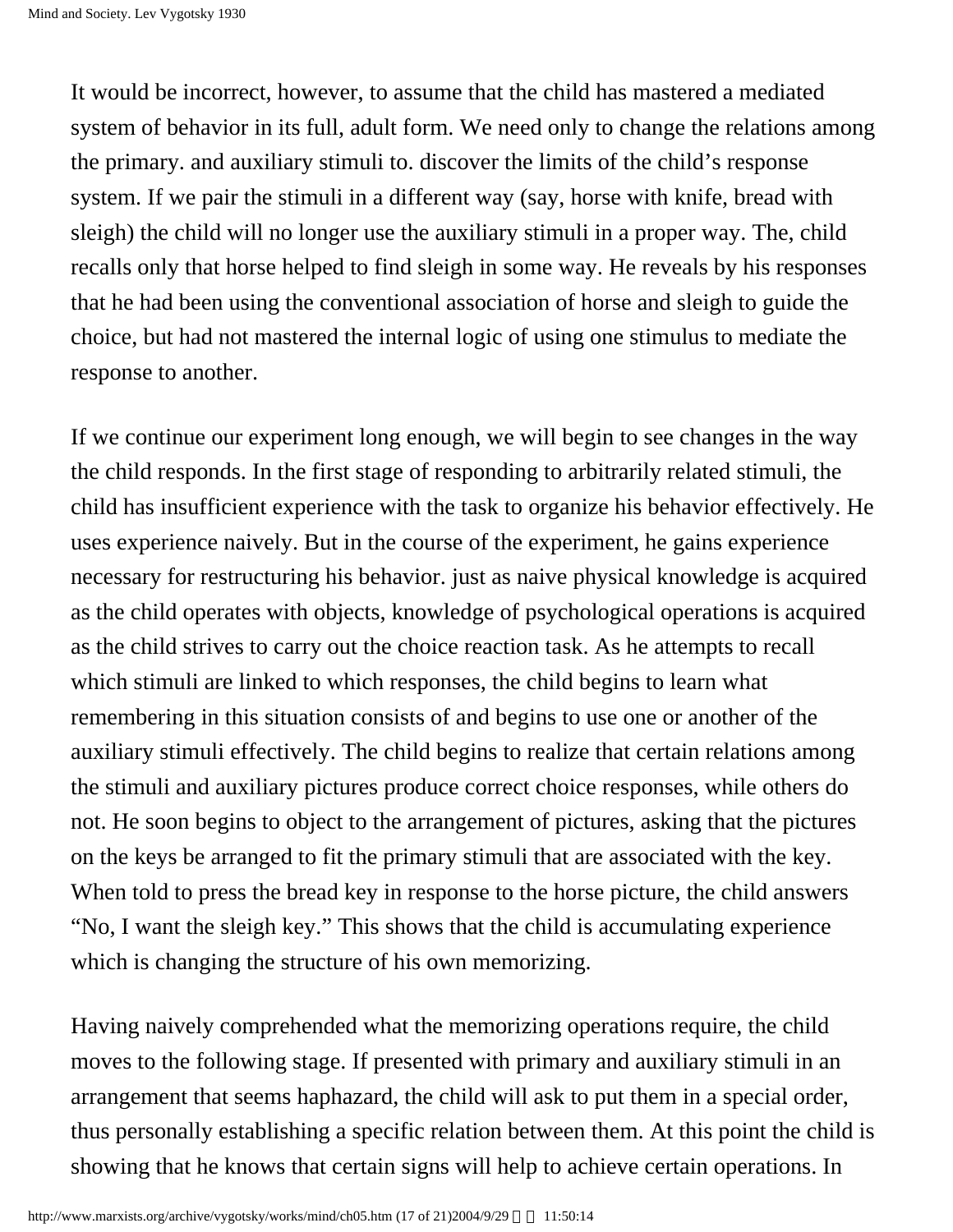short, he is beginning to memorize through the use of signs.

Once this happens, the child no longer experiences difficulties in creating relations and using them. Given some pairing of primary and auxiliary stimuli, the child is no longer restricted to using already available relations (such as horse-sleigh) but can create relations of his own. This may be called the stage of external sign use. It is characterized by the independent formation of new relations in the child's internal operations using externally presented signs. Now the child is organizing external stimuli to carry out its responses. This fundamental stage is then followed by the stage at which the child begins to organize stimuli of an internal nature.

These changes are manifested in the course of the choice reaction experiment. After considerable practice in the choice experiment, the reaction time begins to grow shorter and shorter. If the reaction time to a particular stimulus had been 500 milliseconds or more, it reduces to a mere 200 milliseconds. The longer reaction time reflected the fact that the child was using external means to carry out the operations of remembering which key to push. Gradually, the child casts off the external stimuli, no longer paying attention to them. The response to the external auxiliary stimuli is replaced by a response to internally produced stimuli. In its most developed form, this internal operation consists of the child grasping the very structure of the process, learning to understand the laws according to which external signs must be used. When this stage is reached, the child will say, "I don't need pictures any more. I'll do it myself."

## **Characteristics of the New Method**

I have attempted to demonstrate that the course of child development is characterized by a radical alteration in the very structure of behavior; at each new stage the child changes not only her response but carries out that response in new ways, drawing on new "instruments" of behavior and replacing one psychological function by another. Psychological operations that were achieved through direct forms of adaptation at early stages are later accomplished through indirect means. The growing complexity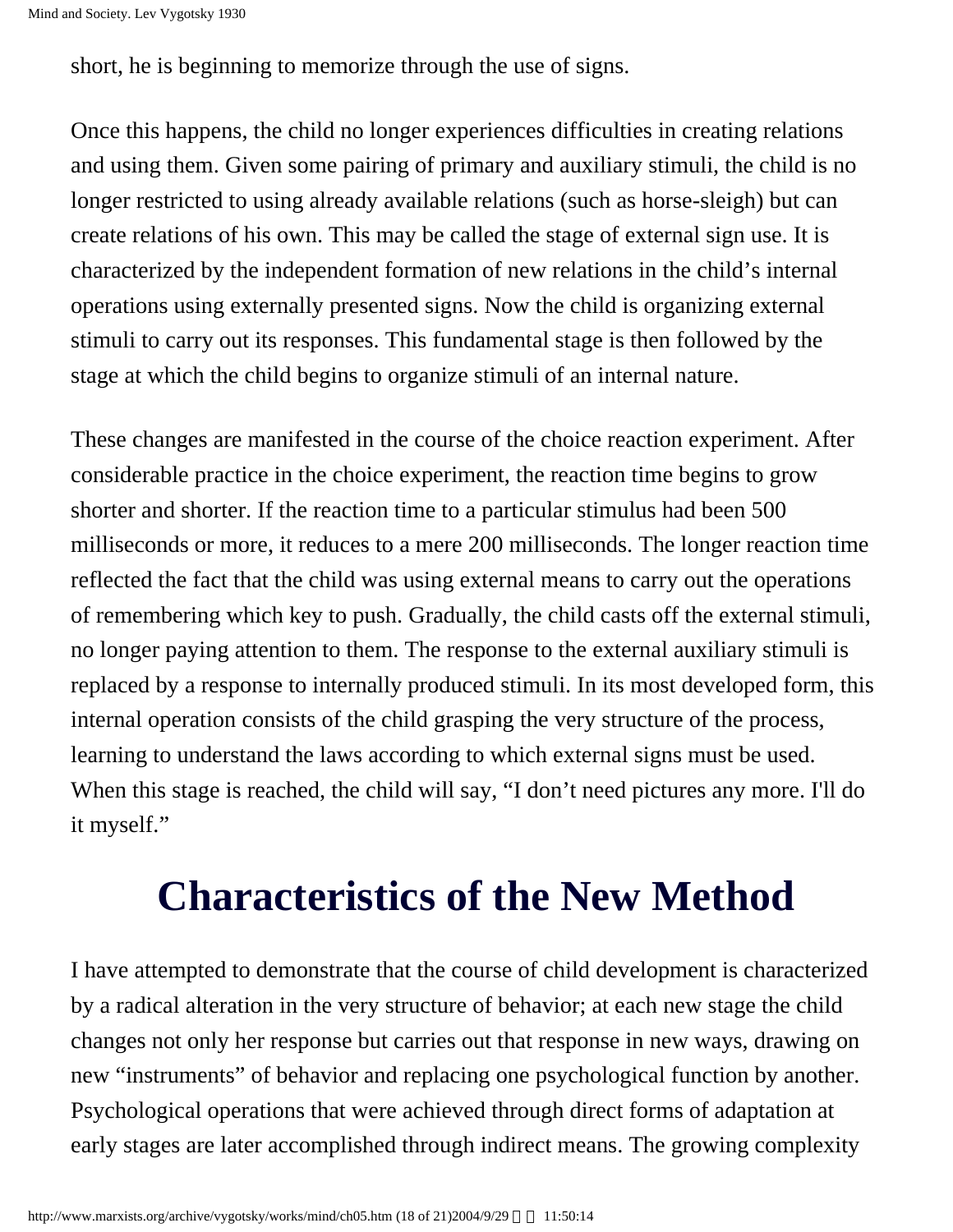Mind and Society. Lev Vygotsky 1930

of children's behavior is reflected in the changed means they use to fulfill new tasks and the corresponding reconstruction of their psychological processes.

Our concept of development implies a rejection of the frequently held view that cognitive development results from the gradual accumulation of separate changes. We believe that child development is a complex dialectical process characterized by periodicity, unevenness in the development of different functions, metamorphosis or qualitative transformation of one form into another, intertwining of external and internal factors, and adaptive processes which overcome impediments that the child encounters. Steeped in the notion of evolutionary change, most workers. in child psychology ignore those turning points, those spasmodic and revolutionary changes that are so frequent in the history of child development. To the naive mind, revolution and evolution seem incompatible and historic development continues only so long as it follows a straight line. Where upheavals occur, where the historical fabric is ruptured, the naive mind sees only catastrophe, gaps, and discontinuity. History seems to stop dead, until it once again takes the direct, linear path of development.

Scientific thought, on the contrary, sees revolution and evolution as two forms of development that are mutually related and mutually presuppose each other. Leaps in the child's development are seen by the scientific mind as no more than a moment in the general line of development.

As I have repeatedly emphasized, an essential mechanism of the reconstructive processes that take place during a child's development is the creation and use of a number of artificial stimuli. These play an auxiliary role that permits human beings to master their own behavior, at first by external means and later by more complex inner operations. Our approach to the study of cognitive functioning does not require the experimenter to furnish subjects with ready-made, external or artificial means in order that they may successfully complete the given task. The experiment is equally valid if, instead of giving children artificial means, the experimenter waits until they spontaneously apply some new auxiliary method or symbol that they then incorporate into their operations.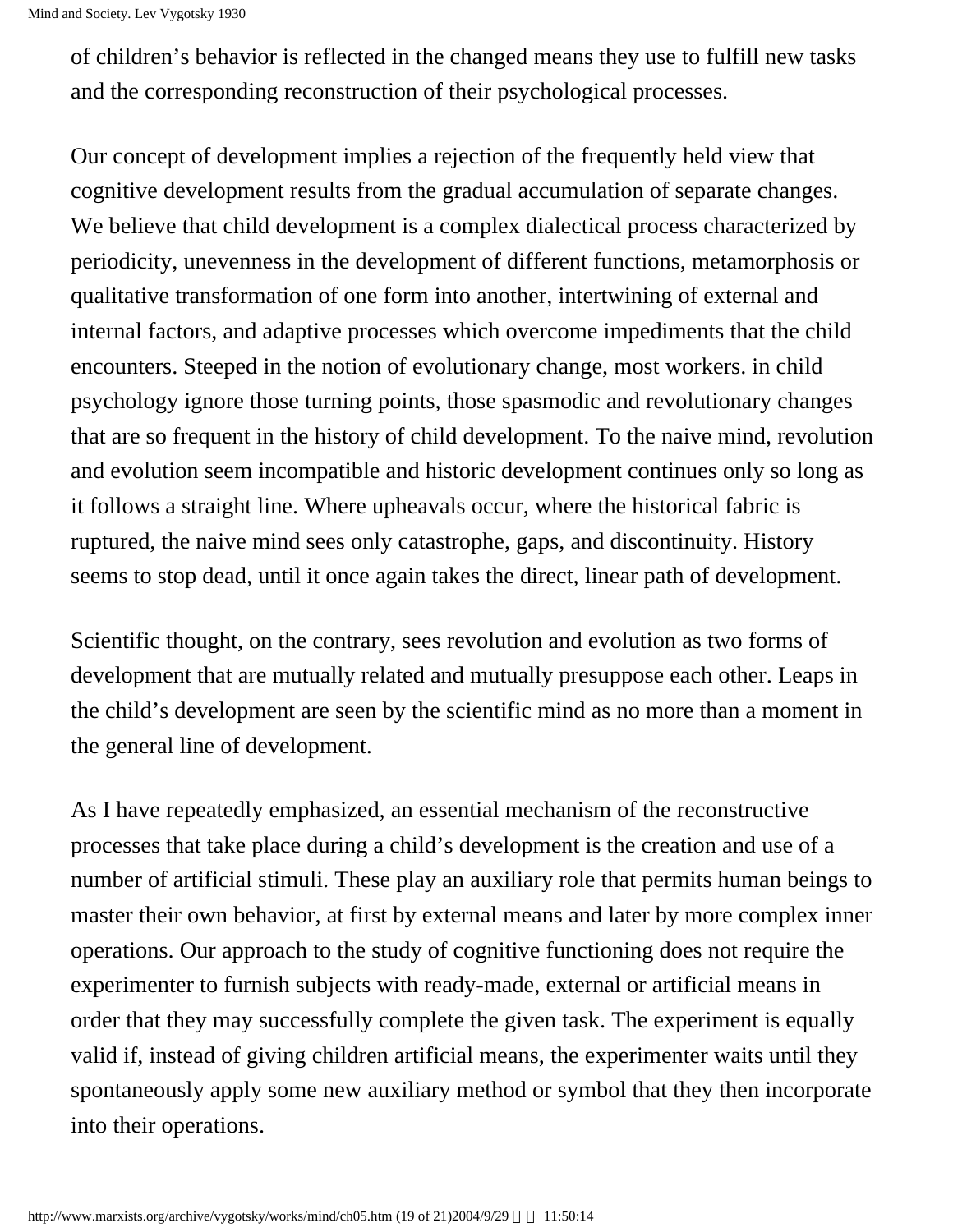The specific area to which we apply this approach is not important. We might study the development of memorizing in children by making available to them new means for solving the given task and then observing the degree and character of their problem-solving efforts. We might use this method to study how children organize their active attention with the aid of external means. We might trace the development of arithmetic skills in young children by making them manipulate objects and apply methods either suggested to them or "invented" by them. What is crucial is that in all these cases we must adhere to one principle. We study *not only the final effect of the operation, but its specific psychological structure.* In all these cases, the psychological structure of the development appears with much greater richness and variety than in the classic method of the simple stimulus-response experiment. Although stimulus-response methodology makes it extremely easy to ascertain subjects' responses, it proves useless when our objective is to discover the means and methods that subjects use to organize their own behavior.

Our approach to the study of these processes is to use what we call *the functional method of double stimulation.* The task facing the child in the experimental context is, as a rule, beyond his present capabilities and cannot be solved by existing skills. In such cases a neutral object is placed near the child, and frequently we are able to observe how the neutral stimulus is drawn into the situation and takes on the function of a sign. Thus, the child actively incorporates these neutral objects into the task of problem solving. We might say that when difficulties arise, neutral stimuli take on the function of a sign and from that point on the operation's structure assumes an essentially different character.

By using this, approach, we do not limit ourselves to the usual method of offering the subject simple stimuli to which we expect a direct response. Rather, we simultaneously offer a *second series of stimuli* that have a special function. In this way, we are able to study the *process of accomplishing a task by the aid of specific auxiliary means;* thus we are also able to discover the inner structure and development of the higher psychological processes.

The method of double stimulation elicits manifestations of the crucial processes in the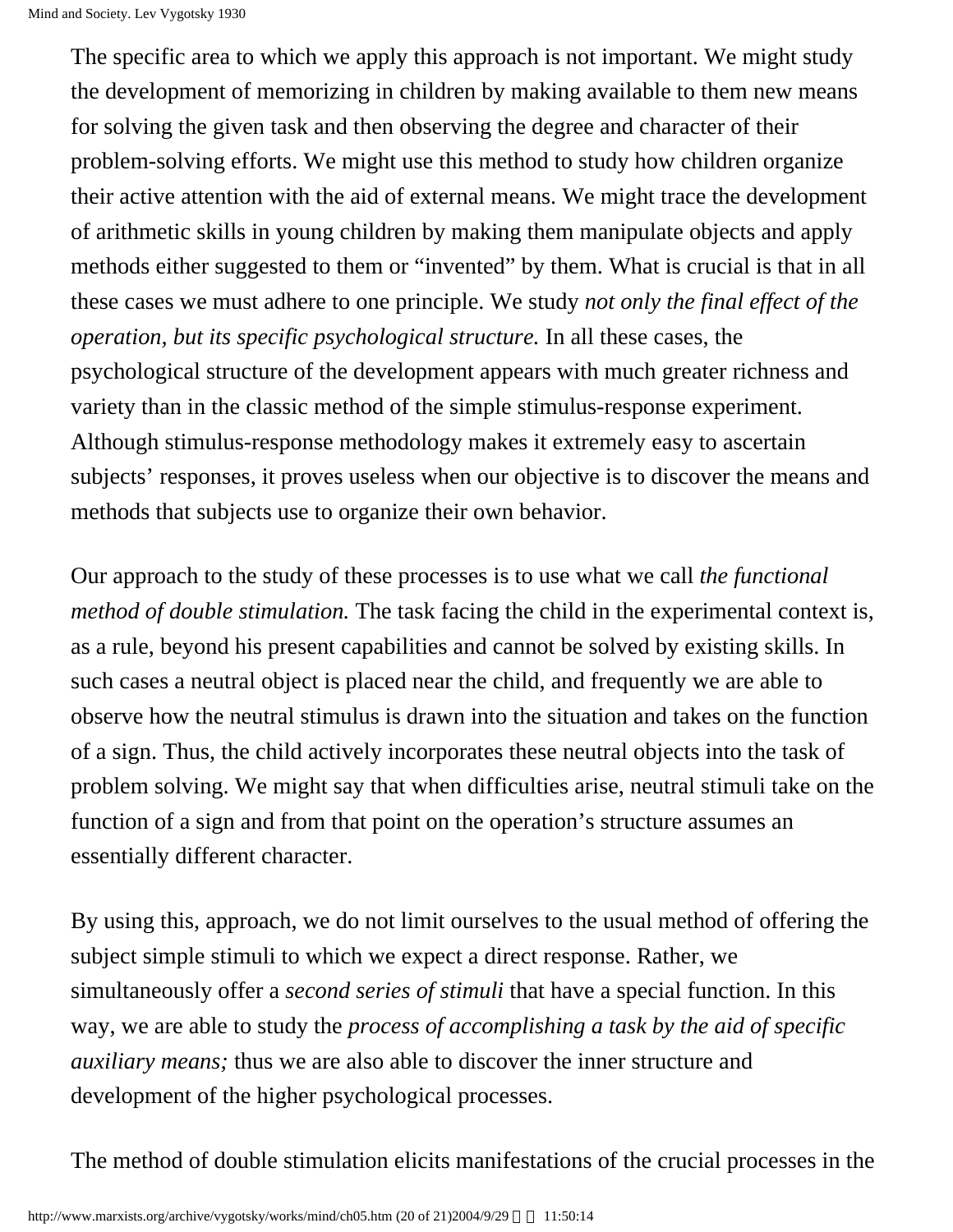behavior of people of all ages. Tying a knot as a reminder, in both children and adults, is but one example of a pervasive regulatory principle of human behavior, that of *signification,* wherein people create temporary links and give significance to previously neutral stimuli in the context of their problem-solving efforts.

We regard our method as important because it helps to *objectify* inner psychological processes; stimulus-response methods are objective, but they are limited to the study of external responses that are usually in the subject's repertoire to begin with. We believe that our approach to objectifying inner psychological processes is much more adequate, where the goals of psychological research are concerned, than the method of studying pre-existing, objective responses." Only the objectification of the inner process guarantees access to specific forms of higher behavior as opposed to subordinate forms.

### **[Contents](#page-0-0) | [Vygotsky Internet Archive](http://www.marxists.org/archive/vygotsky/index.htm)**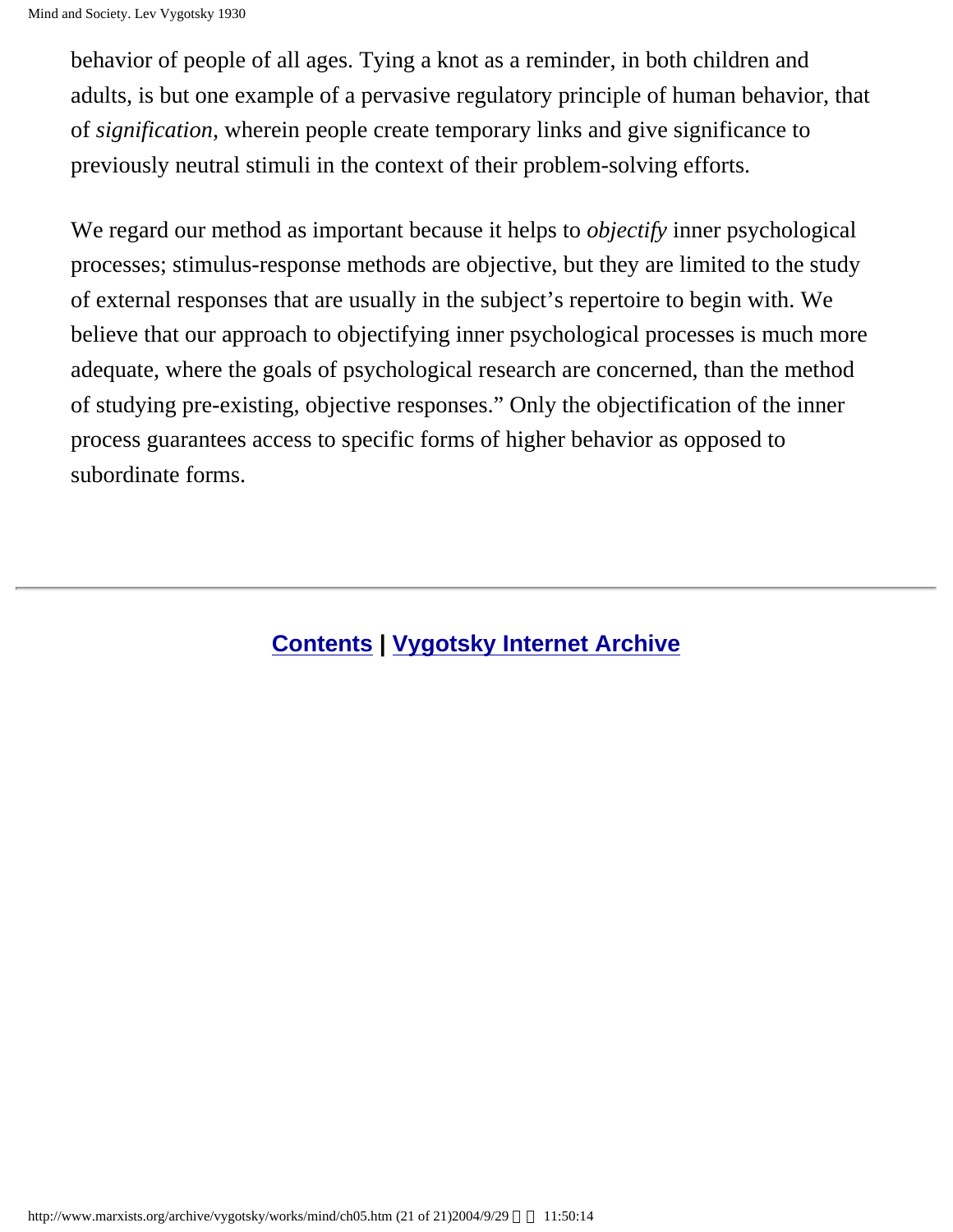### **Interaction between Learning and Development**

The problems encountered in the psychological analysis of teaching cannot be correctly resolved or even formulated without addressing the relation between learning and development in school-age children. Yet it is the most unclear of all the basic issues on which the application of child development theories to educational processes depends. Needless to say, the lack of theoretical clarity does not mean that the issue is removed altogether from current research efforts into learning; not one study can avoid this central theoretical issue. But the relation between learning and development remains methodologically unclear because concrete research studies have embodied theoretically vague, critically unevaluated, and sometimes internally contradictory postulates, premises, and peculiar solutions to the problem of this fundamental relationship; and these, of course, result in a variety of errors.

Essentially, all current conceptions of the relation between development and learning in children can be reduced to three major theoretical positions. The first centers on the assumption that processes of child development are independent of learning. Learning is considered a purely external process that is not actively involved in development. It merely utilizes the achievements of development rather than providing an impetus for modifying its course.

In experimental investigations of the development of thinking in school children, it has been assumed that processes such as deduction and understanding, evolution of notions about the world, interpretation of physical causality, and mastery of logical forms of thought and abstract logic all occur by themselves, without any influence from school learning. An example of such a theory is Piaget's extremely complex and interesting theoretical principles, which also shape the experimental methodology he employs. The questions Piaget uses in the course of his "clinical conversations" with children clearly illustrate his approach. When a five-year-old is asked "why doesn't the sun fall?" it is assumed that the child has neither a ready answer for such a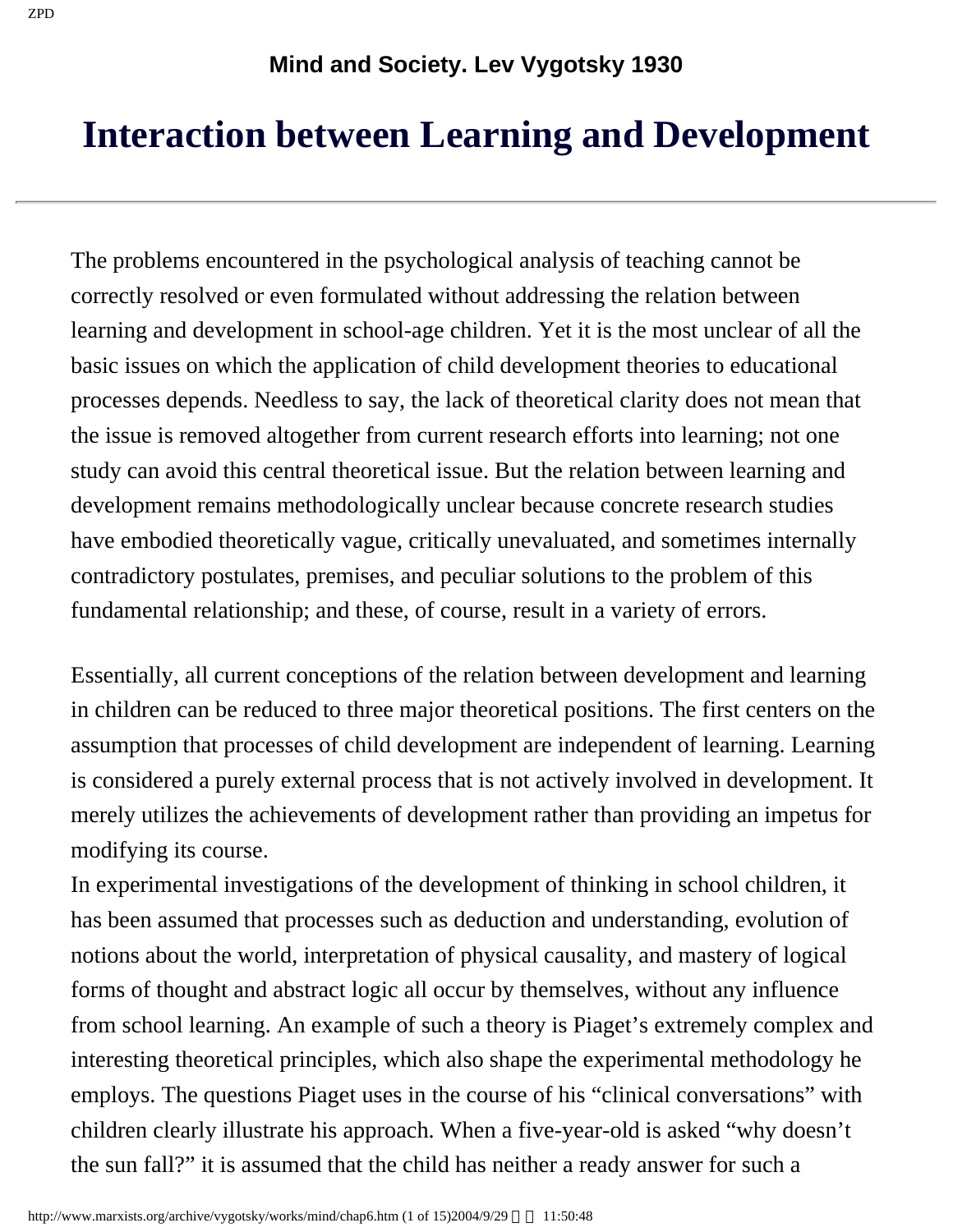question nor the general capabilities for generating one. The point of asking questions that are so far beyond the reach of the child's intellectual skills is to eliminate the influence of previous experience and knowledge. The experimenter seeks to obtain the tendencies of children's thinking in "pure" form, entirely independent of learning.'

Similarly, the classics of psychological literature, such as the works by Binet and others, assume that development is always a prerequisite for learning and that if a child's mental functions (intellectual operations) have not matured to the extent that he is capable of learning a particular subject, then no instruction will prove useful. They especially feared premature instruction, the teaching of a subject before the child was ready for it. All effort was concentrated on finding the lower threshold of learning ability, the age at which a particular kind of learning first becomes possible.

Because this approach is based on the premise that learning trails behind development, that development always outruns learning, it precludes the notion that learning may play a role in the course of the development or maturation of those functions activated in the course of learning. Development or maturation is viewed as a precondition of learning but never the result of it. To summarize this position: Learning forms a superstructure over development, leaving the latter essentially unaltered.

The second major theoretical position is that learning is development. This identity is the essence of a group of theories that are quite diverse in origin. One such theory is based on the concept of reflex, an essentially old notion that has been extensively revived recently. Whether reading, writing, or arithmetic is being considered, development is viewed as the mastery of conditioned reflexes; that is, the process of learning is completely and inseparably blended with the process of development. This notion was elaborated by James, who reduced the learning process to habit formation and identified the learning process with development.

Reflex theories have at least one thing in common with theories such as Piaget's: in both, development is conceived of as the elaboration and substitution of innate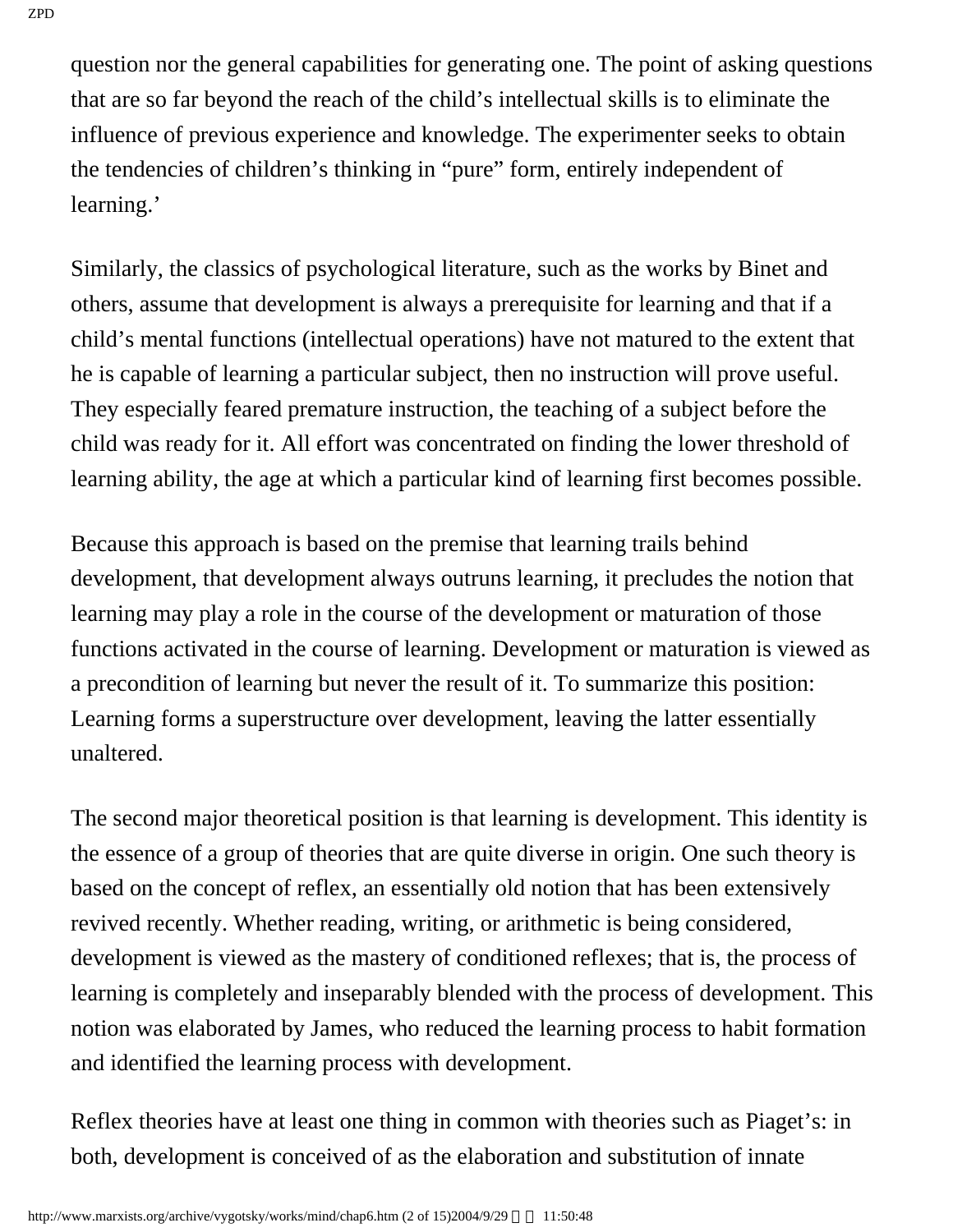responses. As James expressed it, "Education, in short, cannot be better described than by calling it the organization of acquired habits of conduct and tendencies to behavior." Development itself is reduced primarily to the accumulation of all possible responses. Any acquired response is considered either a more complex form of or a substitute for the innate response.

But despite the similarity between the first and second theoretical positions, there is a major difference in their assumptions about the temporal relationship between learning and developmental processes. Theorists who hold the first view assert that developmental cycles precede learning cycles; maturation precedes learning and instruction must lag behind mental growth. For the second group of theorists, both processes occur simultaneously; learning and development coincide at all points in the same way that two identical geometrical figures coincide when supetimposed.

The third theoretical position on the relation between learning and development attempts to overcome the extremes of the other two by simply combining them. A clear example of this approach is Kofika's theory, in which development is based on two inherently different but related processes, each of which influences the other. On the one hand is maturation, which depends directly on the development of the nervous system; on the other hand is learning, which itself is also a developmental process.

Three aspects of this theory are new. First, as we already noted, is the combination of two seemingly opposite viewpoints, each of which has been encountered separately in the history of science. The very fact that these two viewpoints can be combined into one theory indicates that they are not opposing and mutually exclusive but have something essential in common. Also new is the idea that the two processes that make up development are mutually dependent and interactive. Of course, the nature of the interaction is left virtually unexplored in Koffka's work, which is limited solely to very general remarks regarding the relation between these two processes. It is clear that for Koffka the process of maturation prepares and makes possible a specific process of learning. The learning process then stimulates and pushes forward the maturation process. The third and most important new aspect of this theory is the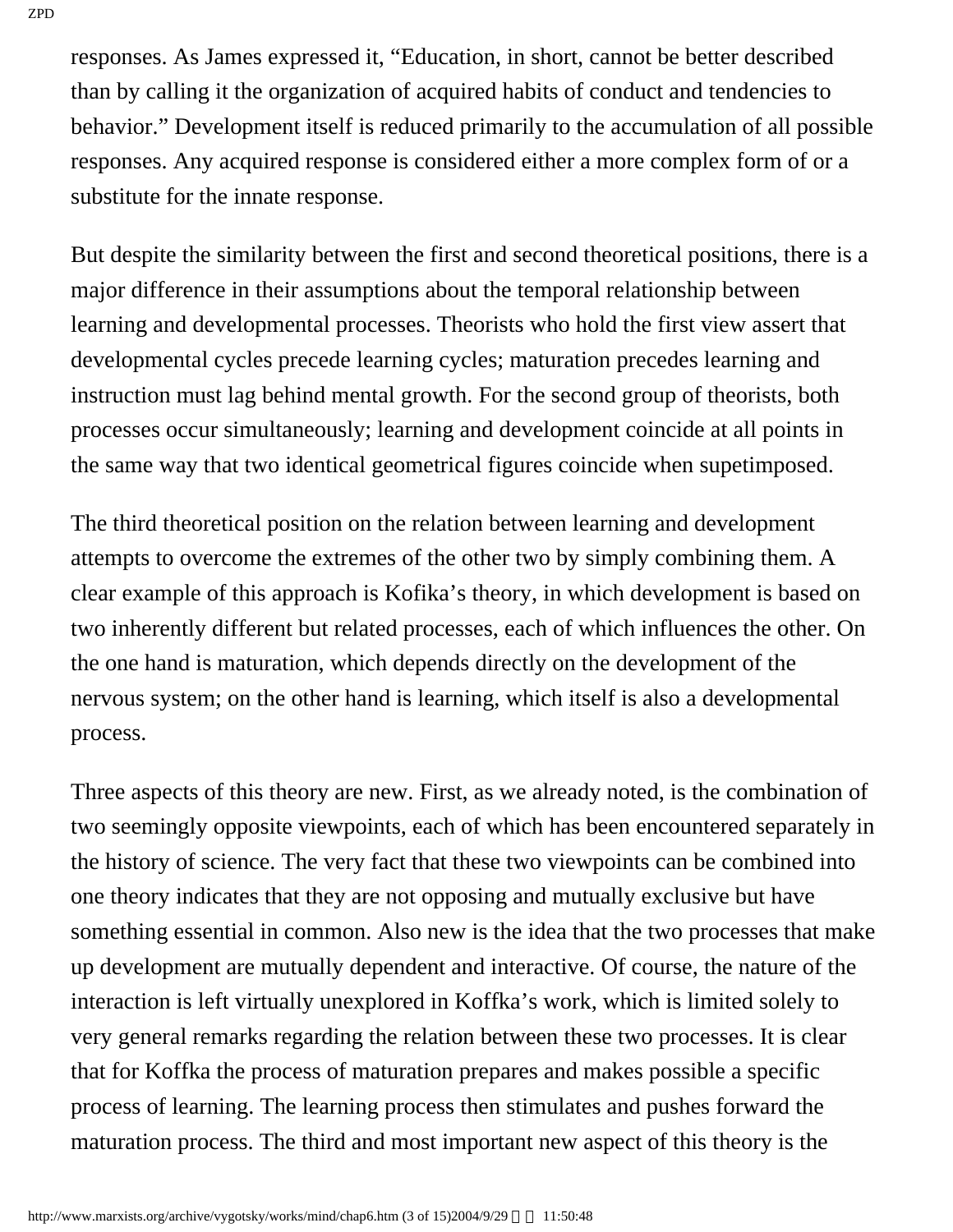expanded role it ascribes to learning in child development. This emphasis leads us directly to an old pedagogical problem, that of formal discipline and the problem of transfer.

Pedagogical movements that have emphasized formal discipline and urged the teaching of classical languages, ancient civilizations, and mathematics have assumed that regardless of the irrelevance of these particular subjects for daily living, they were of the greatest value for the pupil's mental development. A variety of studies have called into question the soundness of this idea. It has been shown that learning in one area has very little influence on overall development. For example, reflex theorists Woodworth and Thorndike found that adults who, after special exercises, had achieved considerable success in determining the length of short lines, had made virtually no progress in their ability to determine the length of long lines. These same adults were successfully trained to estimate the size of a given two-dimensional figure, but this training did not make them successful in estimating the size of a series of other two-dimensional figures of various sizes and shapes.

According to Thorndike, theoreticians in psychology and education believe that every particular response acquisition directly enhances overall ability in equal measure.4 Teachers believed and acted on the basis of the theory that the mind is a complex of abilities—powers of observation, attention, memory, thinking, and so forth—and that any improvement in any specific ability results in a general improvement in all abilities. According to this theory, if the student increased the attention he paid to Latin grammar, he would increase his abilities to focus attention on any task. The words "accuracy," "quick-wittedness," "ability to reason," "memory," "power of observation," "attention," "concentration," and so forth are said to denote actual fundamental capabilities that vary in accordance with the material with which they operate; these basic abilities are substantially modified by studying particular subjects, and they retain these modifications when they turn to other areas. Therefore, if someone learns to do any single thing well, he will also be able to do other entirely unrelated things well as a result of some secret connection. It is assumed that mental capabilities function independently of the material with which they operate, and that the development of one ability entails the development of others.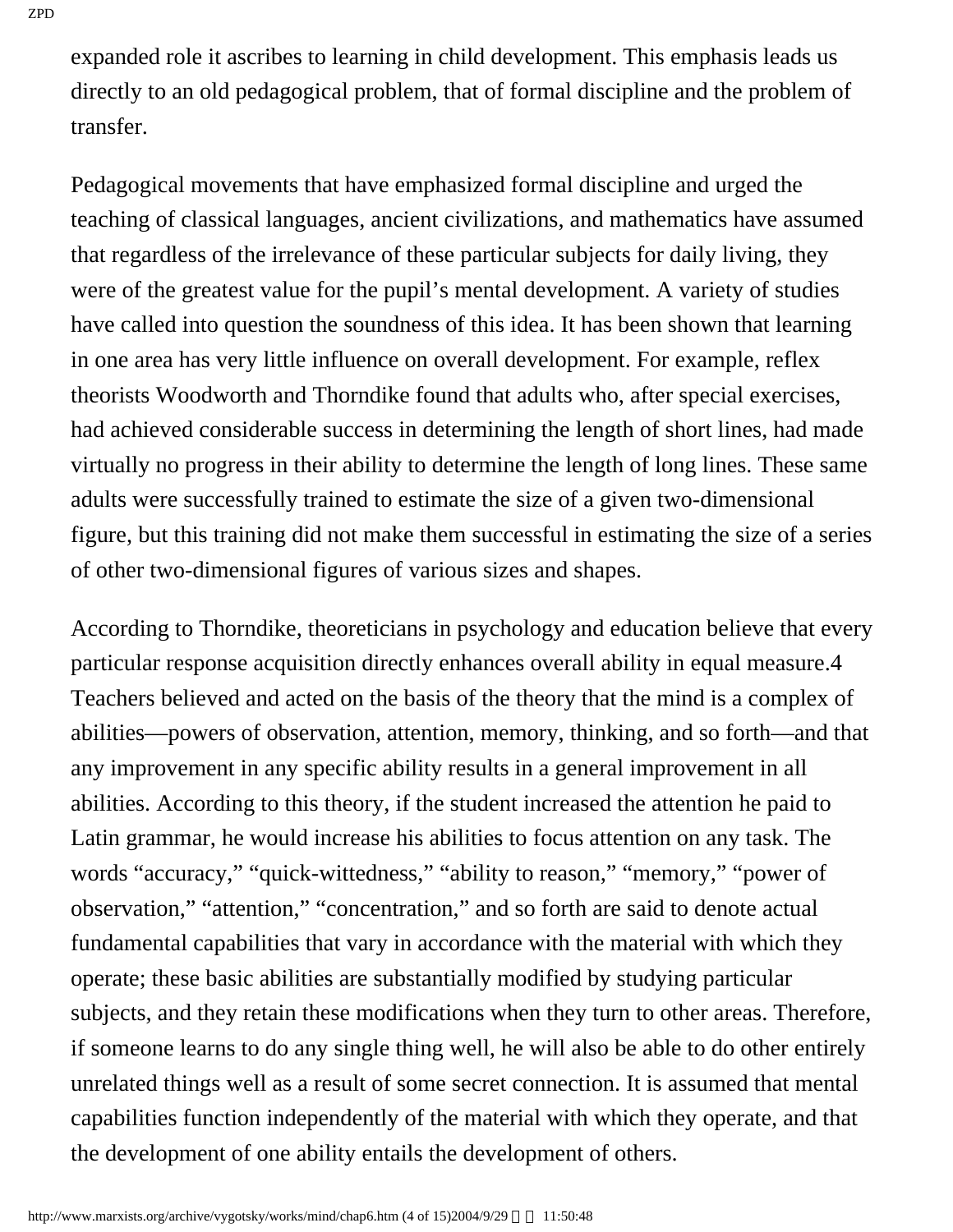Thorndike himself opposed this point of view. Through a variety of studies he showed that particular forms of activity, such as spelling, are dependent on the mastery of specific skills and material necessary for the performance of that particular task. The development of one particular capability seldom means the development of others. Thorndike argued that specialization of abilities is even greater than superficial observation may indicate. For example, if, out of a hundred individuals we choose ten who display the ability to detect spelling errors or to measure lengths, it is unlikely that these ten will display better abilities regarding, for example, the estimation of the weight of objects.

In the same way, speed and accuracy in adding numbers are entirely unrelated to speed and accuracy in being able to think up antonyms.

This research shows that the mind is not a complex network of general capabilities such as observation, attention, memory, judgment, and so forth, but a set of specific capabilities, each of which is, to some extent, independent of the others and is developed independently. Learning is more than the acquisition of the ability to think; it is the acquisition of many specialized abilities for thinking about a variety of things. Learning does not alter our overall ability to focus attention but rather develops various abilities to focus attention on a variety of things. According to this view, special training affects overall development only when its elements, material, and processes are similar across specific domains; habit governs us. This leads to the conclusion that because each activity depends on the material with which it operates, the development of consciousness is the development of a set of particular, independent capabilities or of a set of particular habits. Improvement of one function of consciousness or one aspect of its activity can affect the development of another only to the extent that there are elements common to both functions or activities.

Developmental theorists such as Koffka and the Gestalt School—who hold to the third theoretical position outlined earlier—oppose Thorn- dike's point of view. They assert that the influence of learning is never specific. From their study of structural principles, they argue that the learning process can never be reduced simply to the formation of skills but embodies an intellectual order that makes it possible to transfer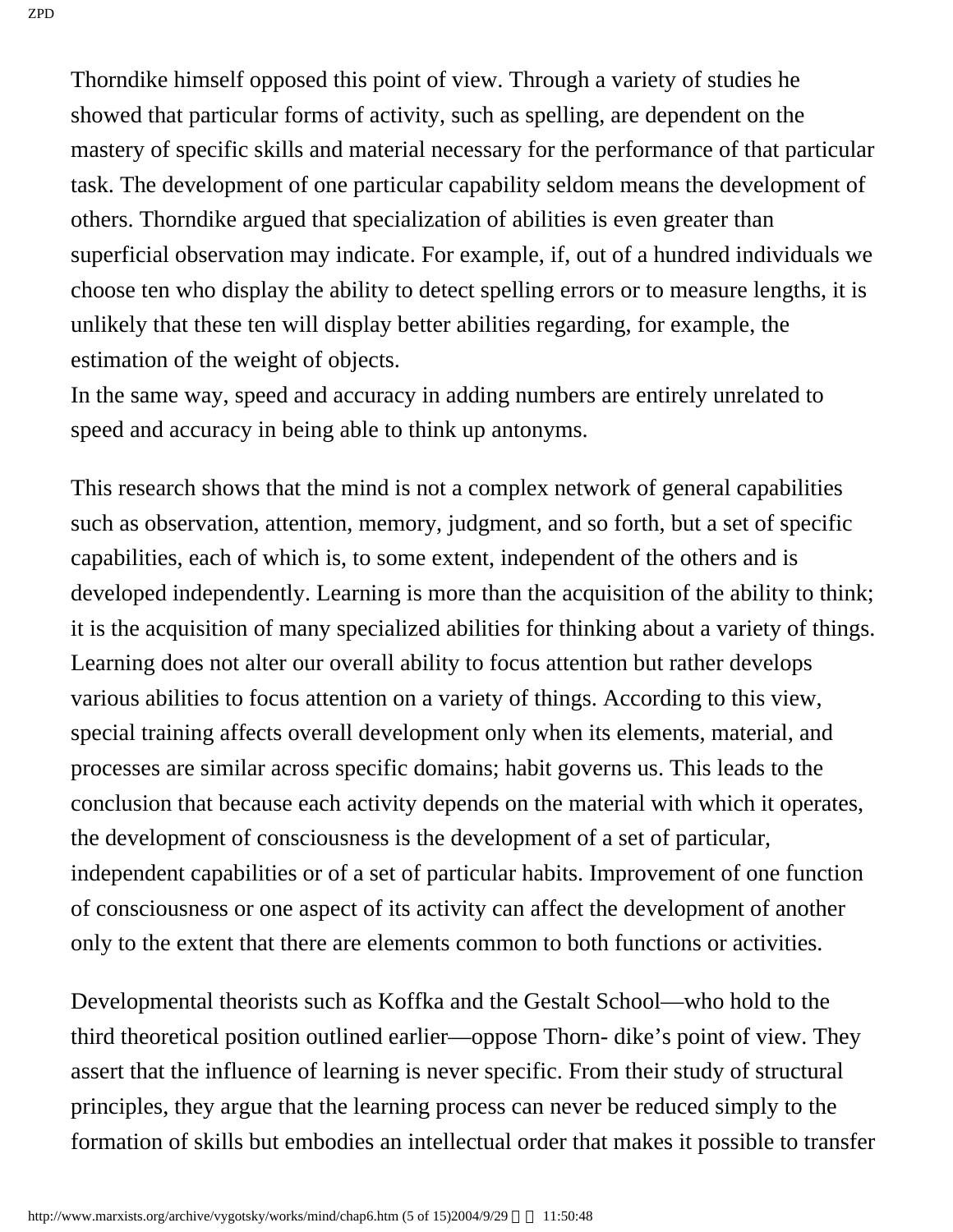general principles discovered in solving one task to a variety of other tasks. From this point of view, the child, while learning a particular operation, acquires the ability to create structures of a certain type, regardless of the diverse materials with which she is working and regardless of the particular elements involved. Thus, Koffka does not conceive of learning as limited to a process of habit and skill acquisition. The relationship he posits between learning and development is not that of an identity but of a more complex relationship. According to Thorndike, learning and development coincide at all points, but for Koffka, development is always a larger set than learning. Schematically, the relationship between the two processes could be depicted by two concentric circles, the smaller symbolizing the learning process and the larger the developmental process evoked by learning.

Once a child has learned to perform an operation, he thus assimilates some structural principle whose sphere of application is other than just the operations of the type on whose basis the principle was assimilated, Consequently, in making one step in learning, a child makes two steps in development, that is, learning and development do not coincide. This concept is the essential aspect of the third group of theories we have discussed.

## **Zone of Proximal Development: A New Approach**

Although we reject all three theoretical positions discussed above, analyzing them leads us to a more adequate view of the relation between learning and development. The question to be framed in arriving at a solution to this problem is complex. It consists of two separate issues: first, the general relation between learning and development; and second, the specific features of this relationship when children reach school age.

That children's learning begins long before they attend school is the starting point of this discussion. Any learning a child encounters in school always has a previous history. For example, children begin to study arithmetic in school, but long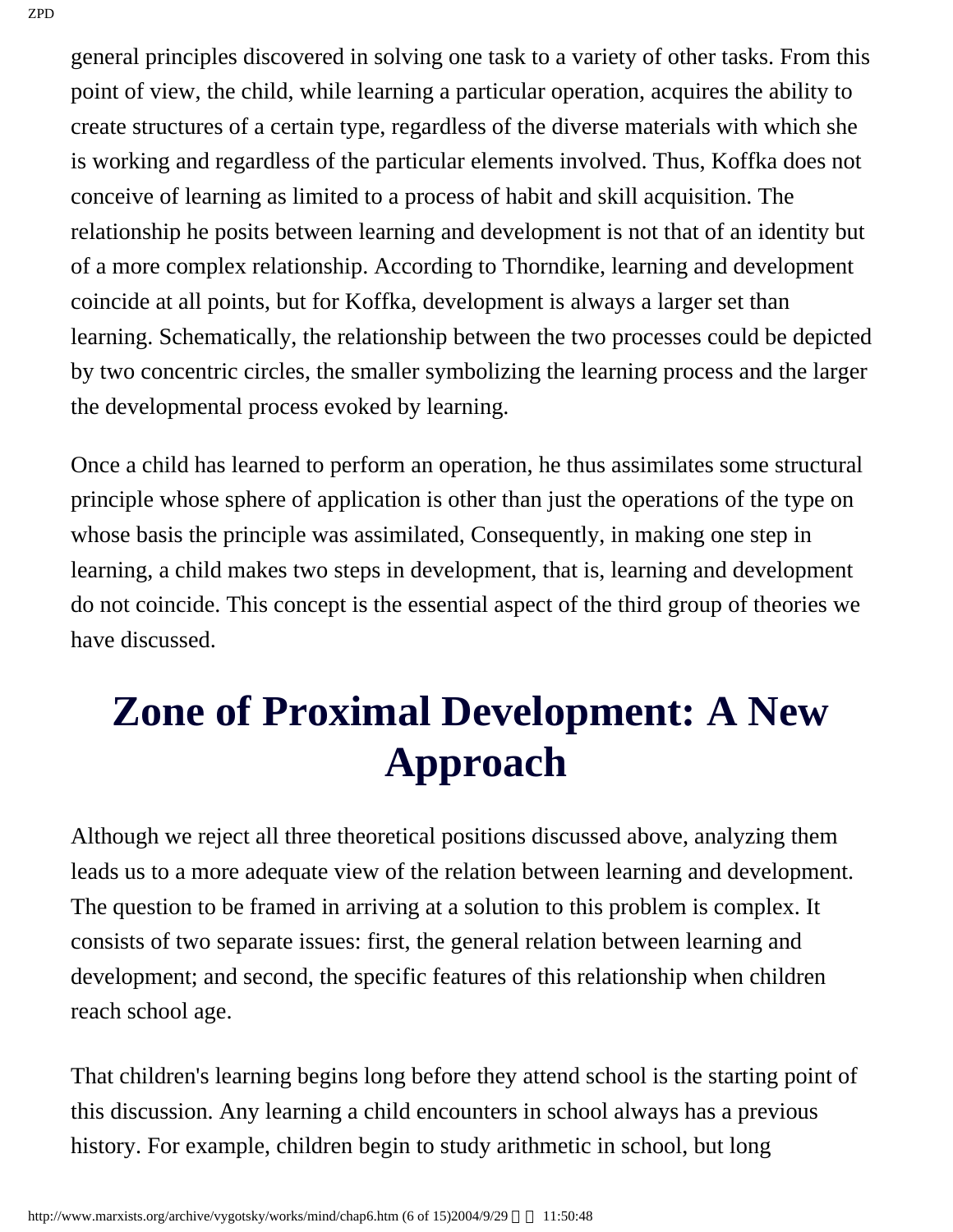beforehand they have had some experience with quantity - they have had to deal with operations of division, addition, subtraction, and determination of size. Consequently, children have their own preschool arithmetic, which only myopic psychologists could ignore.

It goes without saying that learning as it occurs in the preschool years differs markedly from school learning, which is concerned with the assimilation of the fundamentals of scientific knowledge. But even when, in the period of her first questions, a child assimilates the names of objects in her environment, she is learning. Indeed, can it be doubted that children learn speech from adults; or that, through asking questions and giving answers, children acquire a variety of information; or that, through imitating adults and through being instructed about how to act, children develop an entire repository of skills? Learning and development are interrelated from the child's very first day of life.

Koffka, attempting to clarify the laws of child learning and their relation to mental development, concentrates his attention on the simplest learning processes, those that occur in the preschool years. His error is that, while seeing a similarity between preschool and school learning, he fails to discern the difference - he does not see the specifically new elements that school learning introduces. He and others assume that the difference between preschool and school learning consists of nonsystematic learning in one case and systematic learning in the other. But "systematicness" is not the only issue; there is also the fact that school learning introduces something fundamentally new into the child's development. 1n order to elaborate the dimensions of school learning, we will describe a new and exceptionally important concept without which the issue cannot be resolved: the zone of proximal development.

A well known and empirically established fact is that learning should be matched in some manner with the child's developmental level. For example, it has been established that the teaching of reading, writing, and arithmetic should be initiated at a specific age level. Only recently, however, has attention been directed to the fact that we cannot limit ourselves merely to determining developmental levels if we wish to discover the actual relations of the developmental process to learning capabilities.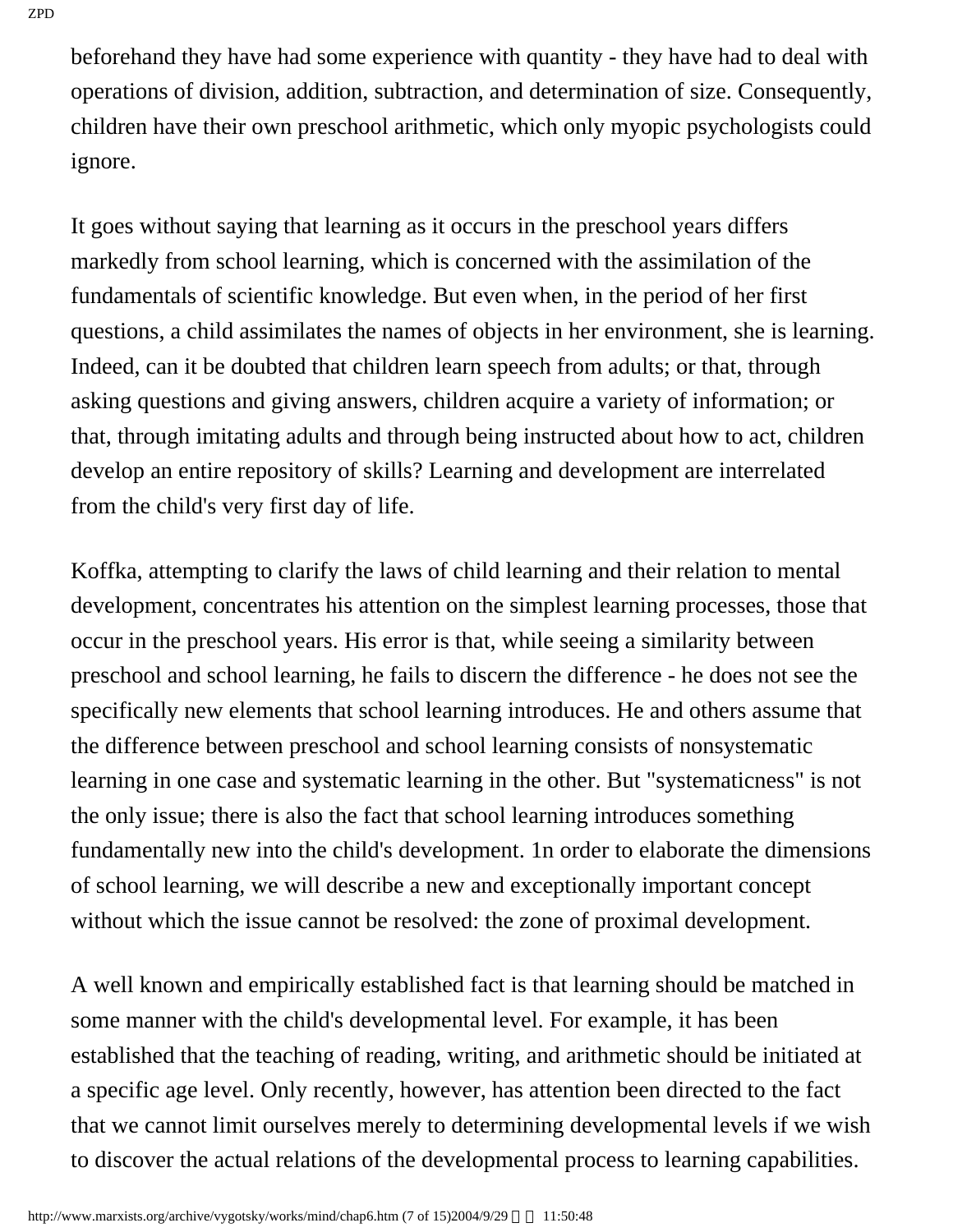We must determine at least two developmental levels.

The first level can be called the actual developmental level, that is, the level of development of a child's mental functions that has been established as a result of certain already completed developmental cycles. When we determine a child's mental age by using tests, we are almost always dealing with the actual developmental level. In studies of children's mental development it is generally assumed that only those things that children can do on their own are indicative of mental abilities. We give children a battery of tests or a variety of tasks of varying degrees of difficulty, and we judge the extent of their mental development on the basis of how they solve them and at what level of difficulty. On the other hand, if we offer leading questions or show how the problem is to be solved and the child then solves it, or if the teacher initiates the solution and the child completes it or solves it in collaboration with other childrenin short, if the child barely misses an independent solution of the problem - the solution is not regarded as indicative of his mental development. This truth was familiar and reinforced by common sense. Over a decade even the profoundest thinkers never questioned the assumption; they never entertained the notion that what children can do with the assistance of others might be in some sense even more indicative of their mental development than what they can do alone.

Let us take a simple example. Suppose I investigate two children upon entrance into school, both of whom are ten years old chronologically and eight years old in terms of mental development. Can I say that they are the same age mentally? Of course. What does this mean? It means that they can independently deal with tasks up to the degree of difficulty that has been standardized for the eight-year-old level. If I stop at this point, people would imagine that the subsequent course of mental development and of school learning for these children will be the same, because it depends on their intellect. Of course, there may be other factors, for example, if one child was sick for half a year while the other was never absent from school; but generally speaking, the fate of these children should be the same. Now imagine that I do not terminate my study at this point, but only begin it. These children seem to be capable of handling problems up to an eight-year-old's level, but not beyond that. Suppose that I show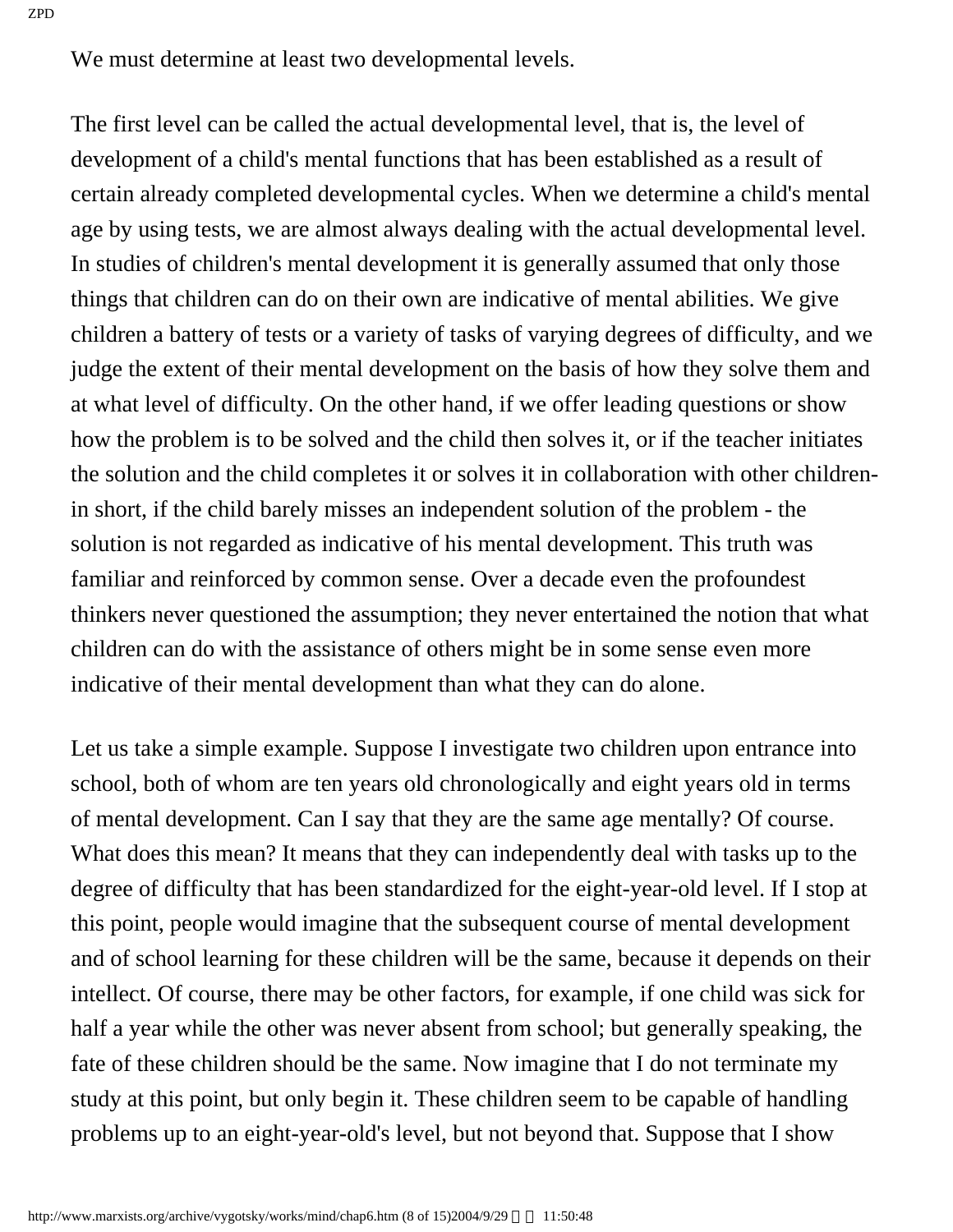them various ways of dealing with the problem. Different experimenters might employ different modes of demonstration in different cases: some might run through an entire demonstration and ask the children to repeat it, others might initiate the solution and ask the child to finish it, or offer leading questions. In short, in some way or another I propose that the children solve the problem with my assistance. Under these circumstances it turns out that the first child can deal with problems up to a twelve-year-old's level, the second up to a nine-year-old's. Now, are these children mentally the same?

When it was first shown that the capability of children with equal levels of mental development to learn under a teacher's guidance varied to a high degree, it became apparent that those children were not mentally the same age and that the subsequent course of their learning would obviously be different. This difference between twelve and eight, or between nine and eight, is what we call the zone of proximal development. It is the distance between the actual developmental level as determined by independent problem solving and the level of potential development as determined through problem solving under adult guidance or in collaboration with more capable peers.

If we naively ask what the actual developmental level is, or, to put it more simply, what more independent problem solving reveals, the most common answer would be that a child's actual developmental level defines functions that have already matured, that is, the end products of development. If a child can do such-and-such independently, it means that the functions for such-and-such have matured in her. What, then, is defined by the zone of proximal development, as determined through problems that children cannot solve independently but only with assistance? The zone of proximal development defines those functions that have not yet matured but are in the process of maturation, functions that will mature tomorrow but are currently in an embryonic state. These functions could be termed the buds or flowers of development rather than the "fruits" of development. The actual developmental level characterizes mental development retrospectively, while the zone of proximal development characterizes mental development prospectively.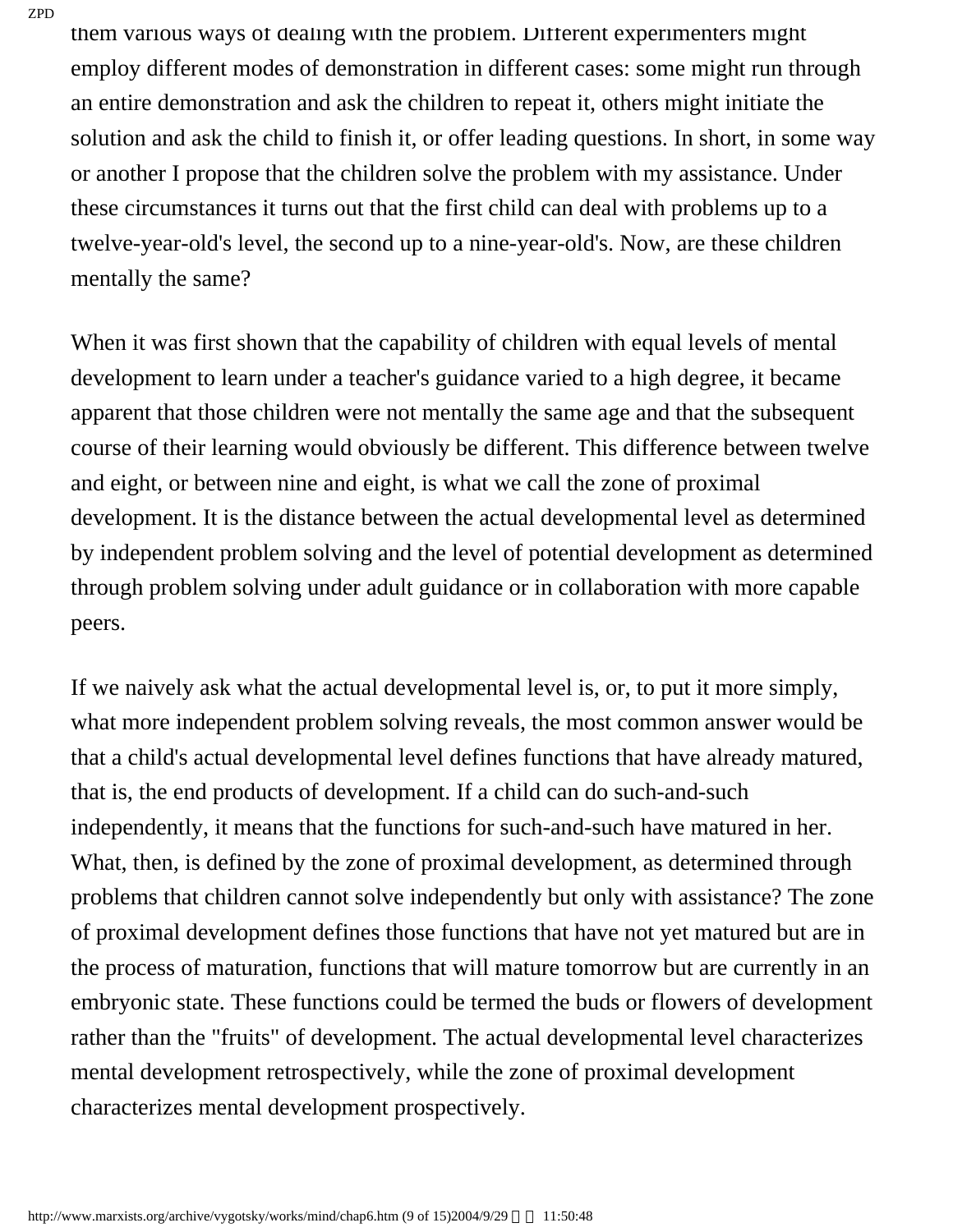The zone of proximal development furnishes psychologists and educators with a tool through which the internal course of development can be understood. By using this method we can take account of not only the cycles and maturation processes that have already been completed but also those processes that are currently in a state of formation, that are just beginning to mature and develop. Thus, the zone of proximal development permits us to delineate the child's immediate future and his dynamic developmental state, allowing not only for what already has been achieved developmentally but also for what is in the course of maturing. The two children in our example displayed the same mental age from the viewpoint of developmental cycles already completed, but the developmental dynamics of the two were entirely different. The state of a child's mental development can be determined only by clarifying its two levels: the actual developmental level and the zone of proximal development.

I will discuss one study of preschool children to demonstrate that what is in the zone of proximal development today will be the actual developmental level tomorrow that is, what a child can do with assistance today she will be able to do by herself tomorrow.

The American researcher Dorothea McCarthy showed that among children between the ages of three and five there are two groups of functions: those the children already possess, and those they can perform under guidance, in groups, and in collaboration with one another but which they have not mastered independently. McCarthy's study demonstrated that this second group of functions is at the actual developmental level of five-to-seven-year-olds. What her subjects could do only under guidance, in collaboration, and in groups at the age of three-to-five years they could do independently when they reached the age of five-to-seven years. Thus, if we were to determine only mental age - that is only functions that have matured-we would have but a summary of completed development, while if we determine the maturing functions, we can predict what will happen to these children between five and seven, provided the same developmental conditions are maintained. The zone of proximal development can become a powerful concept in developmental research, one that can markedly enhance the effectiveness and utility of the application of diagnostics of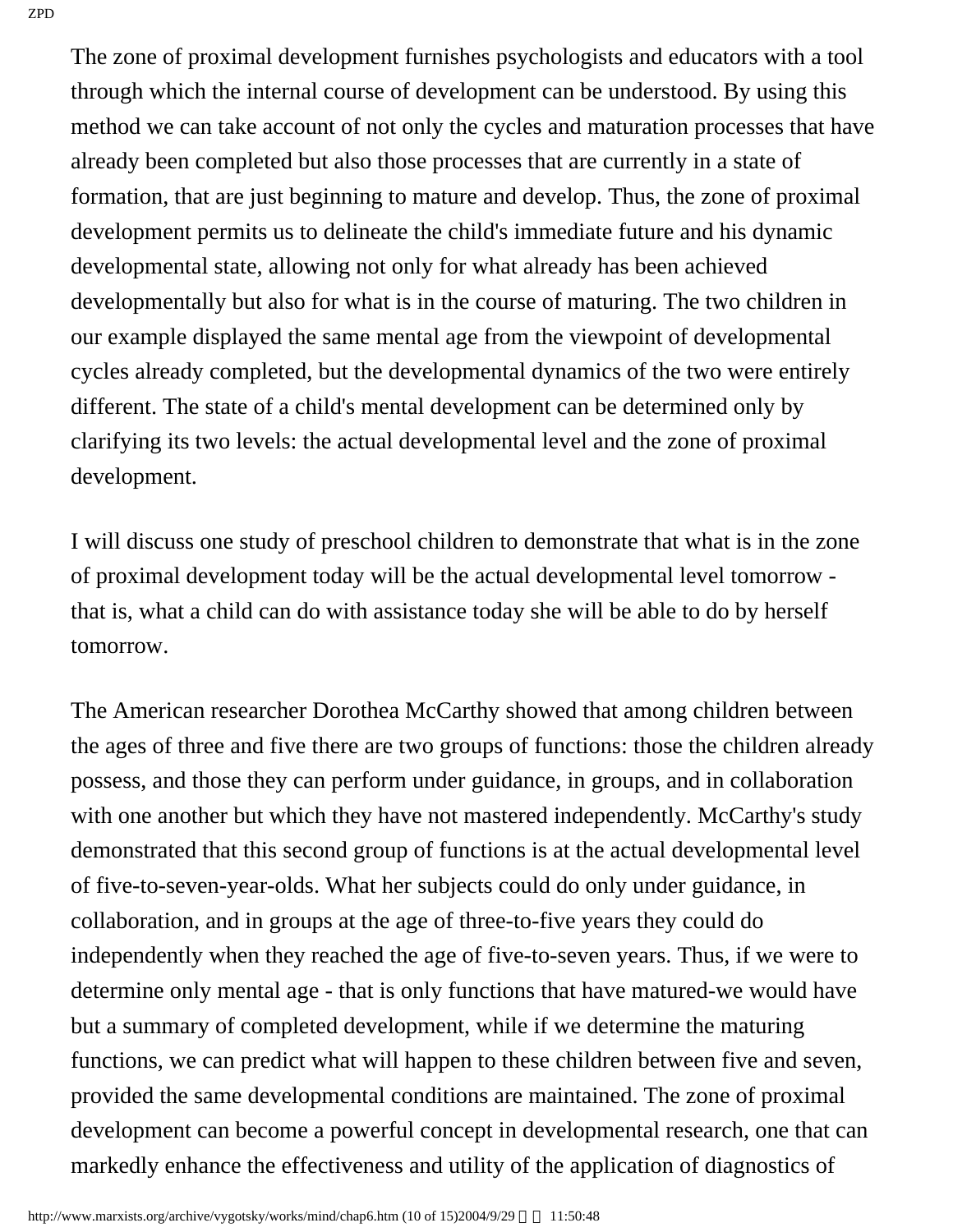mental development to educational problems.

A full understanding of the concept of the zone of proximal development must result in reevaluation of the role of imitation in learning. An unshakable tenet of classical psychology is that only the independent activity of children, not their imitative activity, indicates their level of mental development. This view is expressed in all current testing systems. In evaluating mental development, consideration is given to only those solutions to test problems which the child reaches without the assistance of others, without demonstrations, and without leading questions. Imitation and learning are thought of as purely mechanical processes. But recently psychologists have shown that a person can imitate only that which is within her developmental level. For example, if a child is having difficulty with a problem in arithmetic and the teacher solves it on the blackboard, the child may grasp the solution in an instant. But if the teacher were to solve a problem in higher mathematics, the child would not be able to understand the solution no matter how many times she imitated it.

Animal psychologists, and in particular Kohler, have dealt with this question of imitation quite well. Kohler's experiments sought to determine whether primates are capable of graphic thought. The principal question was whether primates solved problems independently or whether they merely imitated solutions they had seen performed earlier, for example, watching other animals or humans use sticks and other tools and then imitating them. Kohler's special experiments, designed to determine what primates could imitate, reveal that primates can use imitation to solve only those problems that are of the same degree of difficulty as those they can solve alone. However, Kohler failed to take account of an important fact, namely, that primates cannot be taught (in the human sense of the word) through imitation, nor can their intellect be developed, because they have no zone of proximal development. A primate can learn a great deal through training by using its mechanical and mental skills, but it cannot be made more intelligent, that is, it cannot be taught to solve a variety of more advanced problems independently. For this reason animals are incapable of learning in the human sense of the term; human learning presupposes a specific social nature and a process by which children grow into the intellectual life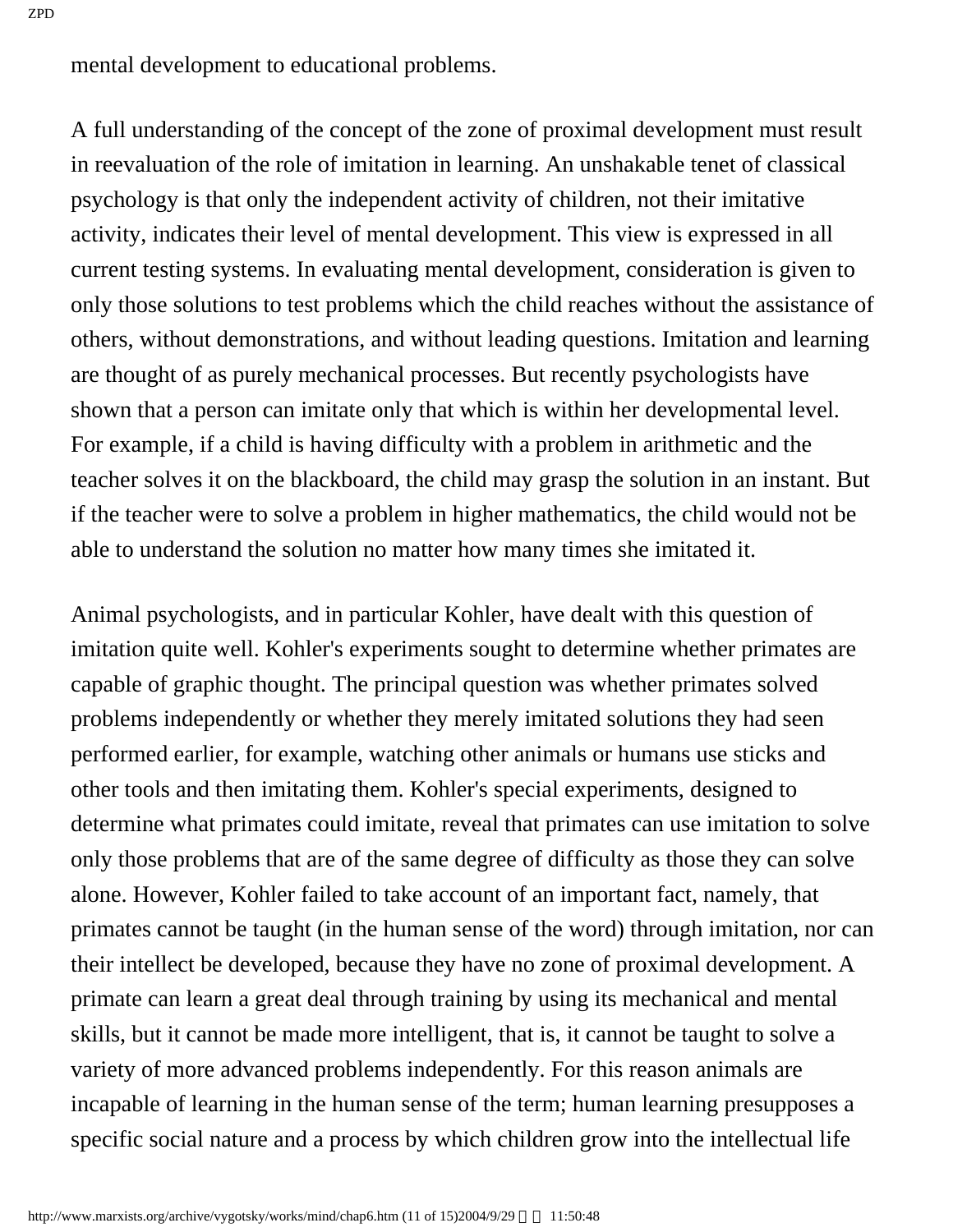of those around them.

Children can imitate a variety of actions that go well beyond the limits of their own capabilities. Using imitation, children are capable of doing much more in collective activity or under the guidance of adults. This fact, which seems to be of little significance in itself, is of fundamental importance in that it demands a radical alteration of the entire doctrine concerning the relation between learning and development in children. One direct consequence is a change in conclusions that may be drawn from diagnostic tests of development.

Formerly, it was believed that by using tests, we determine the mental development level with which education should reckon and whose limits it should not exceed. This procedure oriented learning toward yesterday's development, toward developmental stages already completed. The error of this view was discovered earlier in practice than in theory. It is demonstrated most clearly in the teaching of mentally retarded children. Studies have established that mentally retarded children are not very capable of abstract thinking. From this the pedagogy of the special school drew the seemingly correct conclusion that all teaching of such children should be based on the use of concrete, look-and-do methods. And yet a considerable amount of experience with this method resulted in profound disillusionment. It turned out that a teaching system based solely on concreteness - one that eliminated from teaching everything associated with abstract thinking - not only failed to help retarded children overcome their innate handicaps but also reinforced their handicaps by accustoming children exclusively to concrete thinking and thus suppressing the rudiments of any abstract thought that such children still have. Precisely because retarded children, when left to themselves, will never achieve well-elaborated forms of abstract thought, the school should make every effort to push them in that direction and to develop in them what is intrinsically lacking in their own development. In the current practices of special schools for retarded children, we can observe a beneficial shift away from this concept of concreteness, one that restores look-and-do methods to their proper role. Concreteness is now seen as necessary and unavoidable only as a stepping stone for developing abstract thinking-as a means, not as an end in itself.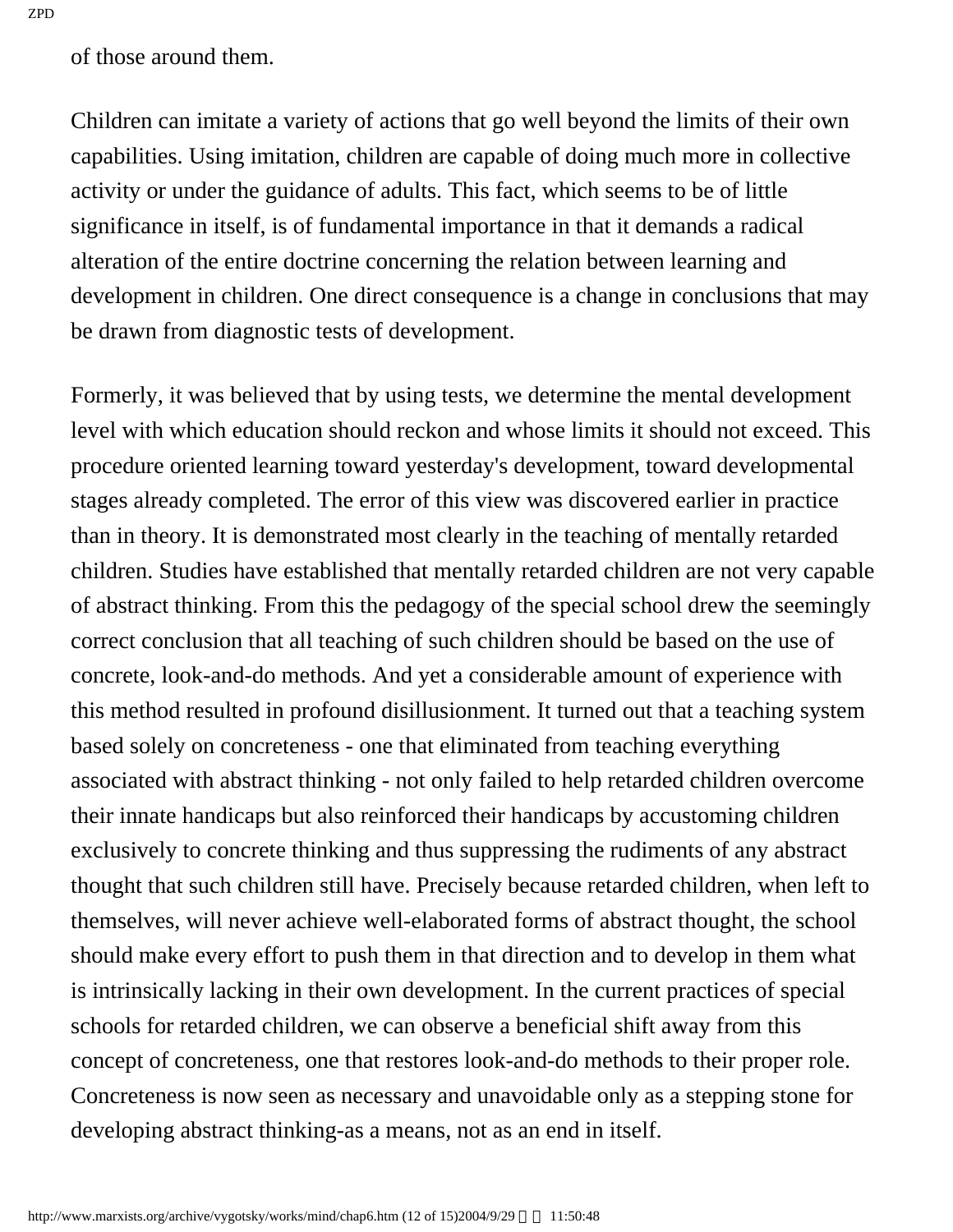Similarly, in normal children, learning which is oriented toward developmental levels that have already been reached is ineffective from the viewpoint of a child's overall development. It does not aim for a new stage of the developmental process but rather lags behind this process. Thus, the notion of a zone of proximal development enables us to propound a new formula, namely that the only "good learning' is that which is in advance of development.

The acquisition of language can provide a paradigm for the entire problem of the relation between learning and development. Language arises initially as a means of communication between the child and the people in his environment. Only subsequently, upon conversion to internal speech, does it come to organize the child's thought, that is, become an internal mental function. Piaget and others have shown that reasoning occurs in a childrenÕs group as an argument intended to prove one's own point of view before it occurs as an internal activity whose distinctive feature is that the child begins to perceive and check the basis of his thoughts. Such observations prompted Piaget to conclude that communication produces the need for checking and confirming thoughts, a process that is characteristic of adult tbought. In the same way that internal speech and reflective thought arise from the interactions between the child and persons in her environment, these interactions provide the source of development of a child's voluntary behavior. Piaget has shown that cooperation provides the basis for the development of a child's moral judgment. Earlier research established that a child first becomes able to subordinate her behavior to rules in group play and only later does voluntary self-regulation of behavior arise as an internal function.

These individual examples illustrate a general developmental law for the higher mental functions that we feel can be applied in its entirety to children's learning processes. We propose that an essential feature of learning is that it creates the zone of proximal development; that is, learning awakens a variety of internal developmental processes that are able to operate only when the child is interacting with people in his environment and in cooperation with his peers. Once these processes are internalized, they become part of the child's independent developmental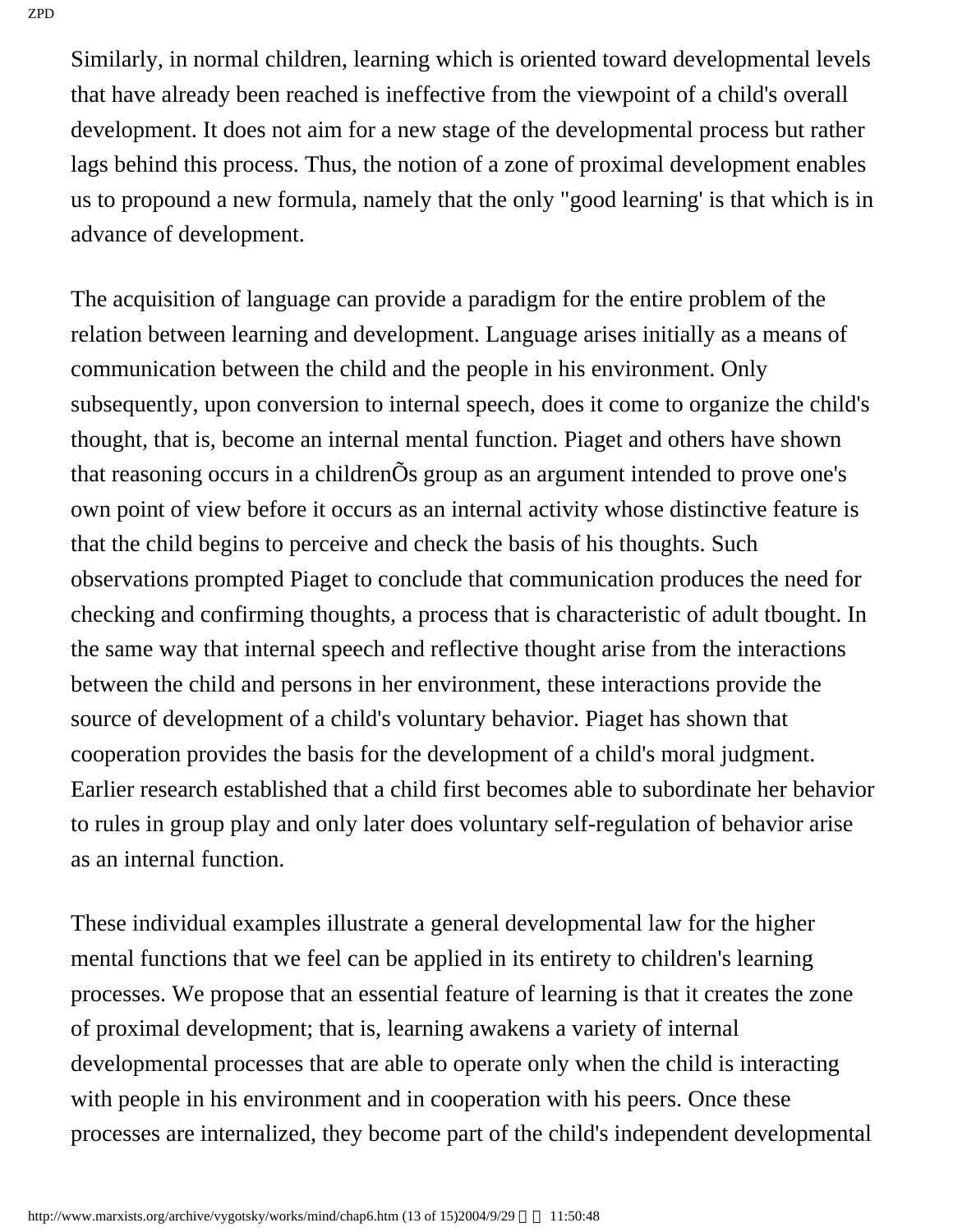ZPD

achievement.

From this point of view, learning is not development; however, properly organized learning results in mental development and sets in motion a variety of developmental processes that would be impossible apart from learning. Thus, learning is a necessary and universal aspect of the process of developing culturally organized, specifically human, psychological functions.

To summarize, the most essential feature of our hypothesis is the notion that developmental processes do not coincide with learning processes. Rather, the developmental process lags behind the learning process; this sequence then results in zones of proximal development. Our analysis alters the traditional view that at the moment a child assimilates the meaning of a word, or masters an operation such as addition or written language, her developmental processes are basically completed. In fact, they have only just begun at that moment. The major consequence of analyzing the educational process in this manner is to show that the initial mastery of, for example, the four arithmetic operations provides the basis for the subsequent development of a variety of highly complex internal processes in children's thinking.

Our hypothesis establishes the unity but not the identity of learning processes and internal developmental processes. It presupposes that the one is converted into the other. Therefore, it becomes an important concern of psychological research to show how external knowledge and abilities in children become internalized.

Any investigation explores some sphere of reality. An aim of the psychological analysis of development is to describe the internal relations of the intellectual processes awakened by school learning. In this respect, such analysis will be directed inward and is analogous to the use of x-rays. If successful, it should reveal to the teacher how developmental processes stimulated by the course of school learning are carried through inside the head of each individual child. The revelation of this internal, subterranean developmental network of school subjects is a task of primary importance for psychological and educational analysis.

A second essential feature of our hypothesis is the notion that, although learning is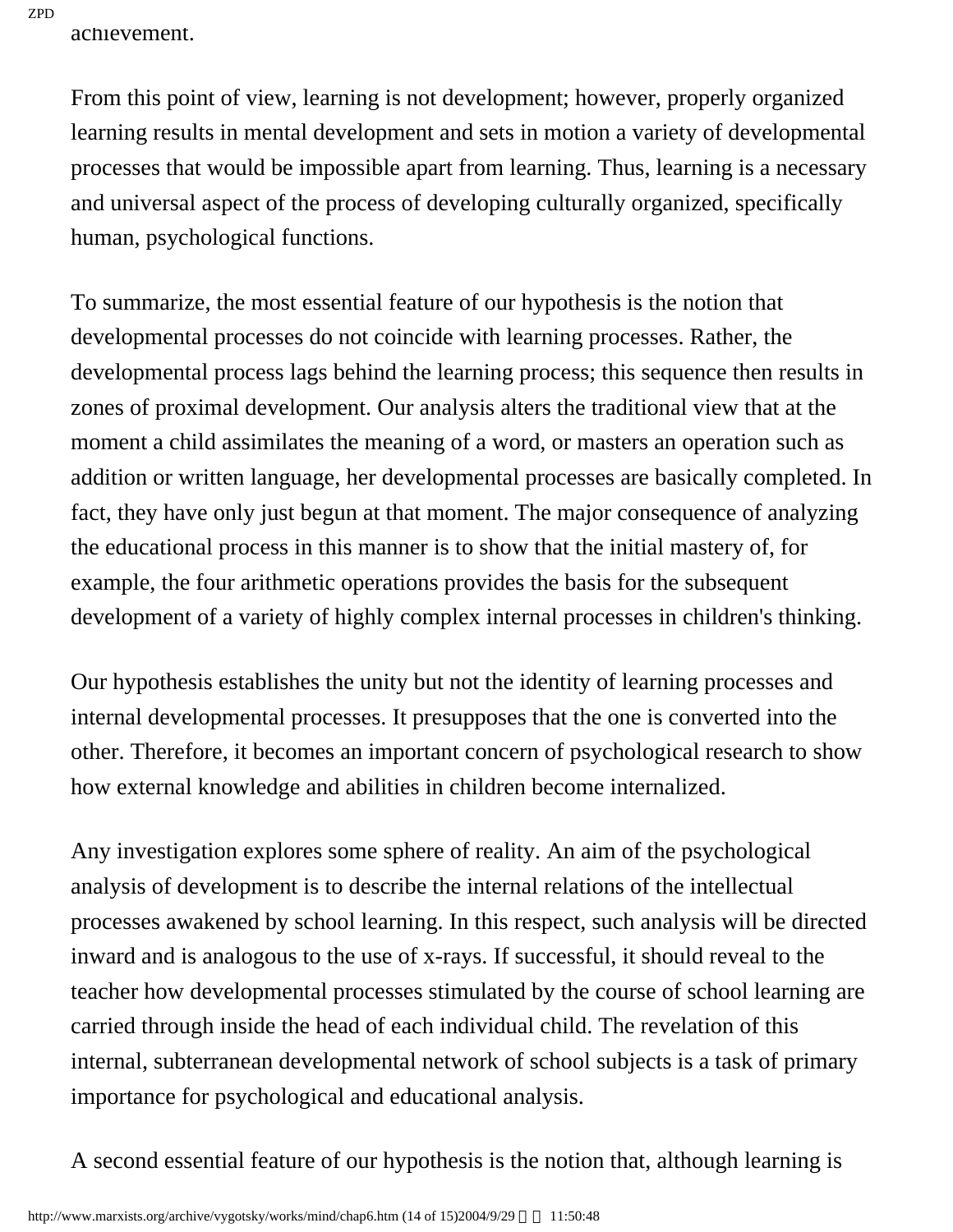directly related to the course of child development, the two are never accomplished in equal measure or in parallel. Development in children never follows school learning the way a shadow follows the object that casts it. In actuality, there are highly complex dynamic relations between developmental and learning processes that cannot be encompassed by an unchanging hypothetical formulation.

Each school subject has its own specific relation to the course of child development, a relation that varies as the child goes from one stage to another. This leads us directly to a reexamination of the problem of formal discipline, that is, to the significance of each particular subject from the viewpoint of overall mental development. Clearly, the problem cannot be solved by using any one formula; extensive and highly diverse concrete research based on the concept of the zone of proximal development is necessary to resolve the issue.

#### **[Table of Contents](#page-0-0)**

#### **[Psychology and Marxism](http://www.marxists.org/subject/psychology/index.htm) | [Lev Vygotsky](http://www.marxists.org/archive/vygotsky/index.htm)**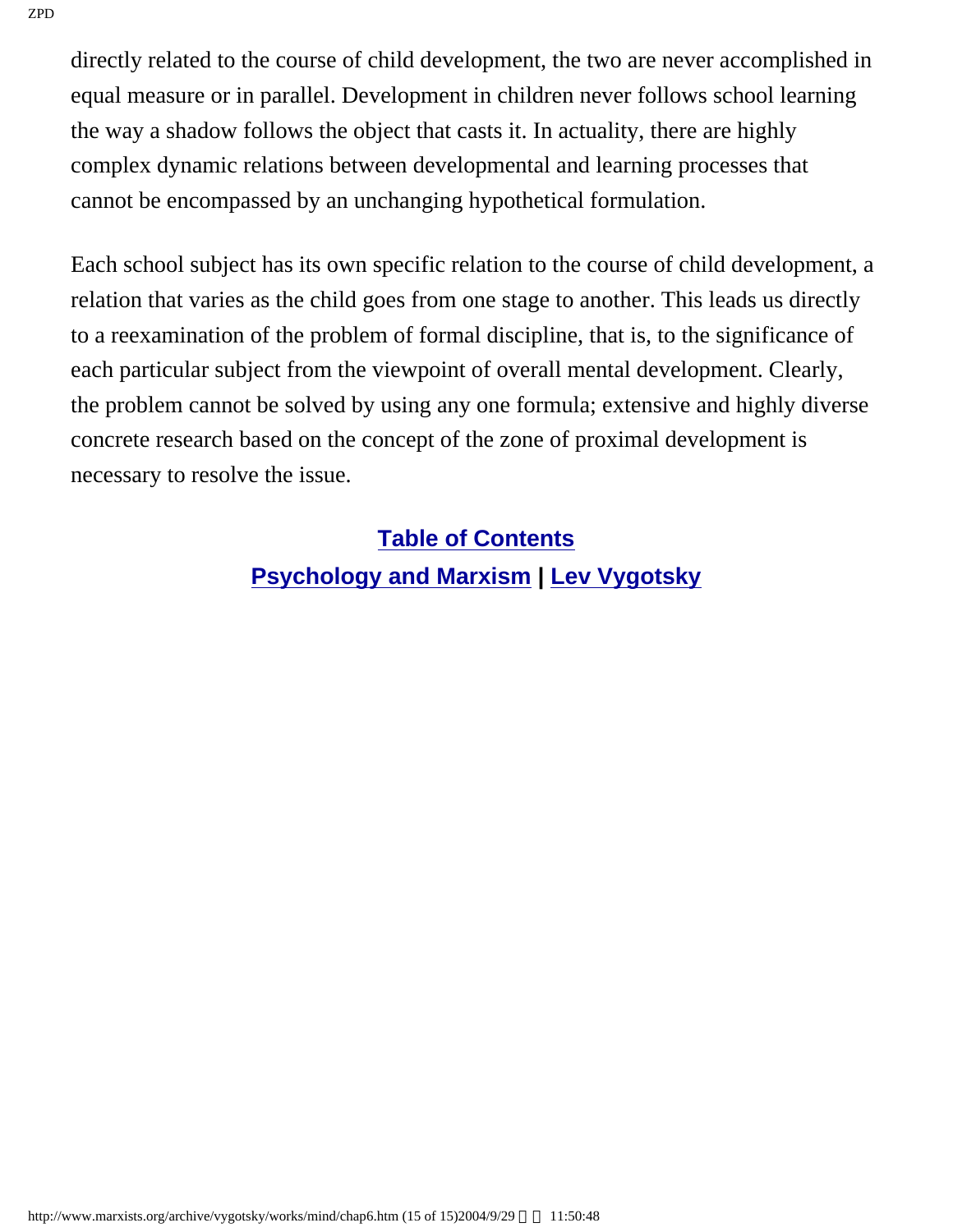#### **Mind and Society. Lev Vygotsky 1930**

### **The Prehistory of Written Language**

Until now, writing has occupied too narrow a place in school practice as compared to the enormous role that it plays in children's cultural development. The teaching of writing has been conceived in narrowly practical terms. Children are taught to trace out letters and make words out of them, but they are not taught written language. The mechanics of reading what is written are so emphasized that they overshadow written language as such.

Something similar has happened in teaching spoken language to deaf-mutes. Attention has been concentrated entirely on correct production of particular letters and distinct articulation of them. In this case, teachers of deaf-mutes have not discerned spoken language behind these pronunciation techniques, and the result has been dead speech.

This situation is to be explained primarily, by historical factors: specifically, by the fact that practical pedagogy, despite the existence of many methods for teaching reading and writing, has yet to work out an effective, scientific procedure for teaching children written language.

Unlike the teaching of spoken language, into which children grow of their own accord, teaching of written language is based on artificial training. Such training requires an enormous amount of attention and effort on the part of *teacher and* pupil and thus becomes something self-contained, *relegating living* written language to the background. Instead of being founded on the needs of children as they naturally develop and on their own activity, writing is given to them from without, from the teacher's hands. This situation recalls the development of a technical skill such as piano-playing: the pupil develops finger dexterity and learns to strike the keys while reading music, but he is in no way involved in the essence of the music itself.

Such one-sided enthusiasm for the mechanics of writing has had an impact not only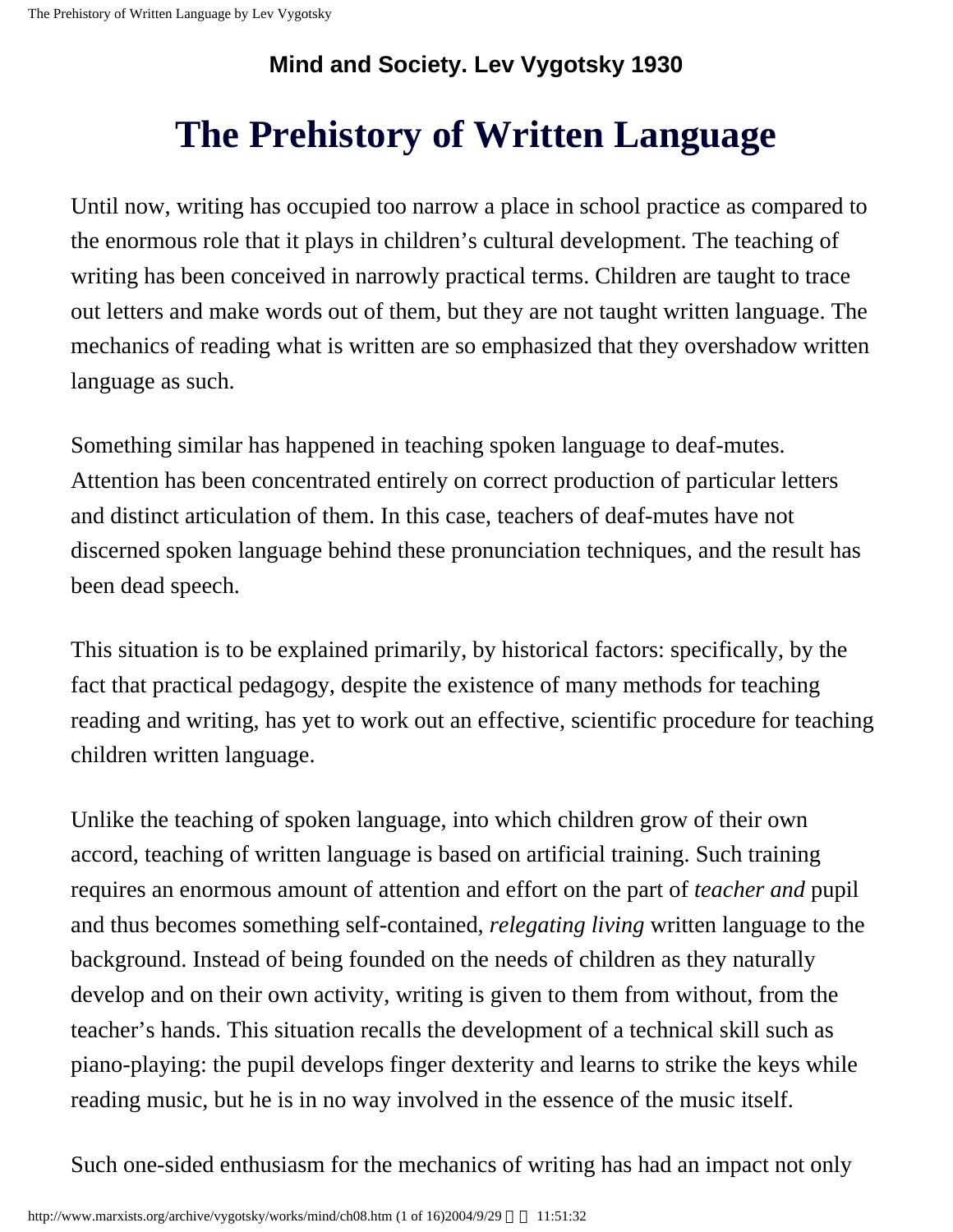on the practice of teaching but on the theoretical statement of the problem as well. Up to this point, psychology has conceived of writing as a complicated motor skill. It has paid remarkably little attention to the question of written language as such, that is, a particular system of symbols and signs whose mastery heralds a critical turning-point in the entire cultural development of the child.

A feature of this system is that it is second-order symbolism, which gradually becomes direct symbolism. This means that written language consists of a system of signs that designate the sounds and words of spoken language, which, in turn, are signs for real entities and relations. Gradually this intermediate link, spoken language, disappears, and written language is converted into a system of signs that directly symbolize the entities and relations between them. It seems clear that mastery of such a complex sign system cannot be accomplished in a purely mechanical and external manner; rather it is the culmination of a long process of development of complex behavioral functions in the .child. Only by understanding the entire history of sign development in the child and the place of writing in it can we approach a correct solution of the psychology of writing.

The developmental history of written language, however, poses enormous difficulties for research. As far as we can judge from the available material, it does not follow a single direct line in which something like a clear continuity of forms is maintained. Instead, it offers the most unexpected metamorphoses, that is, transformations of particular forms of written language into others. To quote Baldwin's apt expression regarding the development of things, it is as much involution as evolution.' 'this means that, together with processes of development, forward motion, and appearance of new forms, we can discern processes of curtailment, disappearance, and reverse development of old forms at each step. The developmental history of written language among children is full of such discontinuities. Its line of development seems to disappear altogether; then suddenly, as if from nowhere, a new line begins, and at first it seems that there is absolutely no continuity between the old and the new. But only a naive view of development as a purely evolutionary process involving nothing but the gradual accumulation of small changes and the gradual conversion of one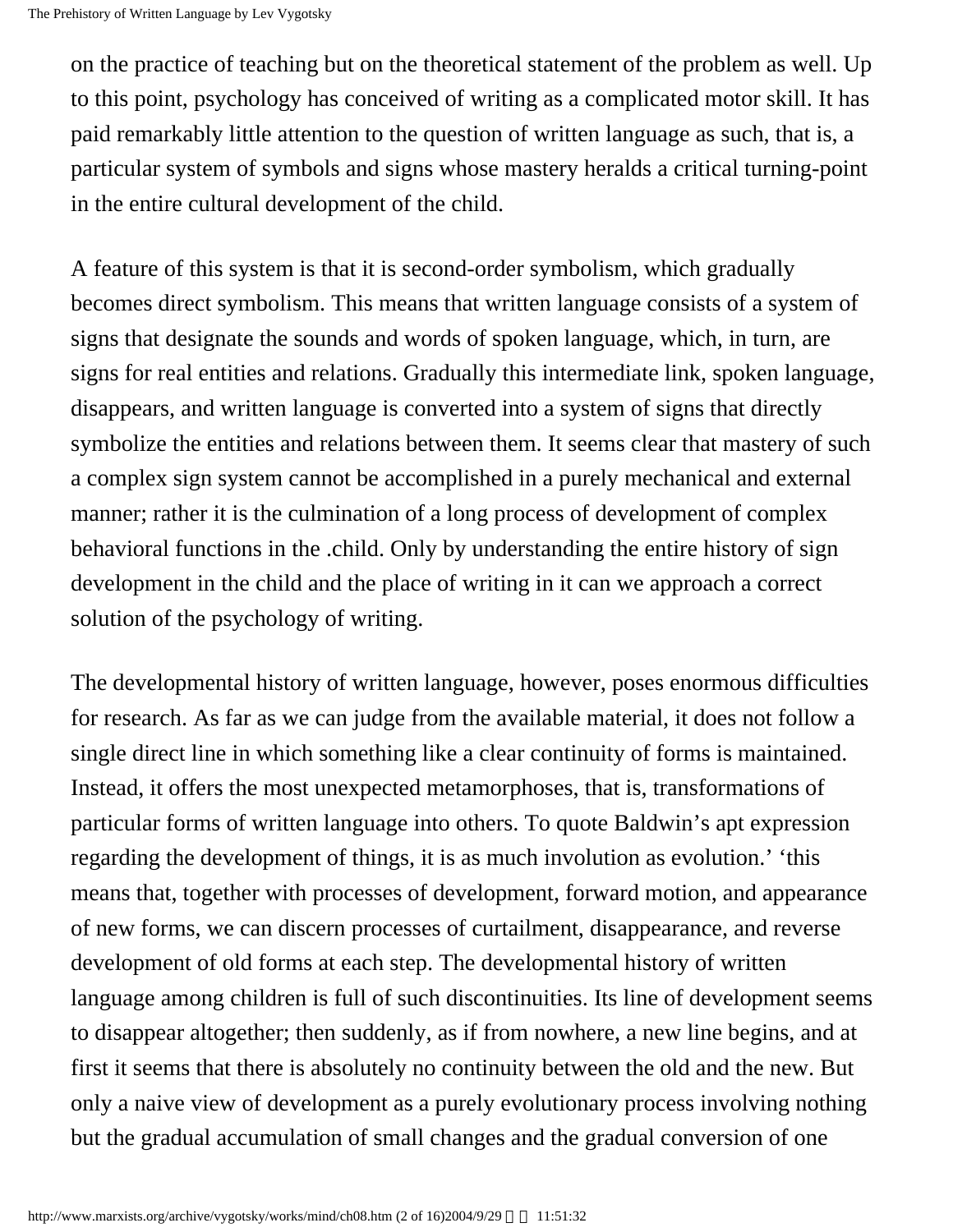form into another can conceal from us the true nature of these processes. This revolutionary type of development is in no way new for science in general; it is new only for child psychology. Therefore, despite a few daring attempts, child psychology does not have a cogent view of the development of written language as a historical process, as a unified process of development.

The first task of a scientific investigation is to reveal this prehistory of children's written language, to show what leads children to writing, through what important points this pre-historical development passes, and in what relationship it stands to school learning. At the present time, in spite of a variety of research studies, we are in no position to write a coherent or complete history of written language in children. We can only discern the most important points in this development and discuss its major changes. This history begins with the appearance of the gesture as a visual sign for the child.

### **Gestures and Visual Signs**

The gesture is the initial visual sign that contains the child's future writing as an acorn contains a future oak. Gestures, it has been correctly said, are writing in air, and written signs frequently are simply gestures that have been fixed.

Wurth pointed out the link between gesture and pictorial or pictographic writing in discussing the development of writing in human history.[2] He showed that figurative gestures often simply denote the reproduction of a graphic sign; on the other hand, signs are often the fixation of gestures. An indicating line employed in pictographic writing denotes the index finger in fixed position. All these symbolic designations in pictorial writing, according to Wurth, can be explained only by derivation from gesture language, even if they subsequently become detached from it and can function independently.

There are two other domains in which gestures are linked to the origin of written signs. The first concerns children's scribbles. We have observed in experiments on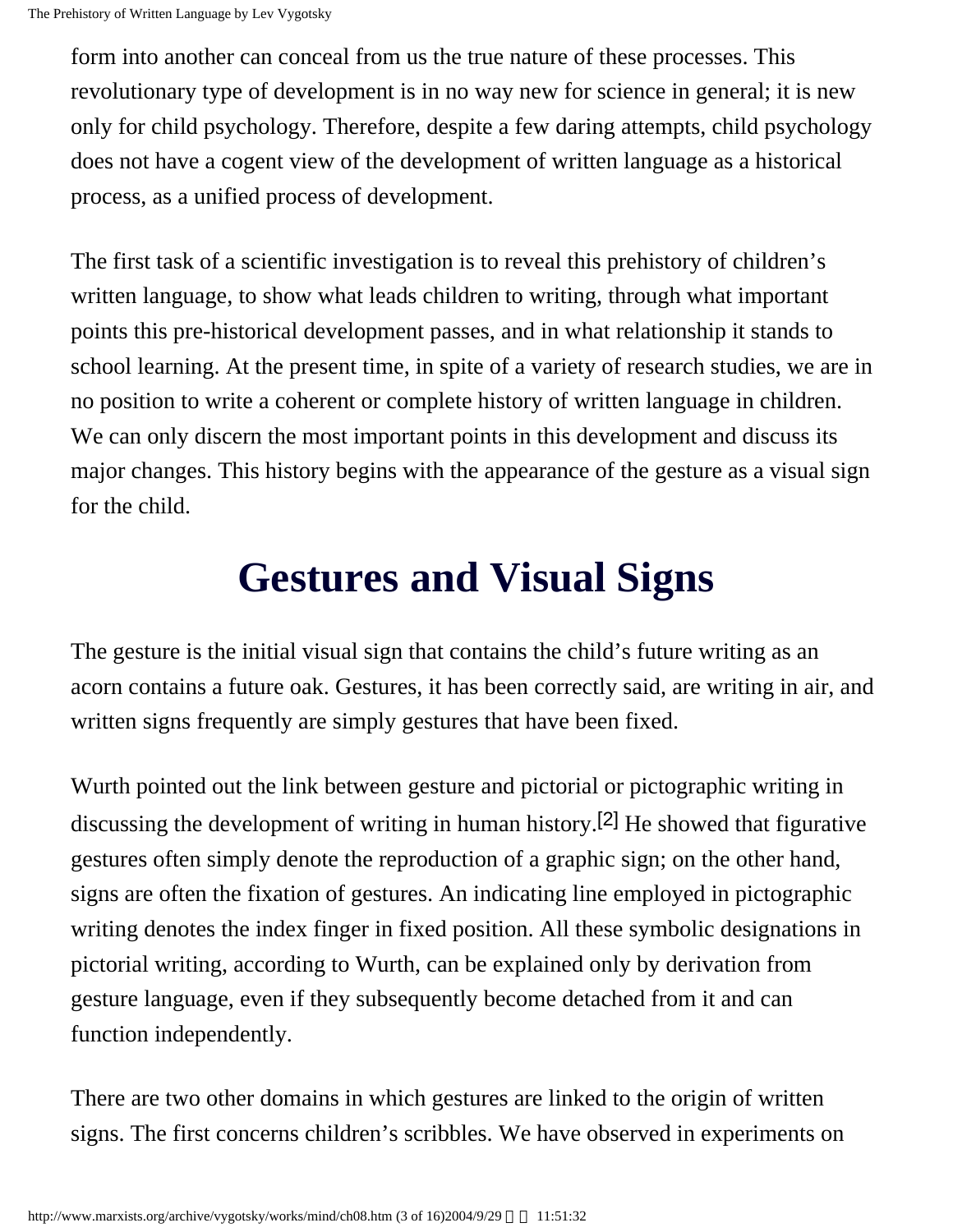The Prehistory of Written Language by Lev Vygotsky

drawing that children frequently switch to dramatization, depicting by gestures what they should show on the drawing; the pencil-marks are only a supplement to this gestural representation. I could cite many instances. A child who has to depict running begins by depicting the motion with her fingers, and she regards the resultant marks and dots on paper as a representation of running. When she goes on to depict jumping, her hand begins to make movements depicting jumps; what appears on paper remains the same. In general, we are inclined to view children's first drawings and scribbles rather as gestures than as drawing in the true sense of the word. We are also inclined to ascribe to the same phenomenon the experimentally demonstrated fact that, in drawing complex objects, children do not render their parts but rather general qualities, such as an impression of roundness and so forth. When a child depicts a cylindrical can as a closed curve that resembles a circle, she thus depicts something round. This developmental phase coincides nicely with the general motor set that characterizes children of this age and governs the entire style and nature of their first drawings. Children behave in the same way in depicting concepts that are at all complex or abstract. Children do not draw, they indicate, and the pencil merely fixes the indicatory gesture. When asked to draw good weather, a child will indicate the bottom of the page by making a horizontal motion of the hand, explaining, "This is the earth," and then, after a number of confused upward hatchwise motions, 'And this is good weather." We have had the occasion to verify more precisely, in experiments, the kinship between gestural depiction and depiction by drawing, and have obtained symbolic and graphic depiction through gestures in five-year-olds.

### **Development of Symbolism in Play**

The second realm that links gestures and written language is children's games. For children some objects can readily denote others, replacing them and becoming signs for them, and the degree of similarity between a plaything and the object it denotes is unimportant. What is most important is the utilization of the plaything and the possibility of executing a representational gesture with it. This is the key to the entire symbolic function of children's play. A pile of clothes or piece of wood becomes a baby in a game because the same gestures that depict holding a baby in one's hands or feeding a baby can apply to them.. The child's self-motion, his own gestures, are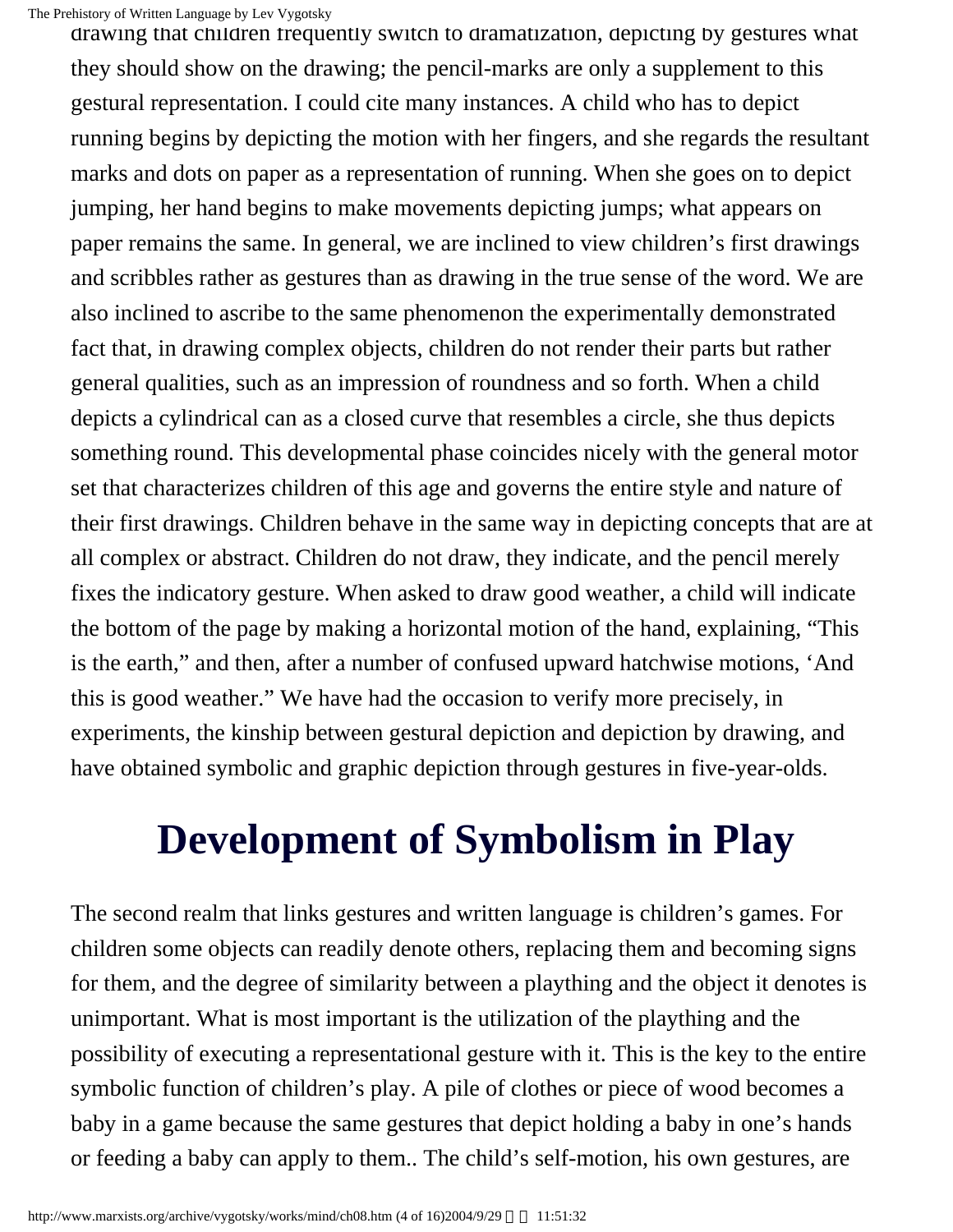what assign the function of sign to the object and give it meaning. All symbolic representational activity is full of such indicatory gestures; for instance, a stick becomes a riding-horse for a child because it can be placed between the legs and a gesture can be employed that communicates that the stick designates a horse in this instance.

From this point of view, therefore, children's symbolic play can be understood as a very complex system of "speech" through gestures that communicate and indicate the meaning of playthings. It is only on the basis of these indicatory gestures that playthings themselves gradually acquire their meaning — just as drawing, while initially supported by gesture, becomes an independent sign.

We attempted experimentally to establish this particular special stage of object writing in children. We conducted play experiments in which, in a joking manner, we began to designate things and people involved in the play by familiar objects. For example, a book off to one side designated a house, keys meant children, a pencil meant a nursemaid, a pocket watch a drugstore, a knife a doctor, an inkwell cover a horse-drawn carriage, and so forth. Then the children were given a simple story through figurative gestures involving these objects. They could read it with great case. For example, a doctor arrives at a house in a carriage, knocks at the door, the nursemaid opens, he examines the children, he writes a prescription and leaves, the nursemaid goes to the drugstore, comes back, and administers medicine to the children.

Most three-year-olds can read this symbolic notation with great case. Four-or-fiveyear-olds can read more complex notation: a man is walking in the forest and is attacked by a wolf, which bites him; the man extricates himself by running, a doctor gives him aid, and he goes to the drugstore and then home; a hunter sets out for the forest to kill the wolf.

What is noteworthy is that perceptual similarity of objects plays no noticeable part in the understanding of the symbolic notation. All that matters is that the objects admit the appropriate gesture and can function as a point of application for it. Hence, things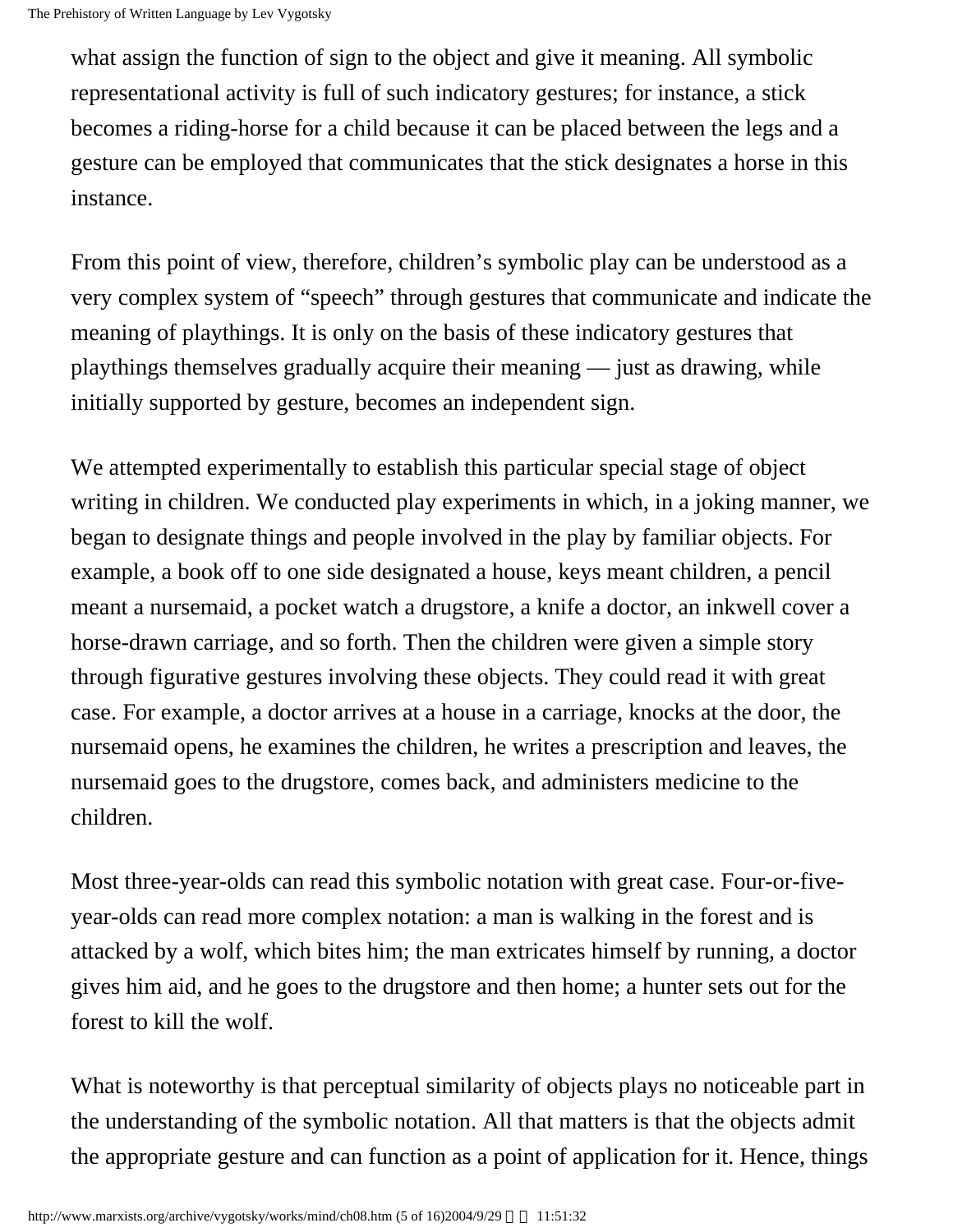with which this gestural structure cannot be performed are absolutely rejected by children. For example, in this game, which is conducted at a table and which involves small items on the table, children will absolutely refuse to\_ play if we take their fingers, put them on a book, and say, "Now, as a joke, these will be children." They object that there is no such game. Fingers are too connected with their own bodies for them to be an object for a corresponding indicatory gesture. In the same way, a piece of furniture in the room or one of the people in the game cannot become involved. The object itself performs a substitution function: a pencil substitutes for a nursemaid or a watch for a drugstore, but only the relevant gesture endows them with this meaning. However, under the influence of this gesture, older children begin to make one exceptionally important discovery — that objects can indicate the things they denote as well as substitute for them. For example, when we put down a book with a dark cover and say that this will be a forest, a child will spontaneously add, "Yes, ifs a forest because it's black and dark." She thus isolates one of the features of the object, which for her is an indication of the fact that the book is supposed to mean a forest. In the same way, when a metal inkwell cover denotes a carriage, a child will point and say, "This is the seat." When a pocket watch is to denote a drugstore, one child might point to the numbers on the face and say, "This is medicine in the drugstore"; another might point to the ring and say, "This is the entrance." Referring to a bottle that is playing the part of a wolf, a child will point to the neck and say, "And this is his mouth." If the experimenter asks, pointing to the stopper, "And what is this?" the child answers, "He's caught the stopper and is holding it in his teeth."

In all these examples we see the same thing, namely, that the customary structure of thin gs is modified under the impact of the new meaning it has acquired. In response to the fact that a watch denotes a drugstore, a feature of the watch is isolated and assumes the function of a new sign or indication of how the watch denotes a drugstore, either through the feature of medicine or of the entrance. The customary structure of things (stopper in a bottle) begins to be reflected in the new structure (wolf holds stopper in teeth), and this structural modification becomes so strong that in a number of experiments we sometimes instilled a particular symbolic meaning of an object in the children. For example, a pocket watch denoted a drugstore in all our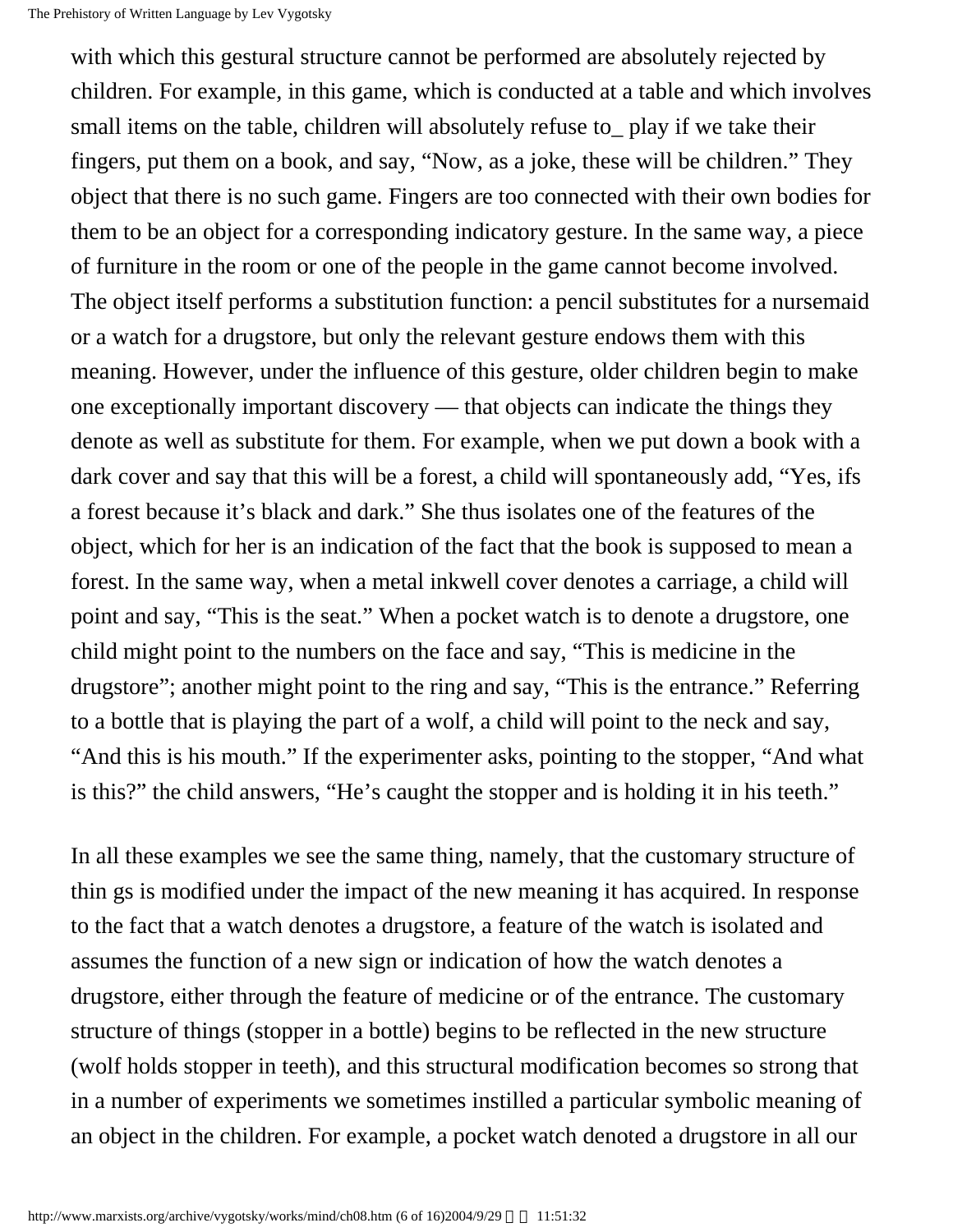play sessions. whereas other objects changed meaning rapidly and frequently. In taking up a new game, we would put down the same watch and explain, in accordance with the new procedures, "Now this — is a bakery." One child immediately placed a pen edgewise across the watch, dividing it in half, and, indicating one half, said, "All right, here is the drugstore, and here is the bakery." The old meaning thus became independent and functioned as a means for a new one. We could also discern this acquisition of independent meaning outside the immediate game; if a knife fell, a child would exclaim, "The doctor has fallen." Thus, the object acquires a sign function with a developmental history of its own that is now independent of the child's gesture. This is second-order symbolism, and because it develops in play, we see make-believe play as a major contributor to the development of written language — a system of second-order symbolism.

As in play, so too in drawing, representation of meaning initially arises as first-order symbolism. As we have already pointed out the first drawings arise from gestures of the (pencil-equipped) hand, and the gesture constitutes the first representation of meaning. Only later on does the graphic representation begin independently to denote some object. The nature of this relationship is that the marks already made on paper are given an appropriate name.

H. Hetzer undertook to study experimentally how symbolic representation of things — so important in learning to write — develops in three-to-six-year-old children.<sup>[3]</sup> Her experiments involved four basic series. The first investigated the function of symbols in children's play. Children were to portray, in play, a father or mother doing what they do in the course of a day. During this game a make-believe interpretation of particular objects was given, making it possible for the researcher to trace the symbolic function assigned to things during the game. The second series involved building materials, and the third involved drawing with colored pencils. Particular attention in both these experiments was paid to the point at which the appropriate meaning was named. The fourth series undertook to investigate, in the form of a game of post office, the extent to which children can perceive purely arbitrary combinations of signs. The game used pieces of paper of various colors to denote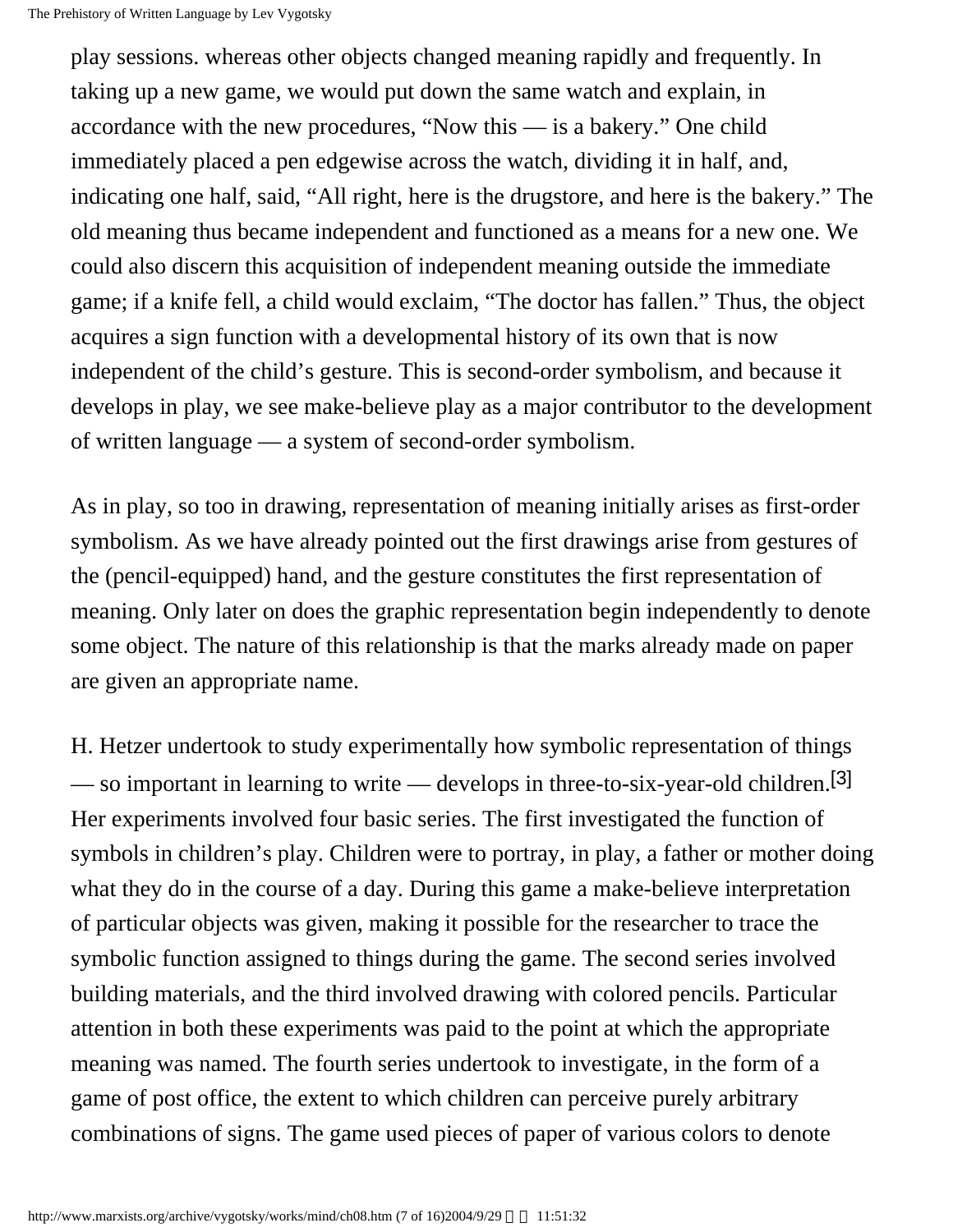different types of mail: telegrams, newspapers, money orders, packages, letters,

postcards, and so forth. Thus, the experiments explicitly related these different forms of activity, whose only common feature is that a symbolic function is involved in all of them, and attempted to link them all with the development of written language, as we did in our experiments.

Hetzer was able to show clearly which symbolic meanings arise in play via figurative gestures and which via words. Children's egocentric language was widely manifest in these games. Whereas some children depicted everything by using movements and mimicry, not employing speech as a symbolic resource at all, for other children actions were accompanied by speech: the child both spoke and acted. For a third group, purely verbal expression not supported by any activity began to predominate. Finally, a fourth group of children did not play at all, and speech became the sole mode of representation, with mimicry and gestures receding into the background. The percentage of purely play actions decreased with age, while speech gradually predominated. The most important conclusion drawn from this developmental investigation, as the author says, is that the difference in play activity between threeyear-olds and six-year-olds is not in the perception of symbols but in the mode in which various forms of representation are used. In our opinion, this is a highly important conclusion; it indicates that symbolic representation in play is essentially a particular form of speech at an earlier stage, one which leads directly to written language.

As development proceeds, the general process of naming shifts farther and farther toward the beginning of the process, and thus the process itself is tantamount to the writing of a word that has just been named. Even a three-year-old understands the representational function of a toy construction, while a four-year-old names his creations even before he begins to construct them. Similarly, we see in drawing that a three-year-old is still unaware of the symbolic meaning of a drawing; it is only around age seven that all children master this completely. At the same time, our analysis of children's drawings definitely shows that, from the psychological point of view, we should regard such drawings as a particular kind of child speech.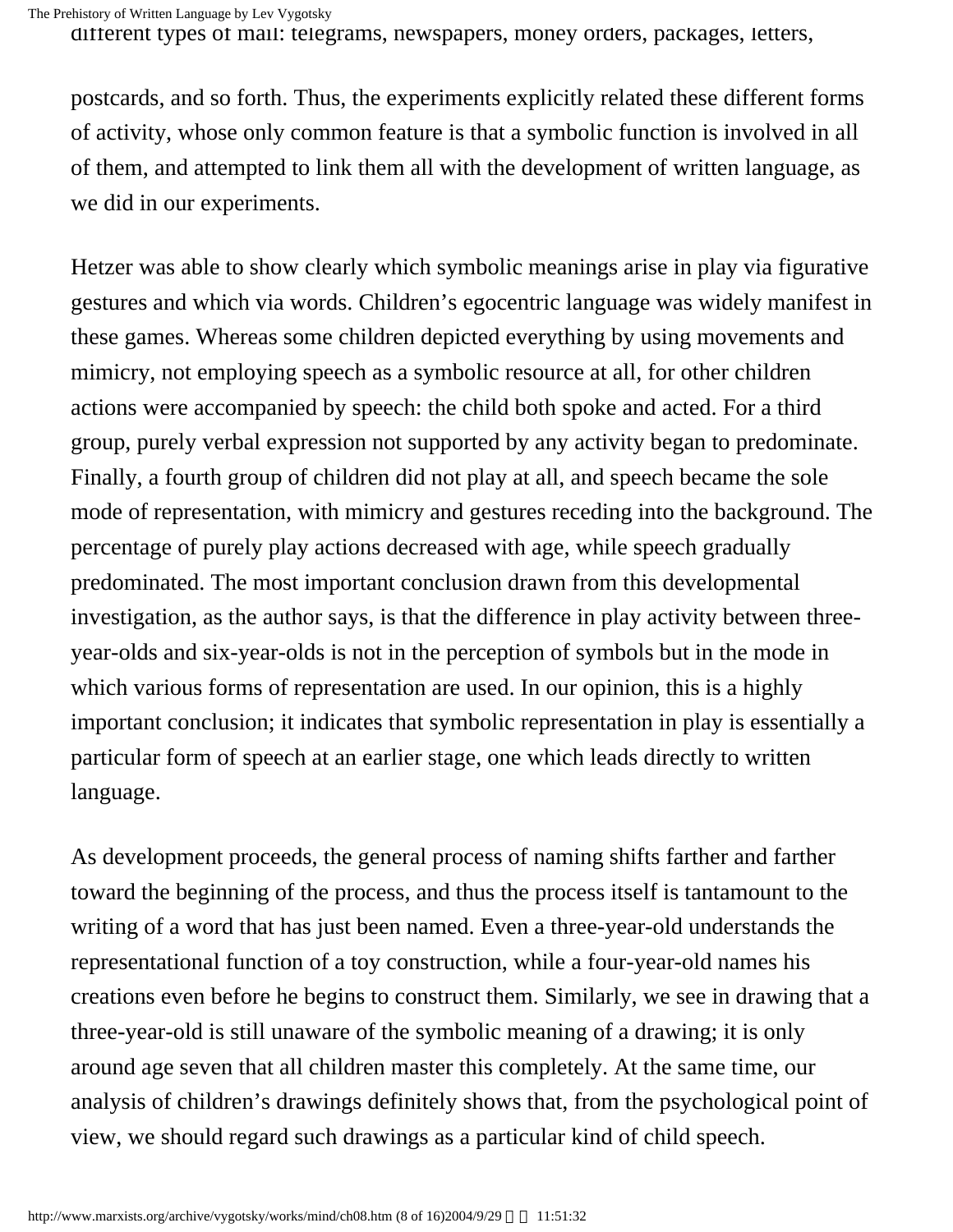# **Development of Symbolism in Drawing**

K. Buhler correctly notes that drawing begins in children when spoken speech has already made great progress and has become habitual .4 Subsequently, he says, speech predominates in general and shapes the greater part of inner life in accordance with its laws. This includes drawing.

Children initially draw from memory. If asked to draw their mother sitting opposite them or some object before them, they draw without ever looking at the original not what they see but what they know. Often children's drawings not only disregard but also directly contradict the actual perception of the object. We find what Buhler calls "x-ray drawings." A child will draw a clothed figure, but at the same time will include his legs, stomach, wallet in his pocket, and even the money m the wallet that is, things he knows about but which cannot be seen in the case in question. In drawing a figure in profile, a child will add a second eye or will include a second leg on a horseman in profile. Finally, very important parts of the object will be omitted; for instance, a child will draw legs that grow straight out of the head, omitting the neck and torso, or will combine individual parts of a figure.[4]

As Sully showed, children do not strive for representation; they are much more symbolists than naturalists and are in no way concerned with complete and exact similarity, desiring only the most superficial indications.[5] We cannot assume that children know people no better than they depict them; rather they try more to name and designate than to represent. A child's memory does not yield a simple depiction of representational images at this age. Rather, it yields predispositions to judgments that are invested with speech or capable of being so invested. We see that when a child unburdens his repository of memory in drawing, he does so in the mode of speech — telling a story. A major feature of this mode is a certain degree of abstraction, which any verbal representation necessarily entails. Thus we see that drawing is graphic speech that arises on the basis of verbal speech. The schemes that distinguish children's first drawings are reminiscent in this sense of verbal concepts that communicate only the essential features of objects. This gives us grounds for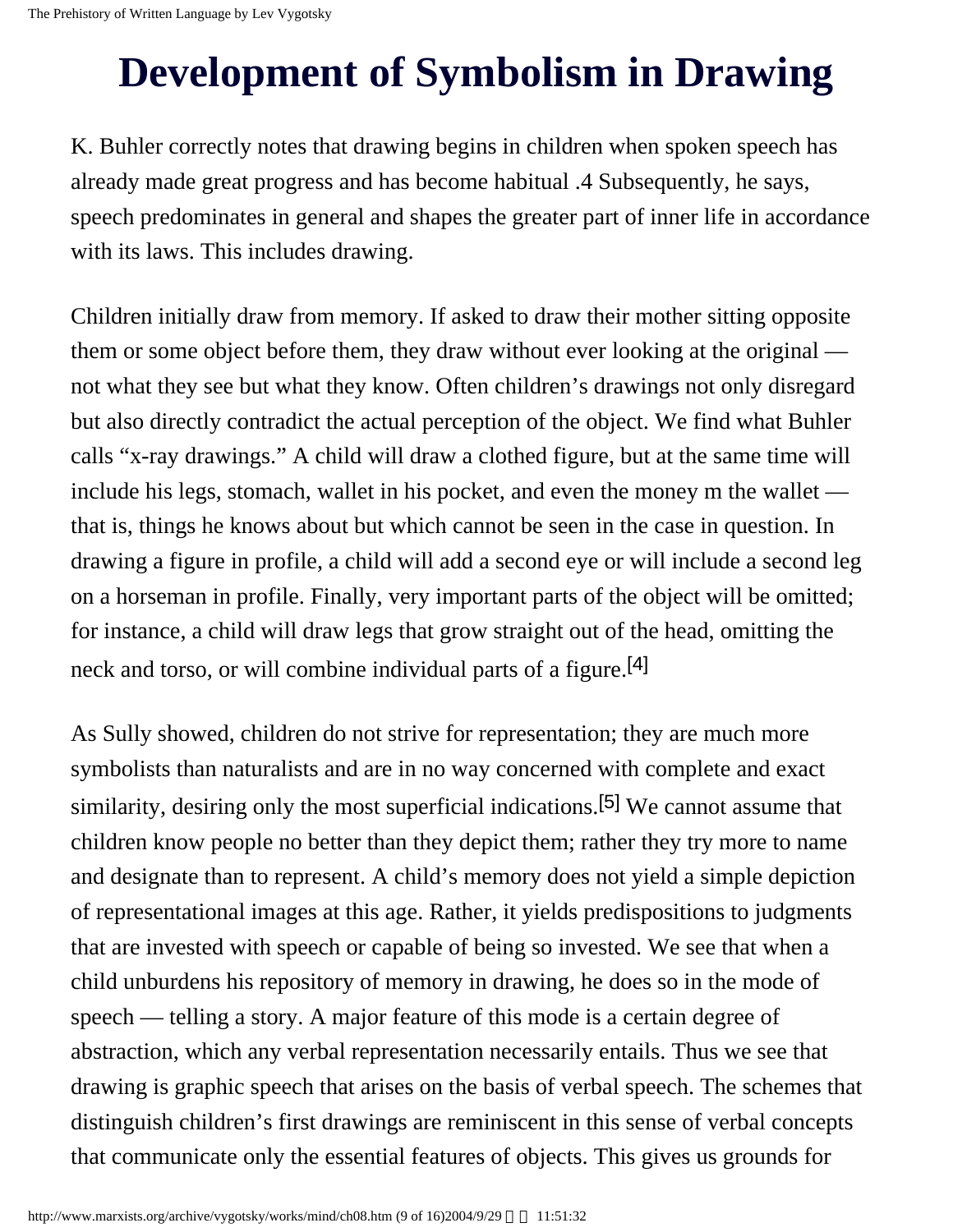The Prehistory of Written Language by Lev Vygotsky

regarding children's drawing as a preliminary stage in the development of written language.

The further development of children's drawing, however, is not something selfunderstood and purely mechanical. There is a critical moment in going from simple mark-making on paper to the use of pencil-marks as signs that depict or mean something. All psychologists agree that the child must discover that the lines he makes can signify something. Sully illustrates this discovery using the example of a child who haphazardly drew a spiral line, without any meaning, suddenly grasped a certain similarity, and joyfully exclaimed, "Smoke, smoke!" Although this process of recognizing what is drawn is encountered in early childhood, it is still not equivalent to the discovery of symbolic function, as observations have shown. Initially, even if a child perceives a similarity in a drawing, he takes the drawing to be an object that is similar or of the same kind, not as a representation or symbol of the object.

When a girl who was shown a drawing of her doll exclaimed, "A doll just like mine!" it is possible that she had in mind another object just like hers. According to Hetzer, there is no evidence that forces us to assume that assimilation of the drawing to an object means at the same time an understanding that the drawing is a representation of the object. For the girl, the drawing is not a representation of a doll but another doll just like hers. Proof of this is provided by the fact that for a long time children relate to drawings as if they were objects. For example, when a drawing shows a boy with his back to the observer, the child will turn the sheet over to try to see the face. Even among five-year-olds we always observed that, in response to the question, "Where is his face and nose?' children would turn the drawing over, and only then would answer, "It's not there, it's not drawn."

We feel that Hetzer is most justified in asserting that primary symbolic representation should be ascribed to speech, and that, it is on the basis of speech that all the other sign systems are created. Indeed, the continuing shift toward the beginning in the moment of naming a drawing is also evidence of the strong impact of speech on the development of children's drawing.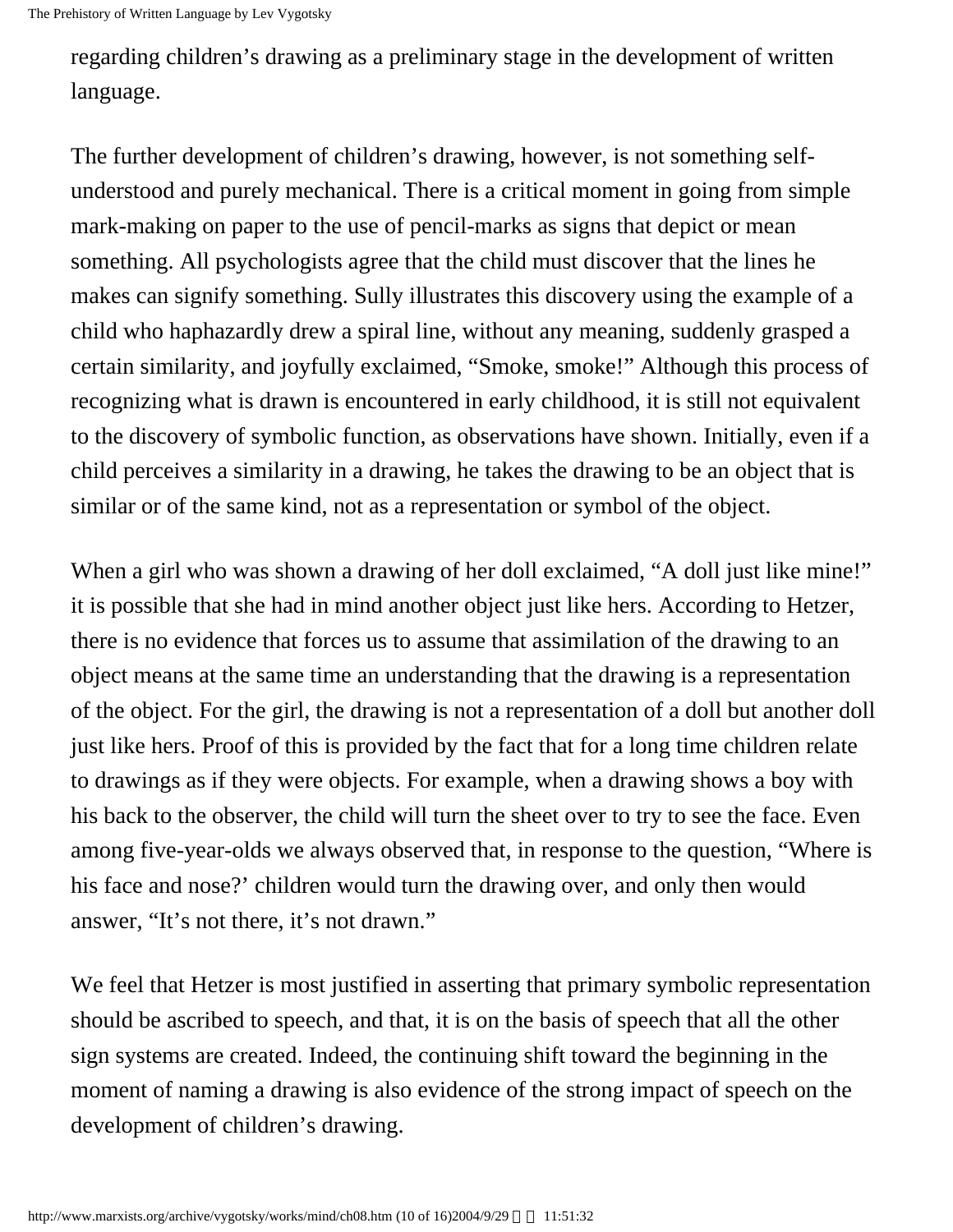We have had the opportunity of observing experimentally how children's drawing becomes real written language by giving them the task of symbolically depicting some more or less complex phrase. What was most clear in these experiments was a tendency on the part of school-age children to change from purely pictographic to ideographic writing, that is, to represent individual relations and meaning by abstract symbolic signs. We observed this dominance of speech over writing in one school child who wrote each word of the phrase in question as a separate drawing. For example, the phrase "I do not see the sheep, but they are there" was recorded as follows: a figure of a person ("I"), the same figure with its eyes covered ("don't see"), two sheep ("the sheep"), an index finger and several trees behind which the sheep can be seen ("but they are there"). The phrase "I respect you was rendered as follows: a head ("I"), two human figures, one of which has his hat in hand ("respect") and another head ("you").

Thus, we see how the drawing obediently follows the phrase and how spoken language intrudes into children's drawings. In this process, the children frequently had to make genuine discoveries in inventing an appropriate mode of representation, and we were able to see that this is decisive in the development of writing and drawing in children.

## **Symbolism in Writing**

In connection with our general research, Luria undertook to create this moment of discovery of the symbolics of writing so as to be able to study it systernatically.<sup>[6]</sup> In his experiments children who were as yet unable to write were confronted with the task of making some simple form of notation. The children were told to remember a certain number of phrases that greatly exceeded their natural memory capacity. When each child became convinced that he would not be able to remember them all, he was given a sheet of paper and asked to mark down or record the words presented in some fashion.

Frequently, the children were bewildered by this suggestion, saying that they could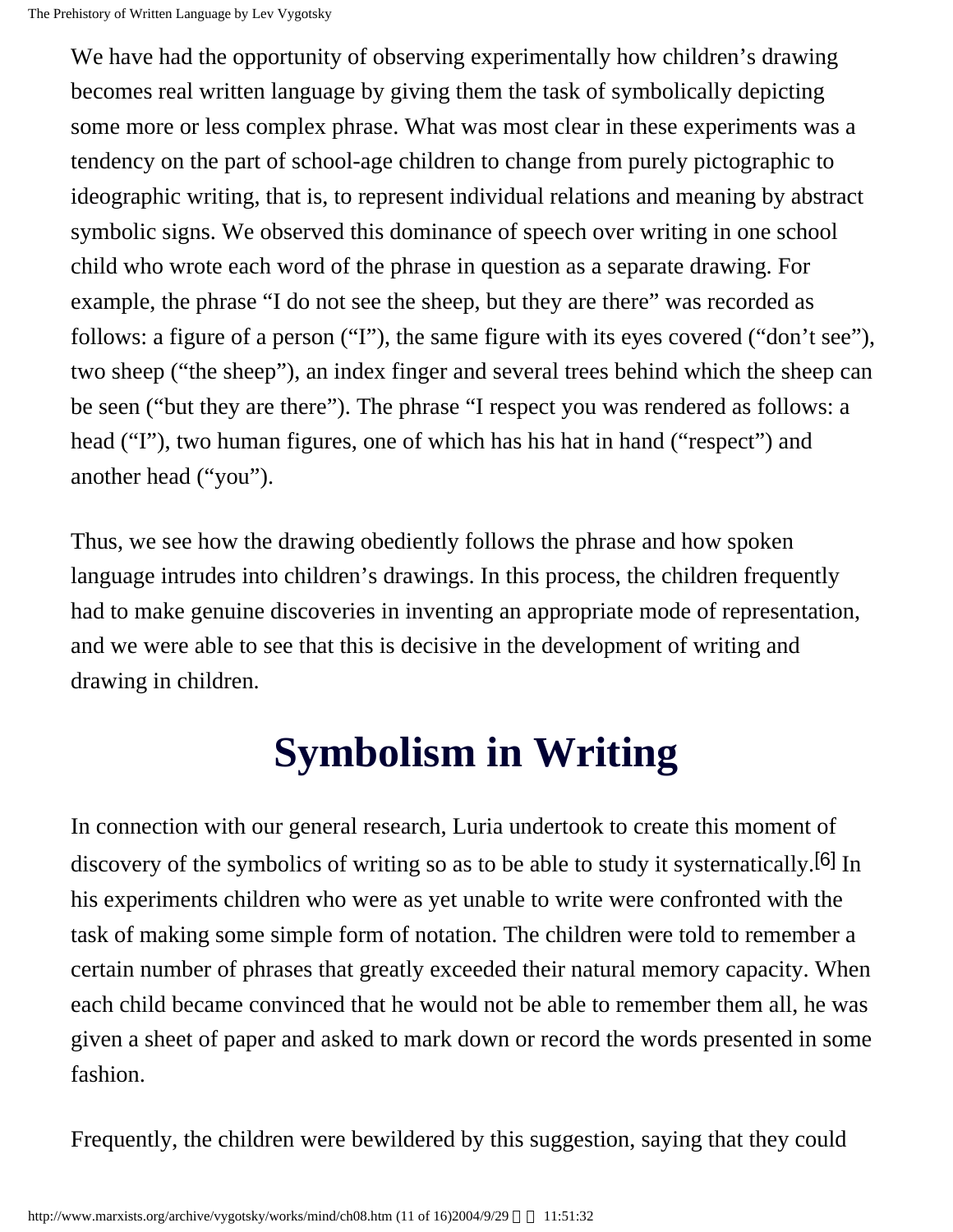not write, but the experimenter furnished the child with a certain procedure and examined the extent to which the child was able to master it and extent to which the pencil-marks ceased to be simple playthings and became symbols for recalling the appropriate phrases. In the three-to-four-year-old stage, the child's notations are of no assistance in remembering the phrases; in recalling them, the child does not look at the paper. But we occasionally encountered some seemingly astonishing cases that were sharply at variance with this general observation. In these cases, the child also makes meaningless and undifferentiated squiggles and lines, but when he reproduces phrases it seems as though he is reading them; he refers to certain specific marks and can repeatedly indicate, without error, which marks denote which phrase. An entirely new relationship to these marks and a self-reinforcing motor activity arise: for the first time the marks become mnemotechnic symbols. For example, the children place individual marks on different parts of the page in such a way as to associate a certain phrase with each mark. A characteristic kind of topography arises — one mark in one corner means a cow, while another farther up means a chimneysweep. Thus the marks are primitive indicatory signs for memory purposes.

We are fully justified in seeing the first precursor of future writing in this mnemotechnic stage. Children gradually transform these undifferentiated marks. Indicatory signs and symbolizing marks and scribbles are replaced by little figures and pictures, and these in turn give way to signs. Experiments have made it possible not only to describe the very moment of discovery itself but also to follow how the process occurs as a function of certain factors. For example, the content and forms introduced into the phrases in question first break down the meaningless nature of the notation. If we introduce quantity into the material, we can readily evoke a notation that reflects this quantity, even in four-and five-year-olds. (It was the need for recording quantity, perhaps, that historically first gave rise to writing.) In the same way, the introduction of color and form are conducive to the child's discovery of the principle of writing, For example, phrases such as "like black," "black smoke from a chimney," "there is white snow in winter," "a mouse with a long tail," or "Lyalya has two eyes and one nose" rapidly cause the child to change over from writing that functions as indicatory gesture to writing that contains the rudiments of representation.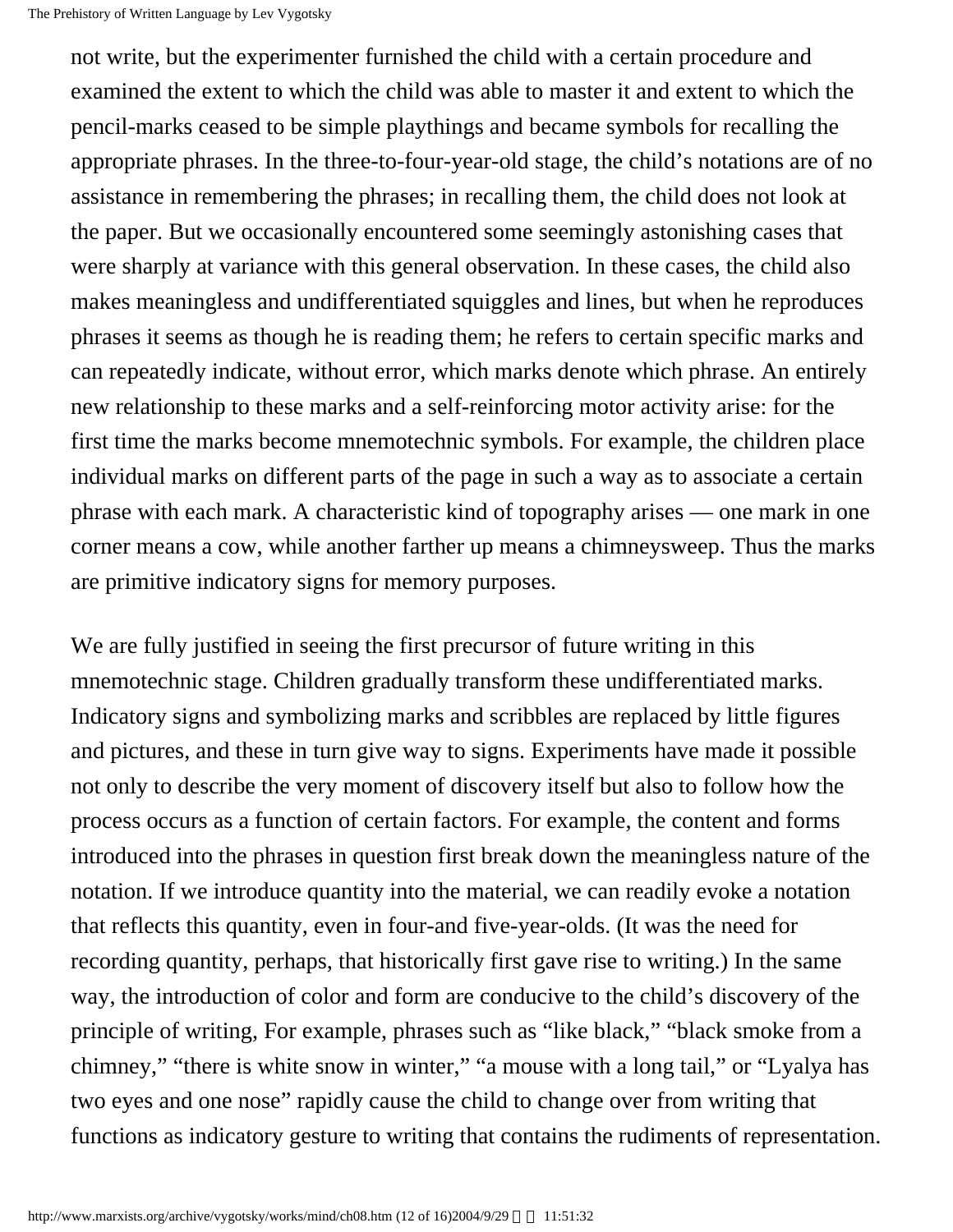It is easy to see that the written signs are entirely first-order symbols at this point, directly denoting objects or actions, and the child has yet to reach second-order symbolism, which involves the creation of written signs for the spoken symbols of words. For this the child must make a basic discovery — namely that one can draw not only things but also speech. It was only this discovery that led humanity to the brilliant method of writing by words and letters; the same thing leads children to letter writing. From the pedagogical point of view, this transition should be arranged by shifting the child's activity from drawing things to drawing speech. It is difficult to specify how this shift takes place, since the appropriate research has yet to lead to definite conclusions, and the generally accepted methods of teaching writing do not permit the observation of it. One thing only is certain — that the written language of children develops in this fashion, shifting from drawings of things to drawing of words. Various methods of teaching writing perform this in various ways. Many of them employ auxiliary gestures as a means of uniting the written and spoken symbol; others employ drawings that depict the appropriate objects. The entire secret of teaching written language is to prepare and organize this natural transition appropriately. As soon as it is achieved, the child has mastered the principle of written language and then it remains only to perfect this method.

Given the current state of psychological knowledge, our notion that make-believe play, drawing, and writing can be viewed as different moments in an essentially unified process of development of written language will appear to be very much overstated. The discontinuities and jumps from one mode of activity to another are too great for the relationship to seem evident. But experiments and psychological analysis lead us to this very conclusion. They show that, however complex the process of development of written language may seem, or however erratic, disjointed, and confused it may appear superficially, there is in fact a unified historical line that leads to the highest forms of written language. This higher form, which we will mention only in passing, involves the reversion of written language from secondorder symbolism to first-order symbolism. As second-order symbols, written symbols function as designations for verbal ones. Understanding of written language is first effected through spoken language, but gradually this path is curtailed and spoken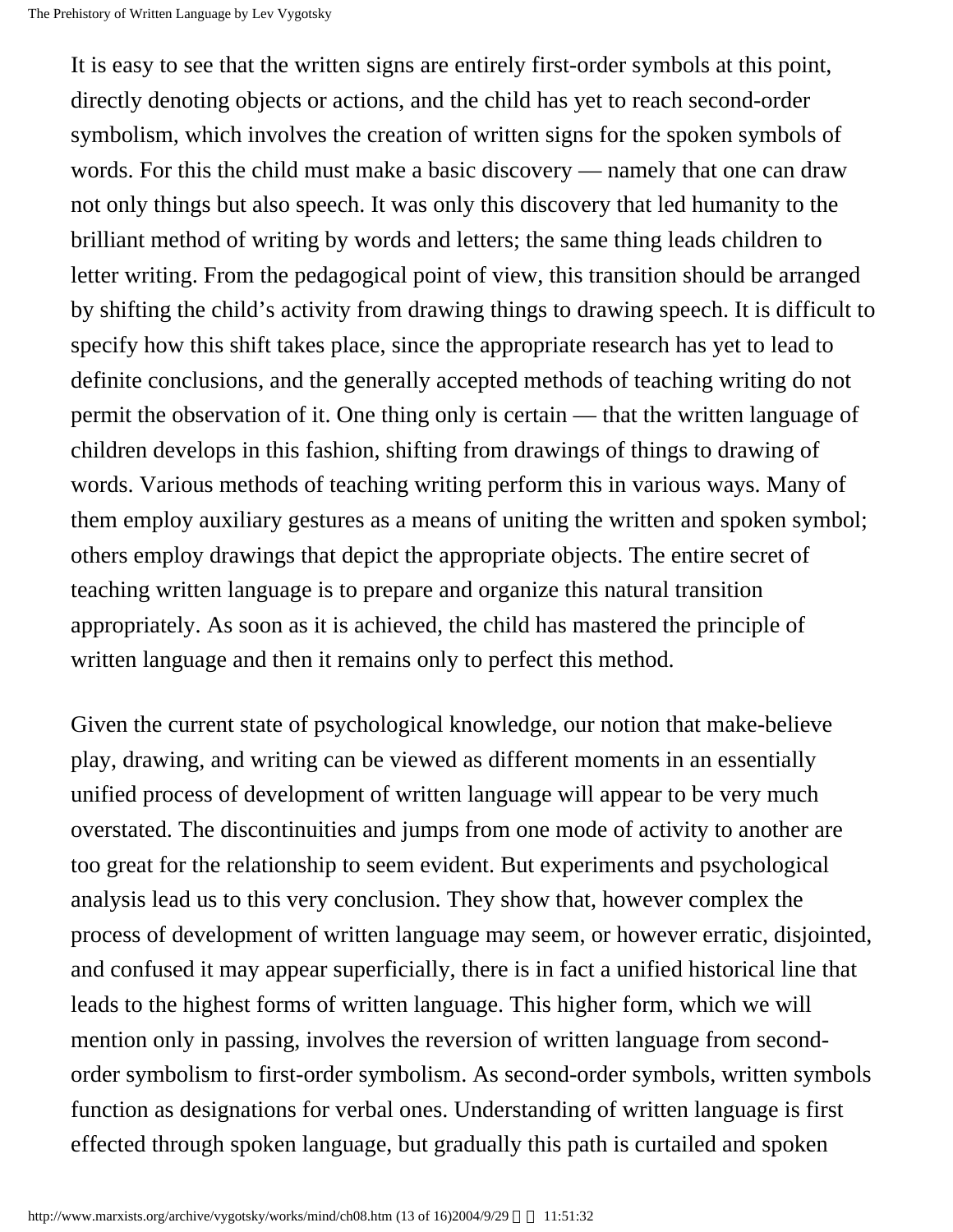language disappears as the intermediate link. To judge from all the available evidence, written language becomes direct symbolism that is perceived in the same way as spoken language. We need only try to imagine the enormous changes in the cultural development of children that occur as a result of mastery of written language and the ability to read — and of thus becoming aware of everything that human genius has created in the realm of the written word.

## **Practical Implications**

An overview of the entire developmental history of written language in children leads us naturally to three exceptionally important practical conclusions.

The first is that, from our point of view, it would be natural to transfer the teaching of writing to the preschool years. Indeed, if younger children are capable of discovering the symbolic function of writing, as Hetzer's experiments have shown, then the teaching of writing should be made the responsibility of preschool education. Indeed, we see a variety of circumstances which indicate that in the Soviet Union the teaching of writing clearly comes too late from the psychological point of view. At the same time, we know that the teaching of reading and writing generally begins at age six in most European and American countries.

Hetzer's research indicates that eighty percent of three-year-olds can master an arbitrary combination of sign and meaning, while almost all six-year-olds are capable of this operation. On the basis of her observations, one may conclude that development between three and six involves not so much mastery of arbitrary signs as it involves progress in attention and memory. Therefore, Hetzer favors beginning to teach reading at earlier ages. To be sure, she disregards the fact that writing is secondorder symbolism, whereas what she studied was first-order symbolism.

Burt reports that although compulsory schooling begins at age five in England, children between three and five are allowed into school if there is room and are taught the alphabet.[7] The great majority of children can read at four-and-a-half. Montessori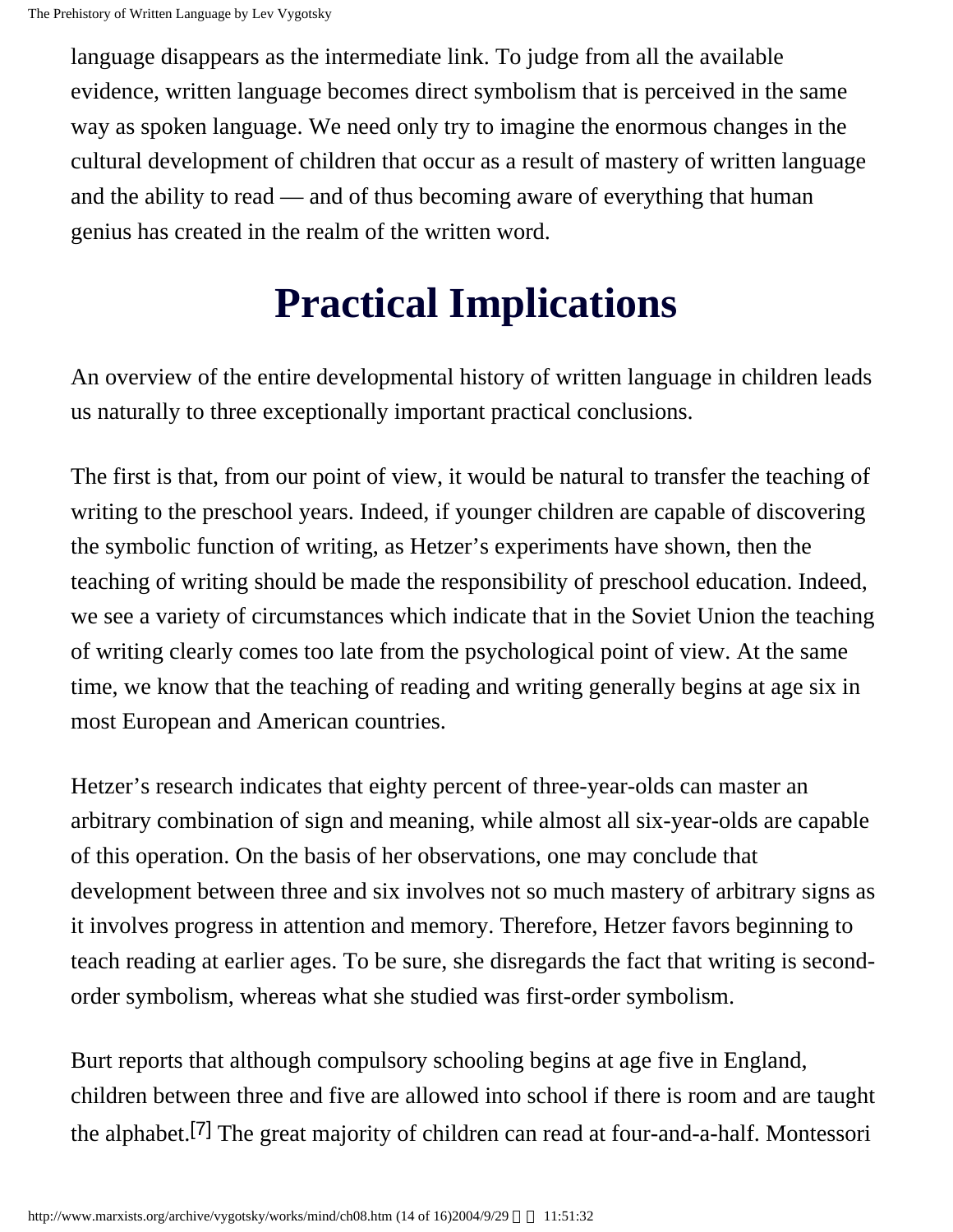is particularly in favor of teaching reading and writing at an earlier age.[8] In the course of game situations, generally through preparatory exercises, all the children in her kindergartens in Italy begin to write at four and can read as well as first-graders at age five.

But Montessori's example best shows that the situation is much more complex than it may appear at first glance. If we temporarily ignore the correctness and beauty of the letters her children draw and focus on the content of what they write, we find messages like the following: "Happy Easter to Engineer Talani and Headmistress Montessori. Best wishes to the director, the teacher, and to Doctor Montessori. Children's House, Via Campania," and so forth. We do not deny the possibility of teaching reading and writing to preschool children; we even regard it as desirable that a younger child enter school if he is able to read and write. But the teaching should he organized in such a way that reading and writing are necessary for something. If they are used only to write official greetings to the staff or whatever the teacher thinks up (and clearly suggests to them), then the exercise will be purely mechanical and may soon bore the child; his activity will not be manifest in his writing and his budding personality will not grow. Reading and writing must be something the child needs. Here we have the most vivid example of the basic contradiction that appears in the teaching of writing not only in Montessori's school but in most other schools as well, namely, that writing is taught as a motor skill and not as a complex cultural activity. Therefore, the issue of teaching writing in the preschool years necessarily entails a second requirement: writing must be "relevant to life" — in the same way that we require a "relevant" arithmetic.

A second conclusion, then, is that writing should be meaningful for children, that an intrinsic need should be aroused in them, and that. writing should be incorporated into a task that is necessary and relevant for life. Only then can we be certain that it will develop not as a matter of hand and finger habits but as a really new and complex form of speech.

The third point that we are trying to advance as a practical conclusion is the requirement that writing be taught naturally. In this respect, Montessori has done a